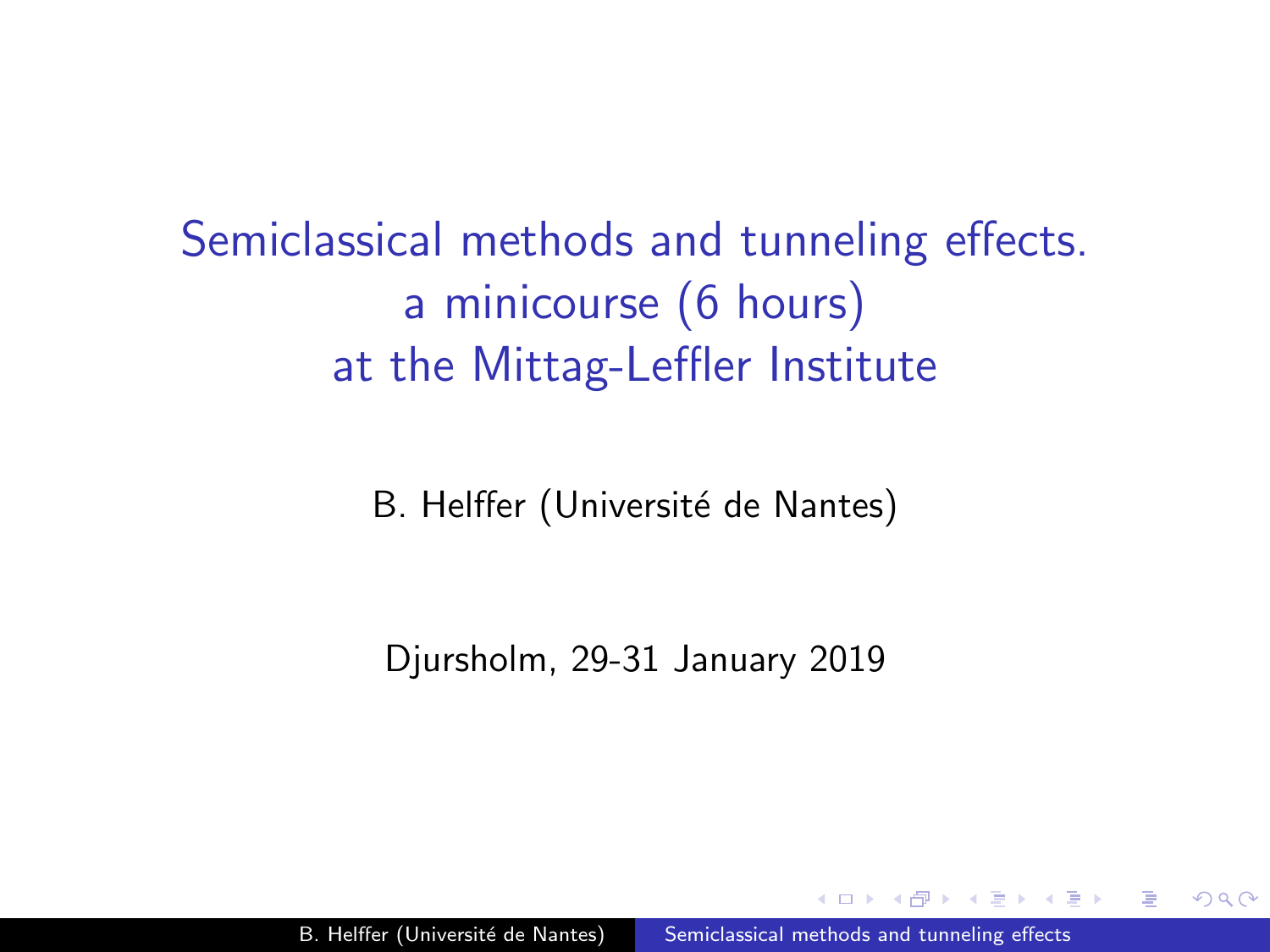### Overall abstract

In 1982-1983 the so-called symmetric double well problem was rigorously analyzed in any dimension in the semi-classical context by B. Simon (announced in 1982) and Helffer-Sjöstrand (1983). This involves semi-classical Agmon estimates, WKB constructions and a very fine analysis of the so-called tunneling effect in order to establish the splitting between the lowest eigenvalues. The strategy followed by Helffer-Sjöstrand appears to be quite efficient in many other contexts. After recalling how it works on the initial double well problem, we will focus on the Robin problem for the Laplacian in a domain where in some asymptotic regime for the Robin parameter and some specific symmetric domain (ellipse like domain) a double well appears.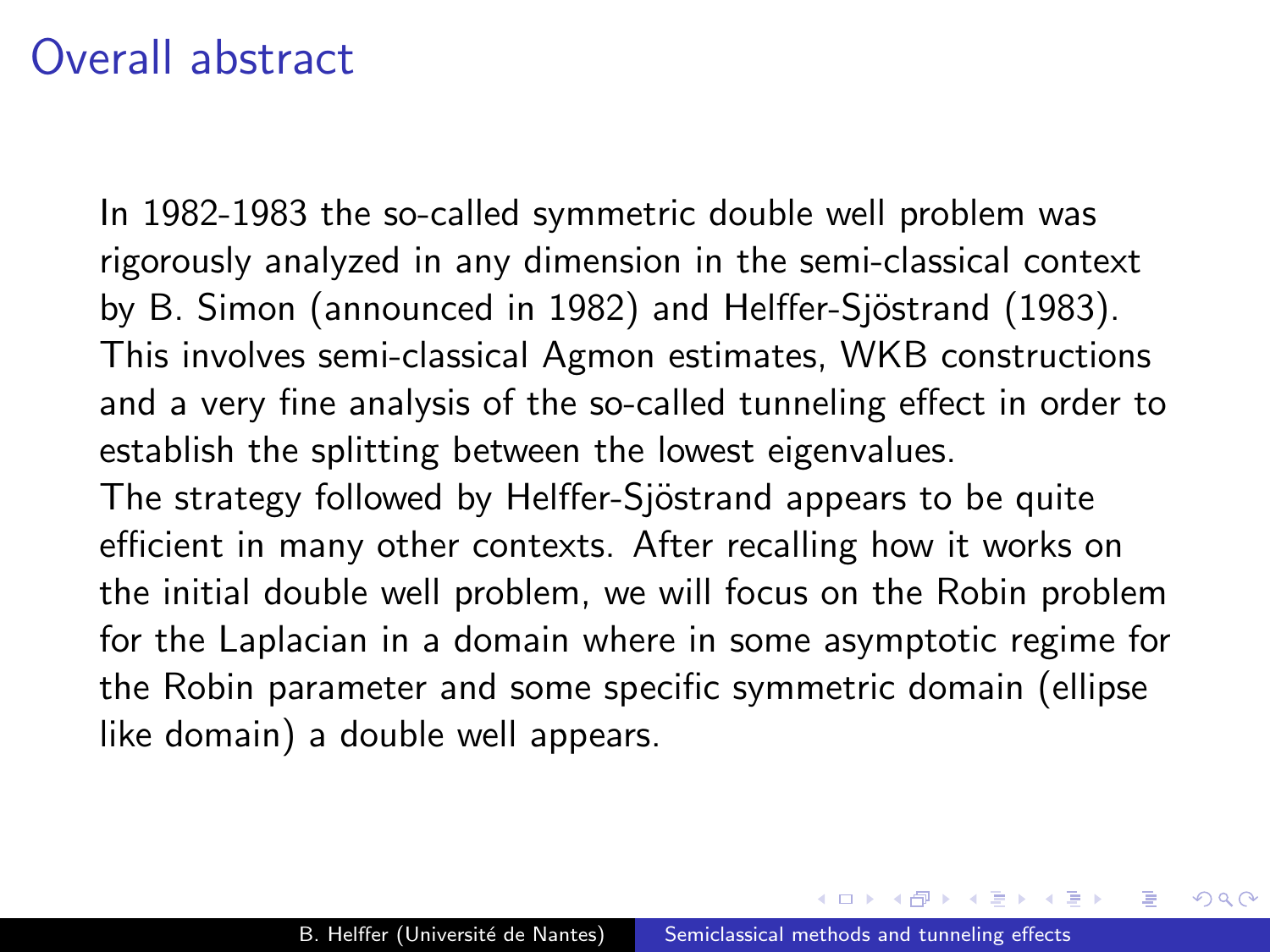We will also discuss the case of the magnetic Laplacian with large constant magnetic field in a similar domain. The optimal result in this case is still open.

The results correspond to contributions by various subsets of the following set of authors : Bonnaillie, Fournais, Helffer, Hérau, Kachmar, Morame, Pankrashkin, Popoff, Raymond, Sjöstrand,....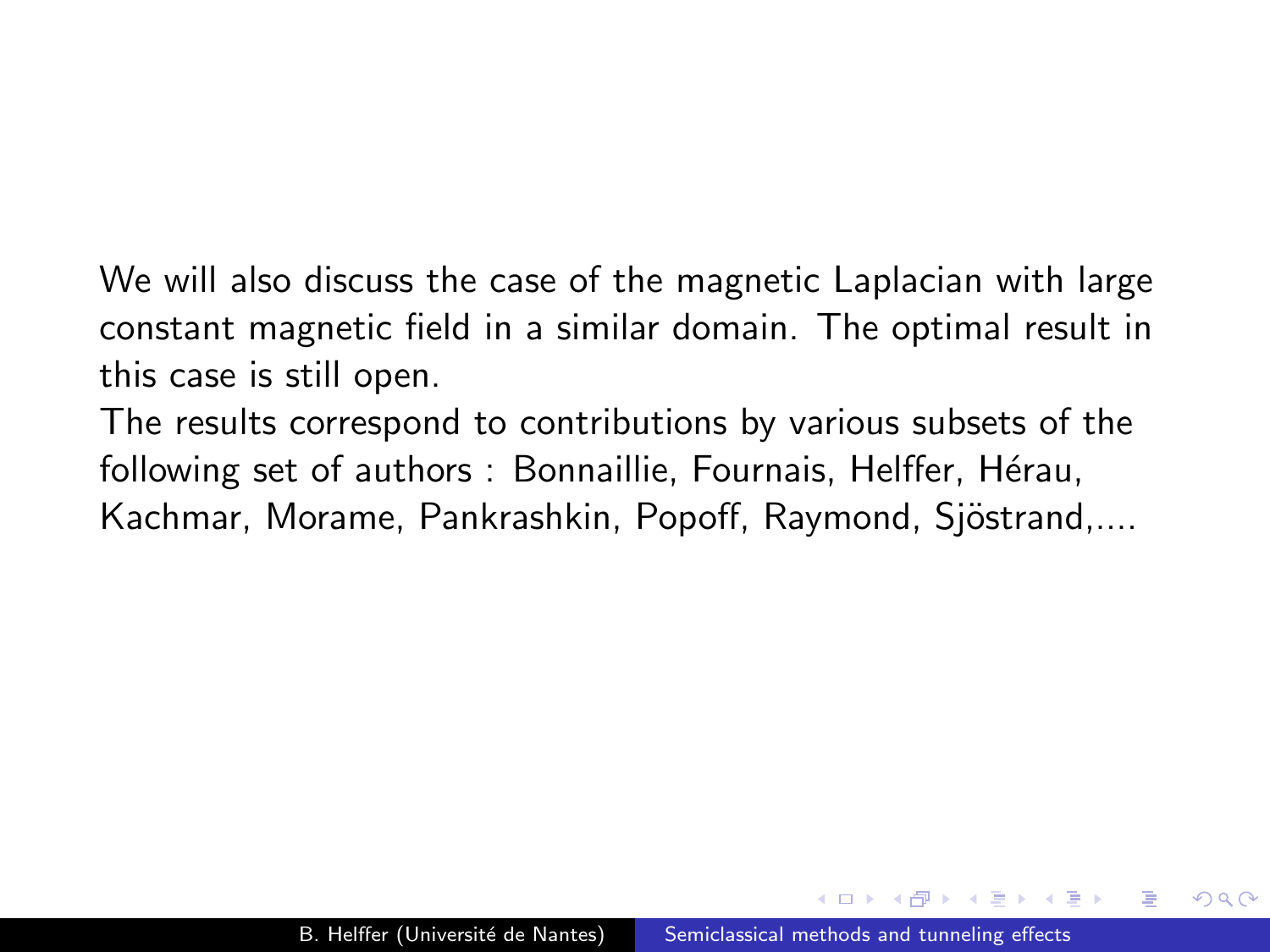Various books are devoted to semi-classical analysis. I would like to mention in the domain of mathematics

- ▶ D. Robert. Autour de l'approximation semi-classique.
- $\triangleright$  B. Helffer
- ► Cycon-Froese-Kirsch-Simon
- $\triangleright$  P. Hislop and I. Sigal
- $\triangleright$  A. Grigis and J. Sjöstrand
- ► M. Dimassi and J. Sjöstrand
- $\blacktriangleright$  A. Martinez
- $\blacktriangleright$  M. Zworski
- $\blacktriangleright$  N. Raymond

and for the extremely courageous students or researchers the monster book of V. Ivrii.

Concerning semi-classical methods in superconductivity, there is also the book of Fournais-Helffer (evolutive book on line).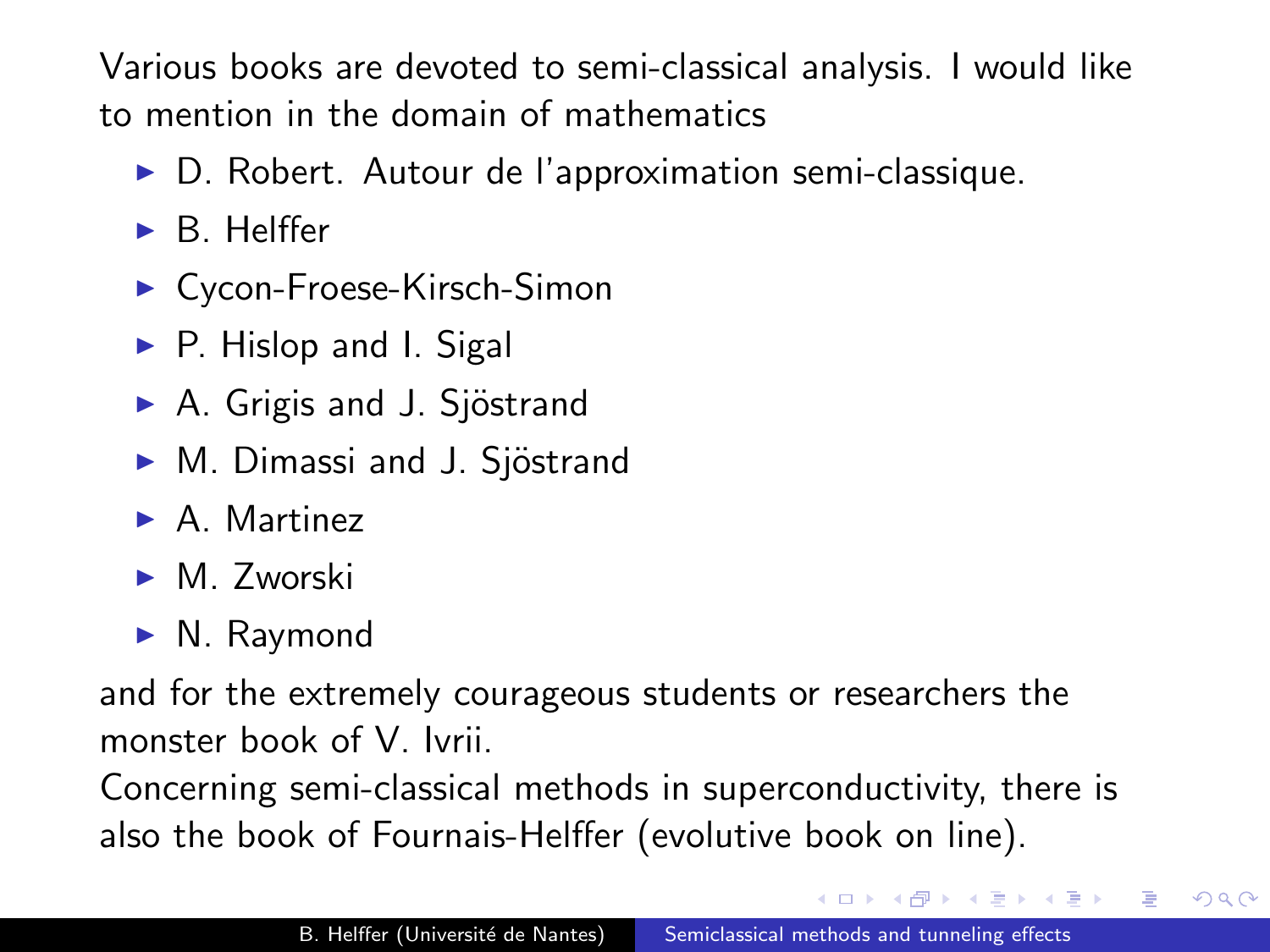# Agmon estimates.

Since the proof of his estimates controlling the decay of eigenfunctions for  $N$ -body Schrödinger operators by Agmon was diffused at the end of the seventies, a lot of applications and variants have been found, particularly in the context of semi-classical analysis.

- $\triangleright$  Decay at  $+\infty$ . Combes-Thomas, Agmon, Carmona-Simon
- $\triangleright$  Agmon estimates in semi-classical analysis Simon and Helffer-Sjöstrand.
- $\triangleright$  Comparison eigenfunction–quasi-mode
- $\blacktriangleright$  Application to tunneling
- $\blacktriangleright$  Resonant wells
- ▶ Agmon estimates and magnetic Schrödinger operators.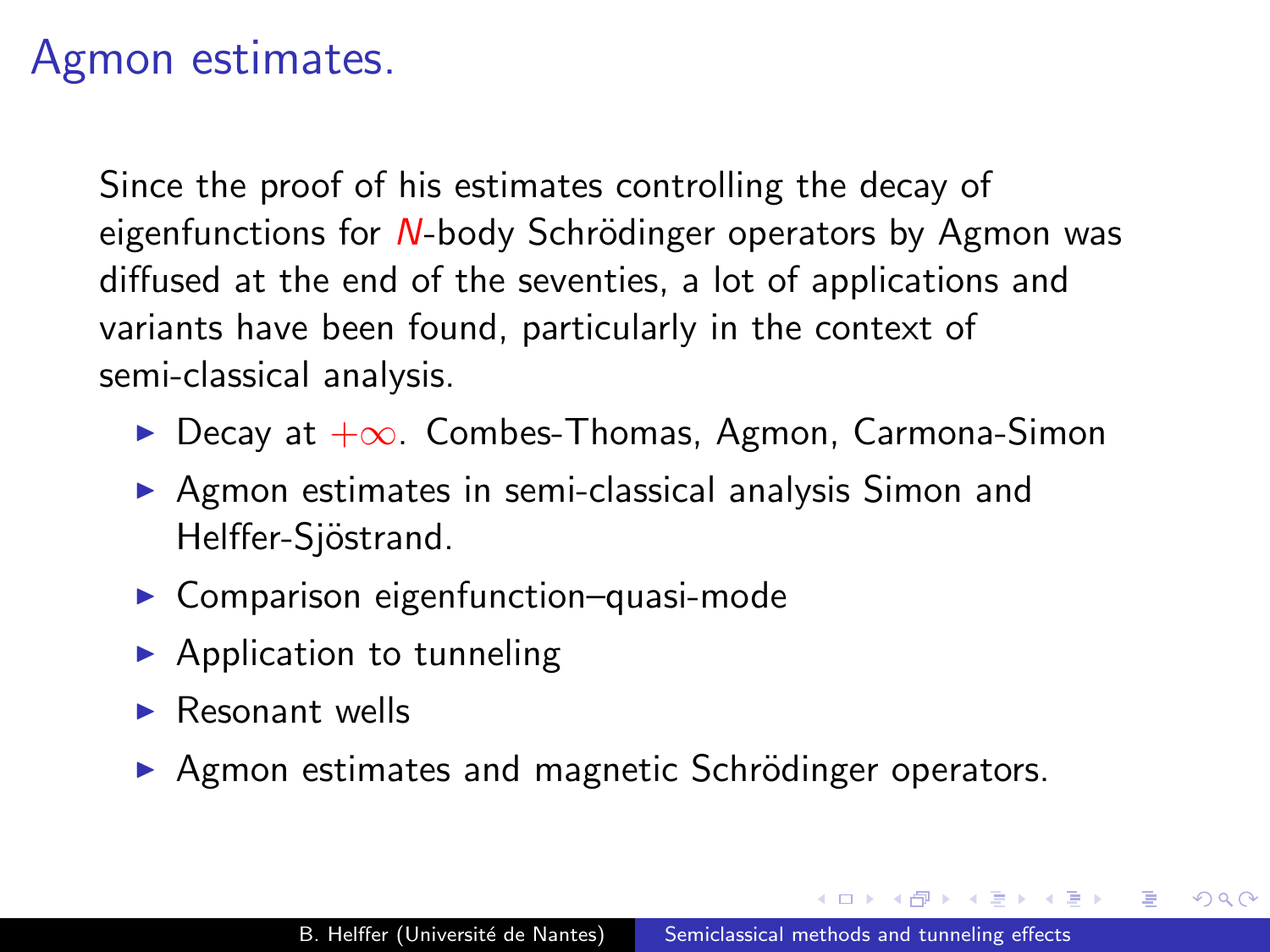# Agmon estimates continued

- $\triangleright$  Agmon estimates in tight-binding (Daumer,..)
- $\triangleright$  Agmon estimates and pseudo-differential operators: Klein-Gordon, Dirac, Kac, Harper,... Discrete operators..
- $\blacktriangleright$  Microlocal Agmon estimates
- $\blacktriangleright$  Magnetic bottles.
- Decay estimates in superconductivity
- Decay estimates for the Robin problem.
- $\triangleright$  Agmon estimates and Landscape function.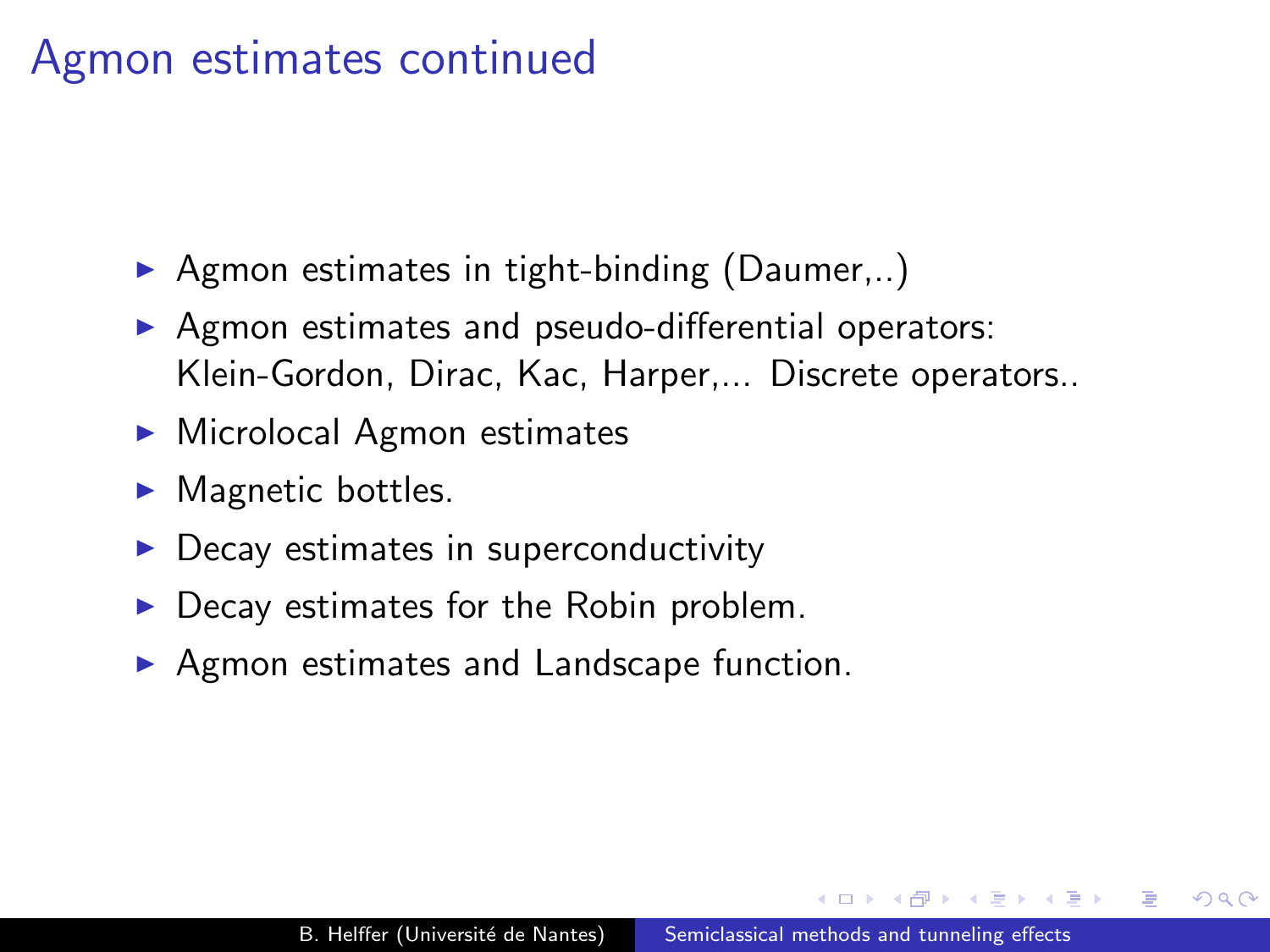# Introduction of Carmona-Simon

We start from the introduction of the paper of Carmona-Simon (1981). The results of Agmon are known at this time [\[Ag1\]](#page-177-0) but some are unpublished [\[Ag2\]](#page-177-1). Hence we learn Agmon's result through this paper.

This paper is a contribution to the large literature on the decay at infinity of eigenvectors of Schrödinger operators  $-\Delta + V$ . associated to discrete spectrum Many references given. For the leading behavior of the ground state,  $\phi$ , our results are definitive in the sense that we will show that:

$$
\lim_{|x|\to+\infty}-\frac{\log\phi(x)}{\rho(x)}=1\,,
$$

for an explicit function  $\rho$  and for a large class of potentials, V, including general N-body systems.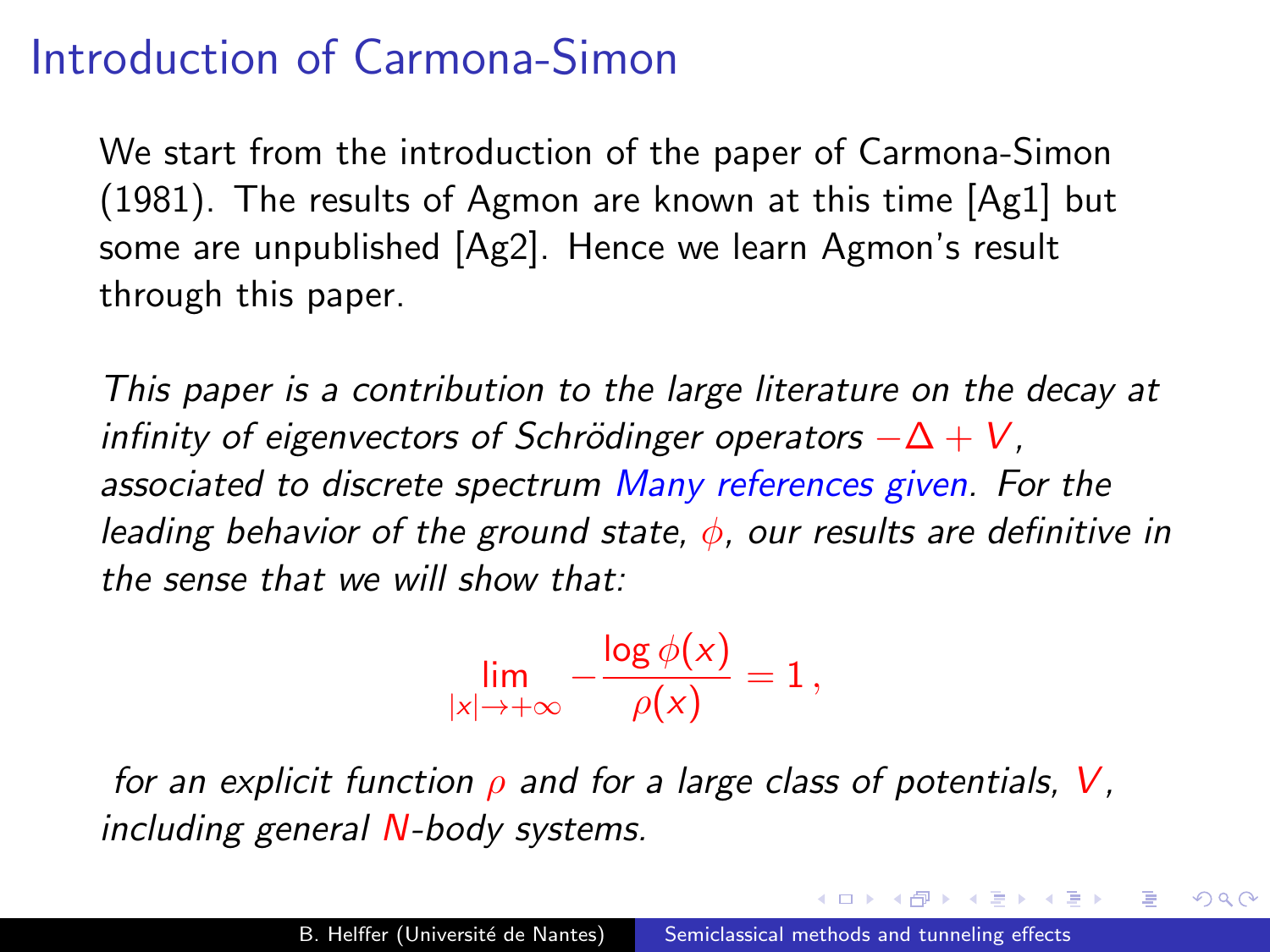The upper bounds implicit above are not new: for multiparticle systems, they were found in successively more general cases by Mercuriev (1974), Deift et al., and Hoffman-Ostenhoff et al. (atoms with infinitely heavy nucleus)(1977) in the seventies and Agmon [\[Ag1\]](#page-177-0) (1979) in the general case; for potentials going to infinity at infinity they were found by Lithner [\[32\]](#page-187-0) (1964) and rediscovered by Agmon [\[Ag1\]](#page-177-0). The Lithner-Agmon upper bounds are only proven to hold in some average sense, but it is easy to get pointwise bounds with minor extra restrictions on V. Our primary goal here will be to find lower bound complementary to these various upper bounds which show that the upper bounds are "best possible". A major source of motivation for the approach we use is the part of Agmon's work [\[Ag1\]](#page-177-0) which identifies the function  $\rho$ .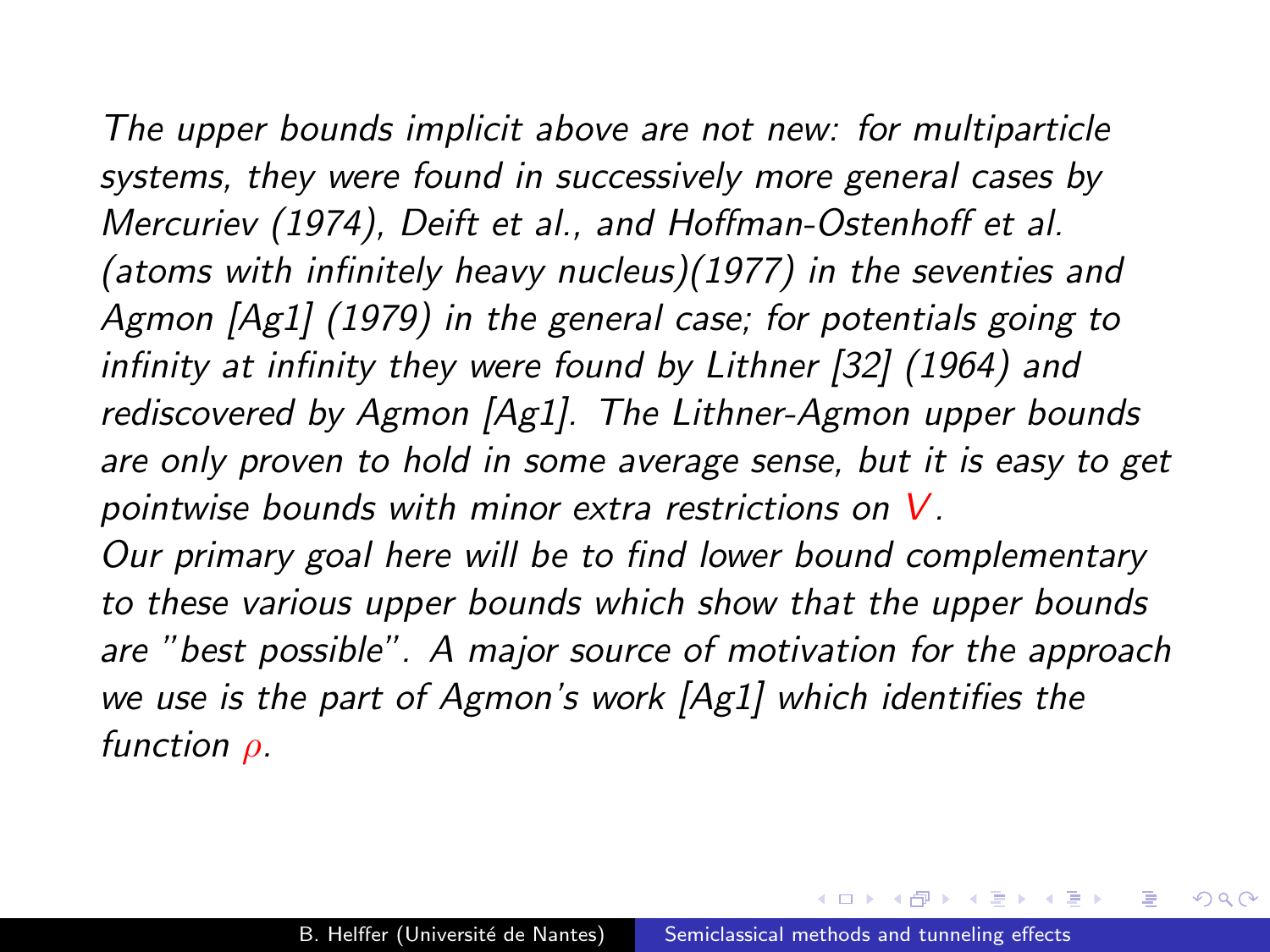Let us initially describe the situation for the case  $V\rightarrow +\infty,~V\geq 1$ and continuous, a case treated by Lithner, with a related intuition. Agmon finds a sufficient condition for:

$$
|\phi(x)|\leq c_\epsilon \exp(1-\epsilon)\rho(x)\,,\,\forall \epsilon>0\,,
$$

is the condition

 $|\nabla \rho(x)|^2 \leq V(x)$ .

Related conditions were found using the Combes-Thomas method [\[CT\]](#page-179-0) (1973).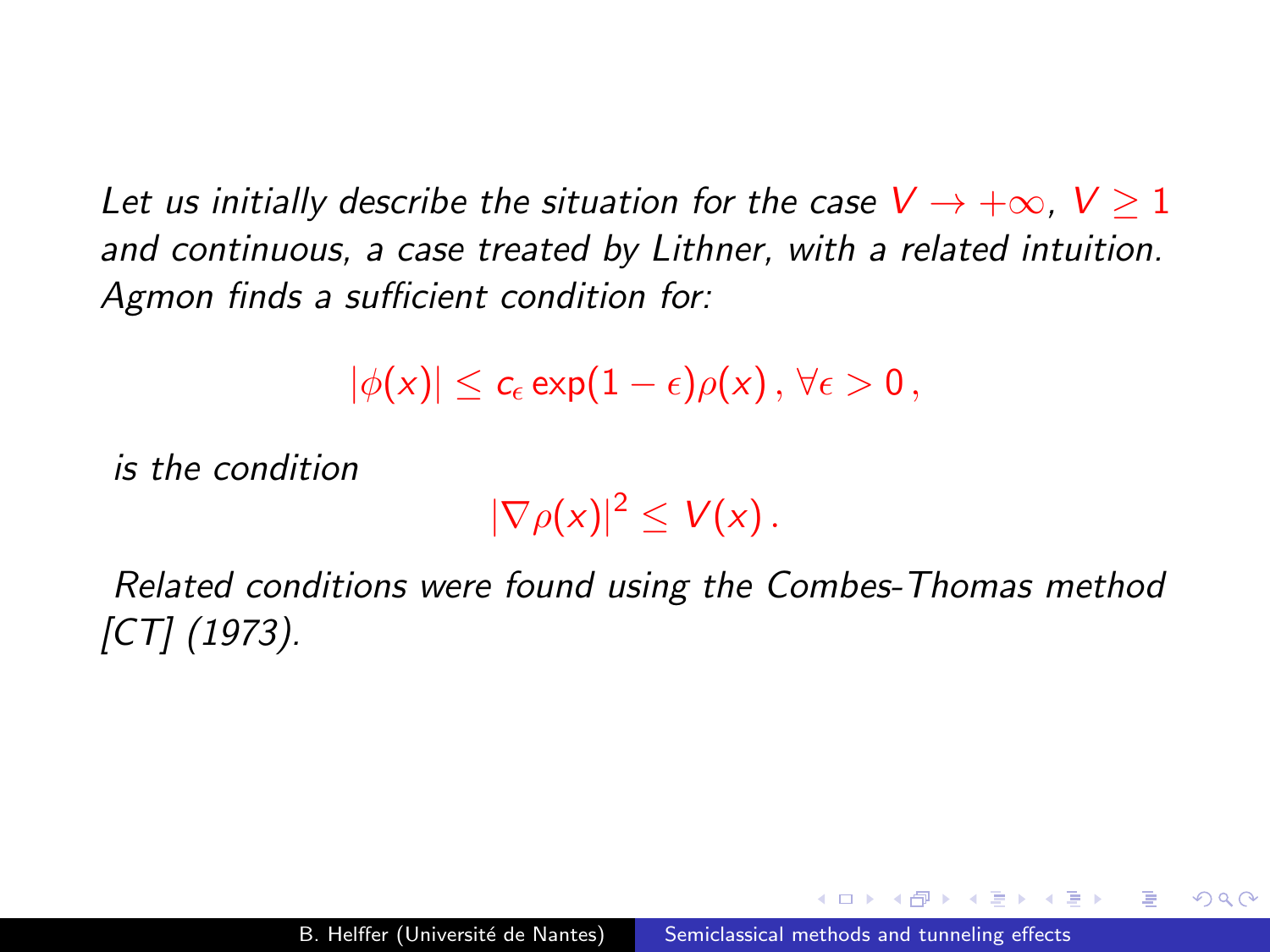#### Agmon estimates in the semi-classical context 1982-84

The application of Agmon estimates in semi-classical analysis appears chronologically along 1983 in three papers: one announcement by B. Simon [\[44\]](#page-190-0), one preprint by Helffer-Sjöstrand [\[HS1\]](#page-184-0) and a detailed version of his announcement by B. Simon [\[45\]](#page-190-1) (the two last ones appear in 1984).

 $\Omega$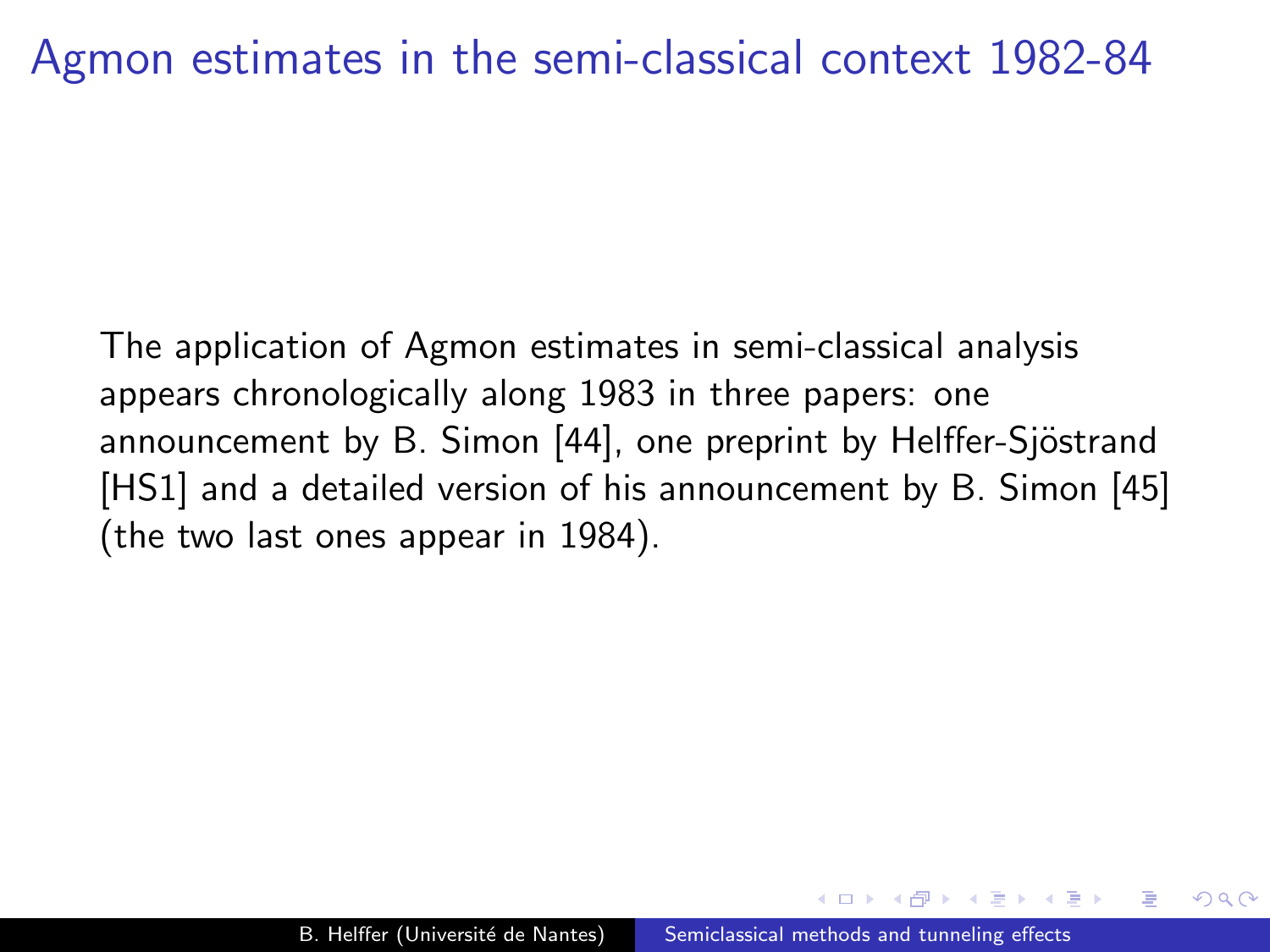# Energy inequalities

The main but basic tool is a very simple identity attached to the Dirichlet realization of the Schrödinger operator

 $P_{h,V}$  :  $-h^2\Delta + V$ ,

where  $V$  is assumed to be non negative.

#### Proposition: Energy identity

Let  $\Omega$  be a bounded open domain in  $\mathbb{R}^m$  with  $C^2$  boundary. Let  $V \in C^0(\bar{\Omega}; \mathbb{R})$ , and  $\phi$  a real valued lipschitzian function on  $\bar{\Omega}$ . Then, for any  $u\in C^2(\bar\Omega;\mathbb{R})$  with  $u_{/\partial\Omega}=0$ , we have

$$
\int_{\Omega} |\hbar \nabla (\exp \frac{\phi}{\hbar} u)|^2 dx + \int_{\Omega} (V - |\nabla \phi|^2) \exp \frac{2\phi}{\hbar} |u|^2 dx =
$$
  

$$
\int_{\Omega} \exp \frac{2\phi}{\hbar} (P_{h,V}u)(x) \cdot u(x) dx.
$$
 (1)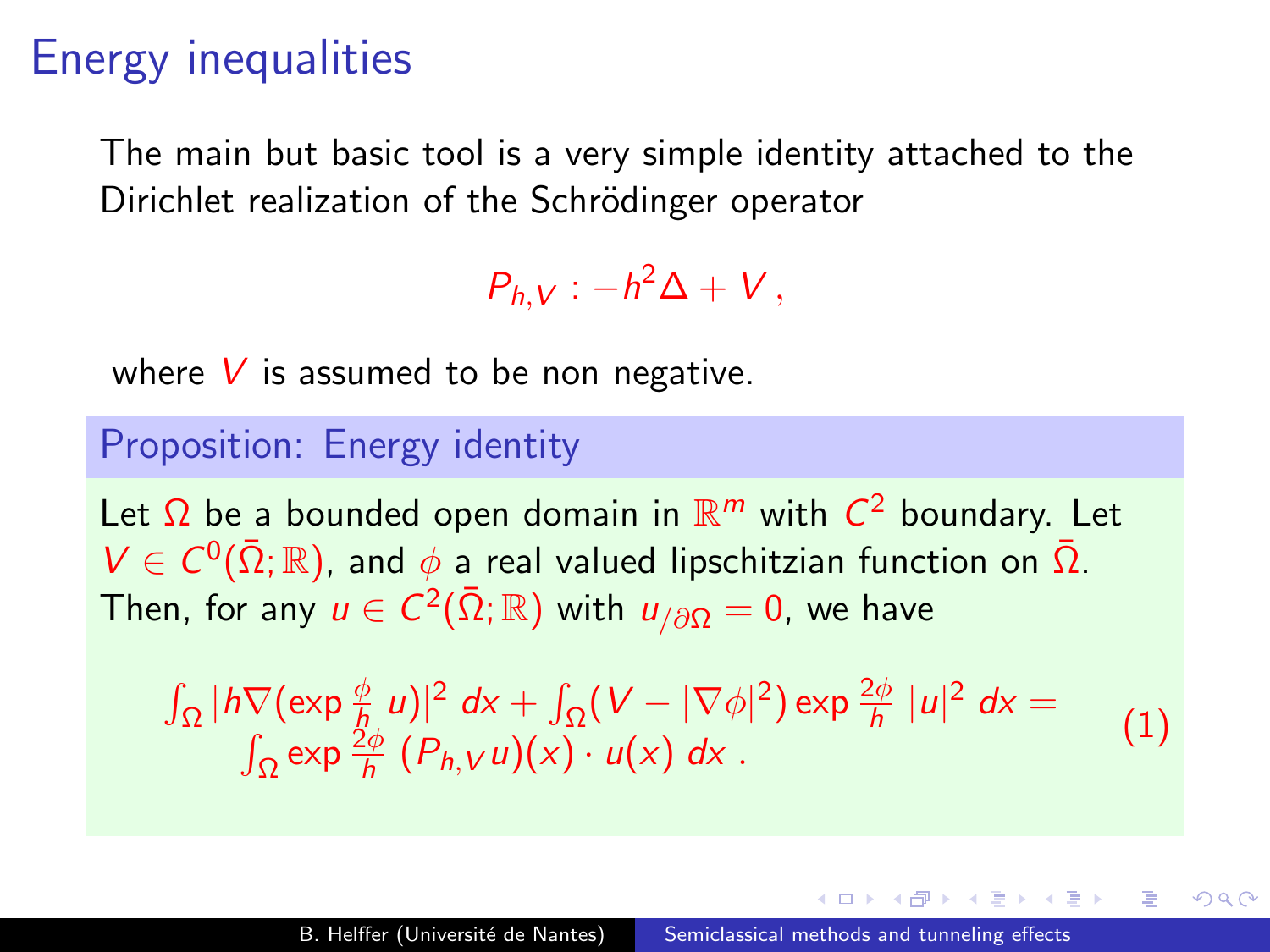Under some conditions on  $V$ , we can also take  $\Omega = \mathbb{R}^n$ . Note that the identity is universal and this is only later that we have to play with the semi-classical parameter.

Another direction initiated by Agmon was to analyze the asymptotic behavior as  $|x| \to +\infty$ .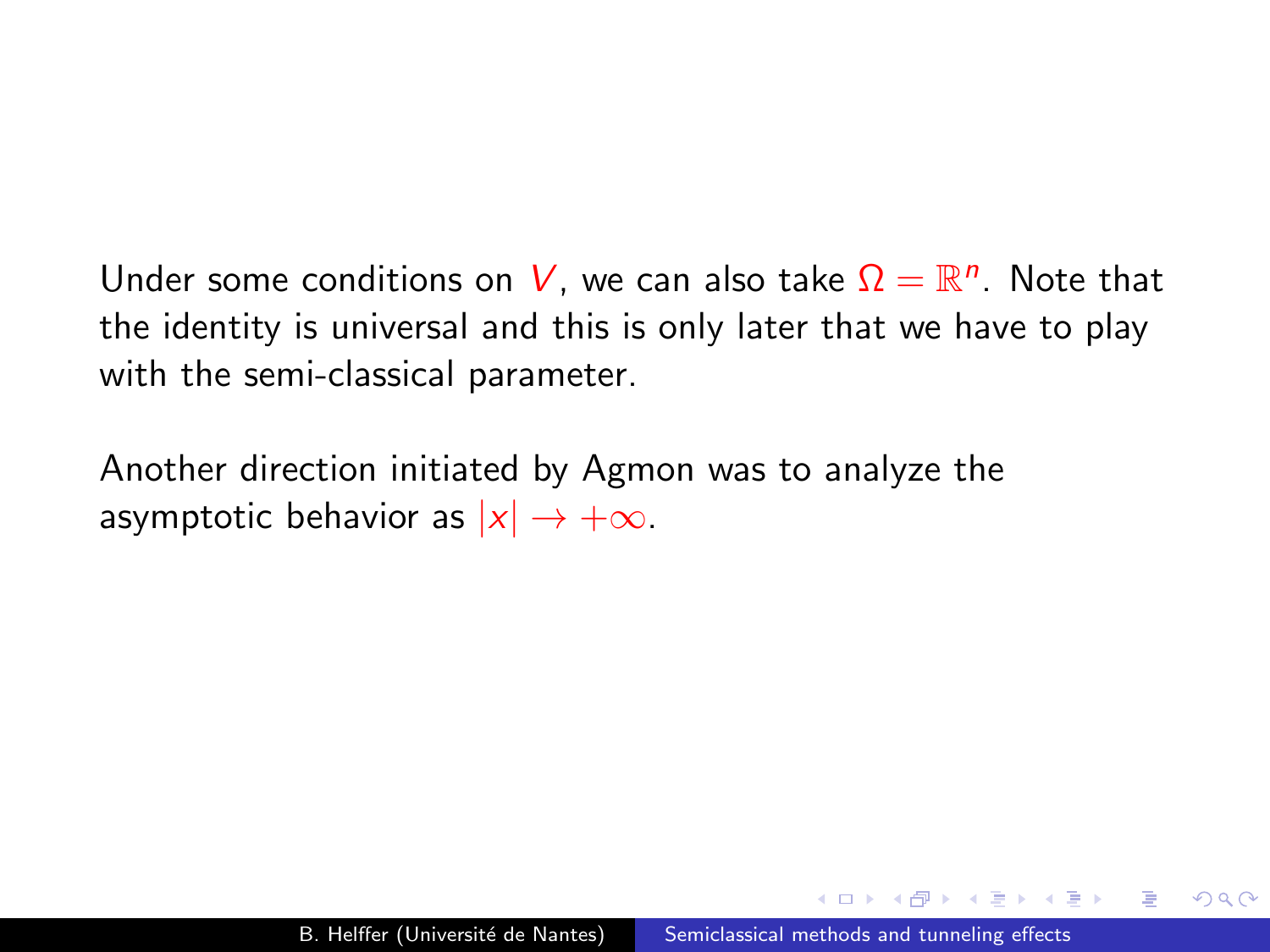### Immediate applications

If  $u_h$  is an eigenfunction of  $P_{h,V}$  with eigenvalue  $\lambda_h$ , we get:

$$
\int_{\Omega} |h \nabla (\exp \frac{\phi}{h} u_h)|^2 dx + \int_{\Omega} (V - |\nabla \phi|^2 - \lambda_h) \exp \frac{2\phi}{h} |u_h|^2 dx = 0,
$$
\n(2)

which implies the simple estimate

$$
\int_{\Omega} (V - |\nabla \phi|^2 - \lambda_h) \exp \frac{2\phi}{h} |u_h|^2 dx \le 0,
$$
 (3)

or the weaker, assuming that  $\lambda_h \leq E$ ,

$$
\int_{\Omega} (V - |\nabla \phi|^2 - E) \exp \frac{2\phi}{h} |u_h|^2 dx \le 0.
$$
 (4)

つくい

This is true for any  $\phi$ . Hence the question is to determine if there is a clever choice for  $\phi$ .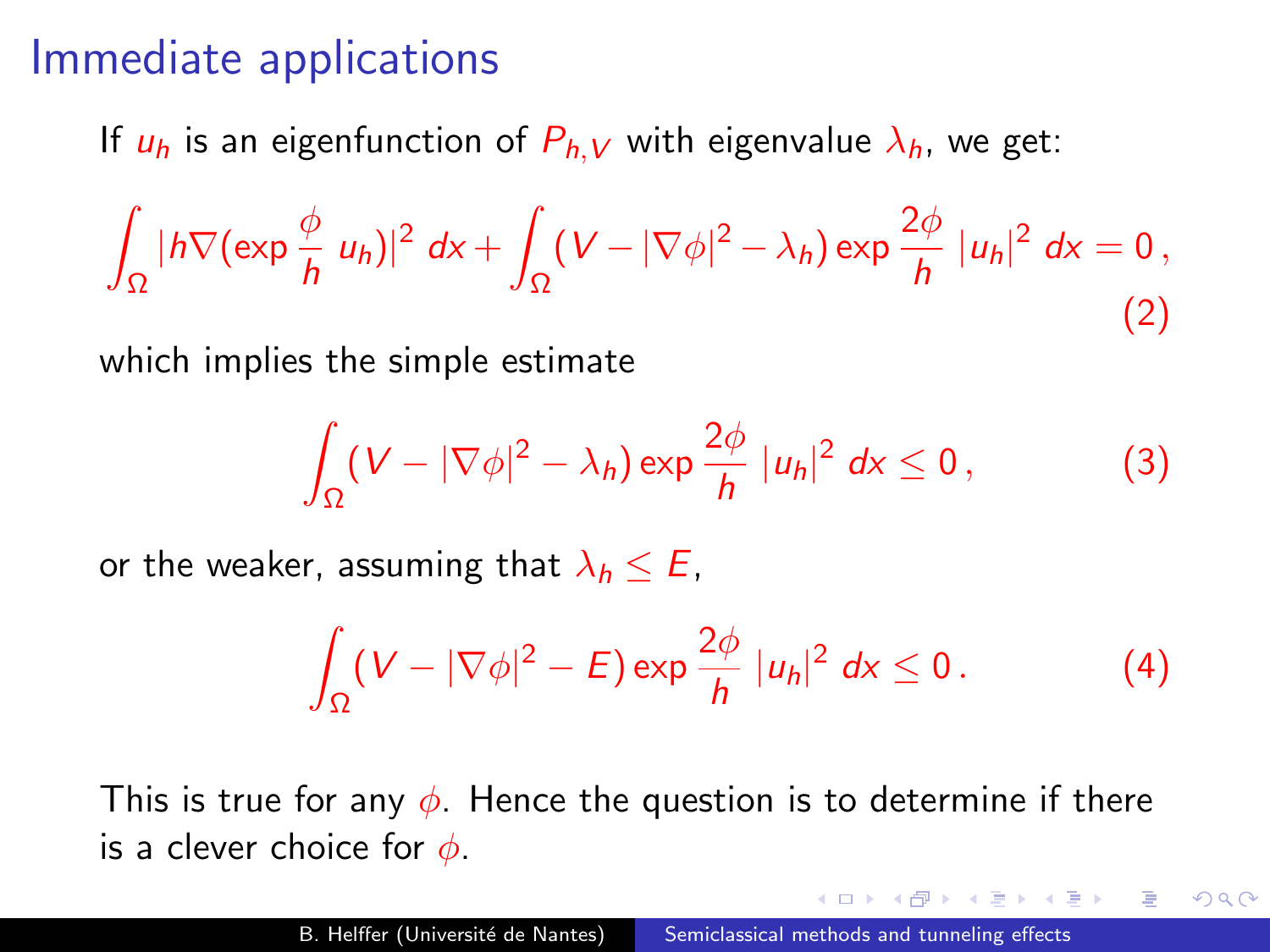# The Agmon distance

The Agmon metric attached to an energy  $E$  and a potential V is defined as  $(V-E)_+d\overline{X}^2$  where  $d\overline{x}^2$  is the standard metric on  $\mathbb{R}^n.$ This metric is degenerate and is identically  $\theta$  at points living in the "classical" region:  $\{x \mid V(x) \leq E\}$ . Associated to the Agmon metric, we define a natural distance

 $(x, y) \mapsto d_{(V-E)_+}(x, y)$ 

by taking the infimum :

$$
d_{(V-E)_+}(x,y) = \inf_{\gamma \in \mathcal{C}^{1,pw}([0,1];x,y)} \int_0^1 [(V(\gamma(t))-E)_+]^{\frac{1}{2}} |\gamma'(t)| dt,
$$
  
where  $\mathcal{C}^{1,pw}([0,1];x,y)$  is the set of the piecewise (pw)  $C^1$  paths  
in  $\mathbb{R}^n$  connecting x and y. When there is no ambiguity, we shall  
write more simply  $d_{(V-E)_+} = d$ .

 $\Omega$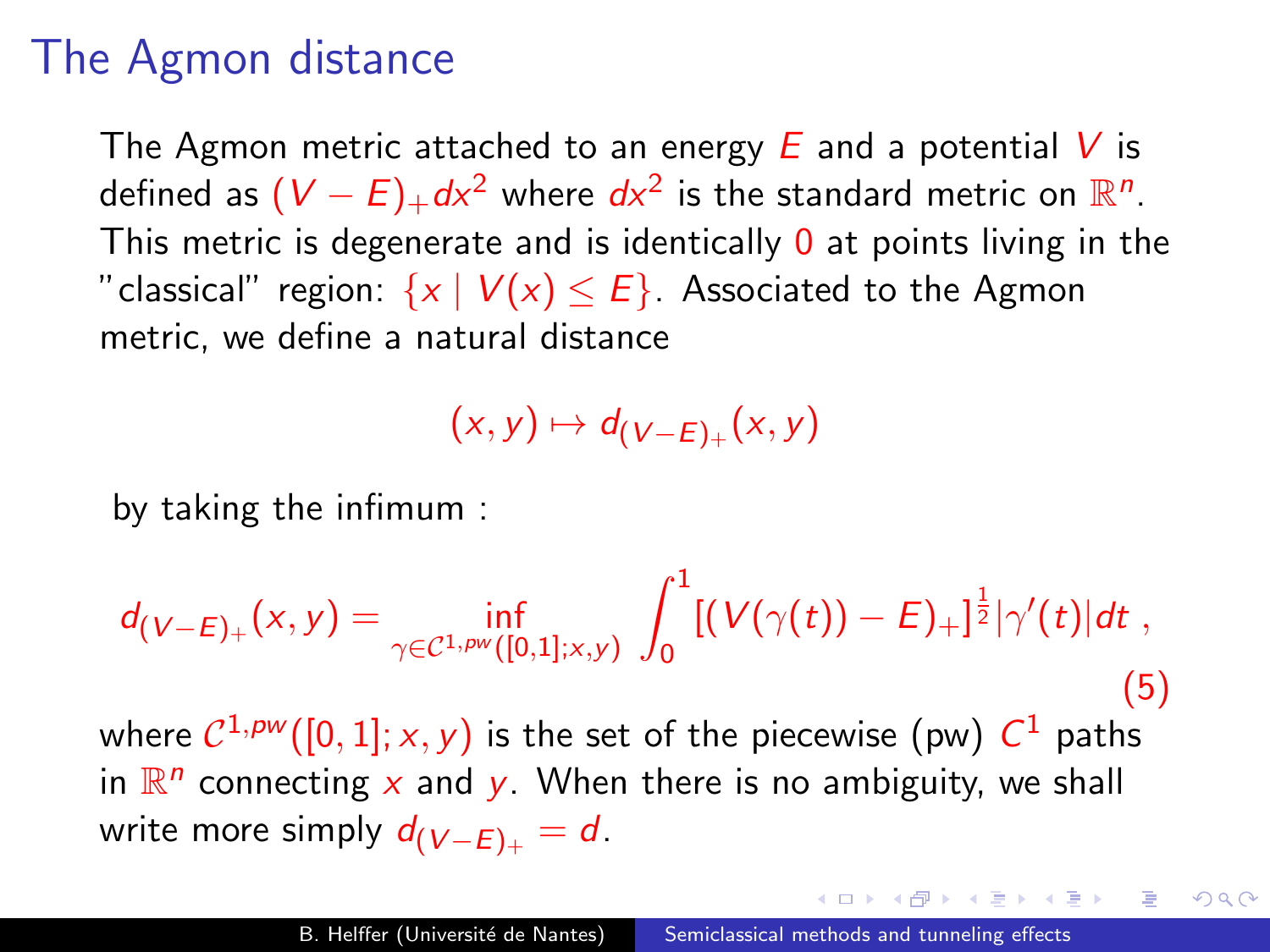Similarly to the Euclidean case, we obtain the following properties

 $\blacktriangleright$  Triangular inequality

$$
|d(x',y)-d(x,y)|\leq d(x',x),\ \forall x,x',y\in\mathbb{R}^m.
$$
 (6)

$$
|\nabla_x d(x,y)|^2 \leq (V-E)_+(x) , \qquad (7)
$$

 $QQ$ 

almost everywhere.

I

We observe that the second inequality is satisfied for any derived distance like

$$
d(x, U) = \inf_{y \in U} d(x, y).
$$

If  $U = \{x \mid V(x) \leq E\}$ ,  $d(x, U)$  measures the distance to the classical region.

All these notions being expressed in terms of metrics, they can be easily extended on manifolds.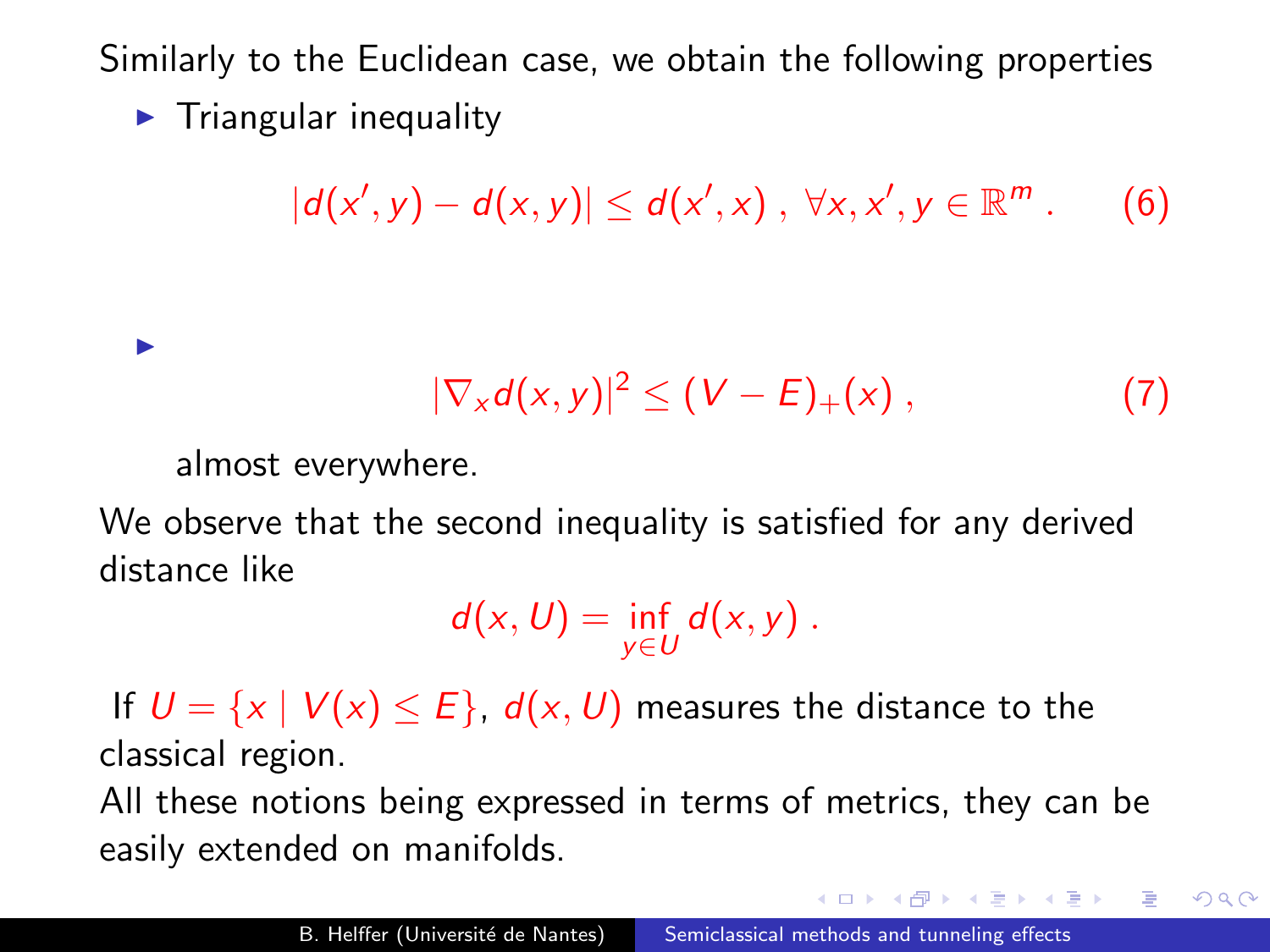## Decay of eigenfunctions.

When  $u_h$  is a normalized eigenfunction of the Dirichlet realization in  $\Omega$  satisfying  $P_{h,V} u_h = \lambda_h u_h$  then the energy identity gives roughly that  $\exp \frac{\phi}{h} u_h$  is well controlled (in  $L^2$ ) in a region

 $\Omega_1(\epsilon_1, h) = \{x \mid V(x) - |\nabla \phi(x)|^2 - \lambda_h > \epsilon_1 > 0\},$ 

by  $\exp\left(\sup_{\Omega\setminus\Omega_1}\frac{\phi(x)}{h}\right)$  $\frac{(\chi)}{h}$ ). The choice of a suitable  $\phi$  (possibly depending on  $h)$  is related to the Agmon metric  $(\mathcal{\mathcal{V}}-\mathcal{E})_+$  dx $^2$ , when  $\lambda_h \to E$  as  $h \to 0$ .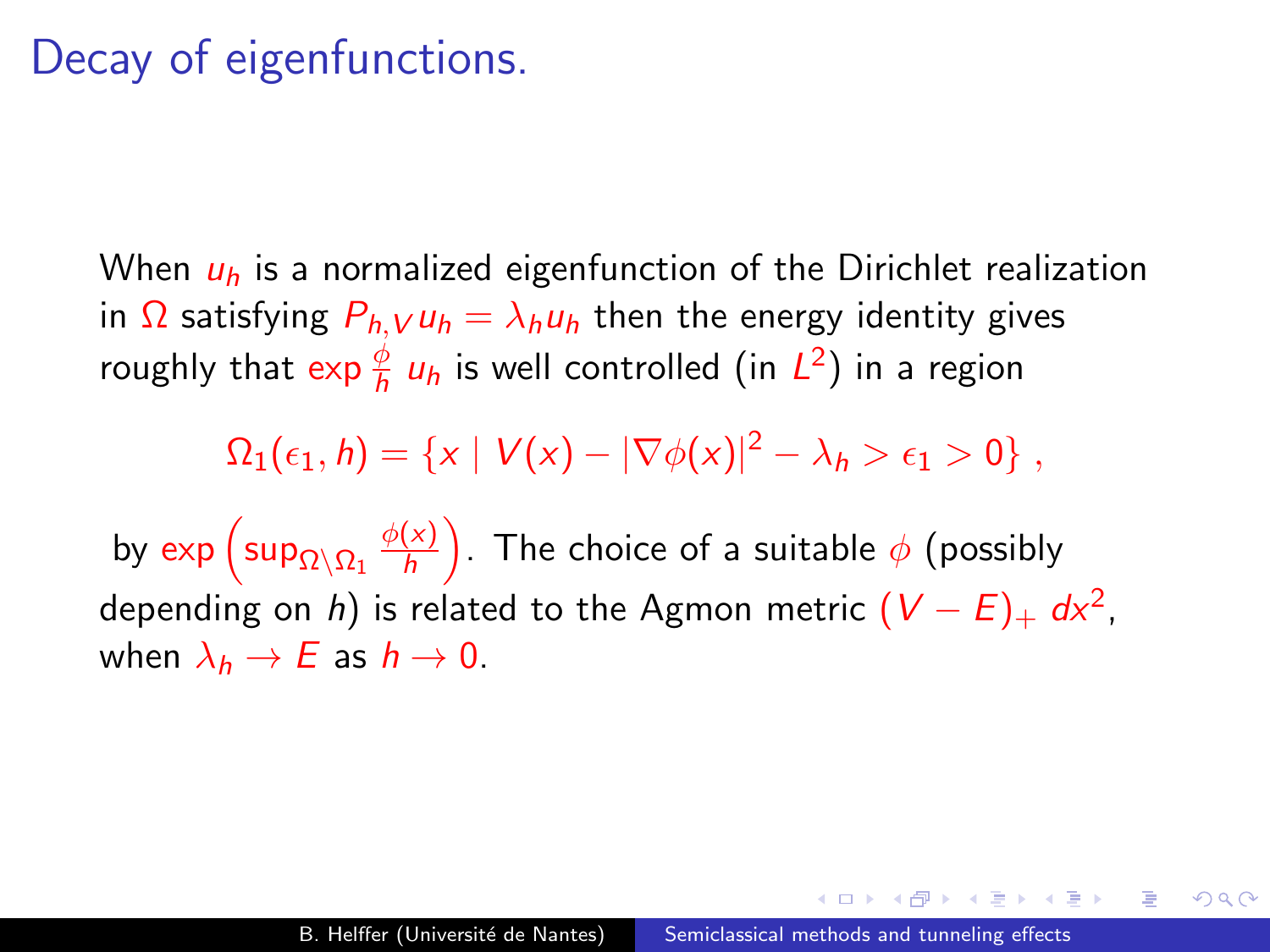The typical choice is  $\phi(x) = (1 - \epsilon) d(x)$  where  $d(x)$  is the Agmon distance to the "classical" region  $\{x \mid V(x) \leq E\}$ . In this case we get that the eigenfunction is localized inside a small neighborhood of the classical region and we can measure the decay of the eigenfunction outside the classical region by

$$
\exp(1-\epsilon)\frac{d(x)}{h} u_h = \mathcal{O}(\exp\frac{\epsilon}{h}), \qquad (8)
$$

 $\Omega$ 

for any  $\epsilon > 0$ .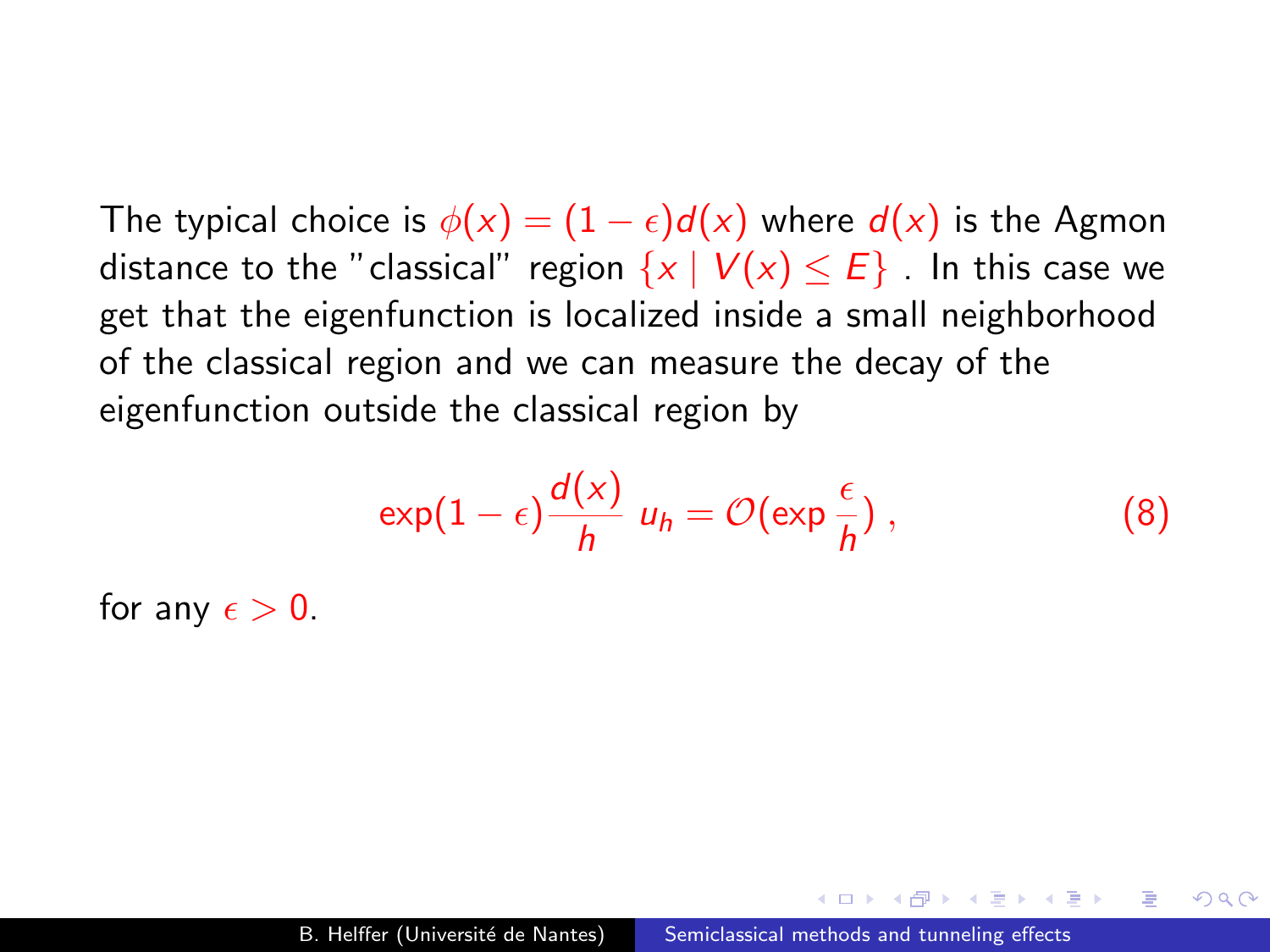More precisely we get for example the following theorem

Theorem: localization of eigenfunctions  
Let us assume that V is 
$$
C^{\infty}
$$
, semibounded and satisfies  

$$
\lim_{|x| \to \infty} \inf V > \inf V = 0
$$
 (9)  
and

$$
V(x) > 0 \text{ for } |x| \neq 0. \tag{10}
$$

Let  $u_h$  be a (family of  $L^2$ -) normalized eigenfunctions s.t.

$$
P_{h,V}u_h = \lambda_h u_h , \qquad (11)
$$

with  $\lambda_h \to 0$  as  $h \to 0$ . Then for all  $\epsilon$  and all compact  $K \subset \mathbb{R}^m$ , there exists a constant  $C_{\epsilon,K}$  s.t. for h small enough

$$
||h\nabla(\exp\frac{d}{h}\cdot u_h)||_{L^2(K)}+||\exp\frac{d}{h}\cdot u_h||_{L^2(K)}\leq C_{\epsilon,K}\exp\frac{\epsilon}{h}.\quad (12)
$$

 $QQ$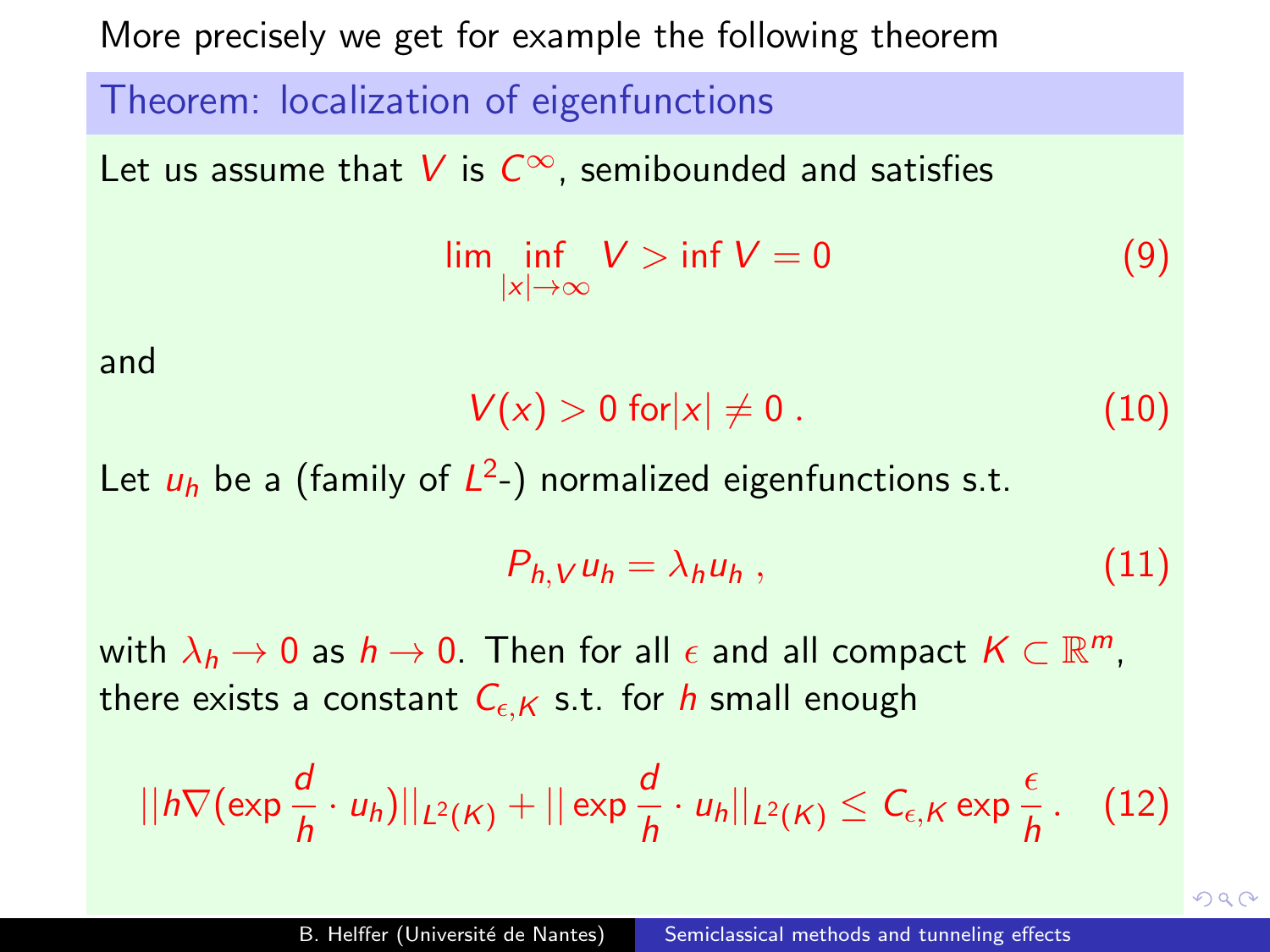#### Remark

When  $V$  has a unique non degenerate minimum the estimate can be improved when  $\lambda_h \in [0, C_0 h]$ , by taking

$$
\phi = d - Ch\inf(\log(\frac{d}{h}), \log C).
$$

We observe indeed that  $V$ ,  $d$  and  $|\nabla d|^2$  are equivalent in the neighborhood of the well.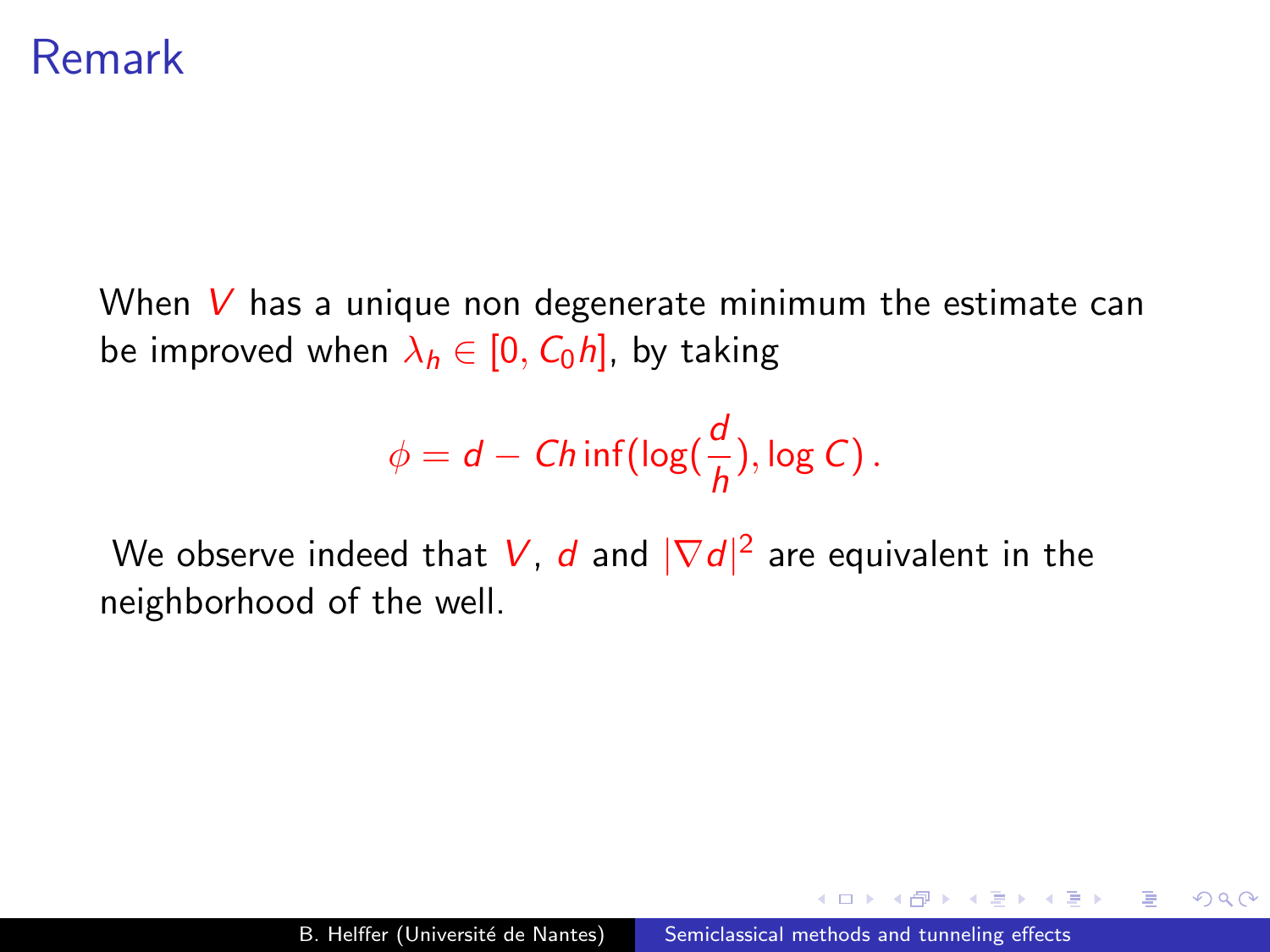## A universal approach to Agmon estimates

For some problems, it could be useful to have an estimate with a universal control independent of the structure of the wells. We start from the energy identity.

$$
\int_{\Omega}|h\nabla(\exp\frac{\phi}{h}|u)|^2\;dx+\int_{\Omega}(V-|\nabla\phi|^2-\lambda)\exp\frac{2\phi}{h}\;|u_h|^2\;dx=0\,,
$$

where  $\mu$  is an eigenfunction corresponding to the eigenvalue  $\lambda > \inf V$ .

We introduce the free positive parameter  $\delta > 0$  and consider the set

$$
U_{\delta}(\lambda)=\left\{x, V(x)<\lambda+\delta\right\}.
$$

We take as  $\phi$ 

$$
\phi_{\delta}:=d^{\delta}(x,U_{\delta}(\lambda)),
$$

where  $d^\delta$  denotes the Agmon distance relative to  $(V-\lambda-\delta)_+d\mathsf{x}^2.$ 

 $QQ$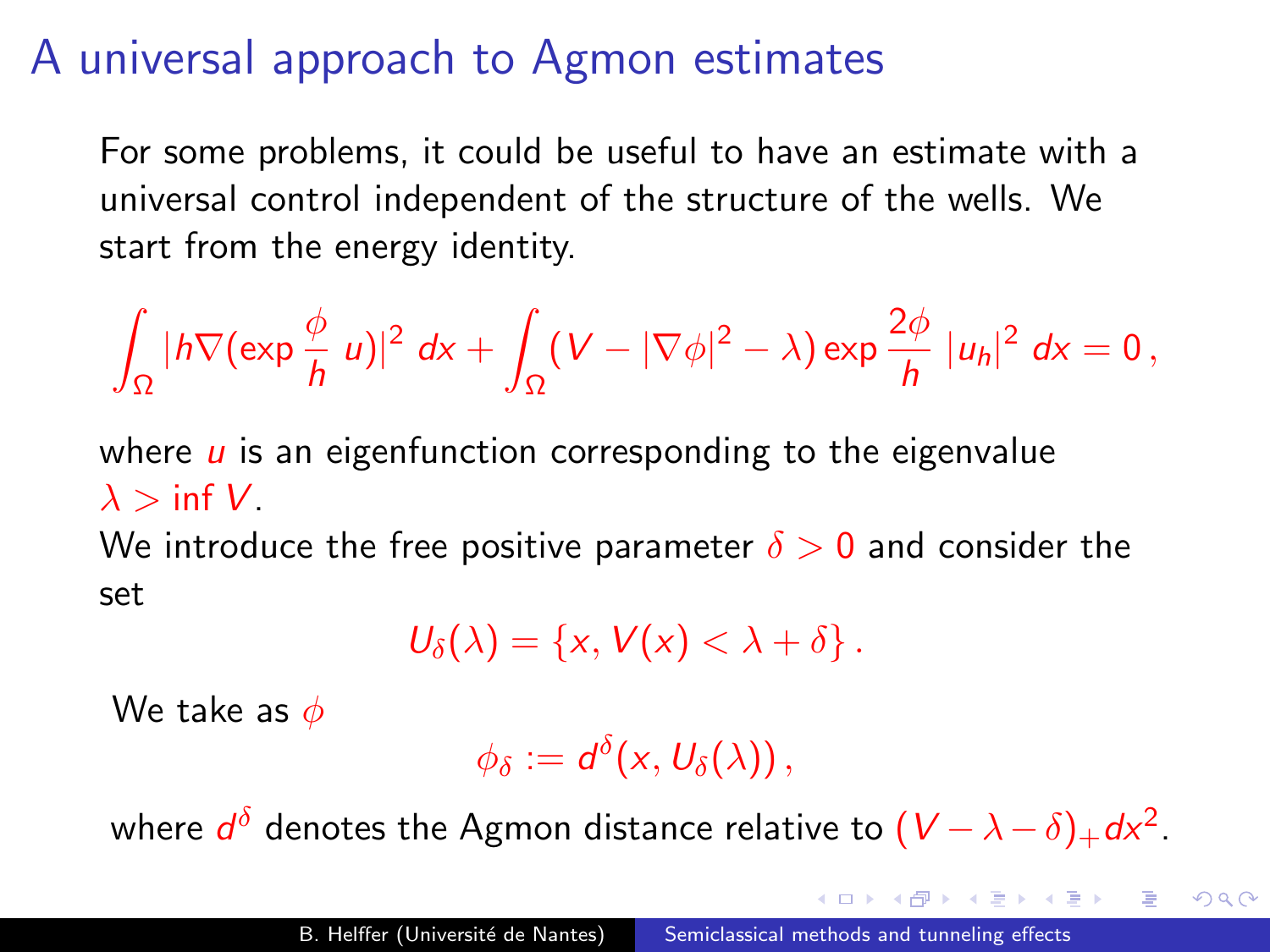Then we rewrite the energy identity in the following way:

$$
\int_{\Omega} |h \nabla (\exp \frac{\phi}{h} u)|^2 dx + \int_{\Omega \setminus U_{\delta}(\lambda)} (V - |\nabla \phi|^2 - \lambda) \exp \frac{2\phi}{h} |u_h|^2 dx
$$
  
= 
$$
\int_{U_{\delta}(\lambda)} (-V + |\nabla \phi|^2 + \lambda) \exp \frac{2\phi}{h} |u_h|^2 dx.
$$

Using our choice of  $\phi$ , this immediately leads to

$$
\int_{\Omega} |h \nabla (\exp \frac{\phi}{h} u)|^2 dx + \delta \int_{\Omega \setminus U_{\delta}(\lambda)} |u_h|^2 dx
$$
  
\n
$$
\leq (\lambda - \inf V) \int_{U_{\delta}(\lambda)} |u_h|^2 dx.
$$

We finally keep it in the form, for any  $\delta > 0$ , we have

$$
\int_{\Omega\setminus U_{\delta}(\lambda)}|u_{h}|^{2}\,\exp\frac{2\phi_{\delta}}{h}\,dx\leq \frac{1}{\delta}(\lambda-\inf V)\int_{\Omega}|u_{h}|^{2}\,dx\,. \tag{13}
$$

何 ▶ ( 三 ) ( 三 )

 $\equiv$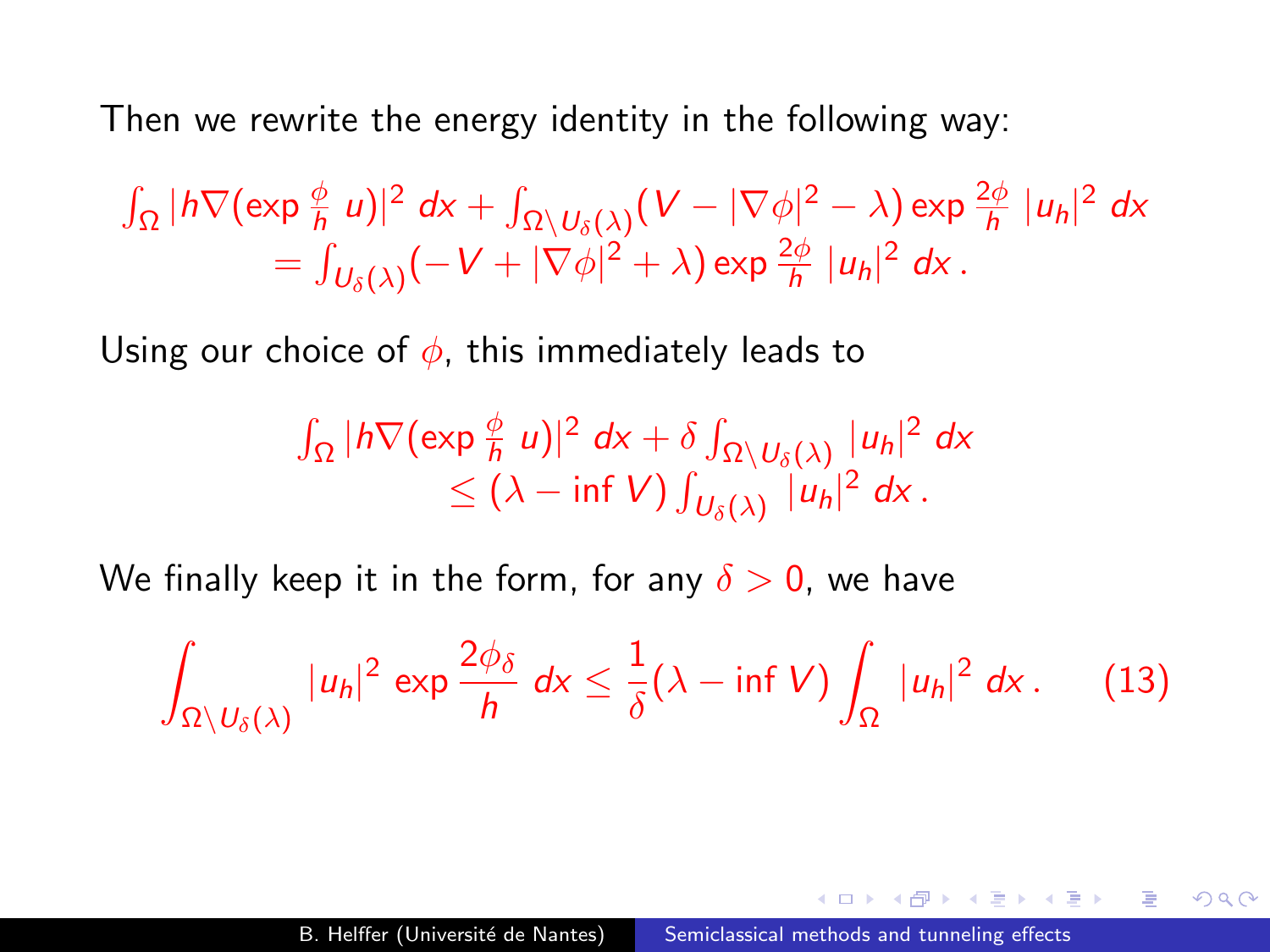We emphasize that at this stage, the estimate is universal with no assumptions on the wells.

To get back the previous estimates, we have then to choose  $\delta$  and to compare  $\phi_{\delta}(x)$  with  $d(x)$ . Here we can meet suitable assumptions on the potential in the neighborhood of its infimum.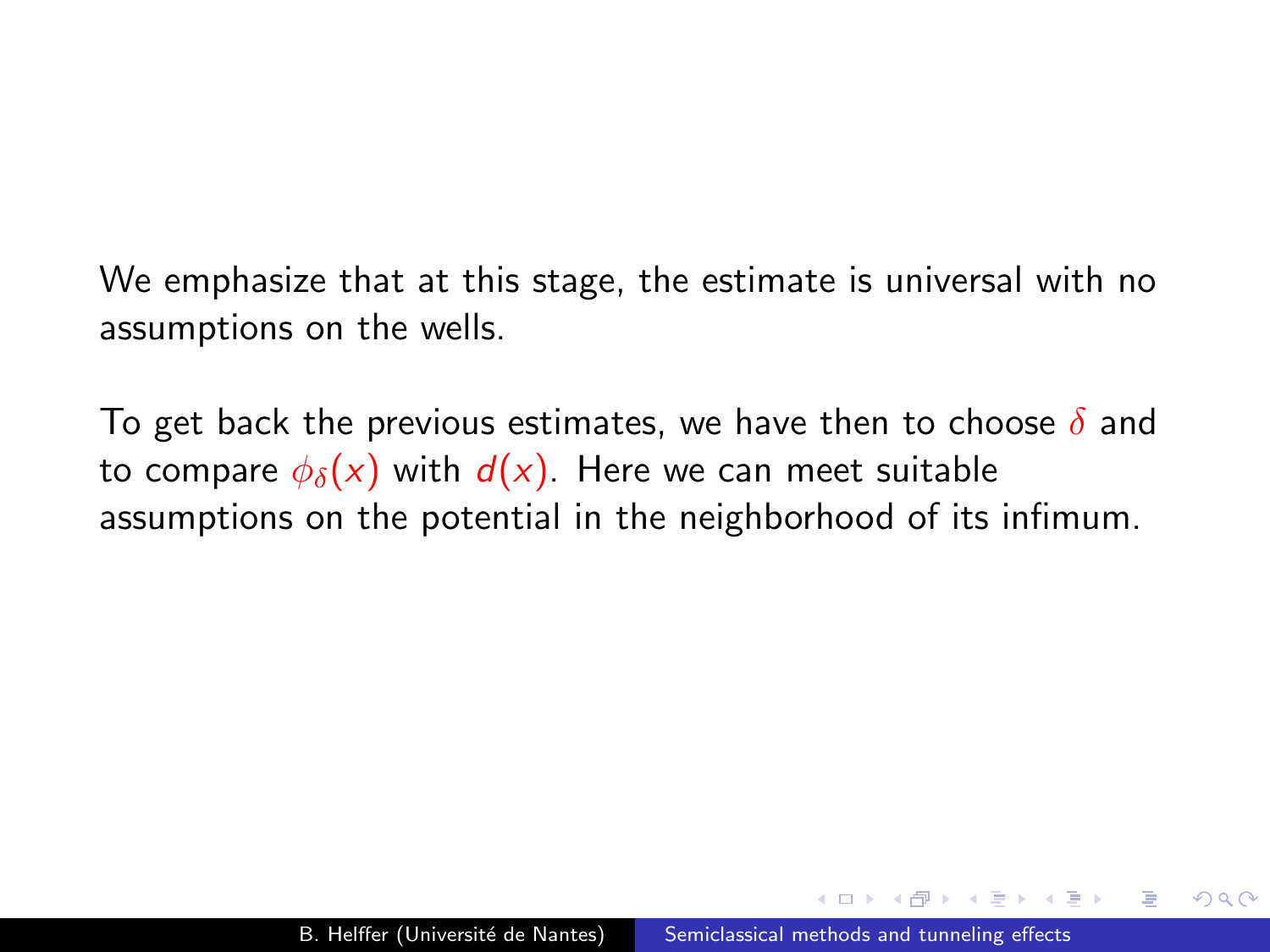# First application

We can compare different Dirichlet problems corresponding to different open sets  $\Omega_1$  and  $\Omega_2$  containing a unique well U attached to an energy E. If for example  $\Omega_1 \subset \Omega_2$ , one can prove the existence of a bijection  $b$  between the spectrum of  $P_{(h,\Omega_1)}$  in an interval  $I(h)$  tending (as  $h \rightarrow 0$ ) to E and the corresponding spectrum of  $P_{(h,\Omega_2)}$  s.t.  $\,|b(\lambda)-\lambda|=\mathcal{O}(\exp{-S/h})$  (under a weak assumption on the spectrum at  $\partial I(h)$ ). Here  $S$  is chosen s.t.

#### $0 < \mathcal{S} < d_{(\mathcal{V}-E)_+}(\partial \Omega_1, \textit{U})$  .

This can actually be improved (using more sophisticated perturbation theory) as  $\mathcal{O}(\exp-2S/h)$ .

桐 トライモ トライモ トラ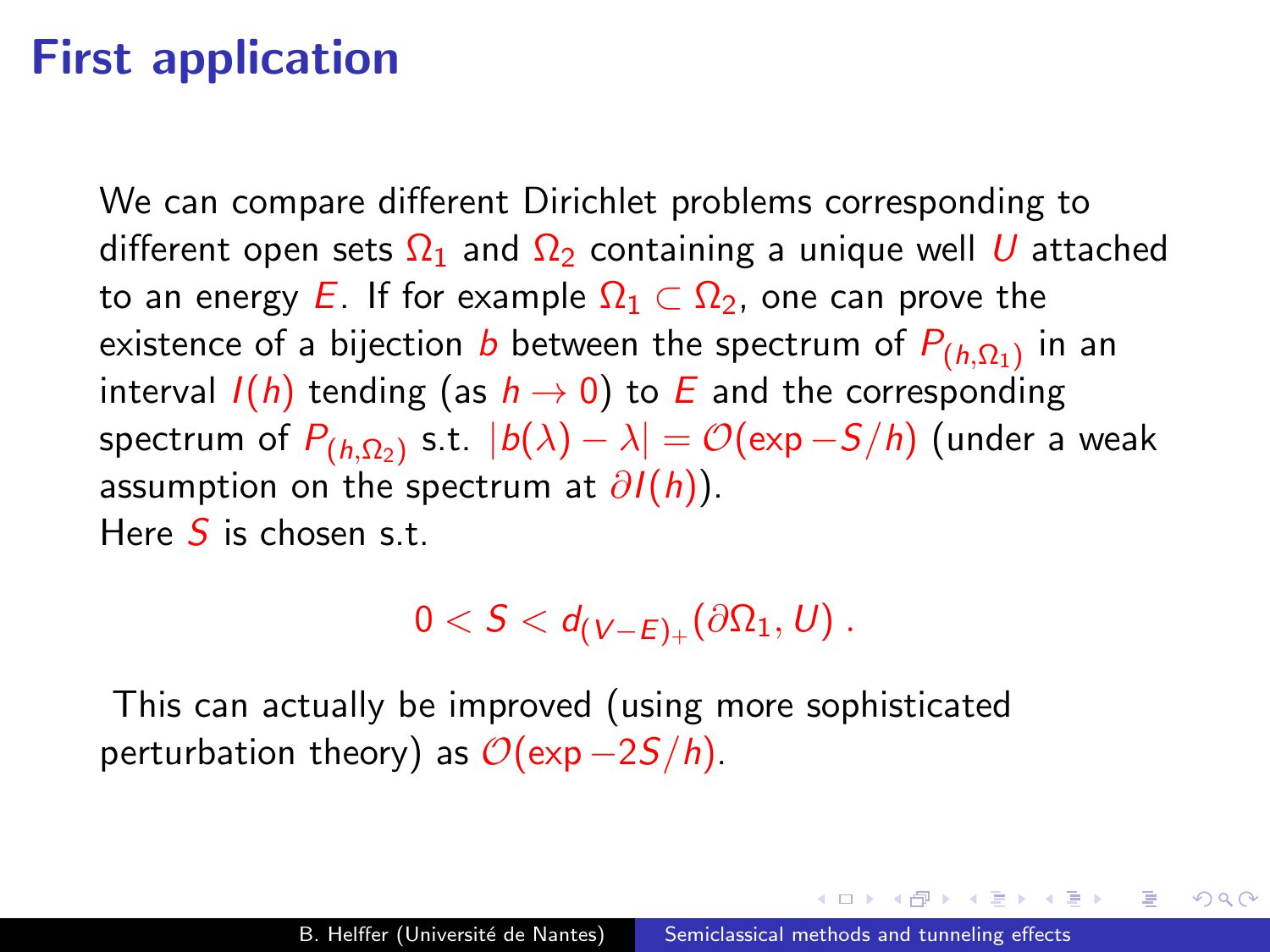Second application: the symmetric double well problem

As discussed above, the double well problem in dimension  $\geq 2$  was first discussed in the note [\[44\]](#page-190-0) immediately followed by the two detailed papers [\[HS1\]](#page-184-0) and [\[45\]](#page-190-1).

There is a huge litterature in (1D) including an exercise in Landau-Lipschitz, the book by Fröman-Fröman (1960), the french group in Marseille around J.M. Combes and the detailed mathematical proof for the tunneling by E. Harrell (1978) [\[10\]](#page-181-0). Agmon estimates are not needed because one can work directly with WKB solutions and the theory of ordinary differential equations.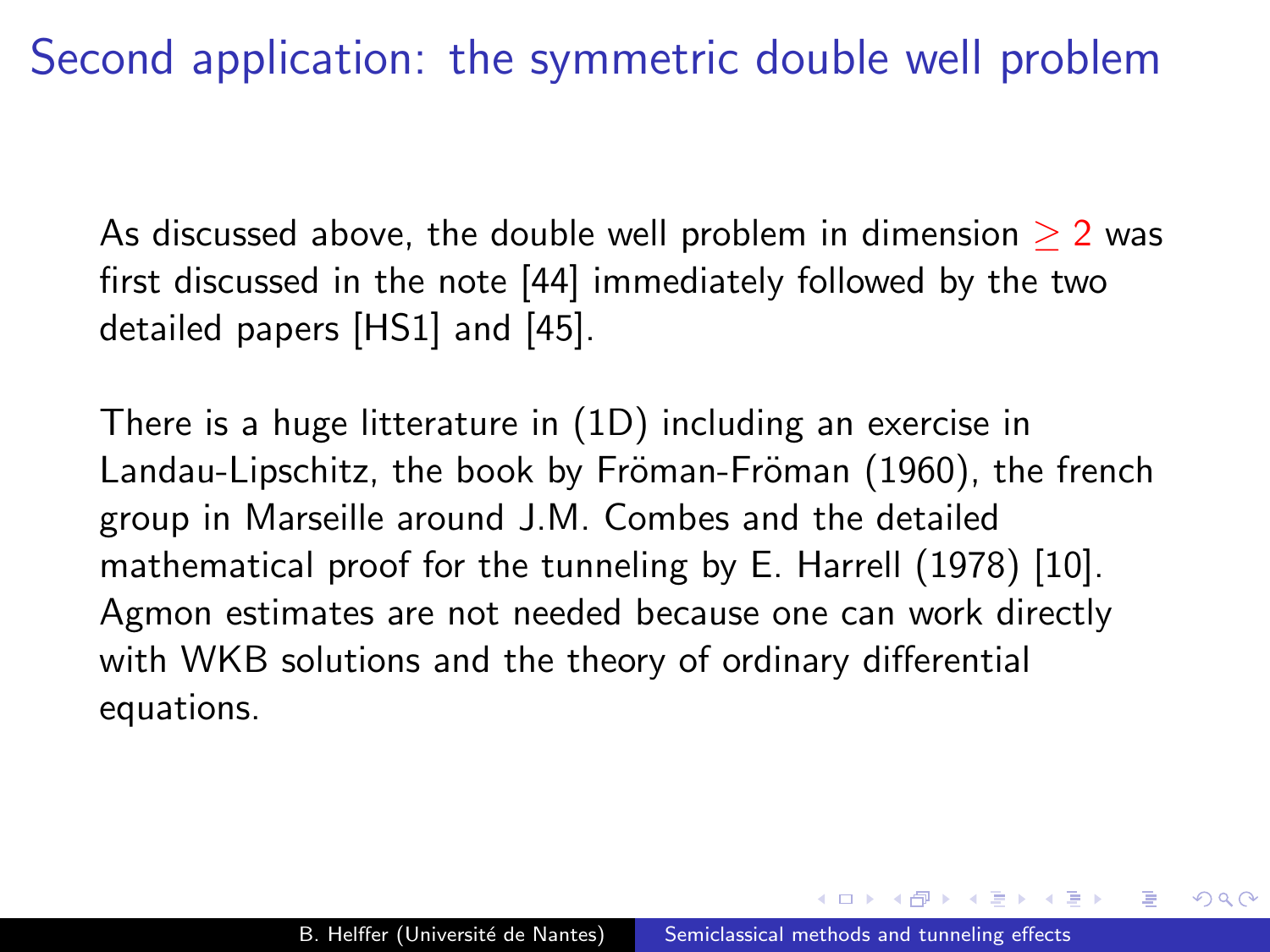# Harmonic approximation–rough localization

We discuss one of the basic technics for analyzing the groundstate energy (also called lowest eigenvalue or principal eigenvalue) of a Schrödinger operator in the case the electric potential  $V$  has non degenerate minima.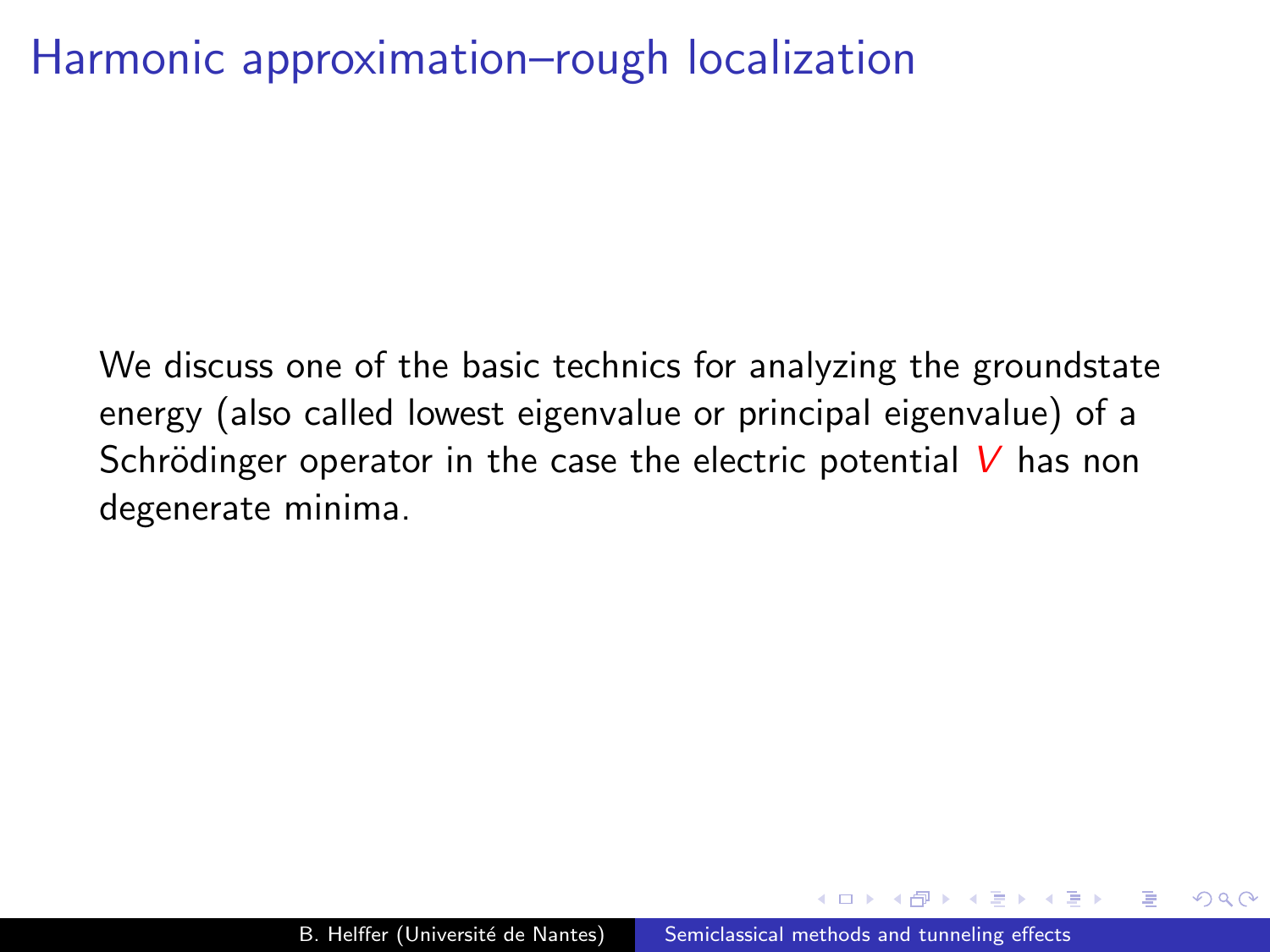### Upper bounds

We start with the simplest one-well problem:

$$
P_{h,v} := -h^2 d^2/dx^2 + v(x) , \qquad (14)
$$

where v is a  $C^{\infty}$ - function tending to  $\infty$  and admitting a unique minimum at 0 with  $v(0) = 0$ . Let us assume that

$$
v''(0) > 0. \tag{15}
$$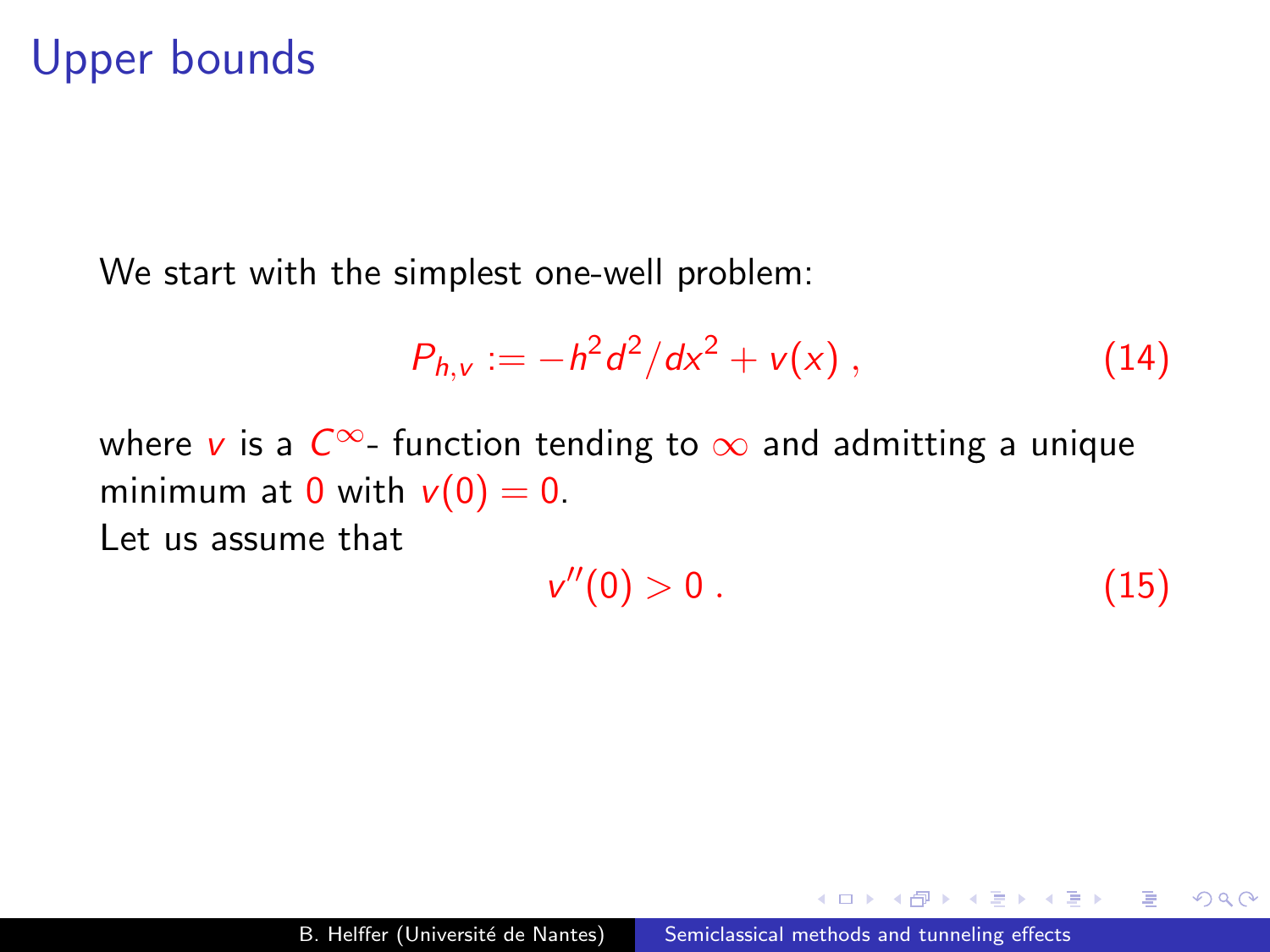In this very simple case, the harmonic approximation is an elementary exercise. We start with the harmonic oscillator attached to  $0<sup>1</sup>$ 

$$
- h2 d2/dx2 + \frac{1}{2}v''(0)x2.
$$
 (16)

 $2990$ 

э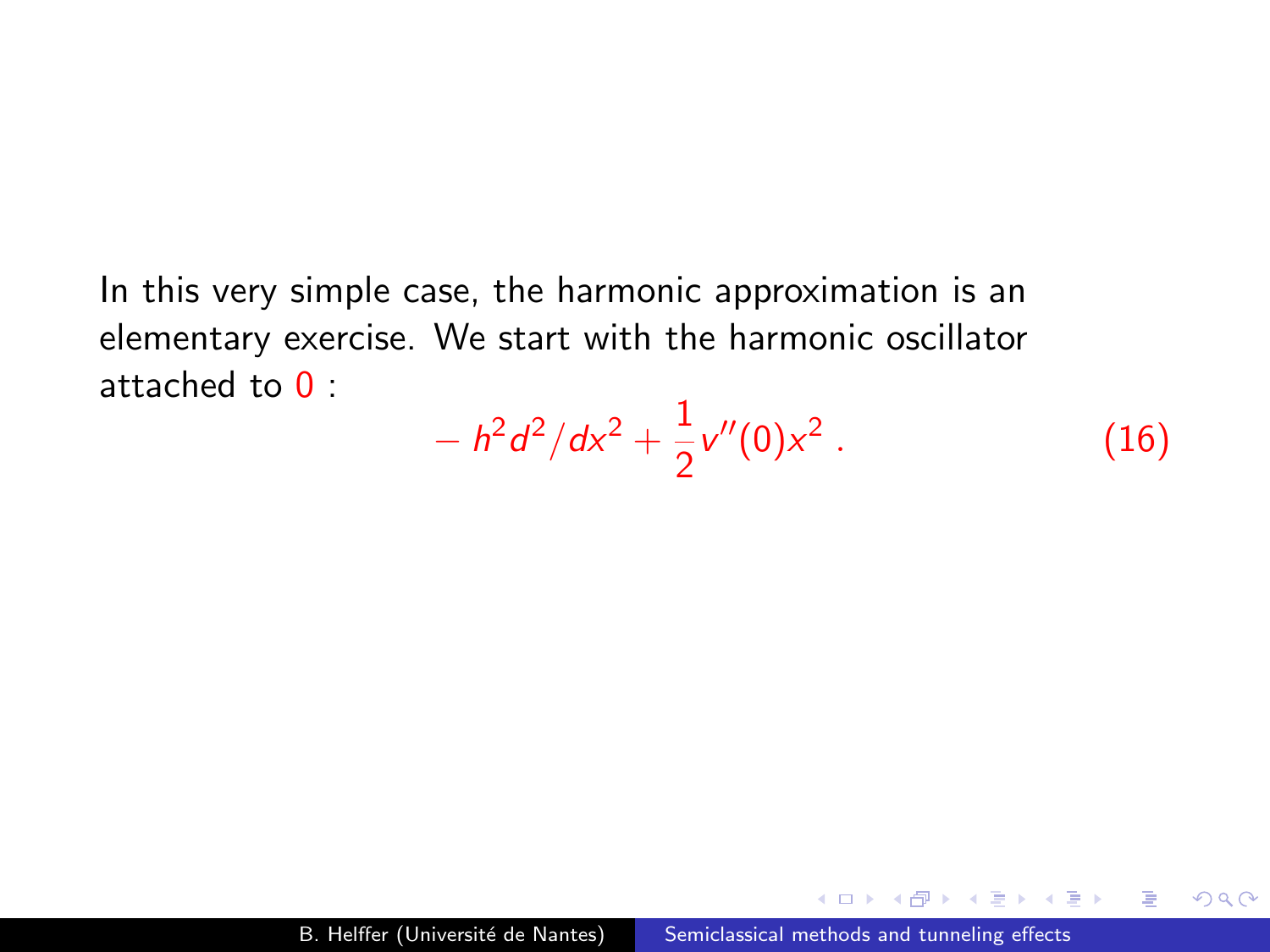This means that we replace the potential  $\bf{v}$  by its quadratic approximation at  $0\,\frac{1}{2}$  $\frac{1}{2}v''(0)x^2$  and consider the associated Schrödinger operator.

Using the dilation  $x = h^{\frac{1}{2}}y$ , we observe that this operator is unitarily equivalent to

$$
h\left[-d^2/dy^2 + \frac{1}{2}v''(0)y^2\right] \ . \tag{17}
$$

Consequently, the eigenvalues are given by

$$
\lambda_n(h) = h \cdot \lambda_n(1) = (2n+1)h \cdot \sqrt{\frac{v''(0)}{2}}\,,\tag{18}
$$

and the corresponding eigenfunctions are

$$
u_n^h(x) = h^{-\frac{1}{4}} u_n^1(\frac{x}{h^{\frac{1}{2}}})
$$
 (19)

つくい

with

$$
u_n^1(y) = P_n(y) \exp(-\sqrt{\frac{v''(0)}{2}} \frac{y^2}{2}).
$$
 (20)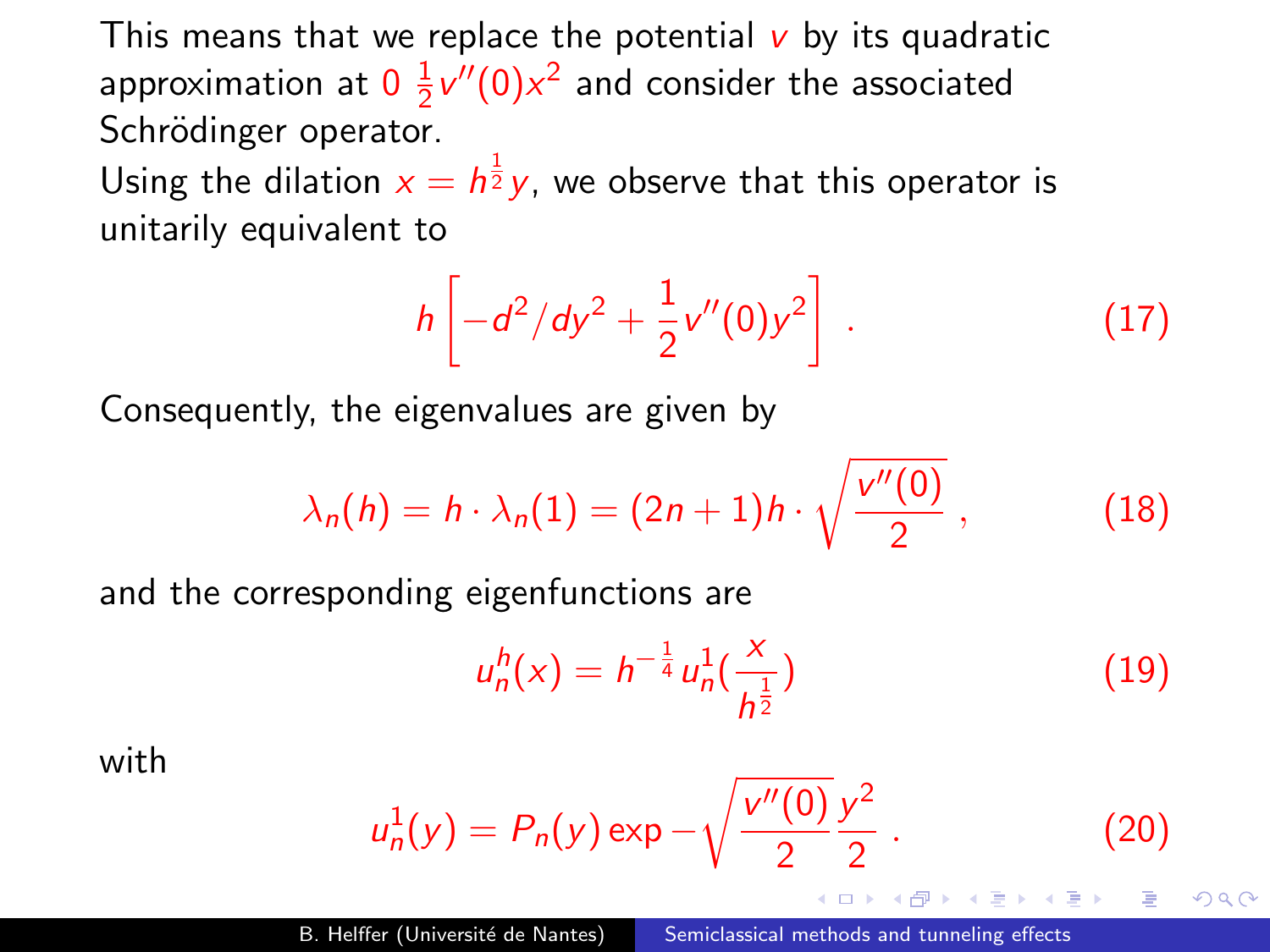We are just looking for simplicity at the first eigenvalue. We consider the function  $u_1^{h,app.}$ 1

$$
x\mapsto \chi(x)u_1^h(x)=c\cdot \chi(x)h^{-\frac{1}{4}}\exp -\sqrt{\frac{v''(0)}{2}}\frac{x^2}{2h},
$$

where  $\chi$  is compactly supported in a small neighborhood of 0 and equal to  $1$  in a smaller neighborhood of  $0$ . Note here that the  $H^1$ -norm of this function over the complementary of a neighborhood of 0 is exponentially small as  $h \to 0$ .

 $\Omega$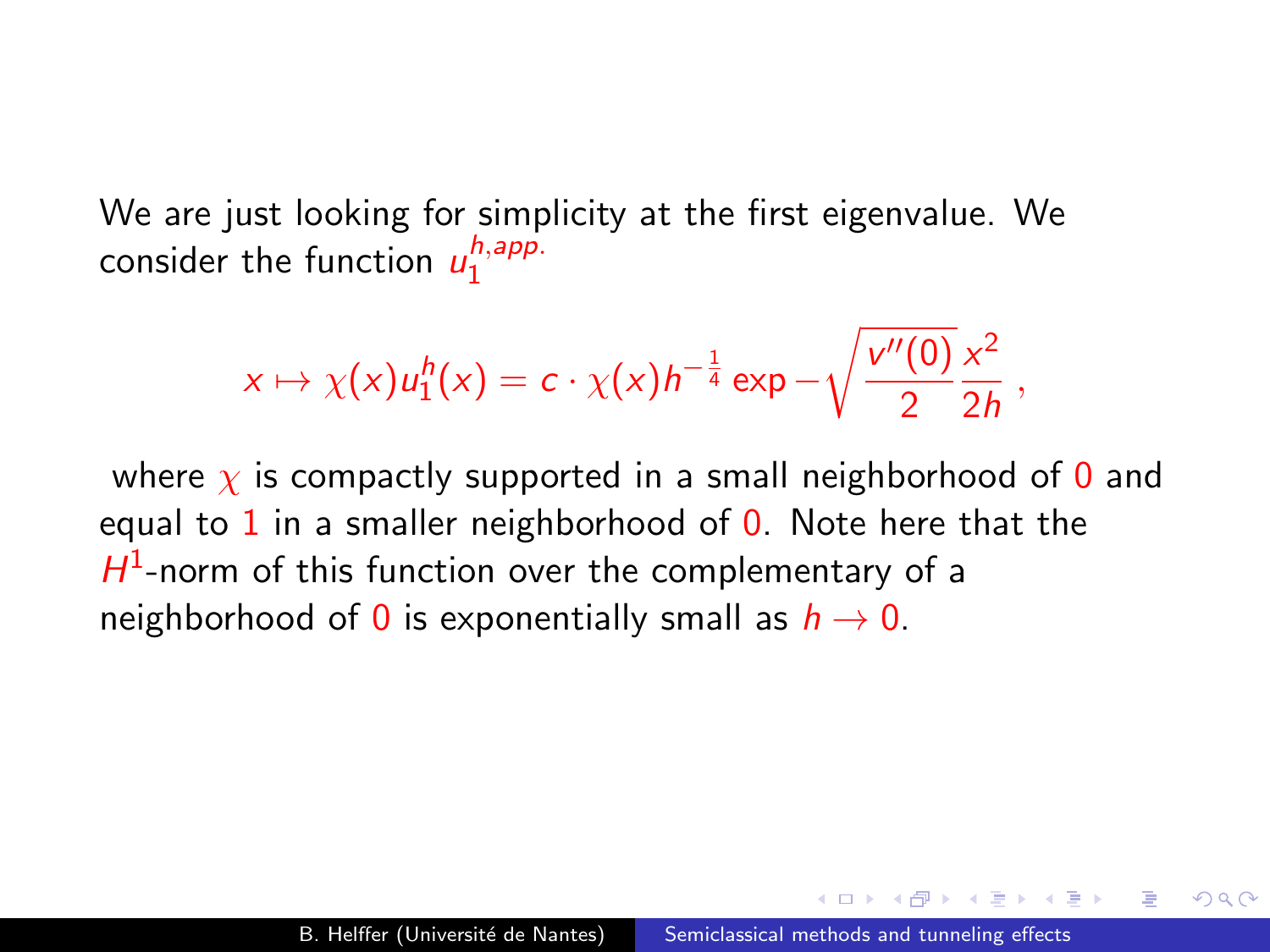We now get

$$
(P_{h,v}-h\cdot\sqrt{\frac{v''(0)}{2}})u_1^{h,app.}=\mathcal{O}(h^{\frac{3}{2}})\ .
$$

イロト イ部 ト イ君 ト イ君 ト

目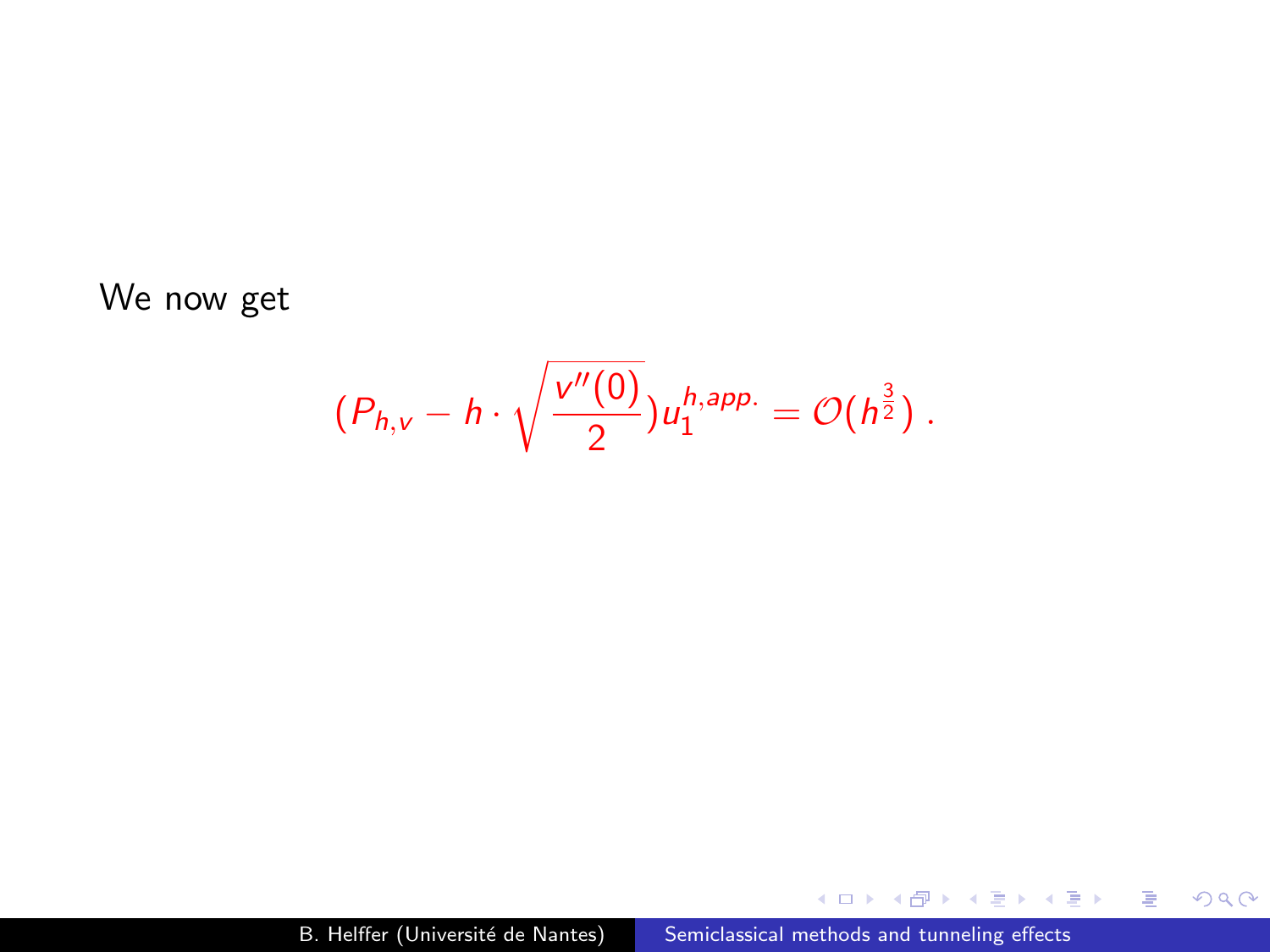The coefficients corresponding to the commutation of  $P_{h,v}$  and  $\chi$ give exponentially small terms and the main contribution is

$$
|| (v(x) - \frac{1}{2}v''(0)x^2)\chi(x)u_1^h(x)||_{L^2}
$$

which is easily seen, observing that

$$
|v(x) - \frac{1}{2}v''(0)x^2| \leq C|x|^3 , \text{ for } |x| \leq 1 ,
$$

as  $\mathcal{O}(h^{\frac{3}{2}}).$  Then the spectral theorem gives the existence for  $P_{h,\nu}$ of an eigenvalue  $\lambda(h)$  such that

$$
|\lambda(h)-h\cdot\sqrt{\frac{v''(0)}{2}}|\leq C\cdot h^{\frac{3}{2}}
$$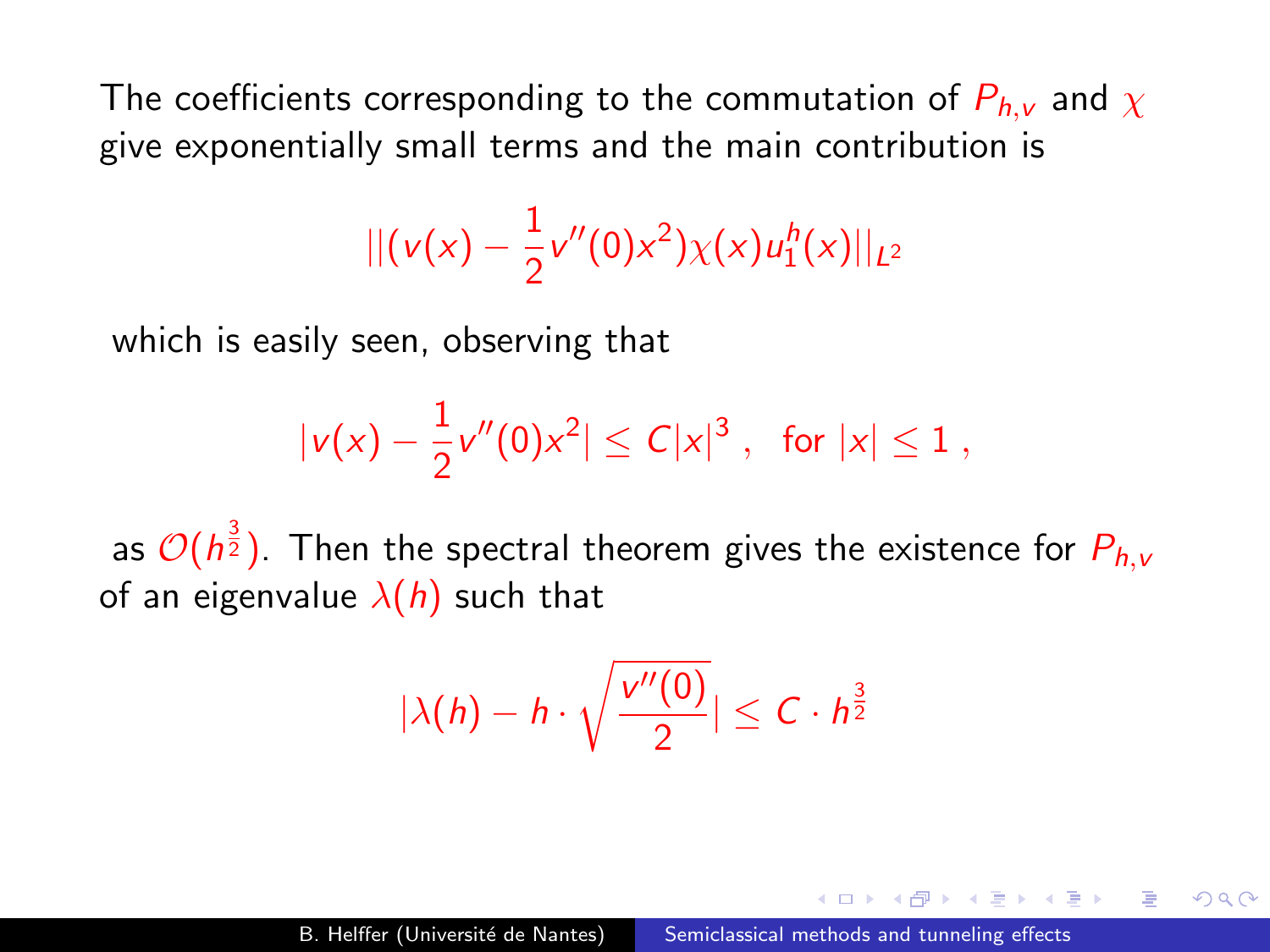<span id="page-31-0"></span>In particular, we get the inequality

$$
\lambda_1(h) \leq h \cdot \sqrt{\frac{v''(0)}{2}} + C h^{\frac{3}{2}} . \tag{21}
$$

Combining with other techniques, one can actually prove that

$$
|\lambda_1(h) - h \cdot \sqrt{\frac{v''(0)}{2}}| \leq C \cdot h^{\frac{3}{2}} \tag{22}
$$

 $QQ$ 

э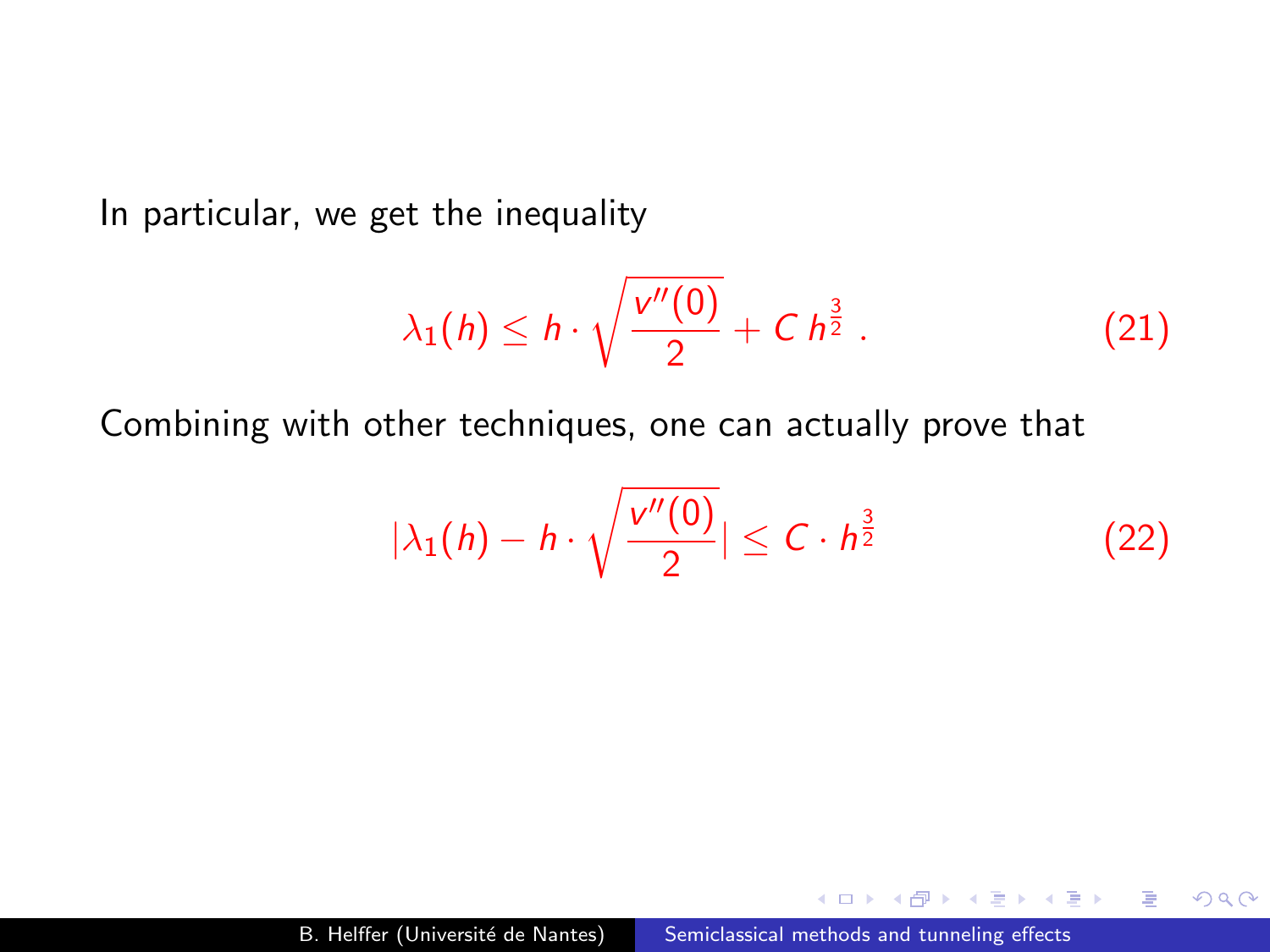#### <span id="page-32-0"></span>Harmonic approximation in general: upper bounds

In the multidimensional case, we can proceed essentially in the same way. The analysis of the quadratic case

$$
H(hD_x,x):=-h^2\Delta+\frac{1}{2}\langle Ax|x\rangle
$$

can be done explicitly by diagonalizing  $\overline{A}$  via an orthogonal matrix U. There is a corresponding unitary transformation on  $L^2(\mathbb{R}^n)$ defined by

$$
(\mathcal{U}f)(x) = f(U^{-1}x) ,
$$

such that

$$
\mathcal{U}^{-1}H\mathcal{U}=\sum_j\left(-(h\partial_{y_j})^2+\frac{1}{2}\lambda_jy_j^2\right)\ .
$$

Using the Hermite functions as quasimodes we get the upper bounds by  $h\sum_j$  $\sqrt{\frac{\lambda_j}{2}} + \mathcal{O}(h^{\frac{3}{2}})$  as in the one[-di](#page-31-0)[me](#page-33-0)[n](#page-31-0)[si](#page-32-0)[o](#page-33-0)[nal](#page-0-0) [c](#page-191-0)[ase](#page-0-0)[.](#page-191-0)

 $\Omega$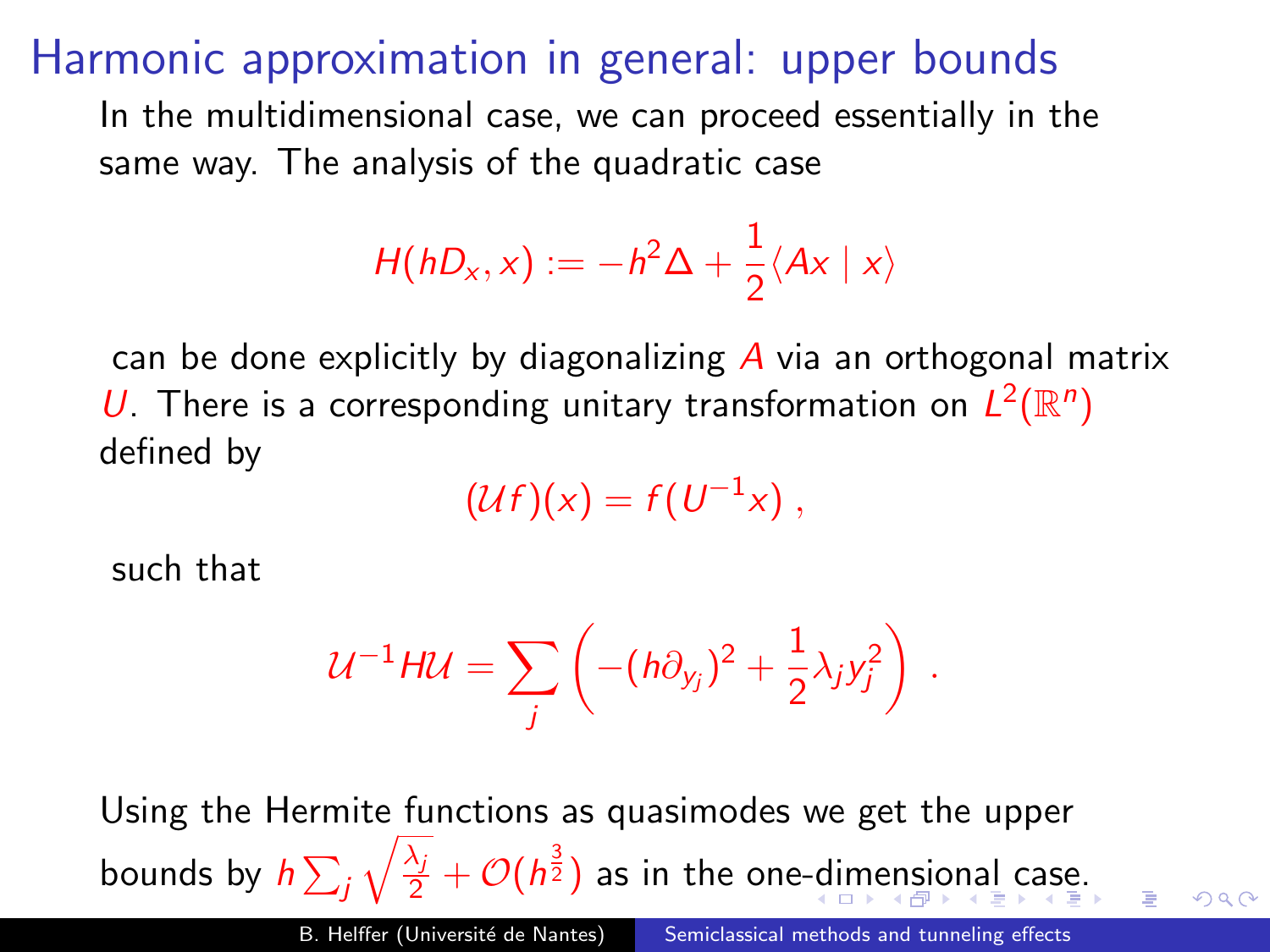# <span id="page-33-0"></span>Case with multiple minima

When there are more than one minimum, one can apply the above construction near each of the minima. The upper bound for the ground state is obtained by taking the infimum over all the minima of the upper bound attached to each minimum.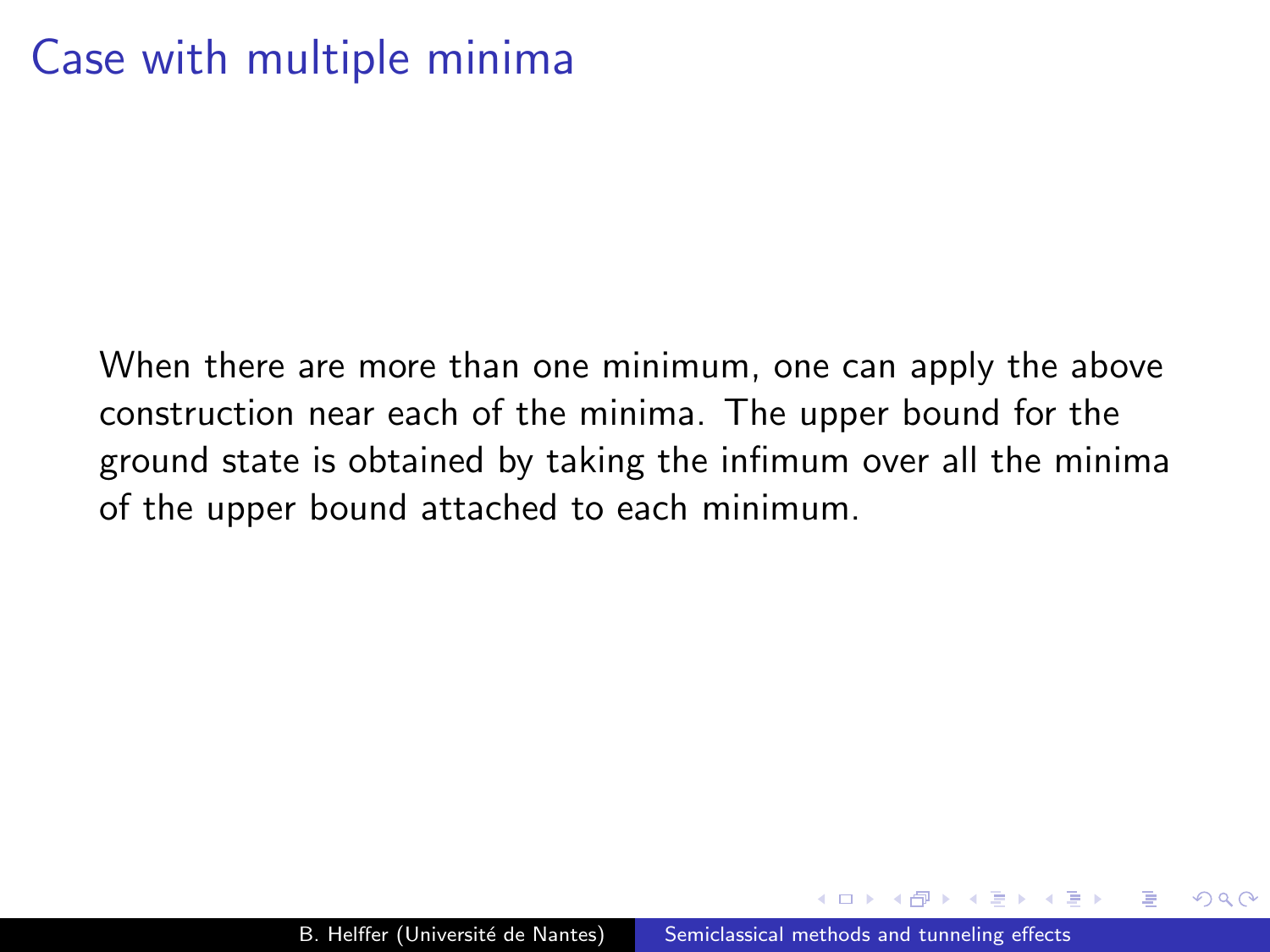Harmonic approximation in general: lower bounds

Here we follow the approach proposed in the book of Cycon-Froese-Kirsch-Simon [CFKS].

Given a covering of  $\mathbb{R}^n$ , by balls of radius  $R B(x^j, R)$   $(j \in \mathcal{J})$  and a corresponding partition of unity, such that :

$$
\sum_{j\in\mathcal{J}} (\phi_j^R)^2 = 1 ,
$$
\n
$$
\sum_{\ell=1}^n \sum_{j\in\mathcal{J}} |D_{\mathsf{x}_{\ell}} \phi_j^R|^2 \leq \frac{C}{R^2} ,
$$
\n(23)

つくい

we can write that, for all  $u \in C_0^{\infty}$ ,

$$
\langle P_{h,V} u \mid u \rangle = \sum_j \langle P_{h,V} \phi_j^R u \mid \phi_j^R u \rangle - \hbar^2 \sum_{j,\ell} |||D_{x_\ell} \phi_j^R |u||^2
$$
  
\n
$$
\geq \sum_j \langle P_{h,V} \phi_j^R u \mid \phi_j^R u \rangle - C \frac{\hbar^2}{R^2} ||u||^2.
$$
\n(24)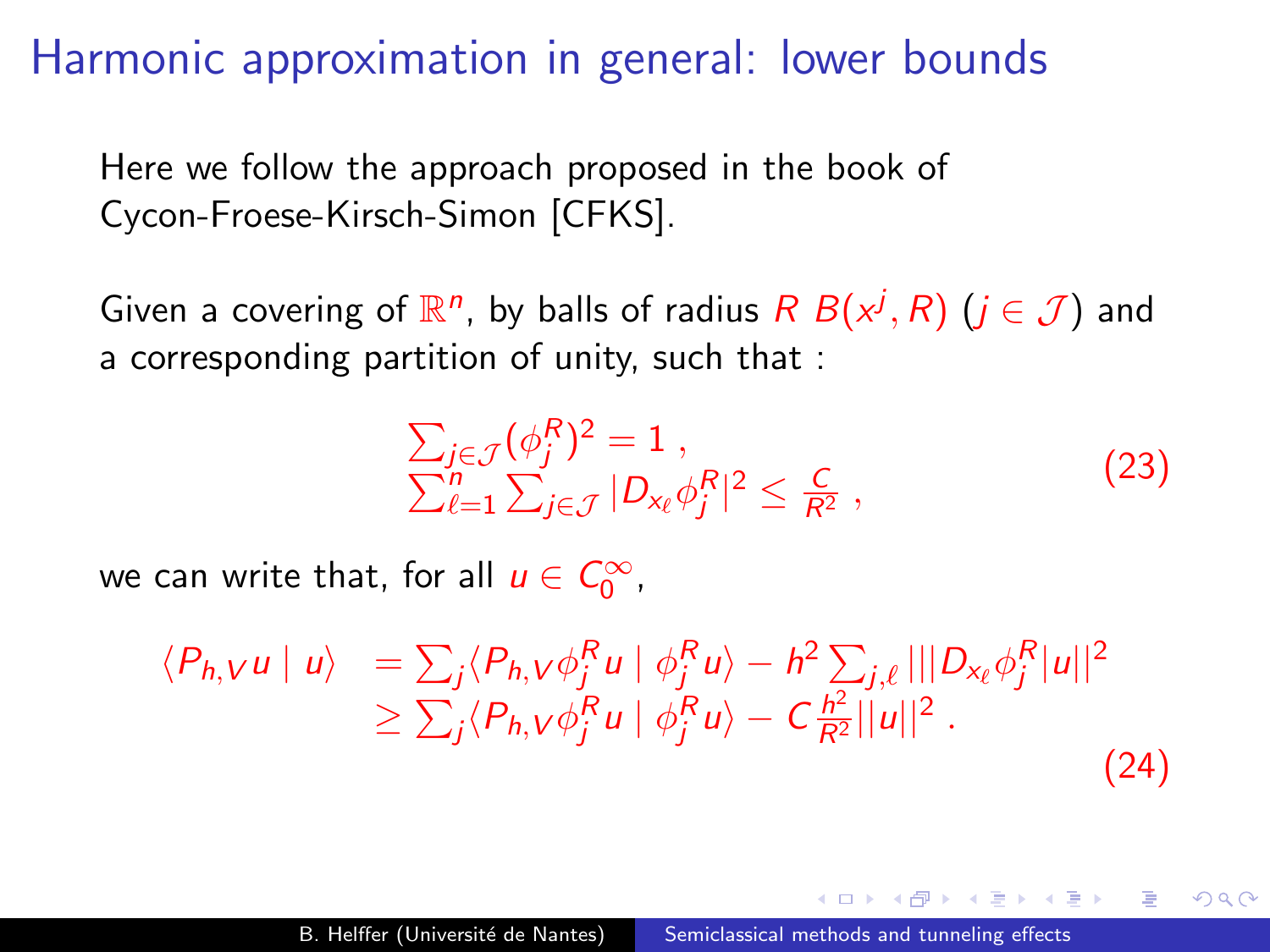We can in addition assume that either the balls are centered at the minima of  $V$ , or that the balls are at a distance of  $\frac{1}{C}R$  of these minima  $x^{j_k}$ .

In the first case, using the fact that the minimas of  $V$  are non degenerate, we get :

$$
|\langle P_{h,V}\phi_j^Ru | \phi_j^Ru \rangle \geq \frac{R^2}{C} ||\phi_j^Ru||^2.
$$

In the second case, we observe that :

$$
|\langle P_{h,V}\phi_j^Ru | \phi_j^Ru \rangle - \langle P_{h,V}^k \phi_j^Ru | \phi_j^Ru \rangle| \leq CR^3 ||\phi_j^Ru||^2,
$$

where  $P_{h,\boldsymbol{V}}^{k}$  is the quadratic approximation model at the minimum  $x^{j_k}$  (replace  $V$  by its quadratic approximation  $V^{k}(x) = \inf V + \frac{1}{2}$  $\frac{1}{2}\langle V''(x^{j_k})(x-x^{j_k}\,|\,(x-x^{j_k})\rangle$  if the ball is centered at the minimum.

 $\Omega$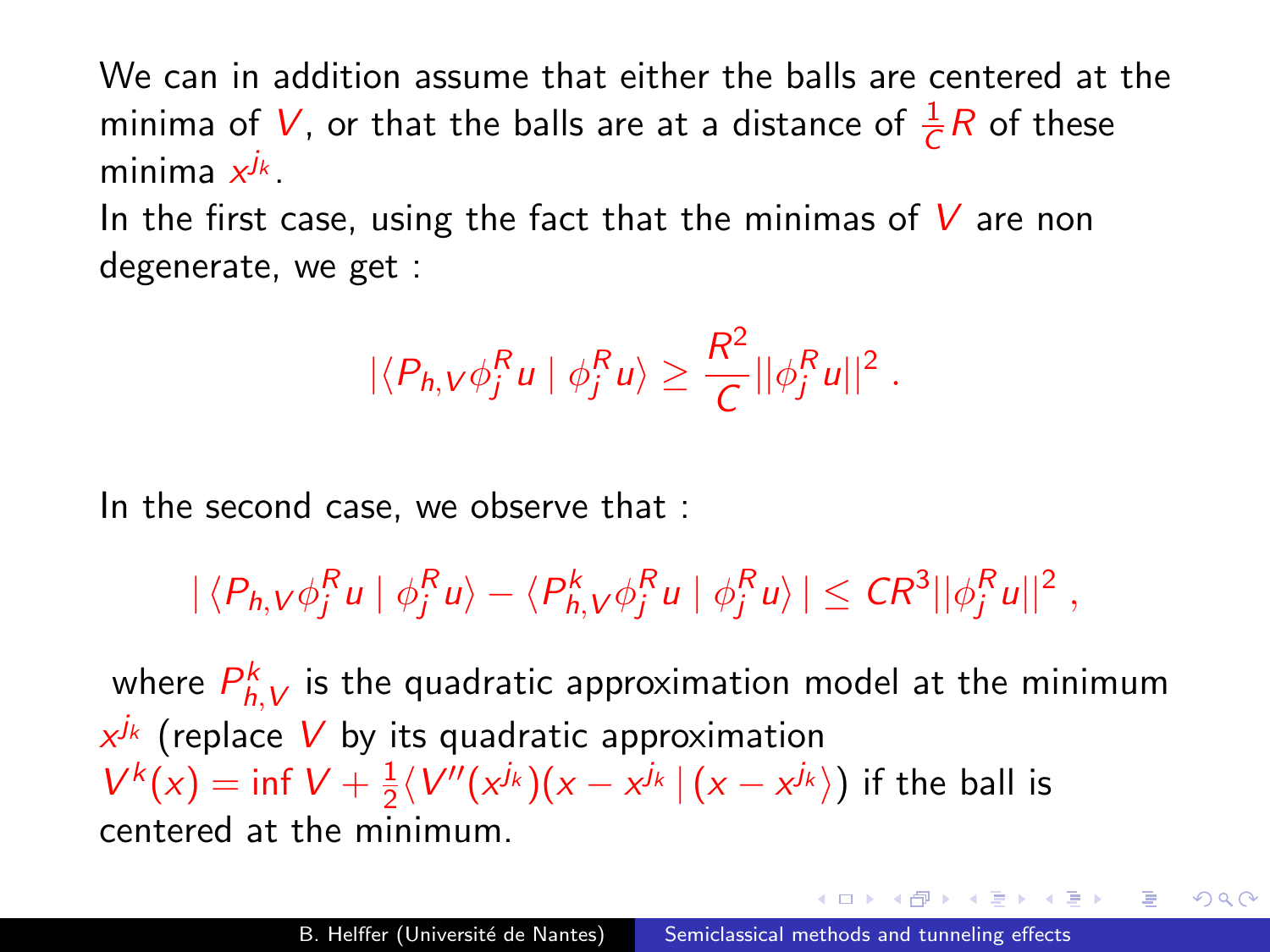The optimization between the two errors leads to the choice of

$$
\frac{h^2}{R^2}=R^3\ ,
$$

that is  $R=\mathbb{h}^{\frac{2}{5}},$  and we then observe that  $\frac{R^2}{C}=\frac{\mathbb{h}^{\frac{4}{5}}}{C}>>\mathbb{h}.$  We then get the lower bound

$$
\lambda_1(h) \geq \inf V + h(\inf_k \mu_1(h, x^{j_k})) - Ch^{\frac{6}{5}}, \qquad (25)
$$

where the infimum is over the various minima  $x^{j_k}$  (assumed to be non degenerate) and  $\mu_1(h,x^{j_k})$  denotes the lowest eigenvalue of the harmonic approximation at  $x^{j_k}$   $P^k_{h,V}$ .

つくい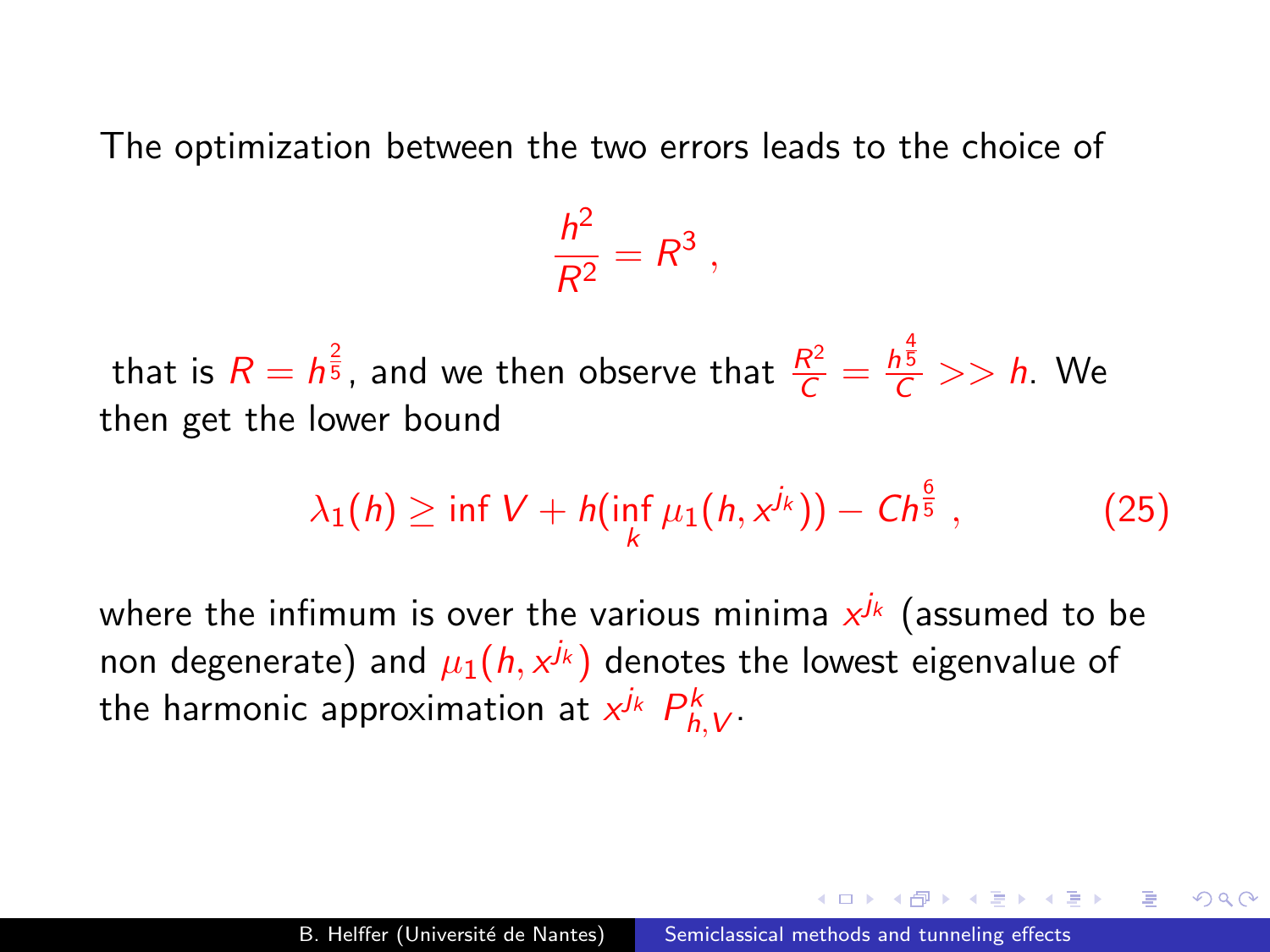<span id="page-37-0"></span>Once the harmonic approximation is done, it is possible to construct an orthonormal basis of the spectral space attached to some interval  $I(h) := \text{inf } V$ , inf  $V + Ch$  (C avoiding the eigenvalues of the approximating harmonic oscillators at each minimum), each of the elements of the basis being exponentially localized in one of the wells.

The computation of the matrix of the operator in this basis using WKB approximation leads to the so-called "interaction matrix" (See the books of Dimassi-Sjöstrand [\[DiSj\]](#page-180-0) or Helffer [\[12\]](#page-182-0) for a pedagogical presentation).

 $\Omega$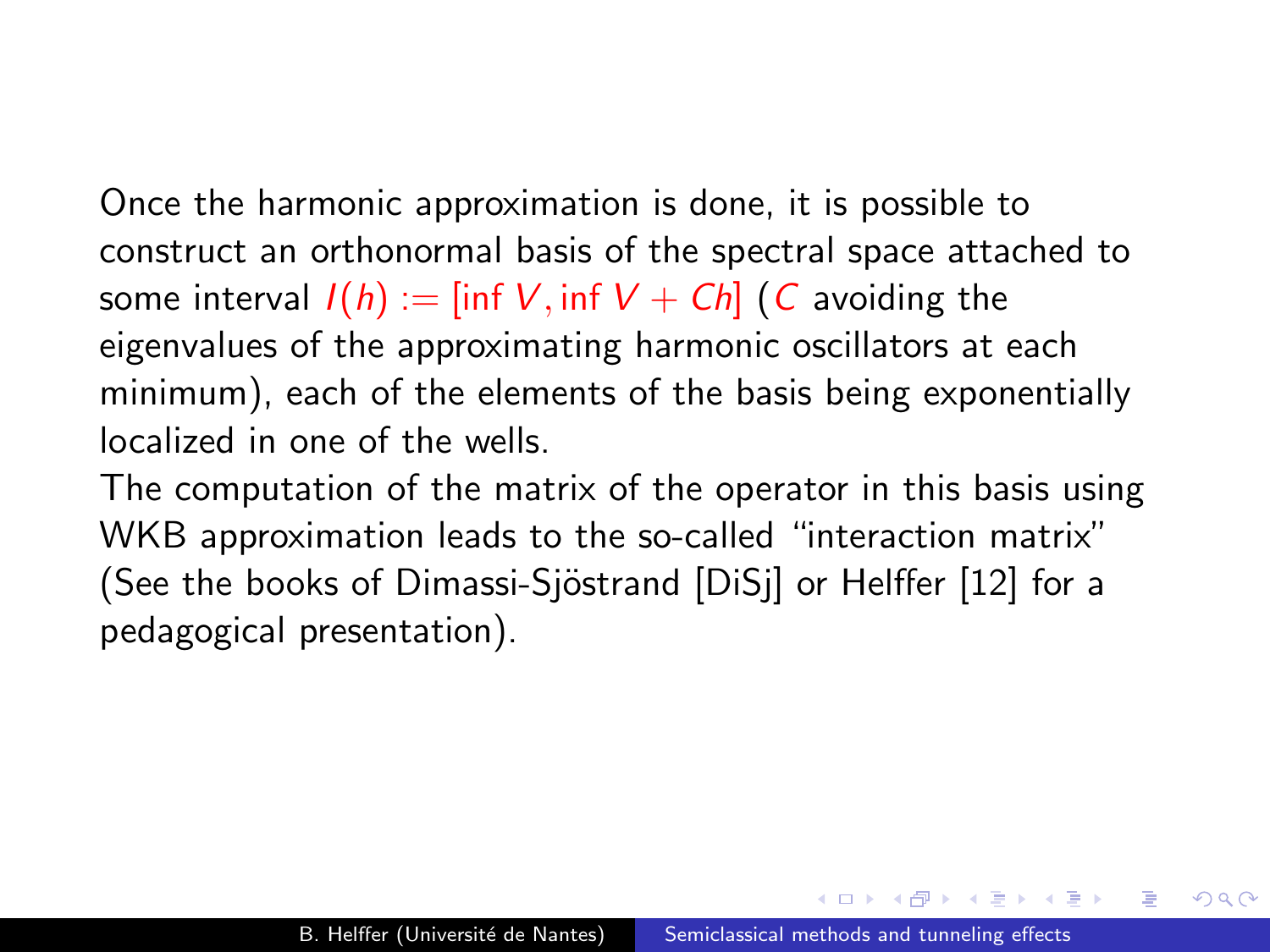<span id="page-38-0"></span>We consider the case with two wells, say  $U_1$  and  $U_2$ . We assume that there is a symmetry $^1$   $g$  in  $\mathbb{R}^m$ , s.t.  $g^2=$   $ld$ ,  $gU_1=$   $U_2$ , and s.t. the corresponding action on  $L^2(\mathbb{R}^m)$  defined by  $\mathit{gu}(x) = \mathit{u}(\mathit{g}^{-1}x)$  commutes with the Laplacian. In addition

 $gV = V$ .

We now define reference one well problems by introducing :

 $M_1 = \mathbb{R}^m \setminus B(U_2, \eta)$ ,  $M_2 = \mathbb{R}^m \setminus B(U_1, \eta)$ .

With this choice, we have  $gM_1 = M_2$ .

<sup>1</sup>Typically, in 2D the symmetry with respect to  $\{x_2 = 0\}$  $\{x_2 = 0\}$  $\{x_2 = 0\}$  $\{x_2 = 0\}$  $\{x_2 = 0\}$  $\{x_2 = 0\}$  $QQ$ B. Helffer (Université de Nantes) [Semiclassical methods and tunneling effects](#page-0-0)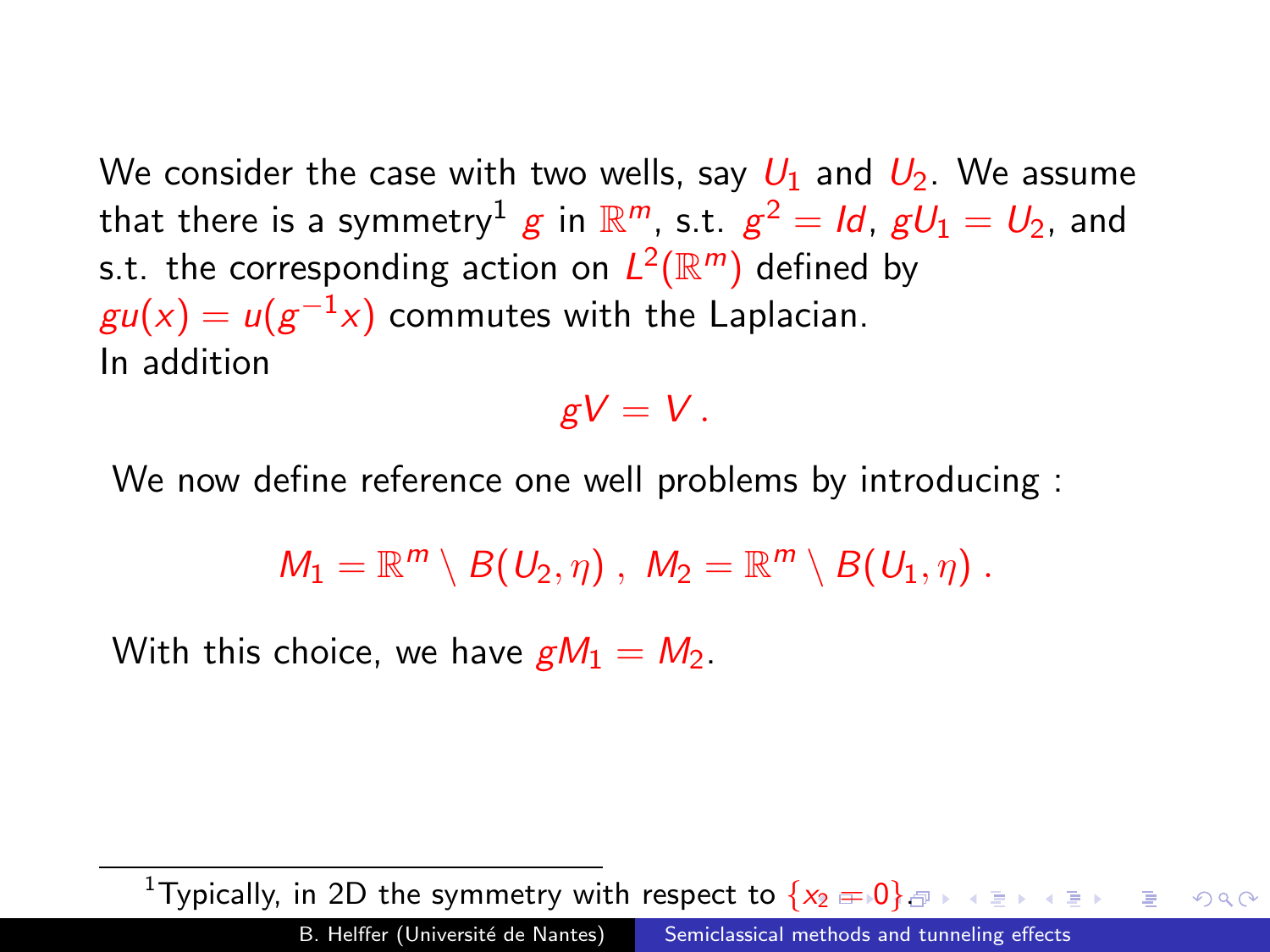<span id="page-39-0"></span>The parameter  $n > 0$  is free but can always be chosen arbitrarily small.

We denote by  $\phi_i$  the corresponding ground state of the Dirichlet realization of  $-h^2\Delta+V$  in  $M_j$  and corresponding to the ground state energy  $\lambda_{\mathcal{M}_1} = \lambda_{\mathcal{M}_2}.$  According to our result on the decay, these eigenfunctions decay like  $\tilde{O}(\exp{-\frac{d(x,U_j)}{h}})$  $\frac{\partial \langle G, U_j \rangle}{\partial h}$ ), where  $\tilde{O}(f)$ roughly $^2$  means  $\exp\frac{\epsilon}{h}\cdot\mathcal{O}_\epsilon(f)$  for all  $\epsilon>0$  as  $h\to 0.$ 

We can of course keep the relation

 $\mathbf{g}\phi_1 = \phi_2$ .

<sup>2</sup>Moreprecisely, for any  $\epsilon > 0$  $\epsilon > 0$  $\epsilon > 0$  $\epsilon > 0$ , one can choose a[bov](#page-38-0)e  $\eta \gg 0$  [s.t.](#page-0-0) [...](#page-191-0)  $QQ$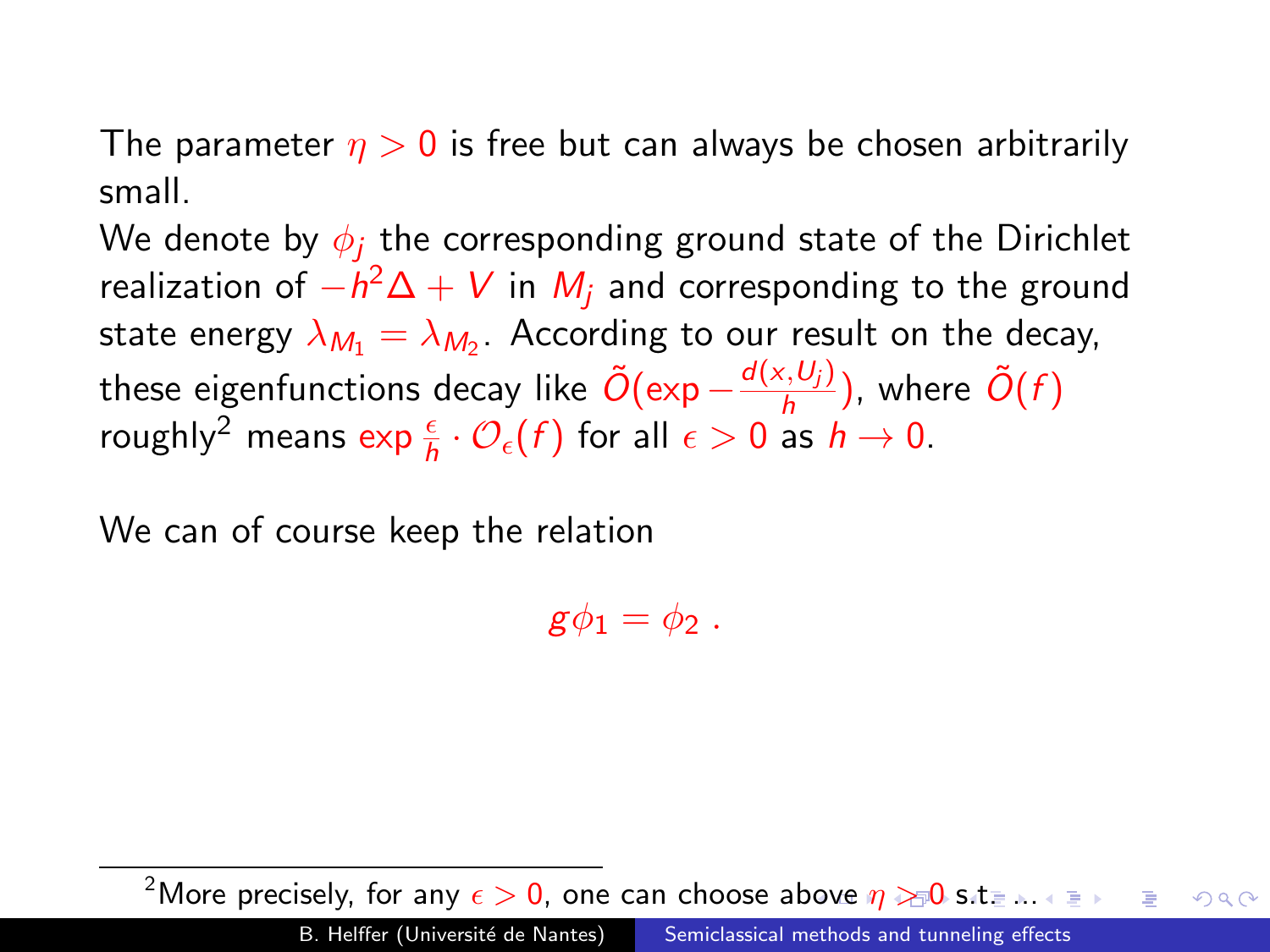<span id="page-40-0"></span>Let us now introduce  $\theta_j$ , which is equal to 1 on  $B(U_j,\frac{3}{2})$  $(\frac{3}{2}\eta)$  and with support in  $B(U_j,2\eta).$  We introduce

 $\gamma_1 = 1 - \theta_2$ ,  $\gamma_2 = 1 - \theta_1$ .

and we can also keep the symmetry condition :

 $\mathbf{g} \chi_1 = \chi_2$ .

Our approximate eigenspace will be generated by

$$
\psi_j=\chi_j\phi_j\;,\;(j=1,2)\;,
$$

which satisfies

$$
S_h\psi_j=\lambda_M\psi_j+r_j\;,
$$

with

$$
r_j = h^2(\Delta \chi_j)\phi_j + 2h^2(\nabla \chi_j) \cdot (\nabla \phi_j).
$$

We note that the "smallness" of  $r_i$  can be immediately controlled using the decay estimates in  $B(U_j,2\eta) \setminus B(U_j, \frac{3}{2})$  $B(U_j,2\eta) \setminus B(U_j, \frac{3}{2})$  $B(U_j,2\eta) \setminus B(U_j, \frac{3}{2})$  $\frac{3}{2}\eta$  $\frac{3}{2}\eta$  $\frac{3}{2}\eta$ [\)](#page-39-0)[.](#page-40-0)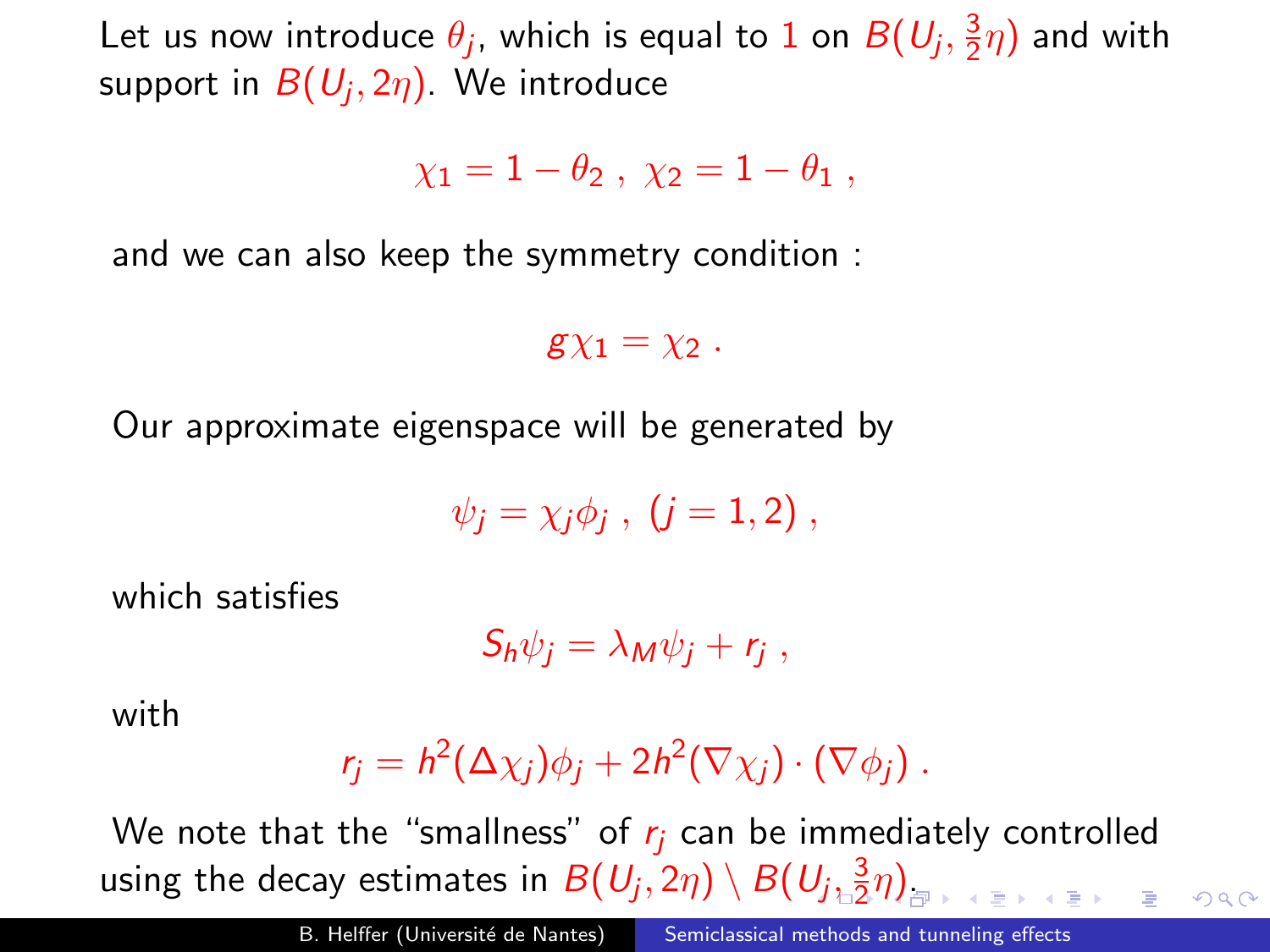<span id="page-41-0"></span>In order to construct an orthonormal basis of the eigenspace  $F$ corresponding to the two lowest eigenvalues near  $\lambda_M$ , we first project our basis  $\psi_i$ , which was not far to be orthogonal and introduce:

#### $v_j = \prod_F \psi_j$ .

The resolvent formula shows that  $v_i - \psi_i$  can be made very small (at least exp  $-\frac{S}{h}$  $\frac{S}{h}$  with  $S < d(U_1, U_2)$  by chosing  $\eta > 0$  small enough). More precisely, we have the following comparison.

#### Lemma

<span id="page-41-1"></span>
$$
(\nu_j - \psi_j)(x) = \tilde{O}(\exp{-\frac{\delta_j(x)}{h}}) ,
$$

 $(26)$ 

 $200$ 

 $\langle \bigcap \mathbb{P} \rangle$   $\rightarrow$   $\langle \bigcap \mathbb{P} \rangle$   $\rightarrow$   $\langle \bigcap \mathbb{P} \rangle$ 

in  $\mathbb{R}^m\setminus B(U_{\widehat{f}},4\eta),$  where  $\widehat{1}=$  2,  $\widehat{2}=1$  and

$$
\delta_j(x)=d(x,U_{\widehat{j}})+d(U_1,U_2).
$$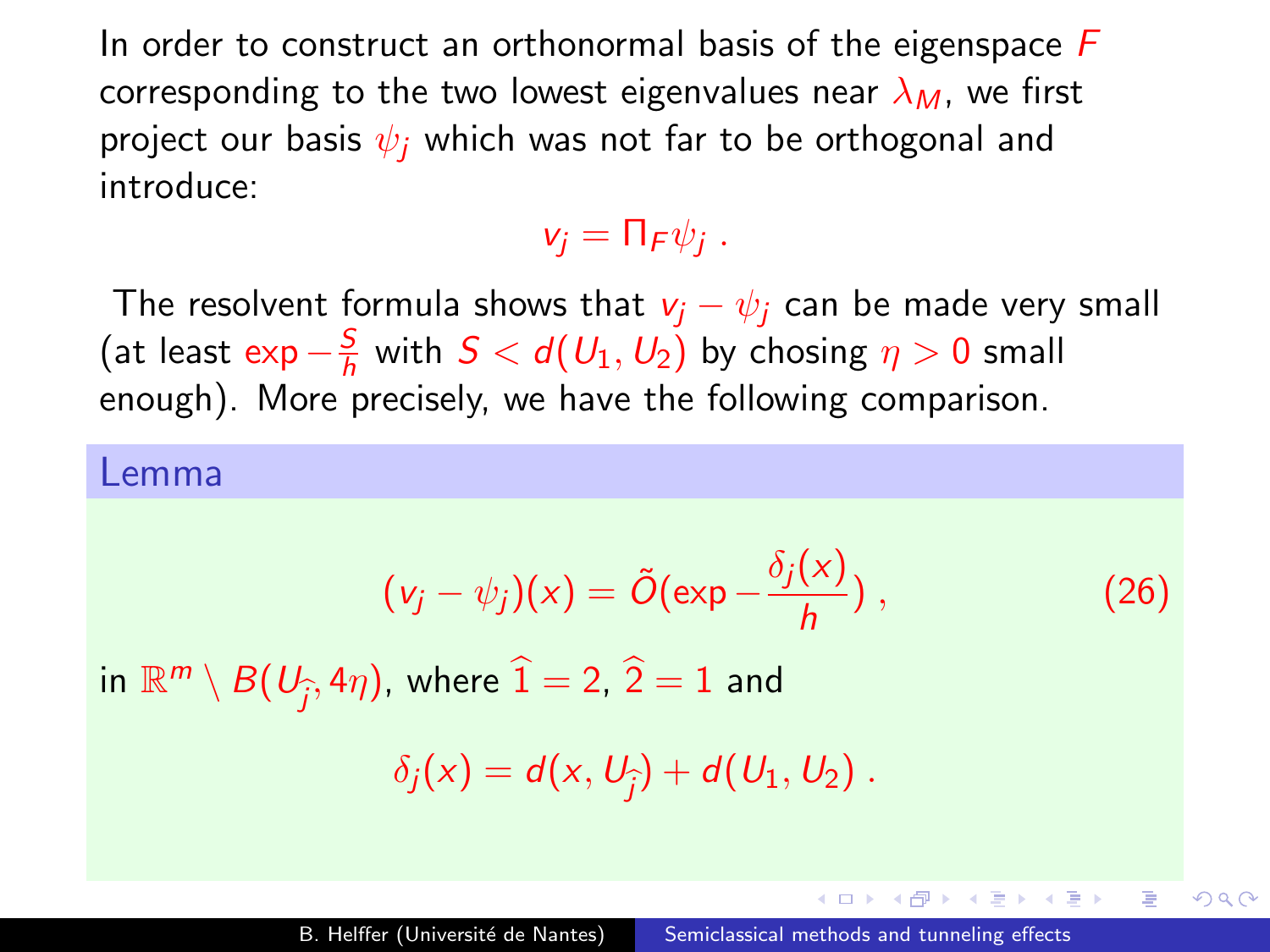### Proof

Our starting point is :

$$
P_{h,M_j}\psi_j=\lambda_{M_j}\psi_j+r_j.
$$

where

 $\text{supp } r_j \subset B(U_{\widehat{j}}, 2\eta)$ ,

and

$$
r_j = \tilde{O}(\exp{-\frac{d(x, U_j)}{h}}) .
$$

 $4.17$ 

点

 $\mathbb{R}^d \times \mathbb{R}^d \xrightarrow{\mathbb{R}^d} \mathbb{R}^d \times \mathbb{R}^d \xrightarrow{\mathbb{R}^d} \mathbb{R}^d$ 

目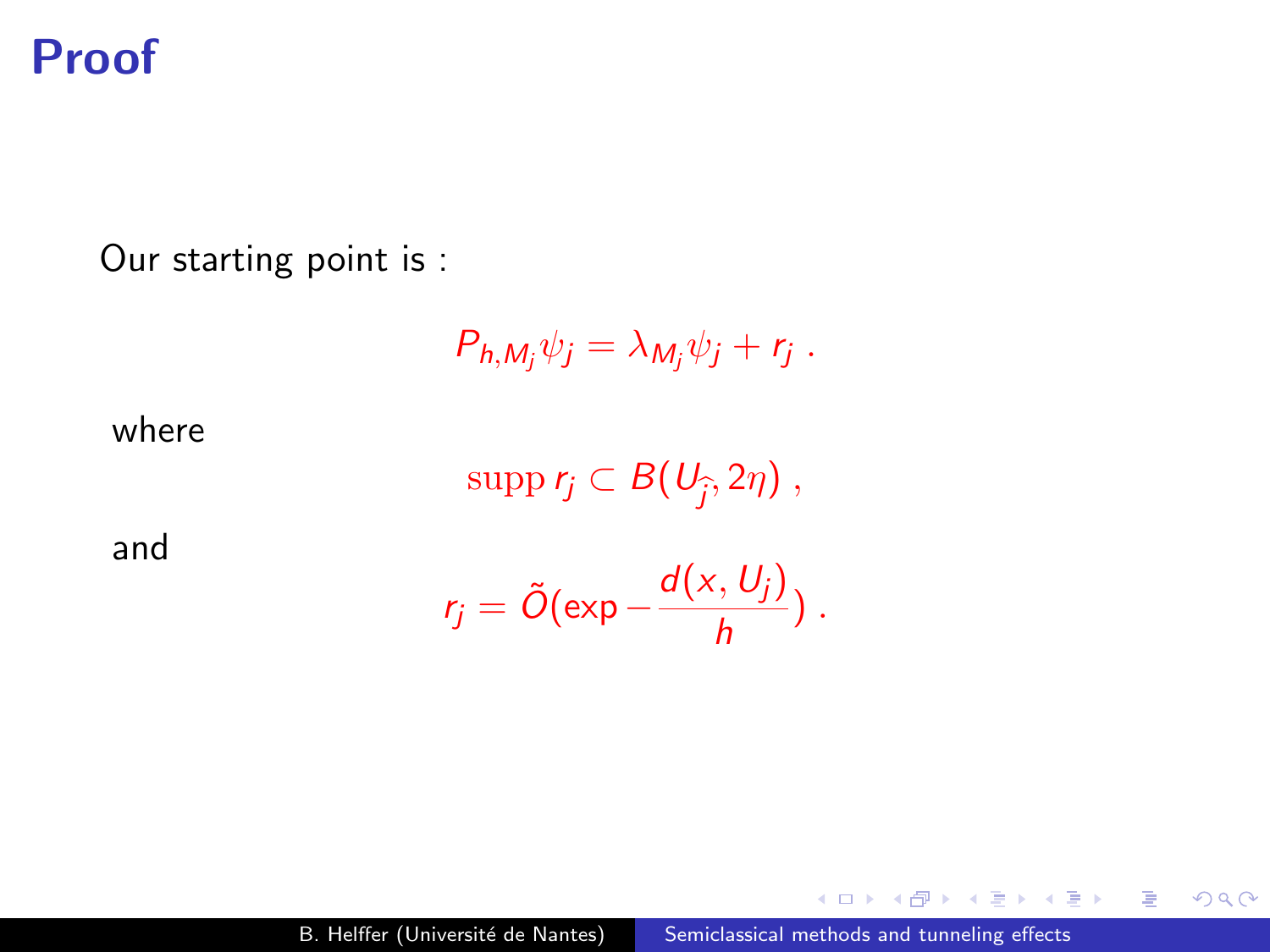We have  $\mathsf{v}_j - \mathsf{\Pi_F} \psi_j \in \mathsf{F}^\perp$  and the spectral theorem gives already the estimate

$$
||v_j - \pi_F \psi_j|| = \tilde{O}(\exp{-\frac{d(U_1, U_2)}{h}}). \tag{27}
$$

For a suitable contour  $\Gamma_h$  in  $\mathbb C$  containing the interval  $I(h)$  and remaining at a suitable distance of the spectrum

<span id="page-43-0"></span>
$$
d(\Gamma_h, \sigma(P_h)) \geq \frac{1}{C_{\epsilon}} \exp{-\frac{\epsilon}{h}}, \forall \epsilon > 0 , \qquad (28)
$$

 $200$ 

we can write :

$$
v_j - \psi_j = \frac{1}{2\pi} \int_{\Gamma_h} (\lambda_M - z)^{-1} (P_h - z)^{-1} r_j dz.
$$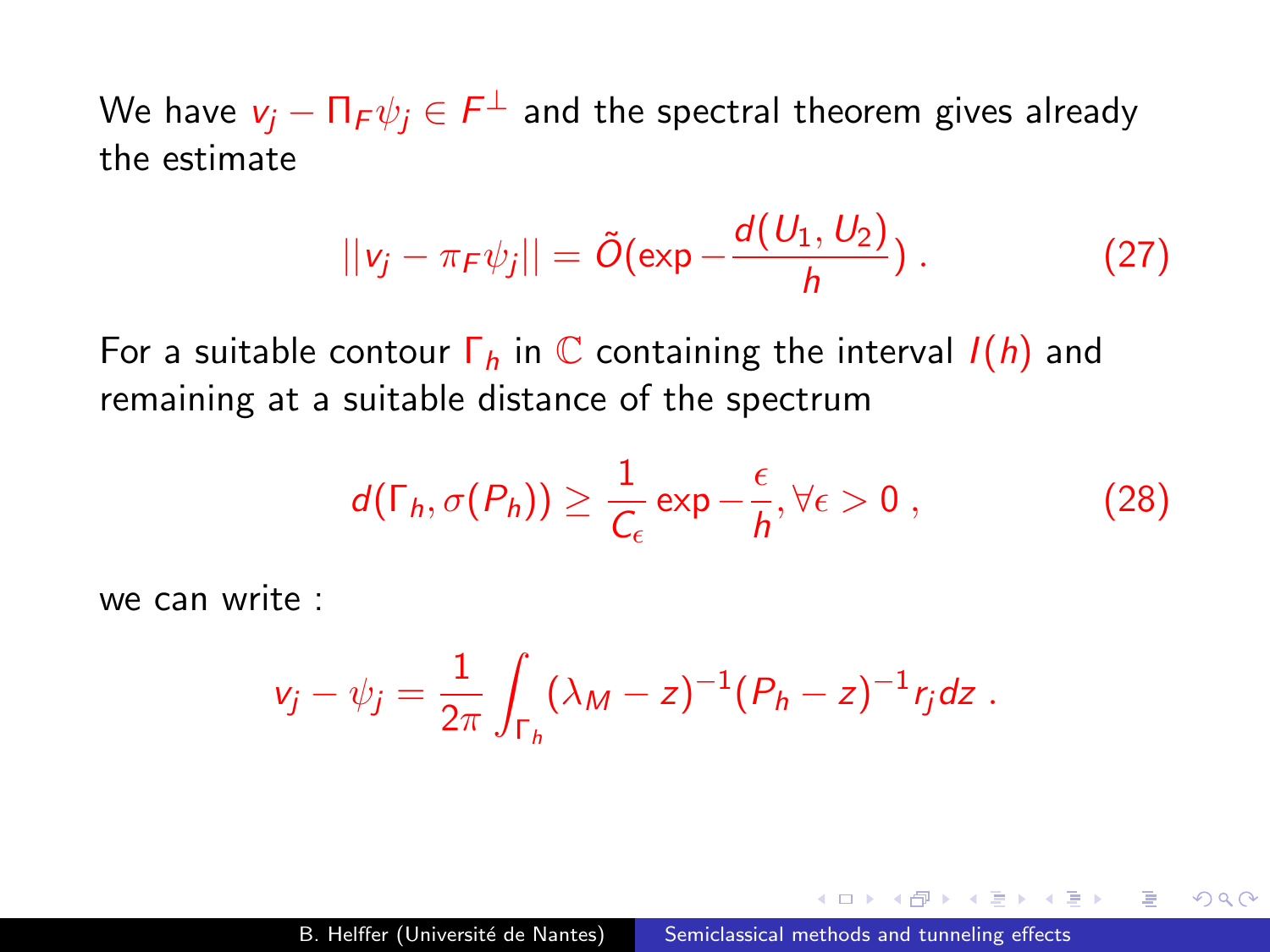We observe by a property of the resolvent deduced from Agmon estimates that:

$$
\begin{array}{lll} (P_h - z)^{-1} r_j &= \tilde{O}(\sup_{y \in \text{supp} r_j} \exp -\frac{[d(x, y) + d(y, U_j)]}{h}) \\ &= \tilde{O}(\exp -\frac{\delta_j(x)}{h}) \ .\end{array}
$$

The separation assumption [\(28\)](#page-43-0) permits to get the same property for  $v_j - \psi_j$ :  $\sim$   $\sim$   $\sim$ 

$$
v_j - \psi_j = \tilde{O}(\exp{-\frac{\delta_j(x)}{h}}) .
$$

э

 $\Omega$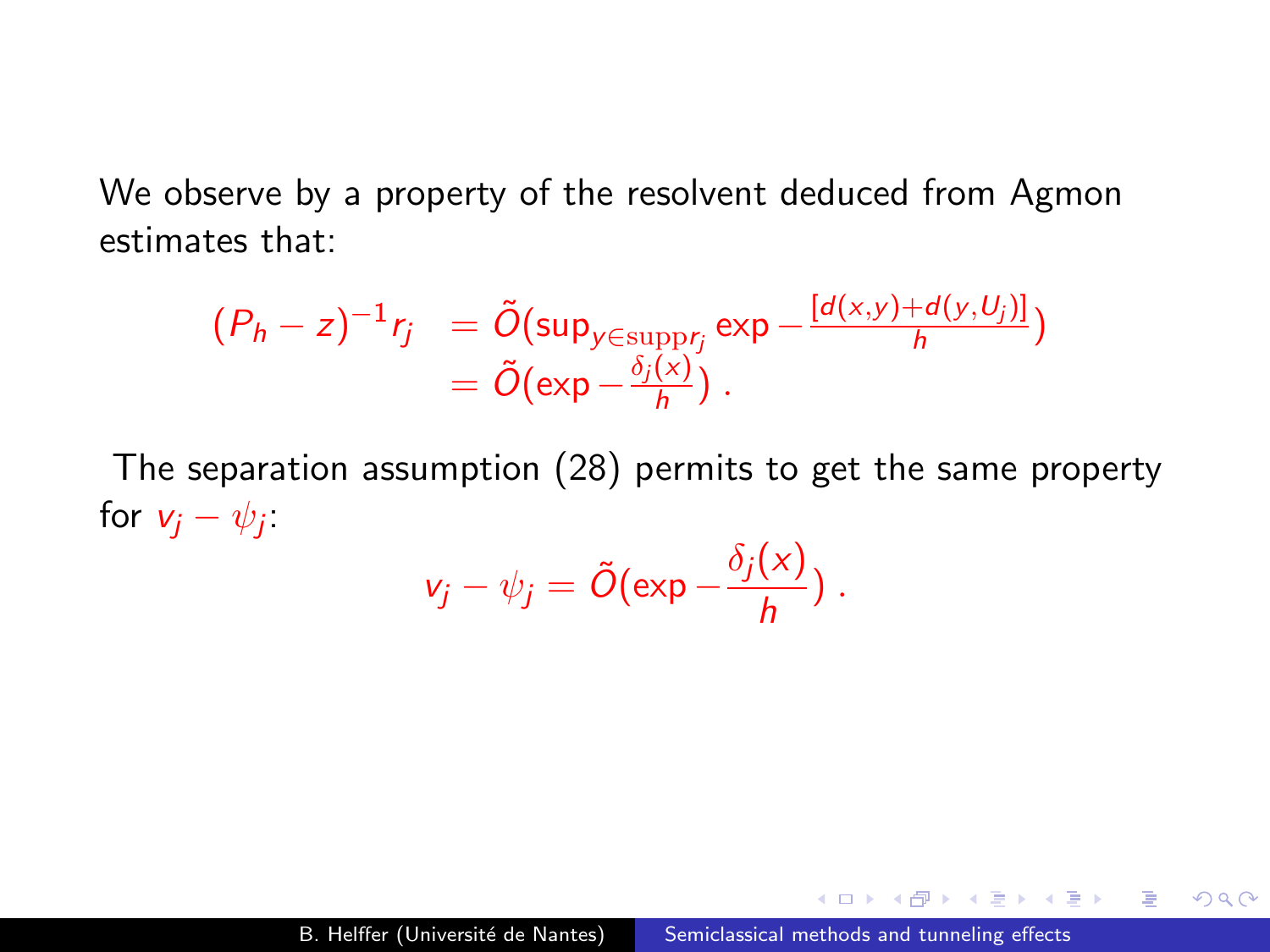This is indeed an improvment of the control in  $L^2$ . We notice that :

 $\delta_i(x) \geq d(x, U_i)$ ,

What we see here is that the improved estimate does not lead to improvements near  $U_{\widehat{j}}$ , where we have modified  $\phi_j$  into  $\psi_j$  by introducing a cut off function but that the improvement is an introducing a cut-off function but that the improvement is quite significative when keeping a large distance (in comparison with  $\eta$ ) with  $U_{\widehat{j}}$ .

つくい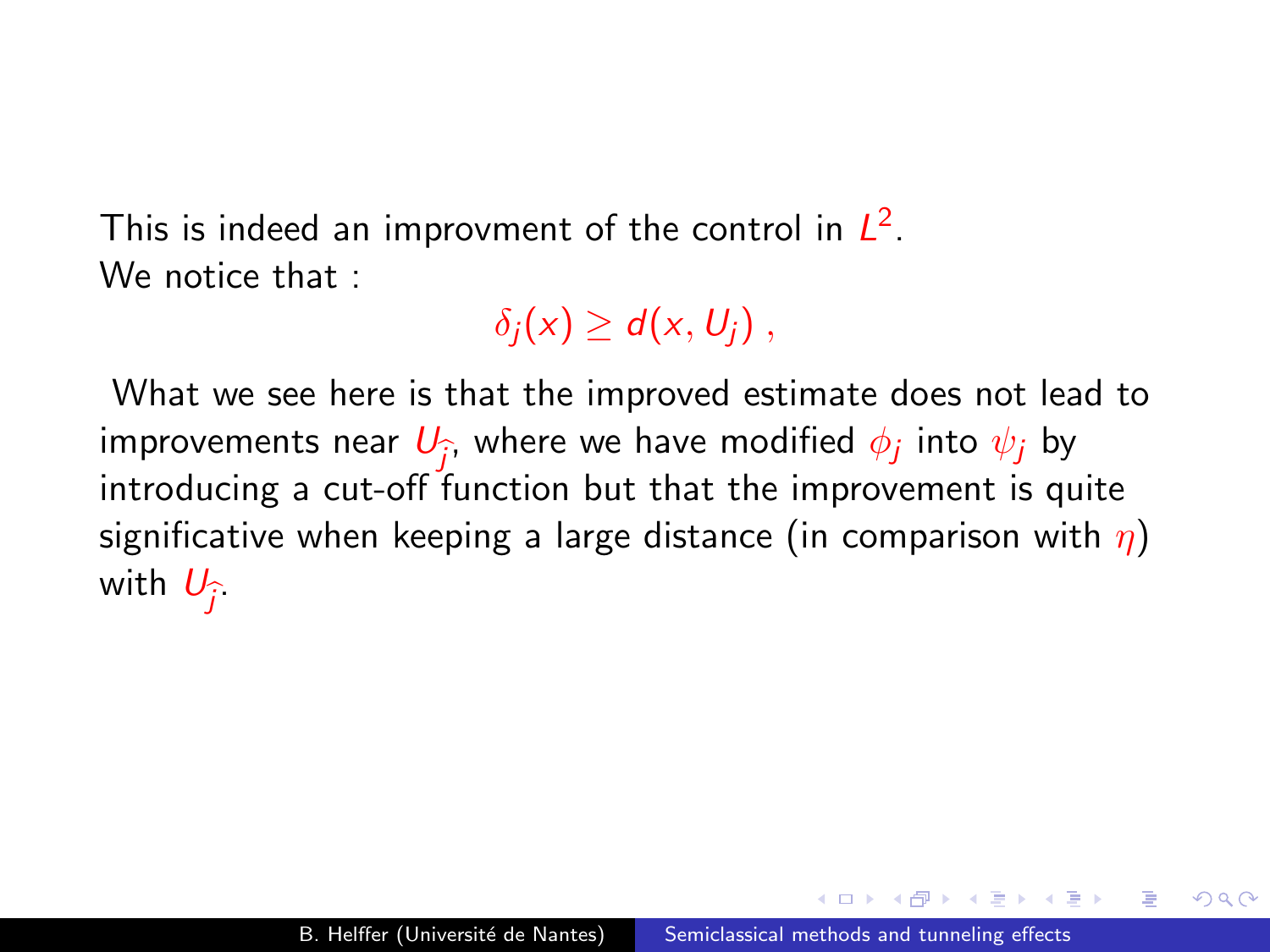We then orthonormalize by the Gram-Schmidt procedure.

$$
e_j=\sum_k (V^{-\frac{1}{2}})_{jk}v_k,
$$

with

$$
V_{ij}=\langle v_i\mid v_j\rangle.
$$

We note that

$$
V_{ij}-\delta_{ij}=\mathcal{O}(\exp{-\frac{S}{h}})\ .
$$

 $\sim$   $\sim$ 

 $\mathbf{A} \equiv \mathbf{B} \quad \mathbf{A} \equiv \mathbf{B}$ 

 $\mathbf{h}$ 

E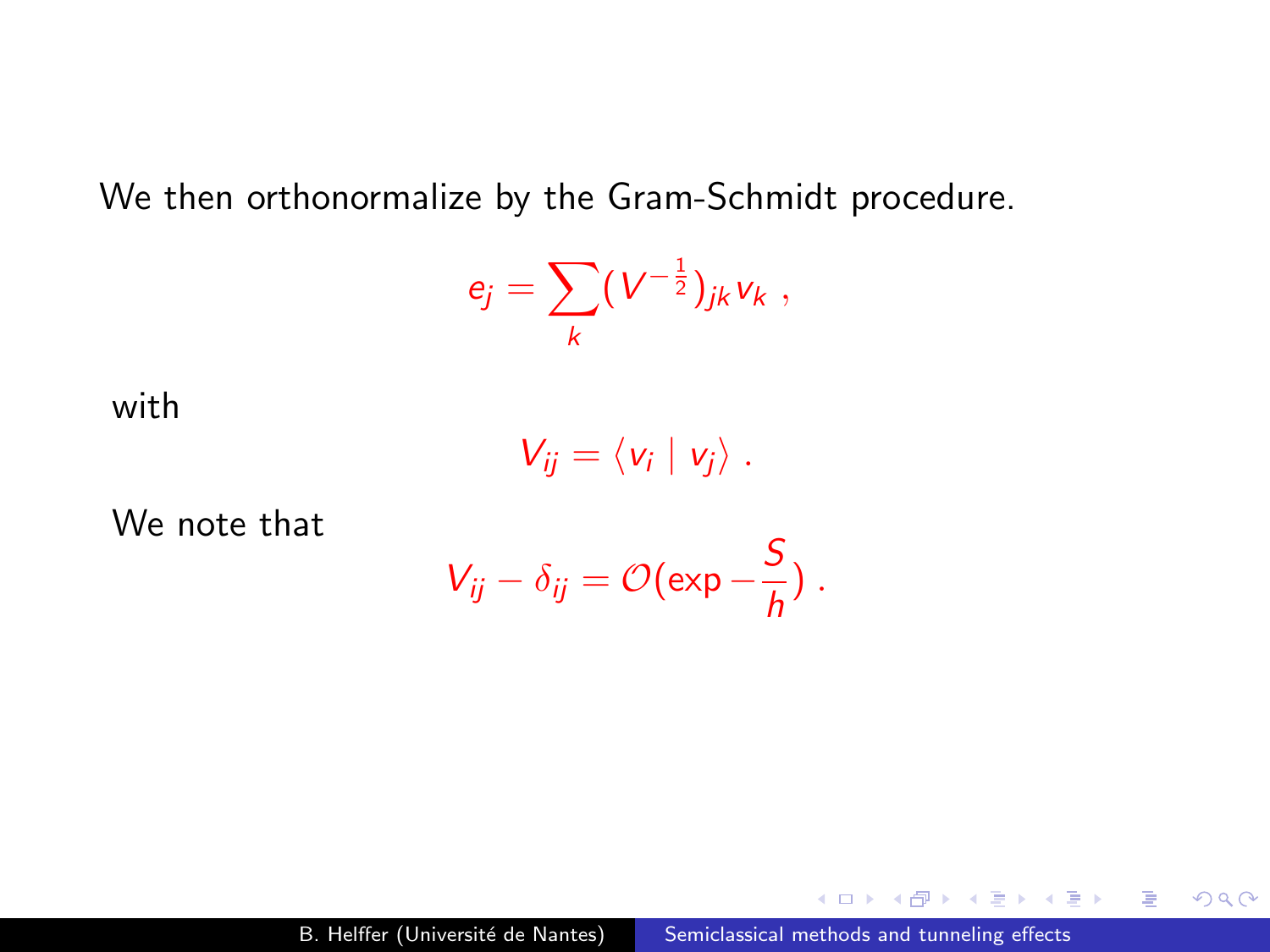At each step, we control the difference  $e_j-\psi_j$ , which satisfies also [\(26\)](#page-41-1).

The matrix we would like to analyze is then simply the two by two matrix

$$
M_{ij} = \langle (P_h - \lambda_M) e_i \mid e_j \rangle.
$$

The eigenvalues of this matrix measure the dispersion of the two eigenvalues around  $\lambda_M$ .

We observe that symmetry considerations lead to :

 $M_{12} = M_{21}$  and  $M_{11} = M_{22}$ .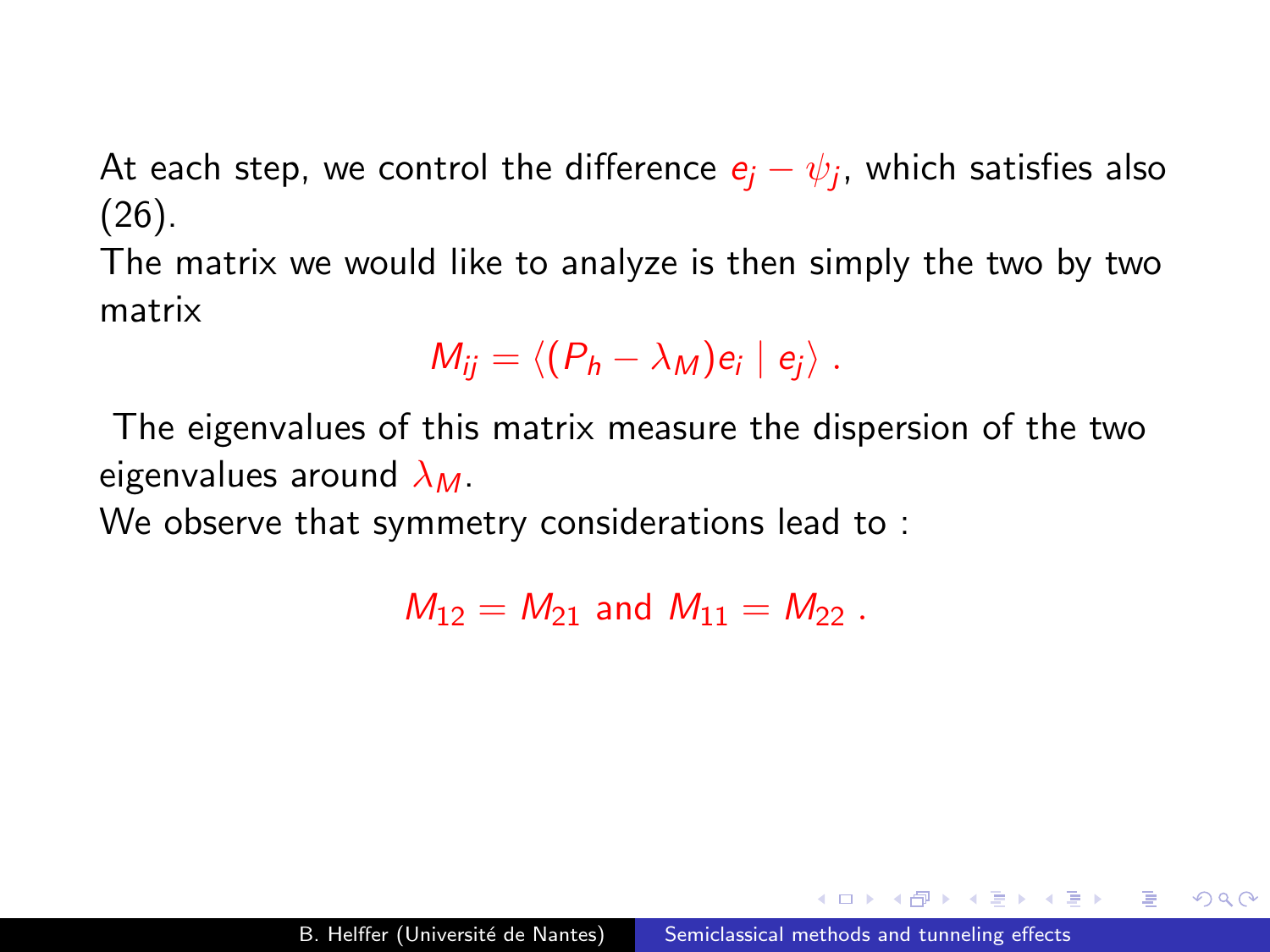So the eigenvalues are easy to compute and corresponding eigenvectors are  $\frac{1}{\sqrt{2}}$  $\frac{1}{2}(1,1)$  and  $\frac{1}{\sqrt{2}}$  $\frac{1}{2}(-1,+1)$ . As soon as we have the main behavior of  $M_{12}$ , we can deduce that the eigenvalues are simple and that the splitting between the two eigenvalues is given by  $2|M_{12}|$ .

It remains to explain how one can compute  $M_{12}$ . The analysis of the decay permits to show that

$$
M_{12} = \frac{1}{2} (\langle r_2, \psi_1 \rangle + \langle r_1, \psi_2 \rangle) + \mathcal{R}_{12}, \tag{29}
$$

with

$$
\mathcal{R}_{12} = \mathcal{O}(\exp{-\frac{2S}{h}}) , \qquad (30)
$$

つくい

for a suitable choice of  $\eta > 0$  small enough.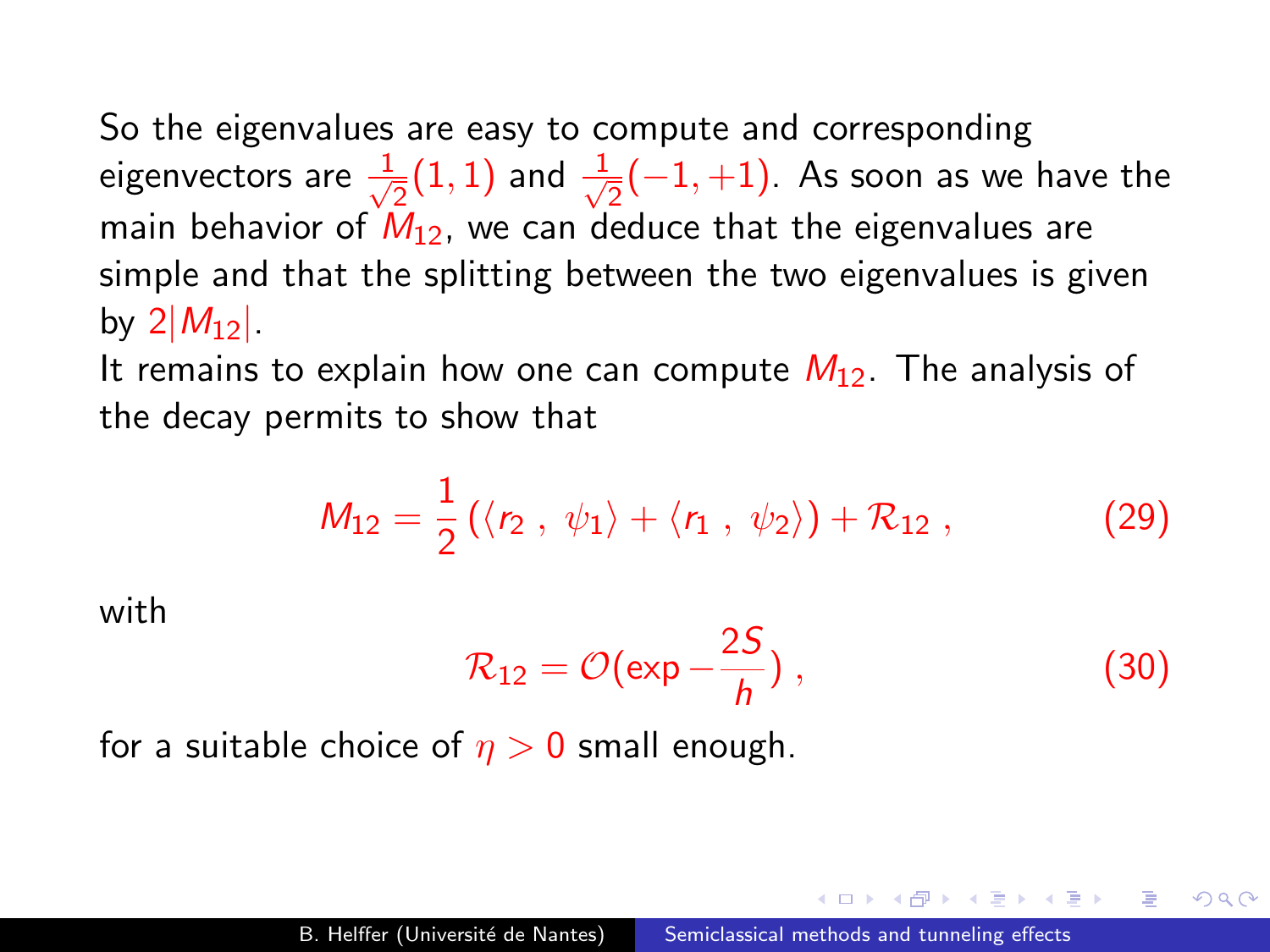An integration by parts leads (observing that  $\nabla \chi_1 \cdot \nabla \chi_2 \equiv 0$  for our choice of  $\eta$ ) to the formula

<span id="page-49-0"></span>
$$
M_{12} = h^2 \int \chi_1(\phi_2 \nabla \phi_1 - \phi_1 \nabla \phi_2) \nabla \chi_2 + \mathcal{R}_{12} . \tag{31}
$$

A priori informations on the decay permit to restrict the integration in the right hand side of [\(31\)](#page-49-0) to the set  ${d(x, U_1) + d(x, U_2) \le d(U_1, U_2) + a}$  for some  $a > 0$ . A computation based on the Stokes Lemma gives then the existence of  $\epsilon_0 > 0$  s.t. :

$$
M_{12}=h^2\int_{\Gamma}[\phi_2\partial_n\phi_1-\phi_1\partial_n\phi_2]d\nu_{\Gamma}+\mathcal{O}(\exp{-\frac{S_{12}+\epsilon_0}{h}})\ .\quad (32)
$$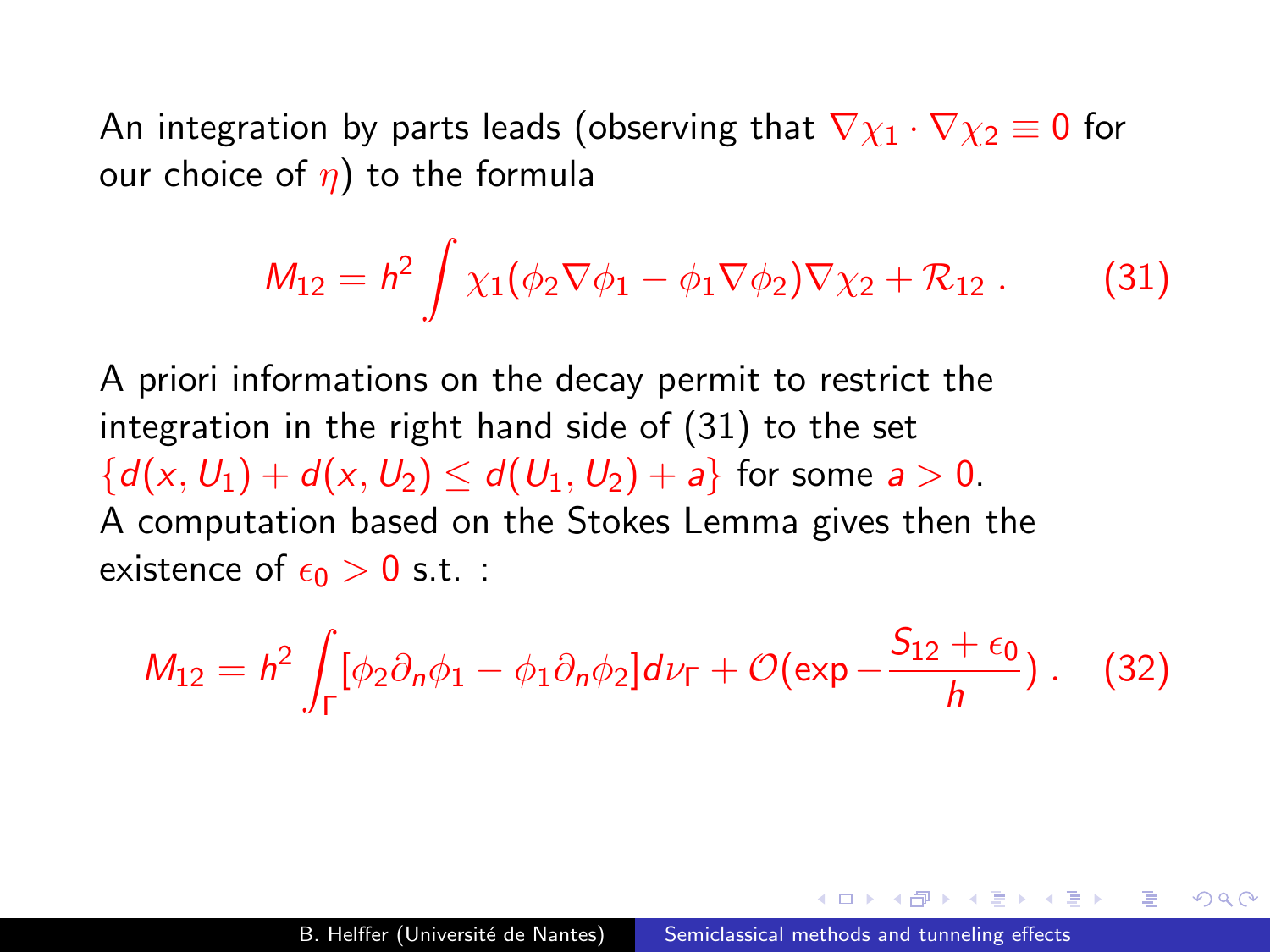Here  $S_{12} = d(U_1, U_2)$  and  $\Gamma$  is an open piece of hypersurface defined in the neighborhood of the minimal geodesic geod( $U_1, U_2$ ) between the two points  $U_1$  and  $U_2$ , that we assume for simplification to be unique and  $\partial_n$  denotes the normal derivative to Γ, positively oriented from  $U_1$  to  $U_2$ . The last step is to observe that in a neighborhhood of the intersection  $\gamma_{12}$  of  $\Gamma$  with geod $(U_1, U_2)$ , one can replace the function  $\phi_j$  (or  $\psi_j)$  modulo  $\mathcal{O}(h^\infty)$ exp — $\frac{d({\sf x},U_j)}{h}$  $\frac{\partial \langle \mathbf{v}_j \rangle}{h}$  by its WKB approximation  $\,h^{-\frac{m}{4}} a_j(x,h) \exp{ - \frac{d(x,U_j)}{h} }$  $\frac{\left(0,0\right)}{h}$ .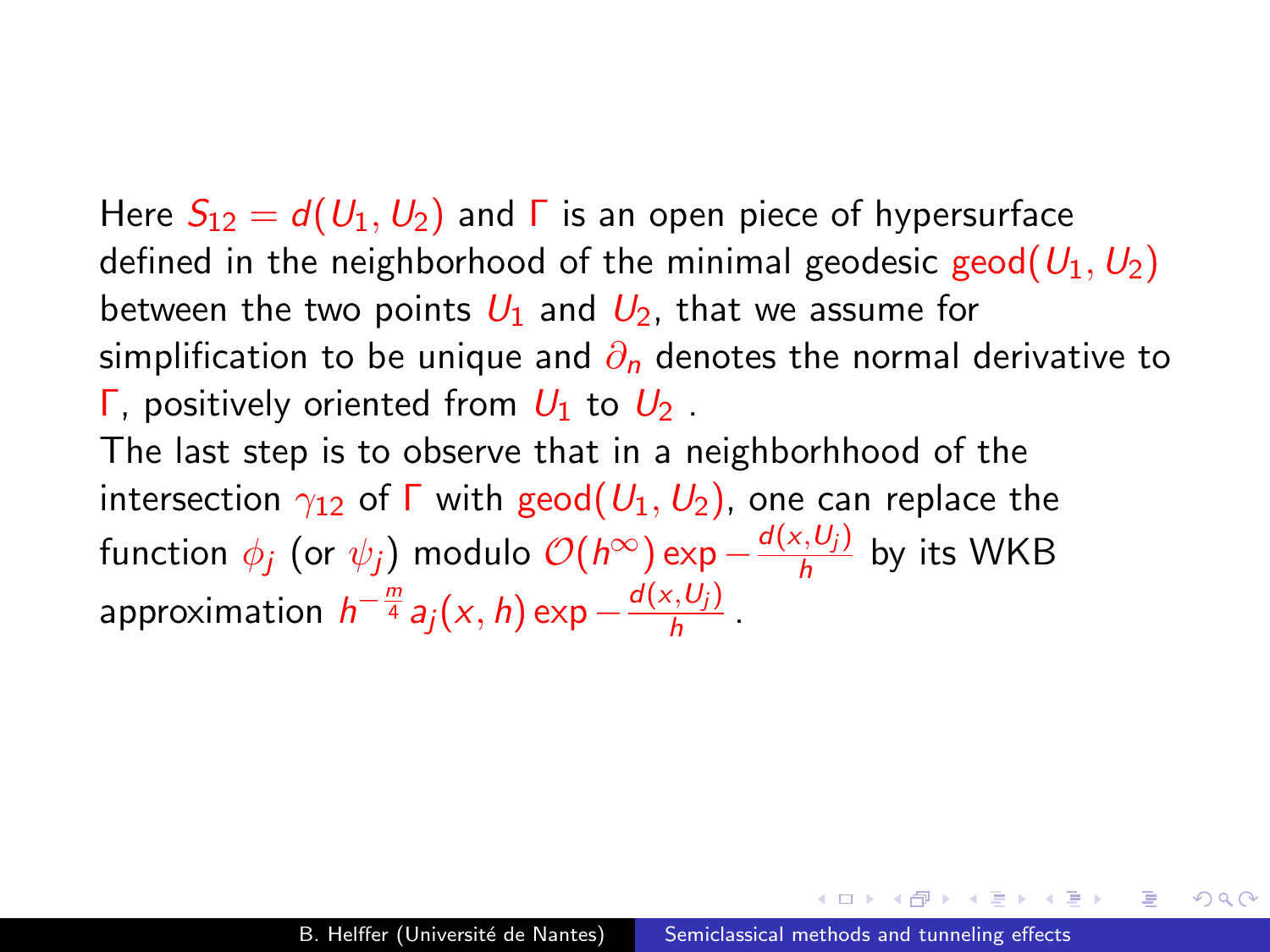This leads finally to

$$
M_{12} = h^{1-\frac{m}{2}} \exp \frac{-d(U_1, U_2)}{h} \times \times \int_{\Gamma} \exp \frac{-(d(x, U_1) + d(x, U_2) - d(U_1, U_2))}{h} \times \times (a_1(x, 0) a_2(x, 0) (\partial_n d(x, U_1) - (\partial_n d(x, U_2)) + \mathcal{O}(h)) d\nu_{\Gamma},
$$
\n(33)

where  $d\nu$ <sub>Γ</sub> is the induced measure on  $\Gamma$ . With natural generic additional assumptions saying that the map

### $\Gamma \ni x \mapsto (d(x,U_1) + d(x,U_2) - d(U_1,U_2))$

vanishes exactly at order 2 at  $\gamma_{12}$ , this finally leads to the formula giving the splitting after use of the Laplace integral method.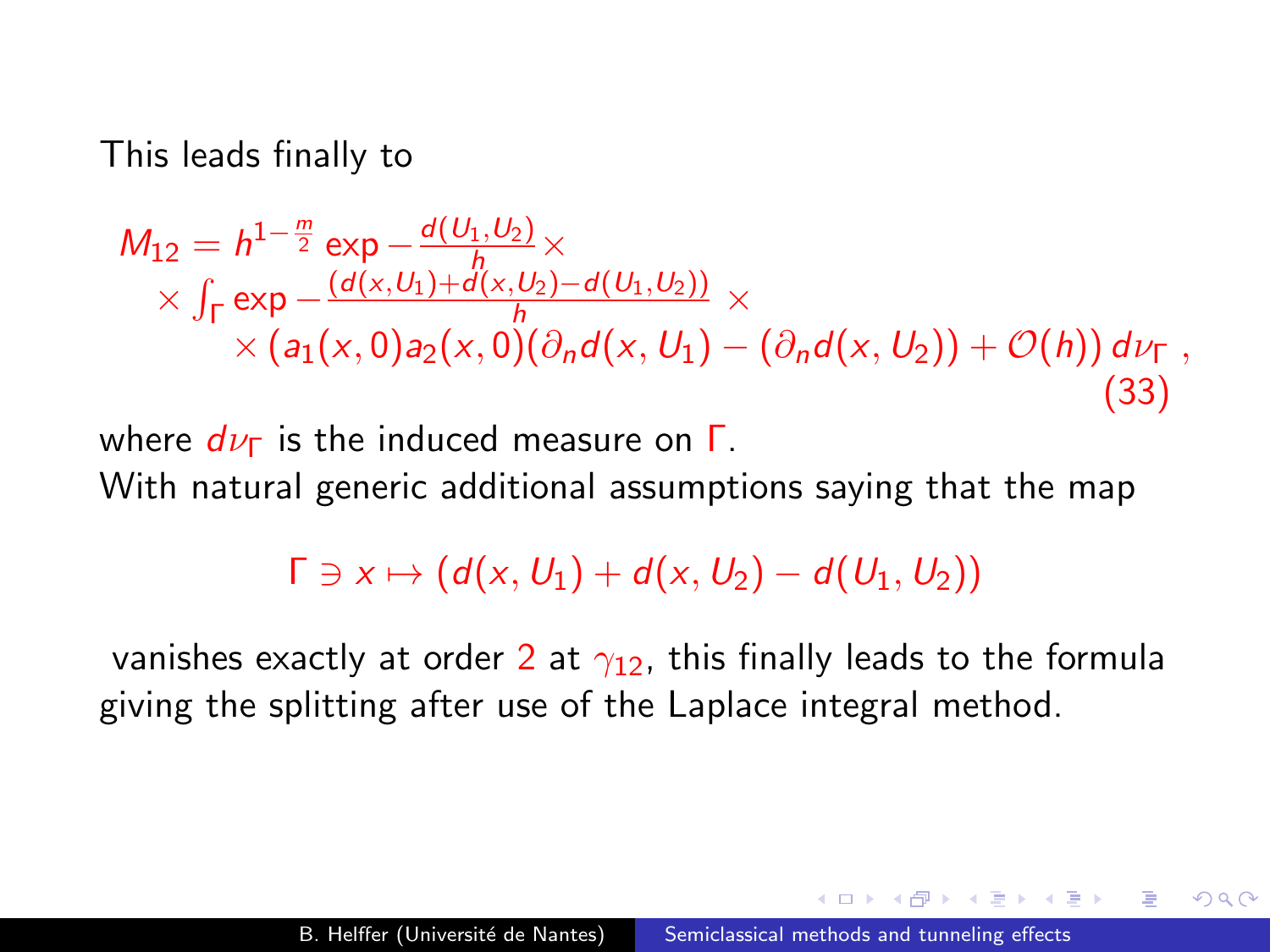### WKB expansions

Inspired by the expression of the eigenfunctions of the harmonic oscillator, one looks in the case of a non degenerate well for a solution in the form

$$
h^{-\frac{n}{4}}a(x, h) \exp -\frac{\varphi(x)}{h}.
$$

where  $a(x, h)$  is a formal symbol defined in a neighborhood of 0

$$
a(x,h)\sim \sum_{j=0}^{+\infty}a_j(x)h^j.
$$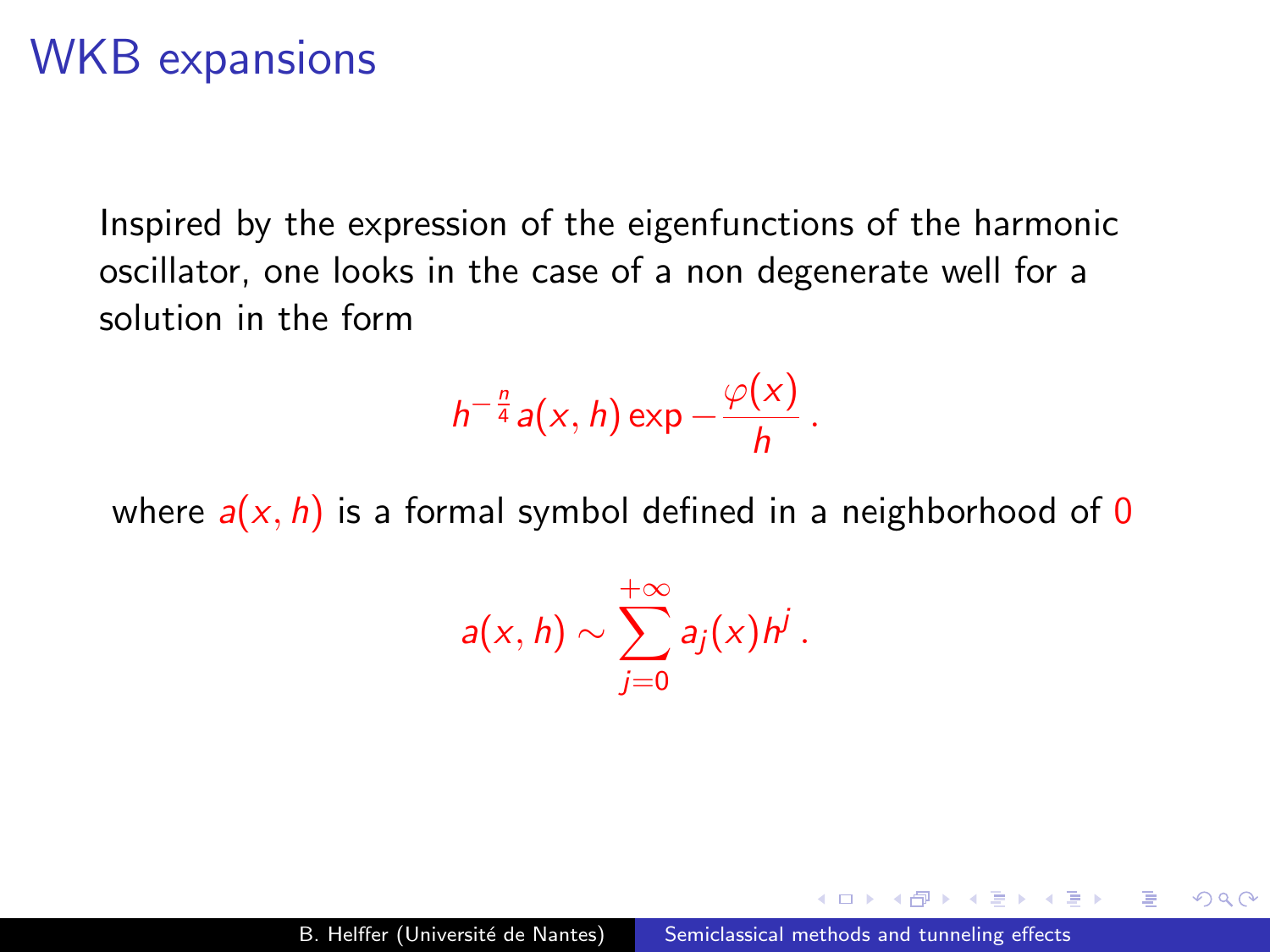The main theorem is the following (Helffer-Sjöstrand)

#### Theorem

There exists a  $C^{\infty}$ -non negative function  $\varphi$ , a formal series

$$
E(h) \sim \sum_{j\geq 1} E_j h^j, \text{ with } E_0 = \min V = V(0) = 0,
$$

and a formal symbol defined in a neighborhood of 0 s.t.  $E_1$  is the first eigenvalue of the associate harmonic oscillator and

$$
(P(h) - E(h))(a(x, h) \exp \frac{-\varphi(x)}{h}) = \mathcal{O}(h^{\infty}) \exp \frac{-\varphi(x)}{h}),
$$

in a neighborhood of 0 with  $a_0(0) \neq 0$ .

つくい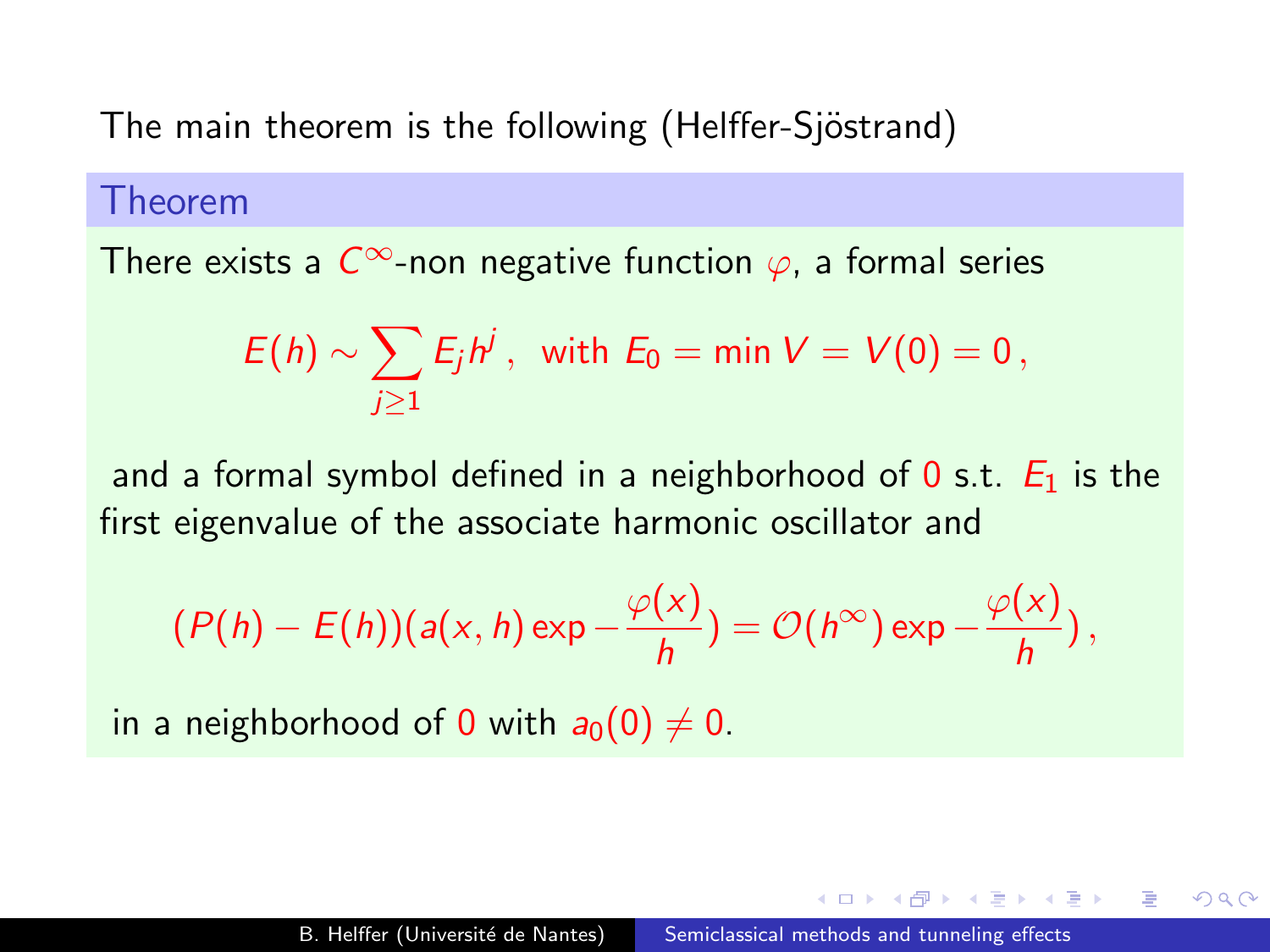### Remarks

- $\rightarrow \varphi(x)$  is the Agmon distance to 0 in a neighborhood of 0.
- $\triangleright$  One can extend the construction of the WKB solution in larger domains.
- ► In the analytic case one can work modulo  $\mathcal{O}(\exp{-\frac{\epsilon_0}{h}})$ .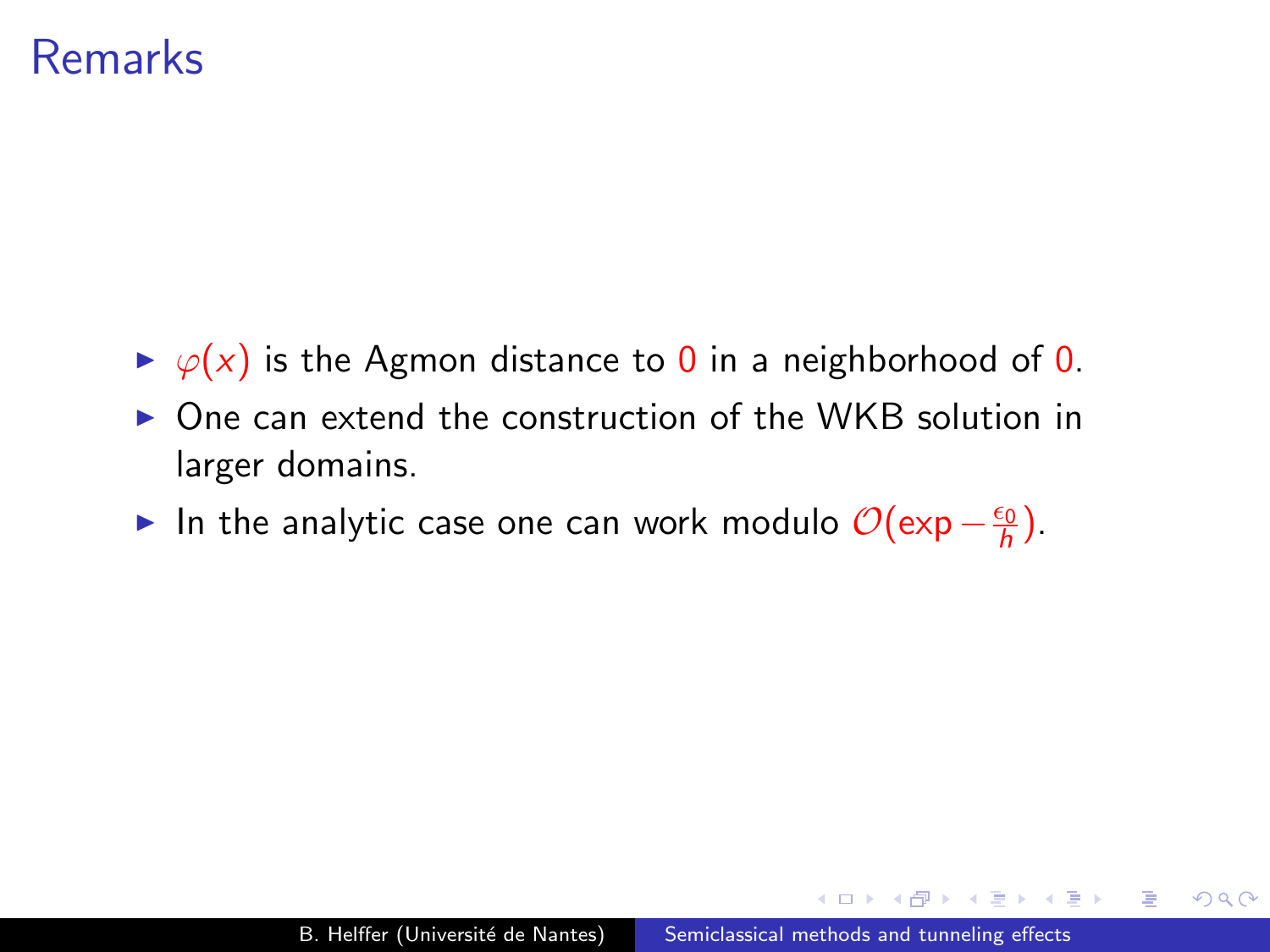## Eikonal equation

The phase  $\varphi$  is determined by the proposition

### Proposition Eikonal equation

Under the previous assumptions, there exists a unique  $C^{\infty}$  non negative function  $\varphi$  defined in a neighborhood of 0 such that

 $|\nabla \varphi|^2 = (V - E_0).$ 

This goes through the construction of

 $\Lambda := \{x, \nabla \varphi(x)\}\,$ 

which is living in

$$
\{(x,\xi)\,:\,p(x,\xi)=E_0\}
$$

where  $p(x,\xi) = \xi^2 + V(x)$ .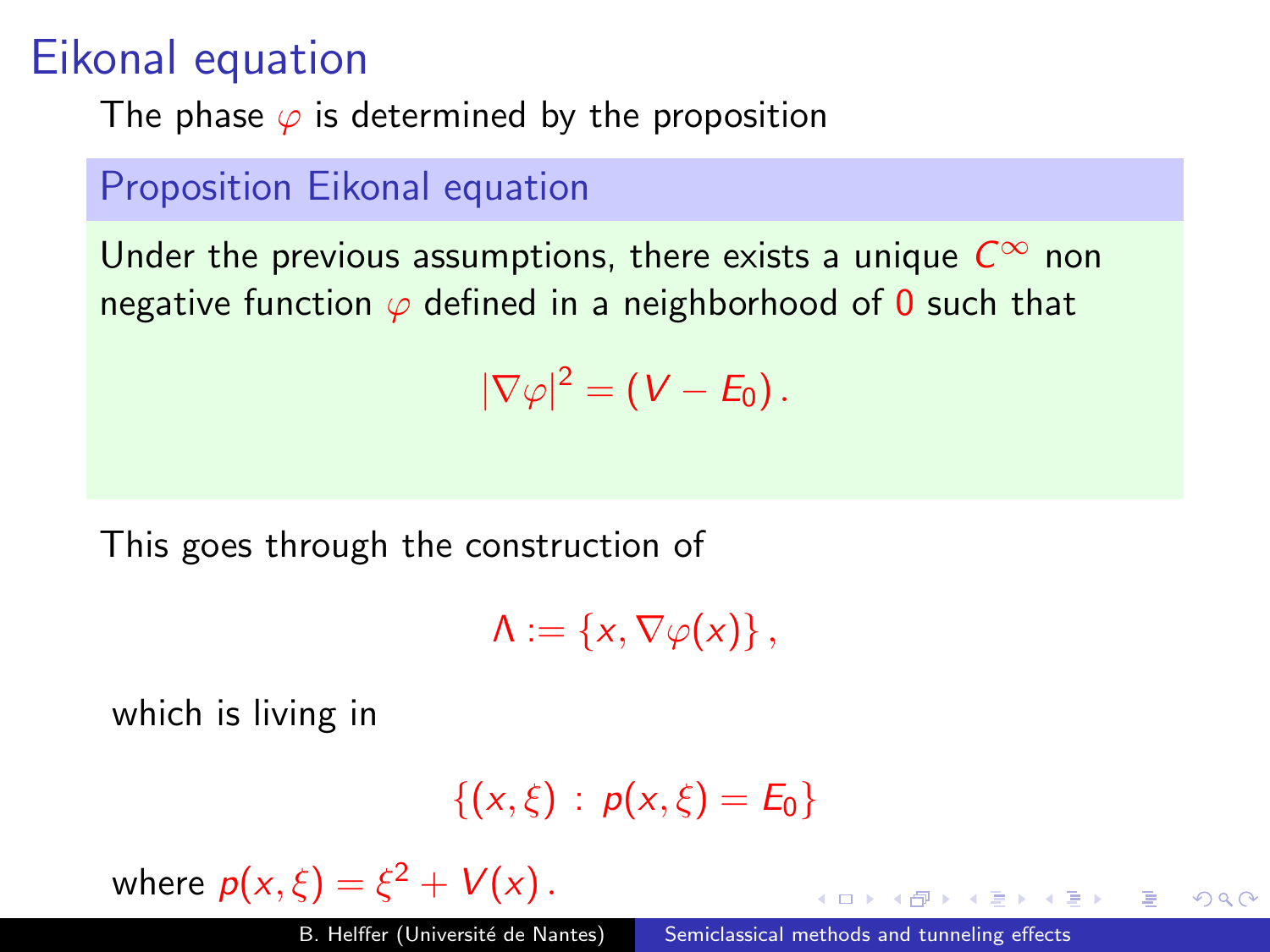### First transport equation

When writing term to term the necessary conditon, we have to find  $E_1$  and  $a_0$  such that

$$
2\nabla\varphi\cdot\nabla a_0+(\Delta\varphi-E_1)a_0=0\,,
$$

with initial condition

 $a_0(0) \neq 0$ .

As a necessary condition for solving we get

 $E_1 = (\Delta \varphi(0)),$ 

to compare with what we get from the harmonic approximation.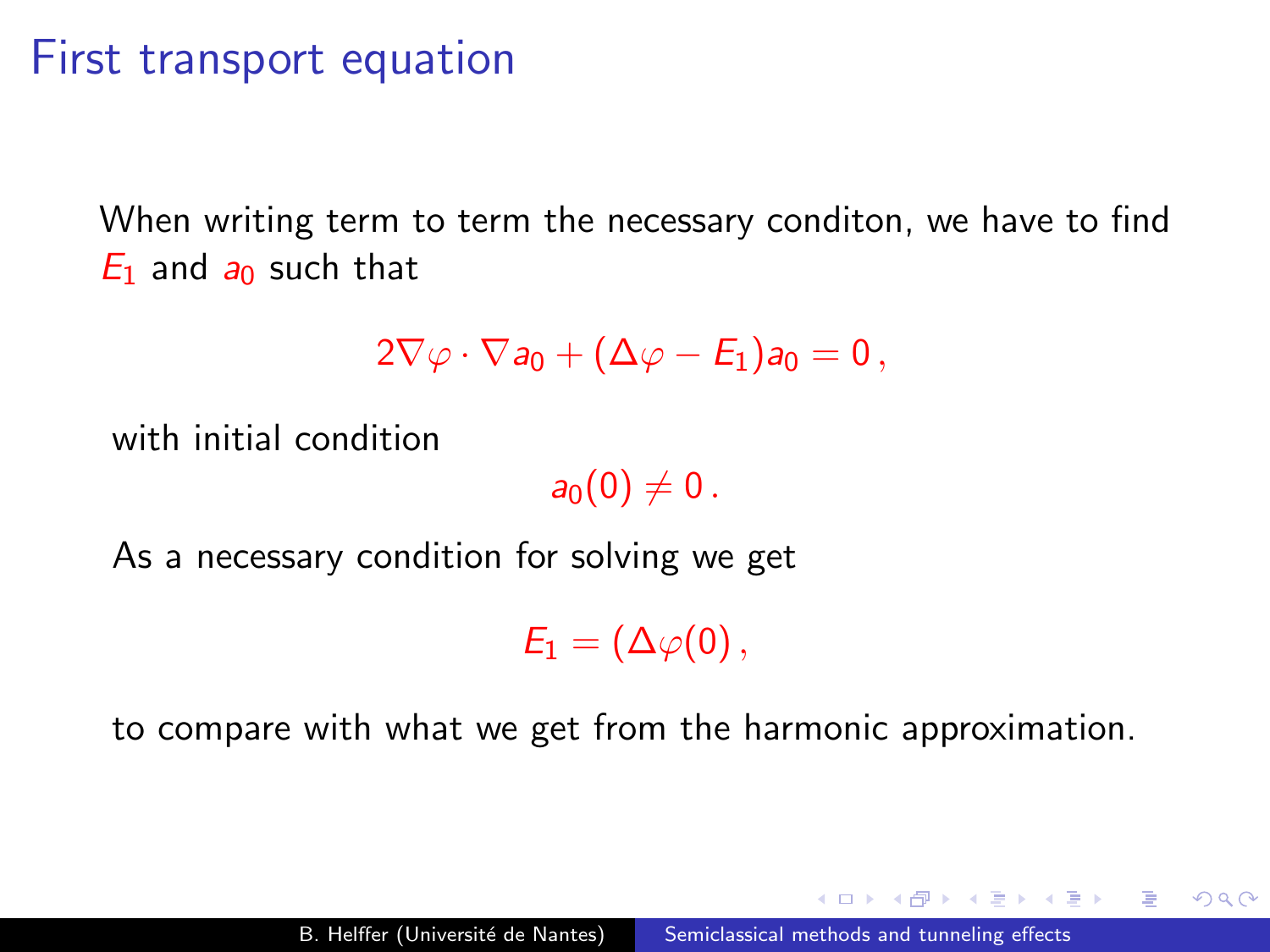Comparison WKB solution–one well eigenfunction

### Comparison theorem

If  $\varphi_1$  is the eigenfunction of  $P_{M_1}$  with eigenvalue  $\mu$  in  $I(h)$  and  $\theta_1$ is the WKB solution, then, we have

$$
\varphi_1 - \theta_1 = \mathcal{O}(h^\infty) \exp{-\frac{d_1(x)}{h}}
$$

in a small neighborhhod of the minimal geodesics between  $U_1$  and  $U_2$  intersected with  $\{d_1(x,U_1) < d(U_1,U_2)\}.$ 

Here we use that the Agmon distance to  $U_1$  is indeed  $C^{\infty}$  in this domain of comparison and that the WKB eigenfunction is well defined there modulo  $\mathcal{O}(h^{\infty})$  exp  $-\frac{d_1(x)}{h}$  $\frac{(x)}{h}$ .

つくい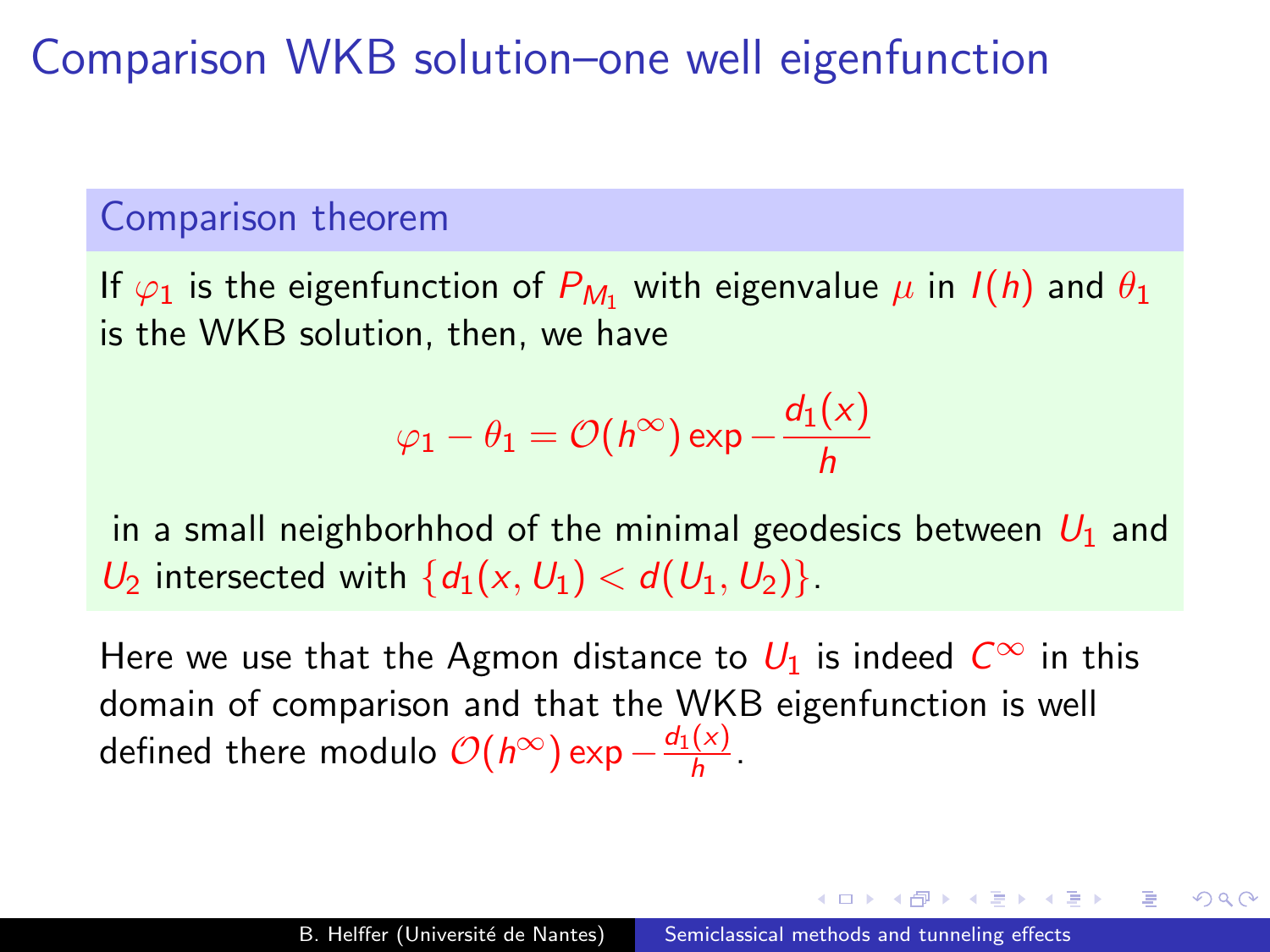## Coming back to the global strategy

What we should remember when extending this global strategy to other problems:

- 1. Decay estimates for the eigenfunctions of the initial problem and of suitable one well problems (Agmon estimates).
- 2. Rough localization of the eigenvalues permitting to identify spectral gaps (harmonic approximation)
- 3. Comparison of the initial problem to localized one-well problems: construction of an orthonormal basis consisting of one well localized functions generating the eigenspace relative to the spectral interval in study.
- 4. Compute the interaction matrix.
- 5. Construct WKB solutions for the one well problem.
- 6. Control the error term in weighted space of the difference between the WKB solution and the one well eigenfunction.

**CALCE AND A TENNIS**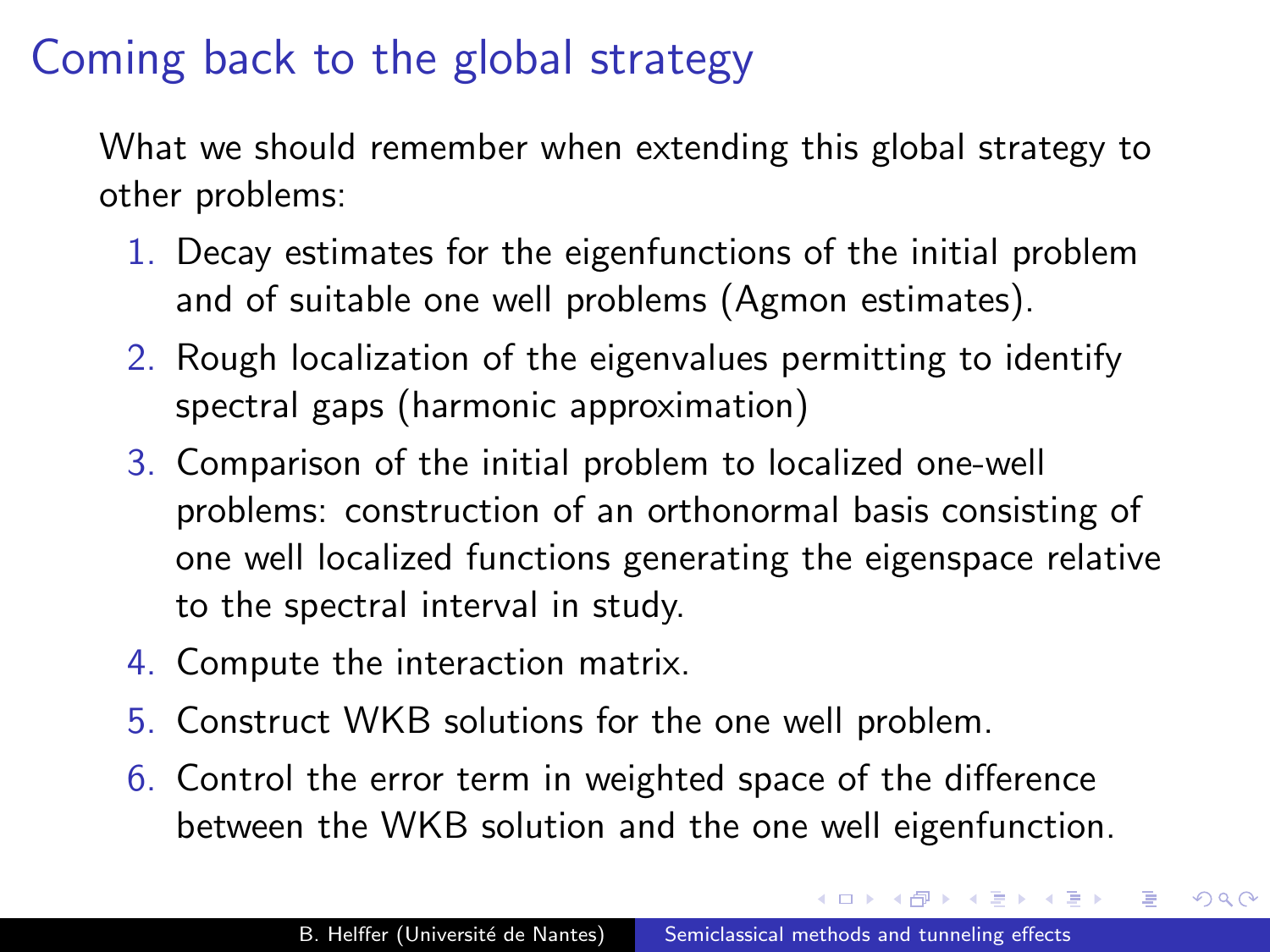As soon as we leave the symmetric case many effects can be considered. This is analyzed by B. Simon [\[46\]](#page-190-0) under the name of "Flea of the elephant".

This is analyzed more systematically in (the second and) third paper(s) of the series Helffer-Sjöstrand where the decay of an eigenfunction is analyzed when crossing a non resonant well.

 $\Omega$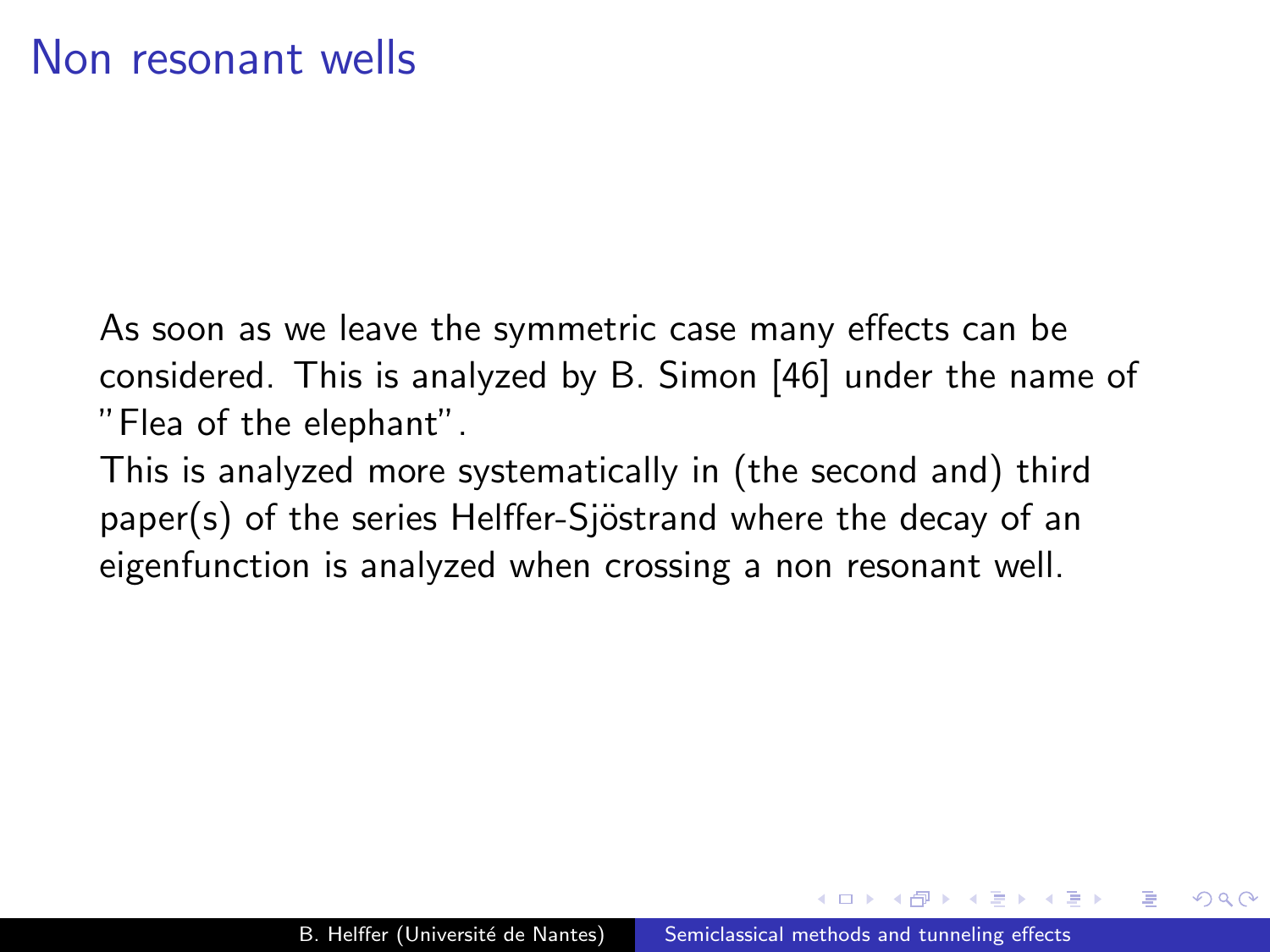# Miniwells

Interesting questions appear when the wells are submanifolds. Then we have to define a transversal Agmon distance and a tangential Agmon distance. We will recover this situation for the two models that we want to present for the Robin problem and the problem in surface conductivity. The well will actually appear to be the boundary of the domain.

Here is an interesting toy model where the "mini-well effect" appears:

$$
-h^2\frac{d^2}{dx^2} - h^2\frac{d^2}{dy^2} + (1+x^2)y^2.
$$

The well is  $\{y = 0\}$ , but there is a miniwell given by  $(x, y) = (0, 0).$ 

One can also produce a double mini-well problem:

$$
-h^2\frac{d^2}{dx^2}-h^2\frac{d^2}{dy^2}+(1+(1-x^2)^2)y^2.
$$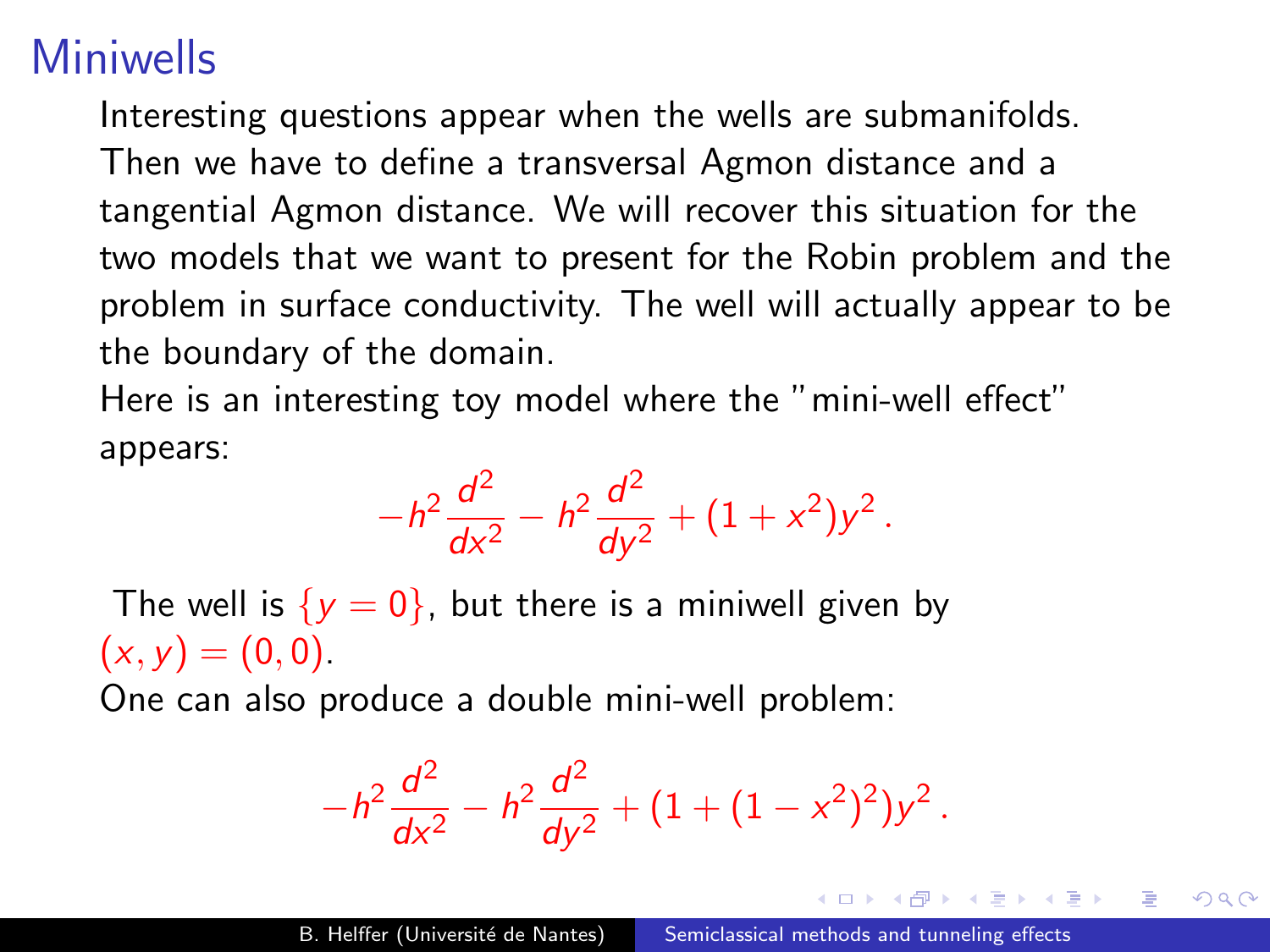In this situation the decay of the first eigenfunction takes a different form.

- It appears first the standard Agmon estimate corresponding to the Agmon distance to the well  $U$  like  $\mathcal{O}(\exp-d((x, y), U)/h)$ .
- ► But inside the well, it appears a tangential decay to the set of miniwells  $\mathcal{O}(\exp-d_\mathcal{T}(x)/\sqrt{h})$ .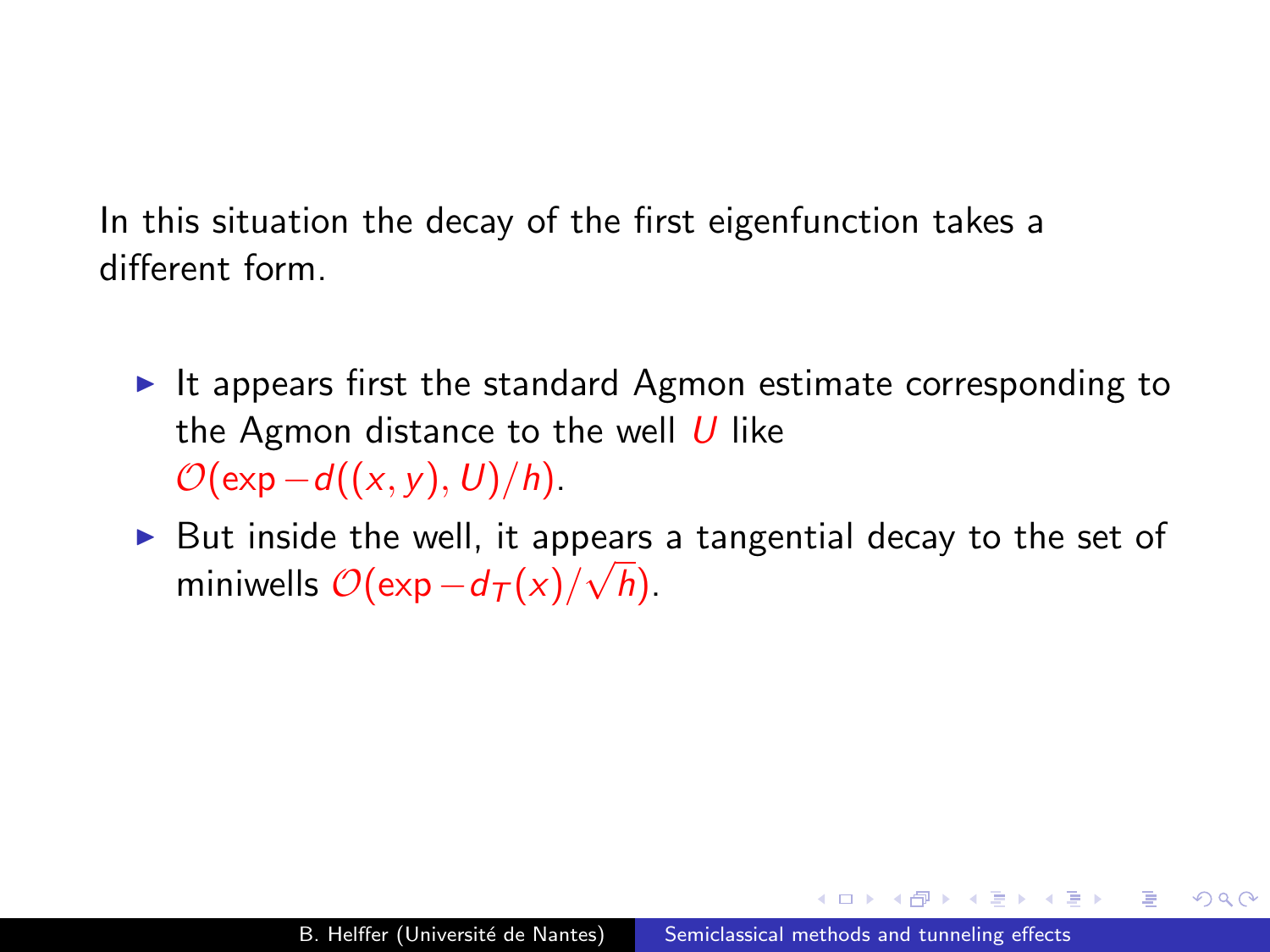This can be understood for the first model by the following reduction.

We look first at the "normal" operator

$$
-h^2 \frac{d^2}{dy^2} + (1+x^2)y^2
$$

whose first eigenvalue is *h* √  $1 + x^2$ . We then get a tangential effective Schrödinger model

$$
-h^2 \frac{d^2}{dx^2} + h\sqrt{1+x^2} = h\left(-\hbar^2 \frac{d^2}{dx^2} + \sqrt{1+x^2}\right)
$$

with  $\hbar$  (new semi-classical parameter) given by

 $\hbar = h^{\frac{1}{2}}$  .

つくい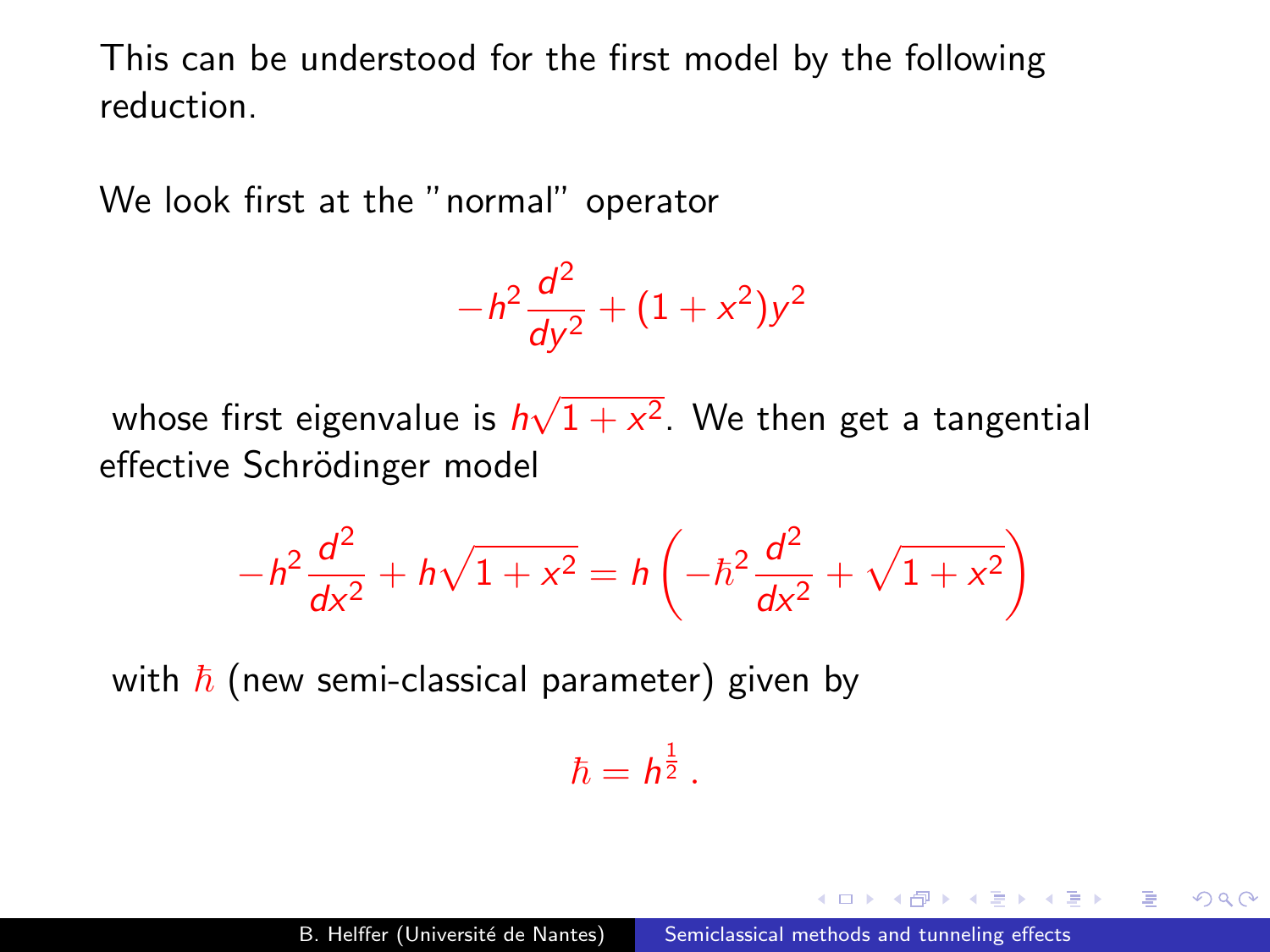The general theory has been developed in the fifth paper of the series of Helffer-Sjöstrand devoted to the multiple wells problem. We have the assumption that the wells (corresponding to  $inf V$ ) are submanifolds for which the transversal Hessian at the wells are non degenerate.

 $\Omega$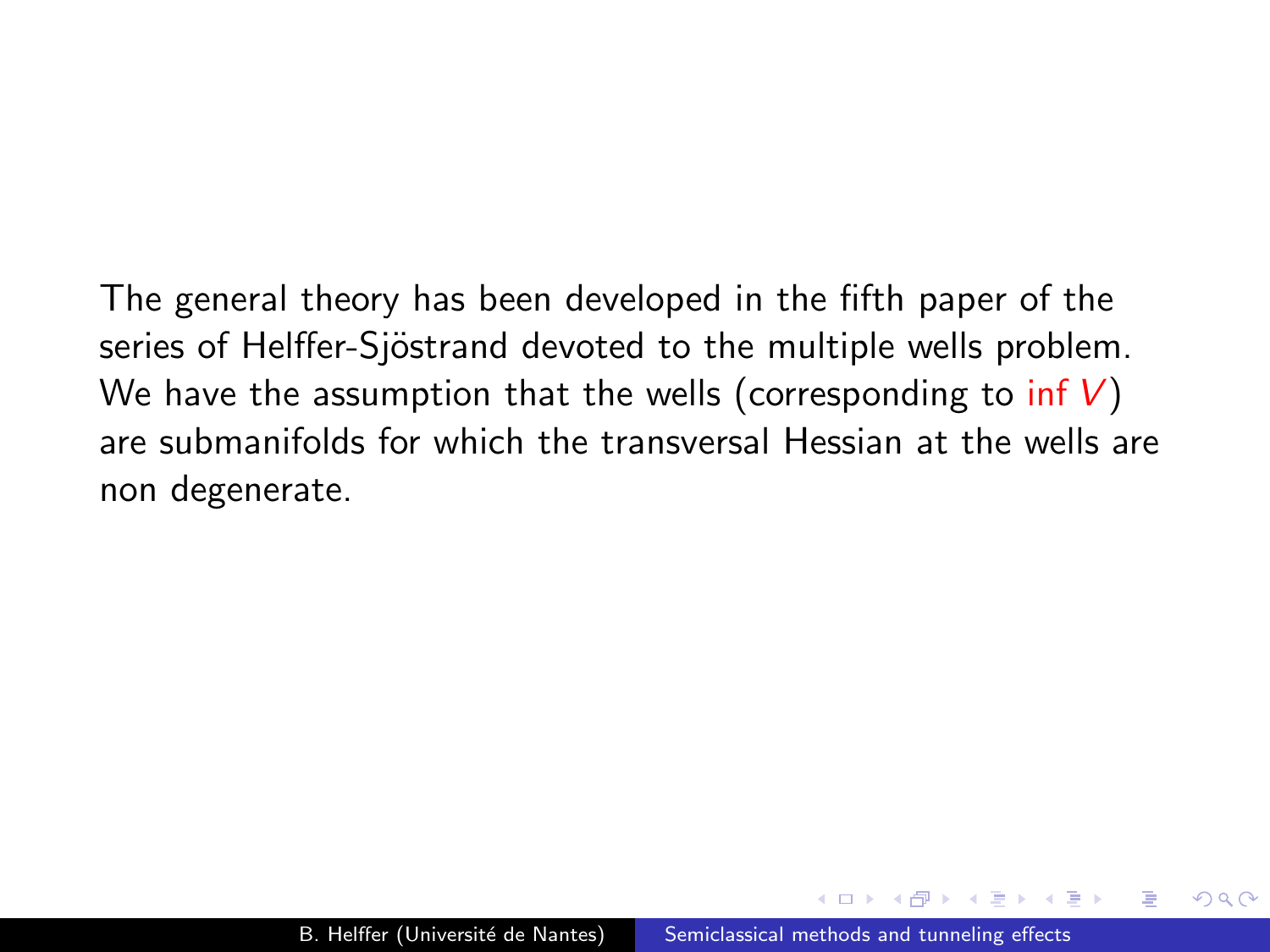### Born-Oppenheimer problem

Here is the simplest models are

 $h^2D_x^2+D_y^2+(1+x^2)y^2$ 

resp.

$$
h^2 D_x^2 + D_y^2 + (1 + (1 - x^2)^2)^2 y^2
$$

which reduces approximately to

$$
h^2D_x^2+\sqrt{1+x^2}\,.
$$

resp.

$$
h^2D_x^2+(1+(1-x^2)^2).
$$

This was analyzed in detail by A. Martinez and see the book of Nicolas Raymond for many other examples.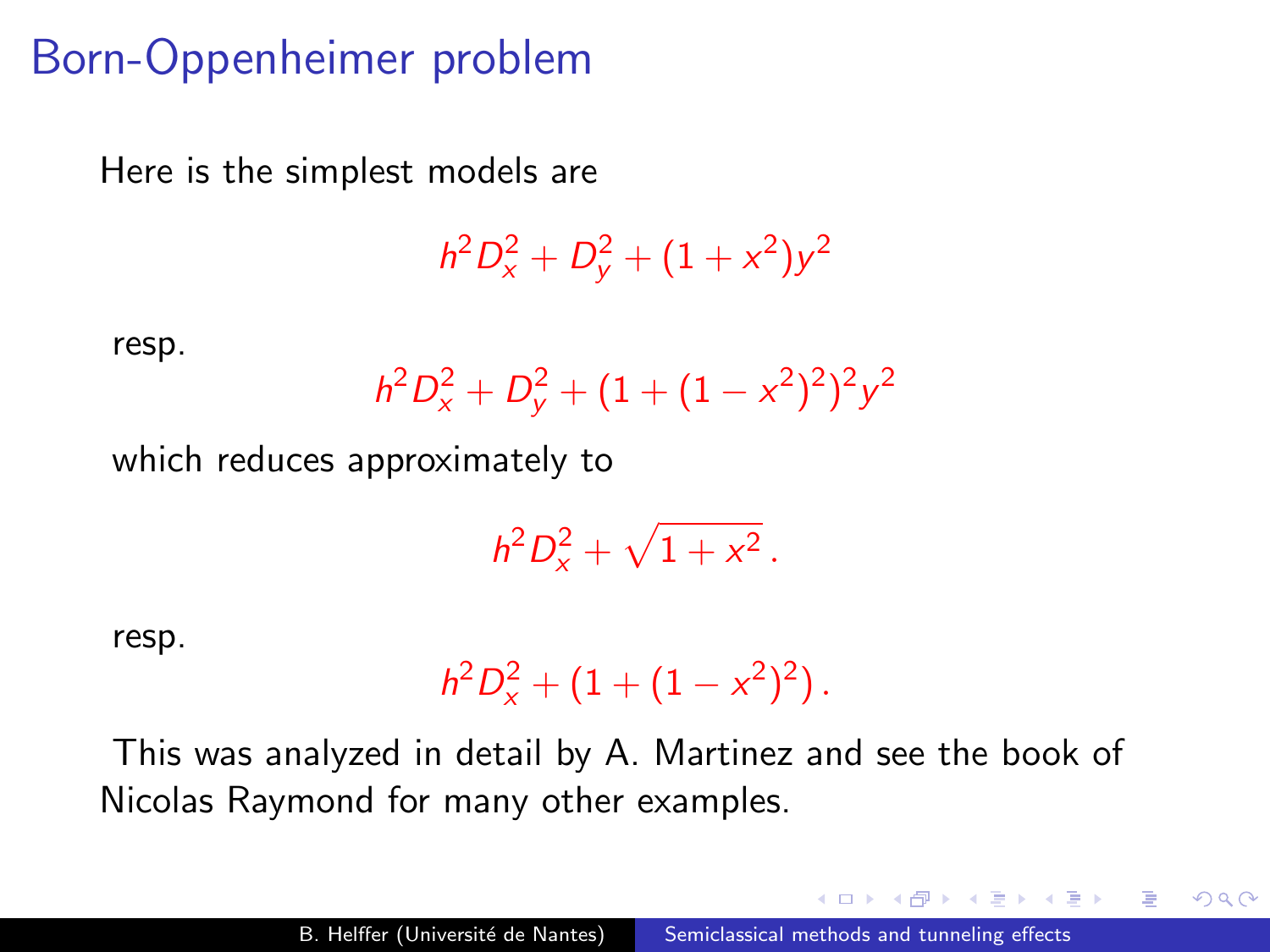# Application to the tight-binding

The flexibility of Agmon's approach for estimating decay estimates can also be seen in the context of the tight-binding model. Here there is no semiclassical parameter but a large parameter  $R > 0$ measuring the distance between the wells. The potential has for example the form

 $V_R(x) = v(x - Re_1) + v(x + Re_1),$ 

where v is a potential having some decay at  $\infty$  (the most simple case is when  $v$  has compact support but one can also consider Coulomb potential),  $e_1$  is a non zero vector in  $\mathbb{R}^n$ .

Here for estimating the tunneling effect, this is the decay of the eigenfunctions at  $\infty$  for the one-well model  $-\Delta + v(x)$  which plays the important role. Hence we are coming back to the original Agmon estimates.

We refer to the work of F. Daumer [\[Da93,](#page-179-0) [Da96\]](#page-180-1) and to quite recent contributions (2018) by C. Fefferman, M. Weinstein in connection with graphene models.

 $QQ$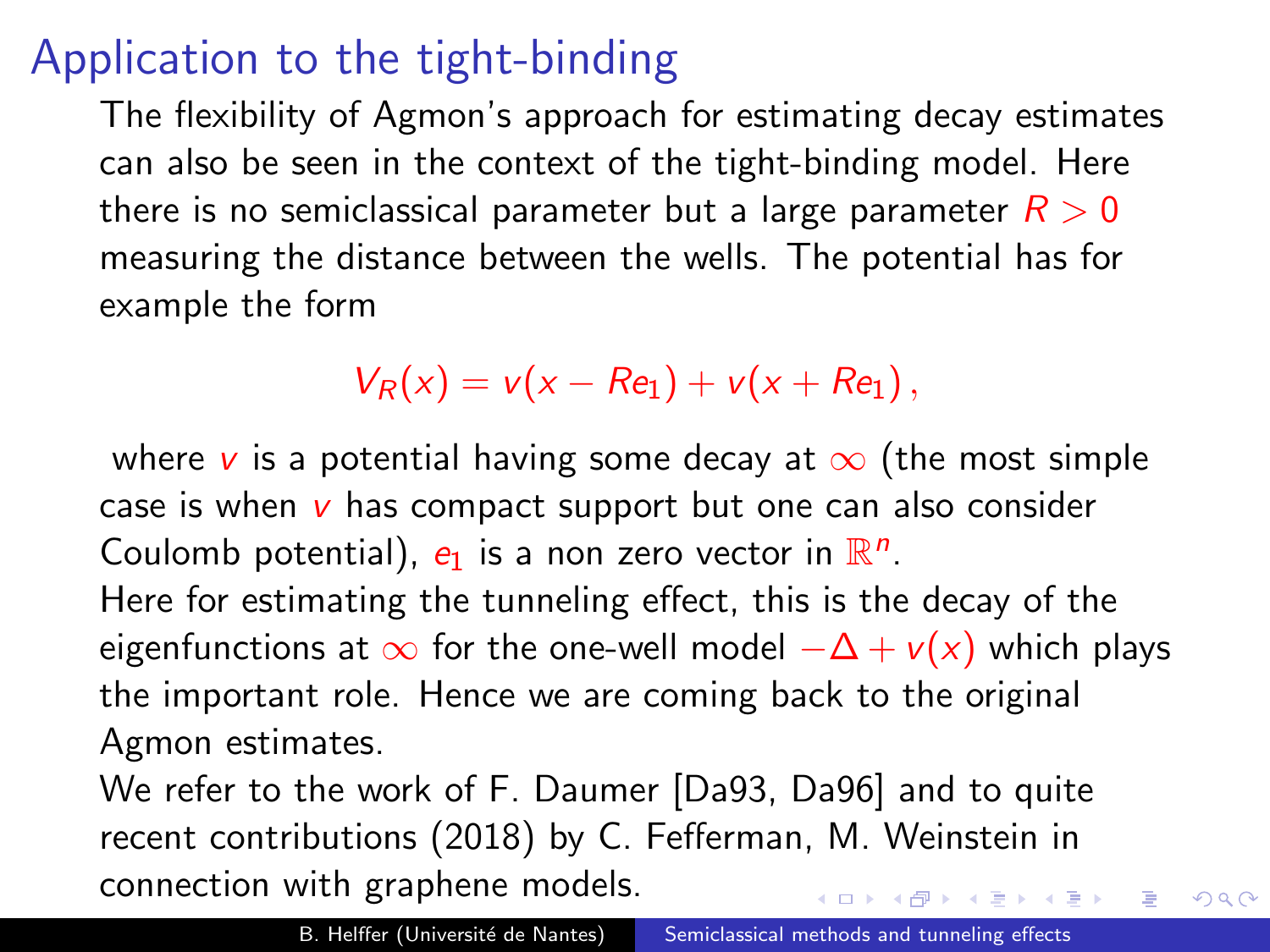# The Robin problem

Let  $\Omega \subset \mathbb{R}^2$  be an open domain with a smooth  $C^\infty$  compact boundary  $\Gamma = \partial \Omega$ . We are interested in the low-lying eigenvalues of the Robin Laplacian in  $L^2(\Omega)$  with a large parameter. This is the operator

$$
\mathcal{P}^{\alpha} = -\Delta \quad \text{in } L^{2}(\Omega), \tag{34}
$$

つくい

with domain,

 $D(\mathcal{P}^{\alpha}) = \{u \in H^2(\Omega) : \nu \cdot \nabla u - \alpha u = 0 \text{ on } \partial\Omega\},$  (35)

where  $\alpha > 0$  is a given parameter.

The unit outward normal vector of  $\partial\Omega$  is denoted by  $\nu$ . The operator  $\overline{\mathcal{P}^{\alpha}}$  is defined by the Friedrichs Theorem via the closed semi-bounded quadratic form, defined on  $H^1(\Omega)$  by

$$
u\mapsto \mathcal{Q}^{\alpha}(u):=||\nabla u||^2_{L^2(\Omega)}-\alpha\int_{\partial\Omega}|u(x)|^2d\mathsf{s}(x). \qquad (36)
$$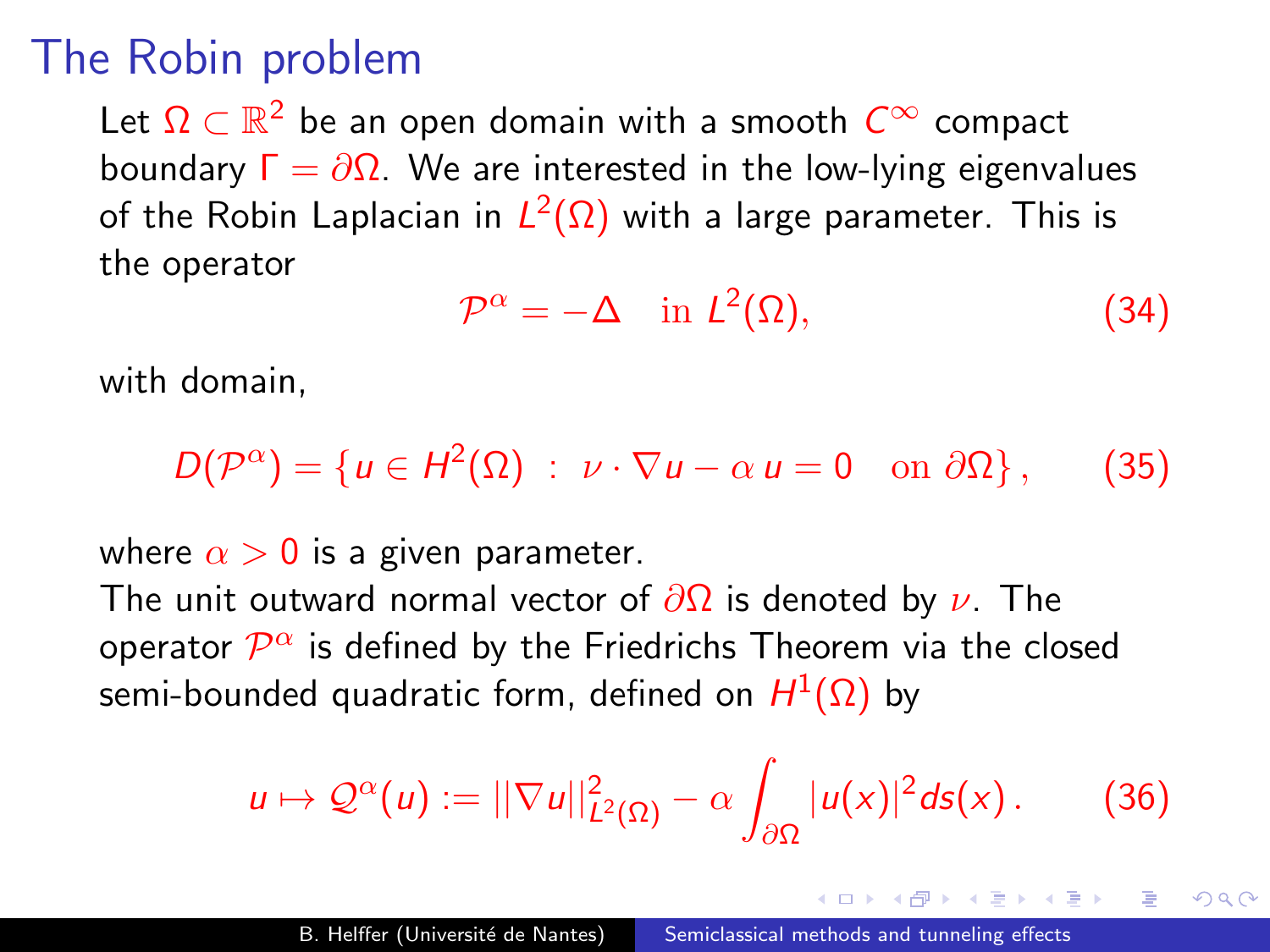Let  $(\lambda_n(\alpha))$  the sequence of min-max values of the operator  $\mathcal{P}^{\alpha}$ . In (Pankrashkin, Pankrashkin-Popoff, Exner-Minakov-Parnovski), it is proved that, for every fixed  $n \in \mathbb{N}$ ,

<span id="page-67-0"></span>
$$
\lambda_n(\alpha) = -\alpha^2 - \kappa_{\max}\alpha + o(\alpha) \quad \text{as } \alpha \to +\infty \,, \tag{37}
$$

where  $\kappa_{\text{max}}$  is the maximal curvature along the boundary  $\Gamma$ . Note that the first term in [\(37\)](#page-67-0) has been obtained previously (see Levitin-Parnovski [\[31\]](#page-186-0) and references therein). Note that this does not permit to get for example the splitting between the first and the second eigenvalue as  $\alpha \to +\infty$ .

 $\Omega$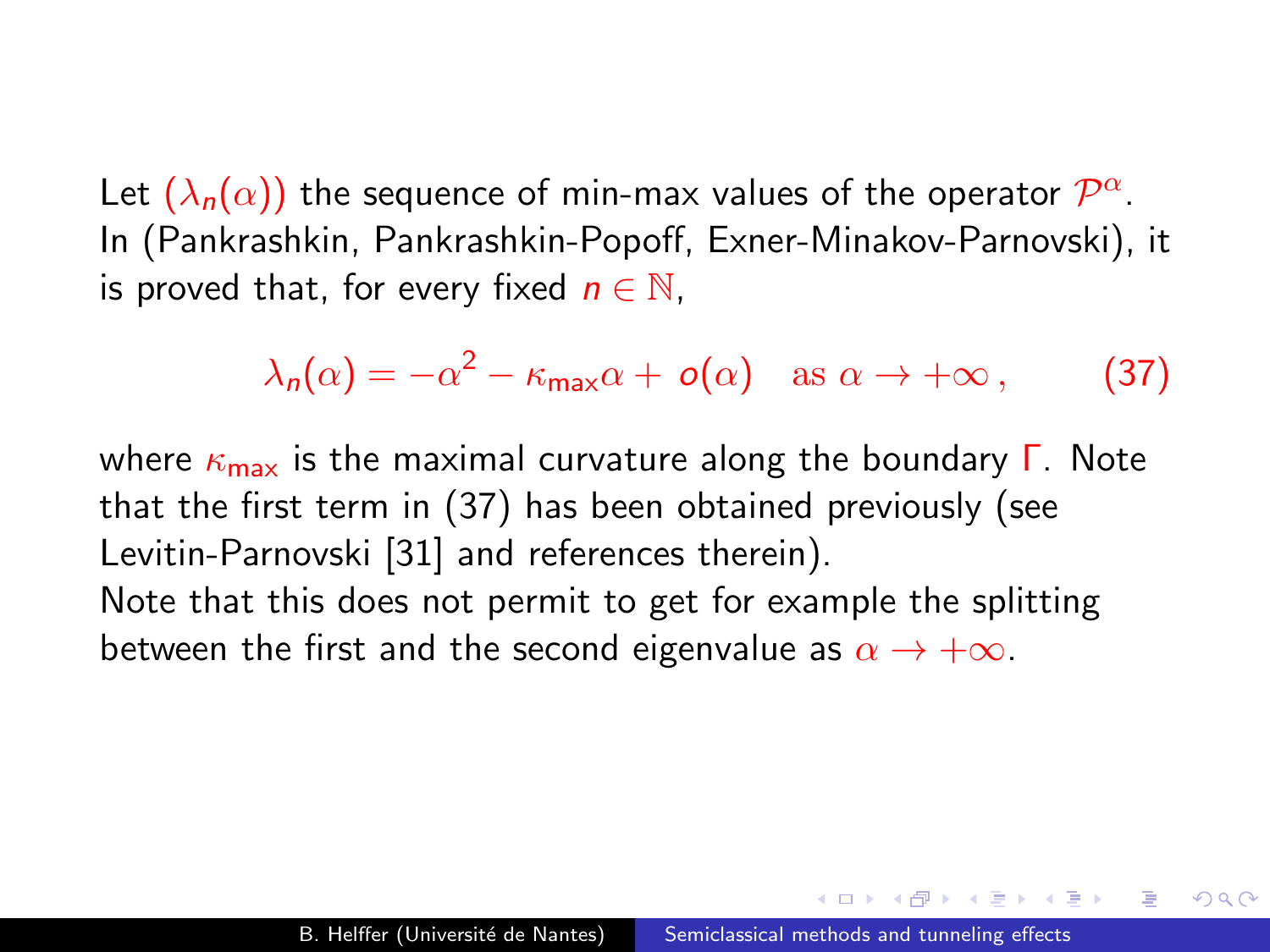If the domain  $\Omega$  is an exterior domain, then the operator  $\mathcal{P}^{\alpha}$  has an essential spectrum; the essential spectrum is  $[0, \infty)$ . In this case, the asymptotics in [\(37\)](#page-67-0) show that, for every fixed *n*, if  $\alpha$  is selected sufficiently large, then  $\lambda_n(\alpha)$  is in the discrete spectrum of the operator  $\mathcal{P}^{\alpha}.$  When the domain  $\Omega$  is an interior domain, then by Sobolev embedding, the operator  $\mathcal{P}^{\alpha}$  is with compact resolvent and its spectrum is purely discrete.

 $\Omega$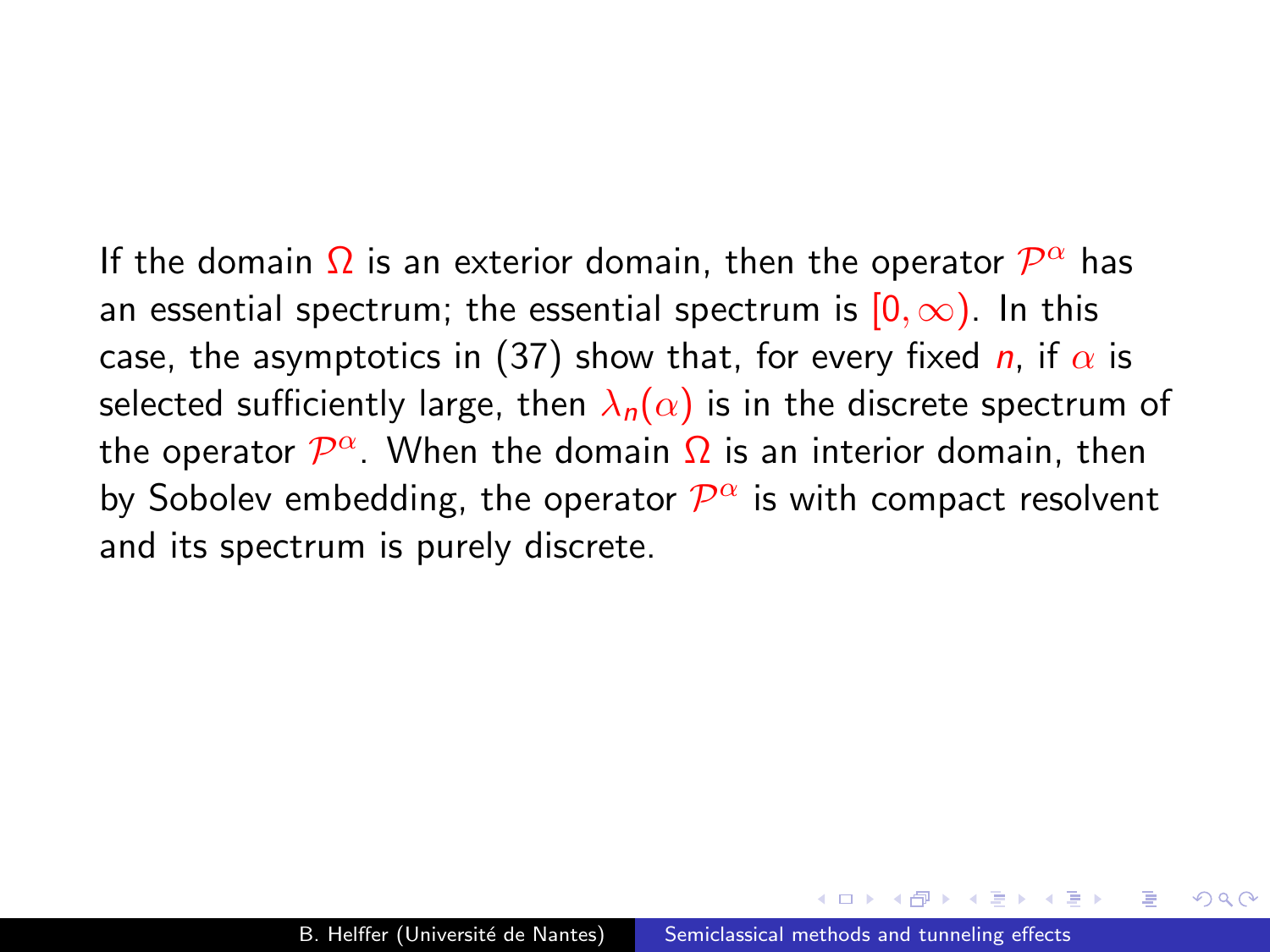# Analysis of the splitting

Our aim is to improve the two terms asymptotic expansion in [\(37\)](#page-67-0) and to give the leading term of the spectral gap  $\lambda_{n+1}(\alpha) - \lambda_n(\alpha)$ under rather generic assumptions on the boundary  $\partial\Omega$ . Let  $\kappa$  be the curvature and  $\kappa_{\text{max}}$  its maximal value of  $\kappa$ . We suppose (first) that:

Ass. (A)  $\sqrt{ }$  $\left\langle \mathbf{r}_{i}\right\rangle =\left\langle \mathbf{r}_{i}\right\rangle \left\langle \mathbf{r}_{i}\right\rangle \left\langle \mathbf{r}_{i}\right\rangle \left\langle \mathbf{r}_{i}\right\rangle \left\langle \mathbf{r}_{i}\right\rangle \left\langle \mathbf{r}_{i}\right\rangle \left\langle \mathbf{r}_{i}\right\rangle \left\langle \mathbf{r}_{i}\right\rangle \left\langle \mathbf{r}_{i}\right\rangle \left\langle \mathbf{r}_{i}\right\rangle \left\langle \mathbf{r}_{i}\right\rangle \left\langle \mathbf{r}_{i}\right\rangle \left\langle \mathbf{r}_{i}\right\rangle \left\langle \mathbf{r$  $\mathcal{L}$  $\kappa$  attains its maximum  $\kappa_{\sf max}$  at a unique point (denoted by 0 in arc length) and the maximum is non-degenerate, i.e.  $k_2 := -\kappa''(0) > 0$ .

This corresponds in some sense to a "one mini-well" situation inside the well which will appear to be the unique well (if the boundary is connected).

つくい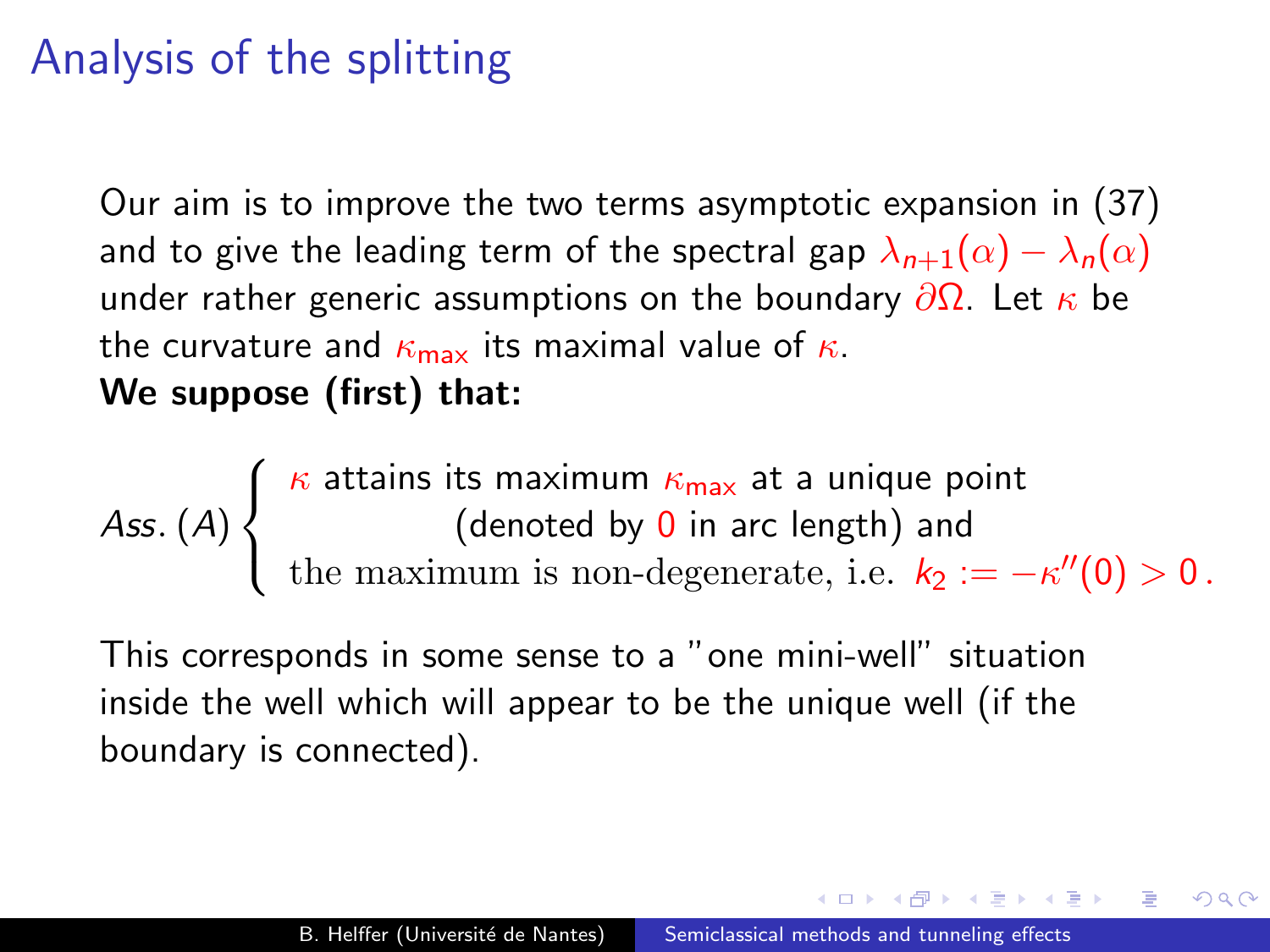### Complete asymptotics

The main result (Helffer-Kachmar) is actually more precise and reads:

#### Main Theorem

For any positive *n*, there exists a sequence  $(\zeta_{i,n})_{i\in\mathbb{N}^*}$ , such that the eigenvalue  $\lambda_n(\alpha)$  has, as  $\alpha \to +\infty$ , the asymptotic expansion

$$
\lambda_n(\alpha) \sim -\alpha^2 - \alpha \kappa_{\max} + (2n-1)\sqrt{\frac{k_2}{2}} \,\alpha^{1/2} + \sum_{j=0}^{+\infty} \zeta_{j,n} \alpha^{\frac{1-j}{4}}.
$$

Actually, for all  $n, \zeta_{i,n} = 0$  when j is even.

つくい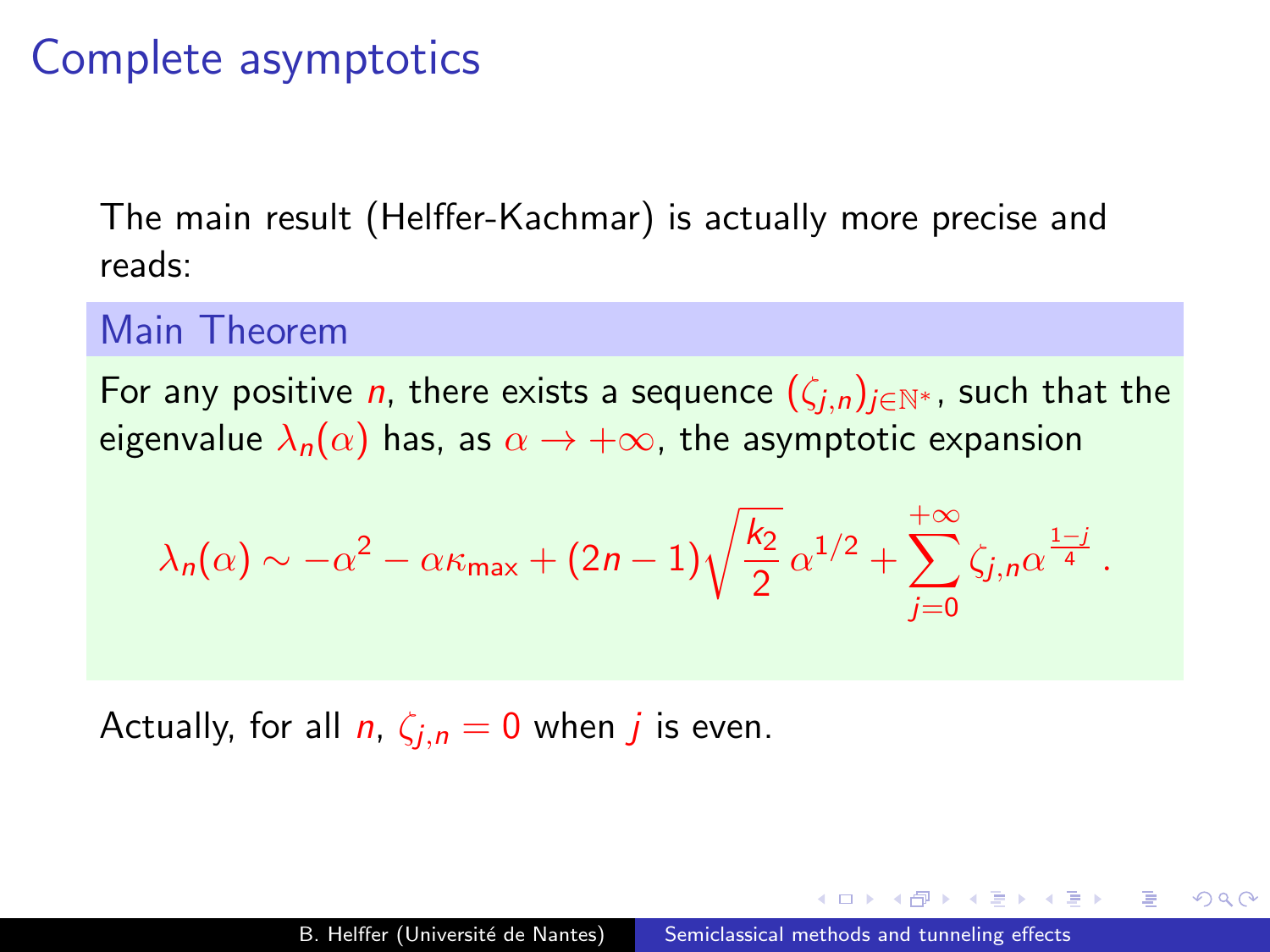If we compare with the existing semi-classics of Schrödinger operators (see Helffer-Sjöstrand [\[HS1\]](#page-184-0) and Simon [\[45\]](#page-190-1) in the eighties), the curvature acts as a potential mini-well. Assumption (A) corresponds to the case of a unique mini-well inside the well which is the boundary.

 $\Omega$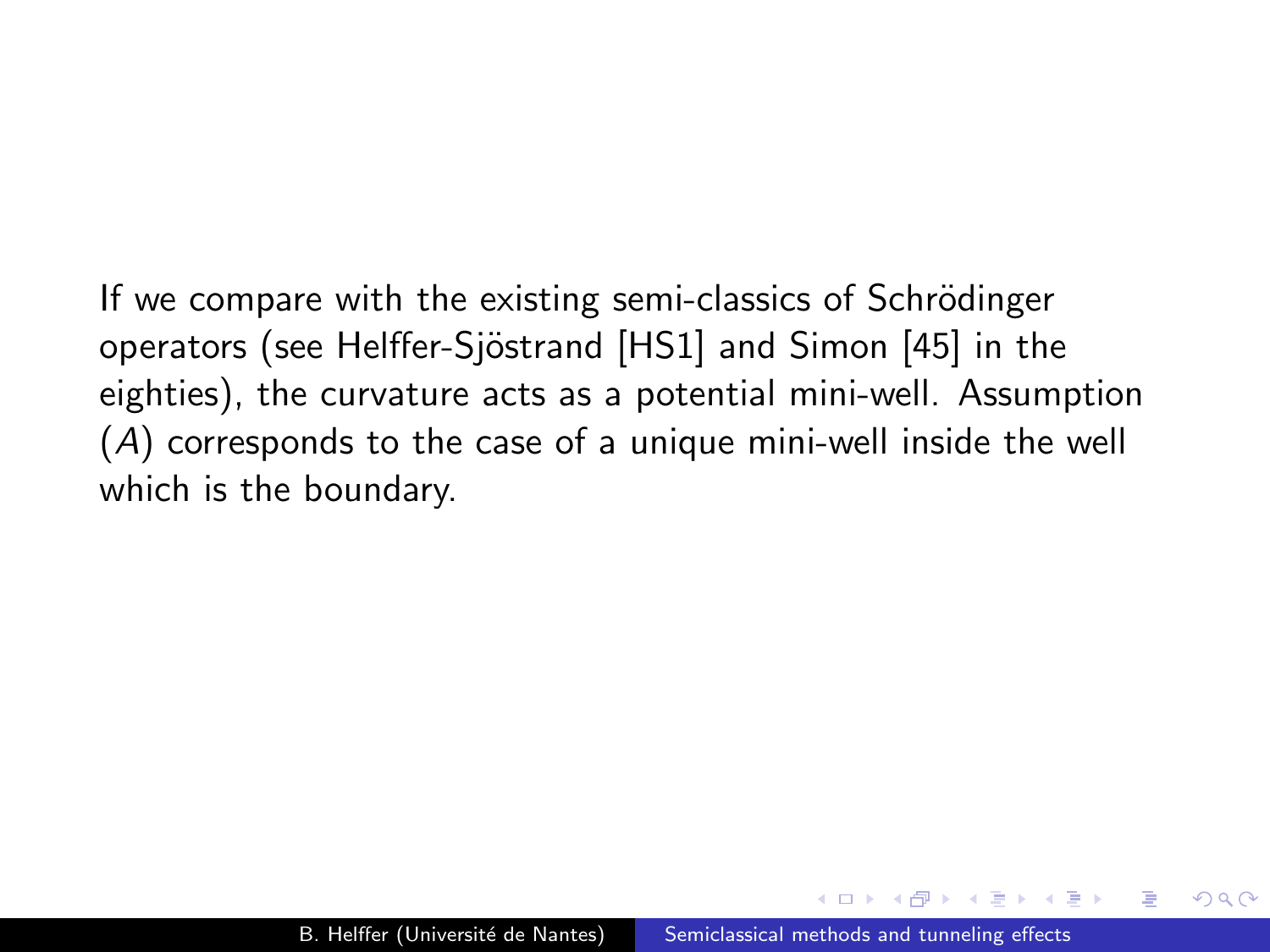## Towards the tunneling

As in [\[HS1\]](#page-184-0), a natural and interesting question is to discuss the case of multiple wells. If we replace (A) by

 $(A')\left\{\begin{array}{l}\kappa \text{ attains its maximum } \kappa_{\text{max}} \text{ at } \{s_0, s_1, \cdots, s_j\};\end{array}\right\}$ and the max. are non-degenerate.

then many effects can appear depending on the values of the  $\kappa^{\prime\prime}(s_{i})$  (as in the case of the Schrödinger operator). In case of symmetries, the determination of the tunneling effect between the points of maximal curvature is expected to play an important role.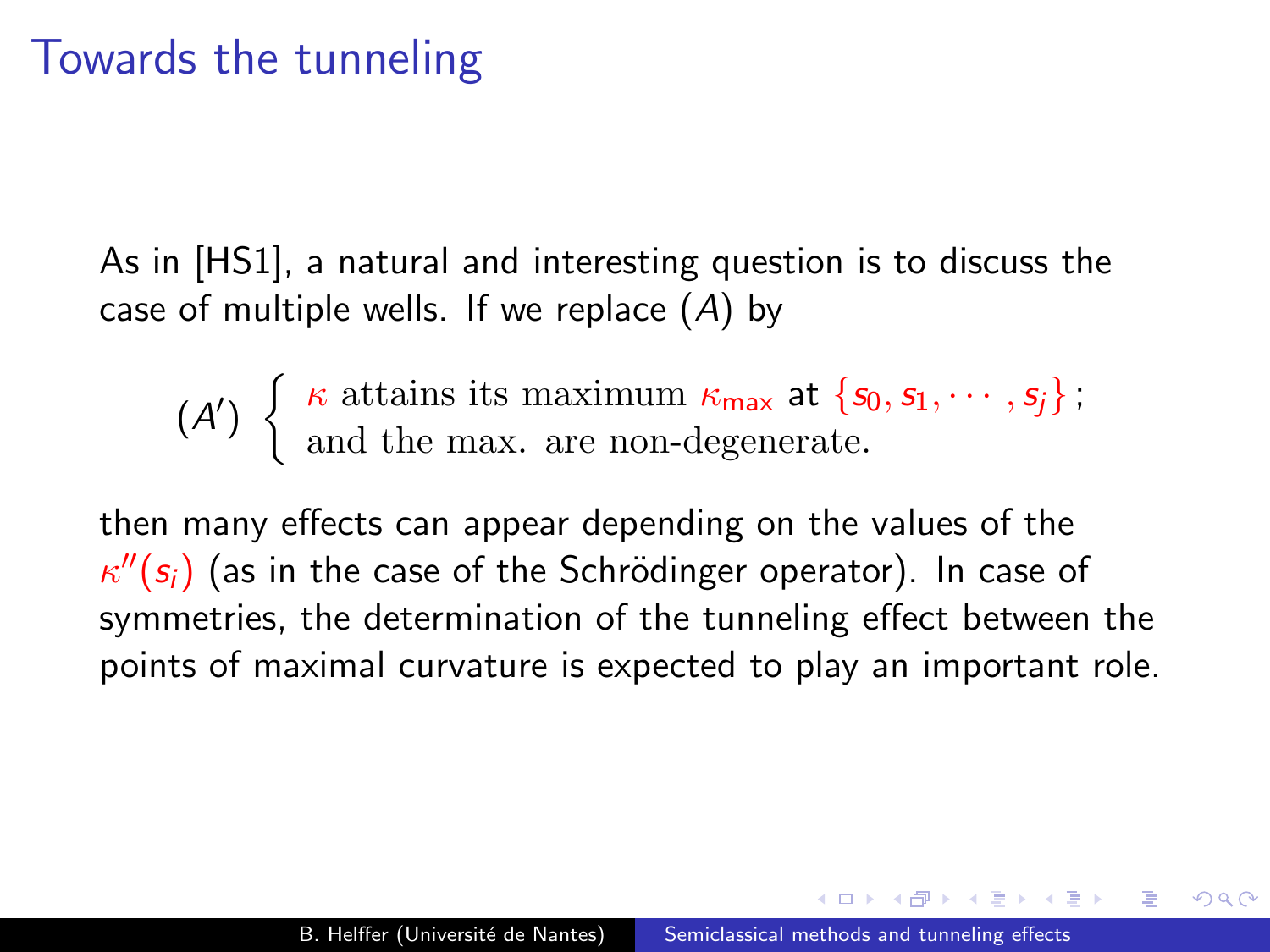A limiting situation is discussed in Helffer-Pankrashkin [\[21\]](#page-184-1) when the domain  $\Omega$  has two congruent corners (analysis of the tunneling).

The case of the exterior of a polygon (two term asymptotics) is discussed in a recent paper by K. Pankrashkin. The corners are no more important but instead the sides of the polygon. In the regular case (typically an ellipse), an interesting step is the construction of WKB solutions in the spirit of a recent work by

V. Bonnaillie, F. Hérau and N. Raymond [\[1\]](#page-177-0).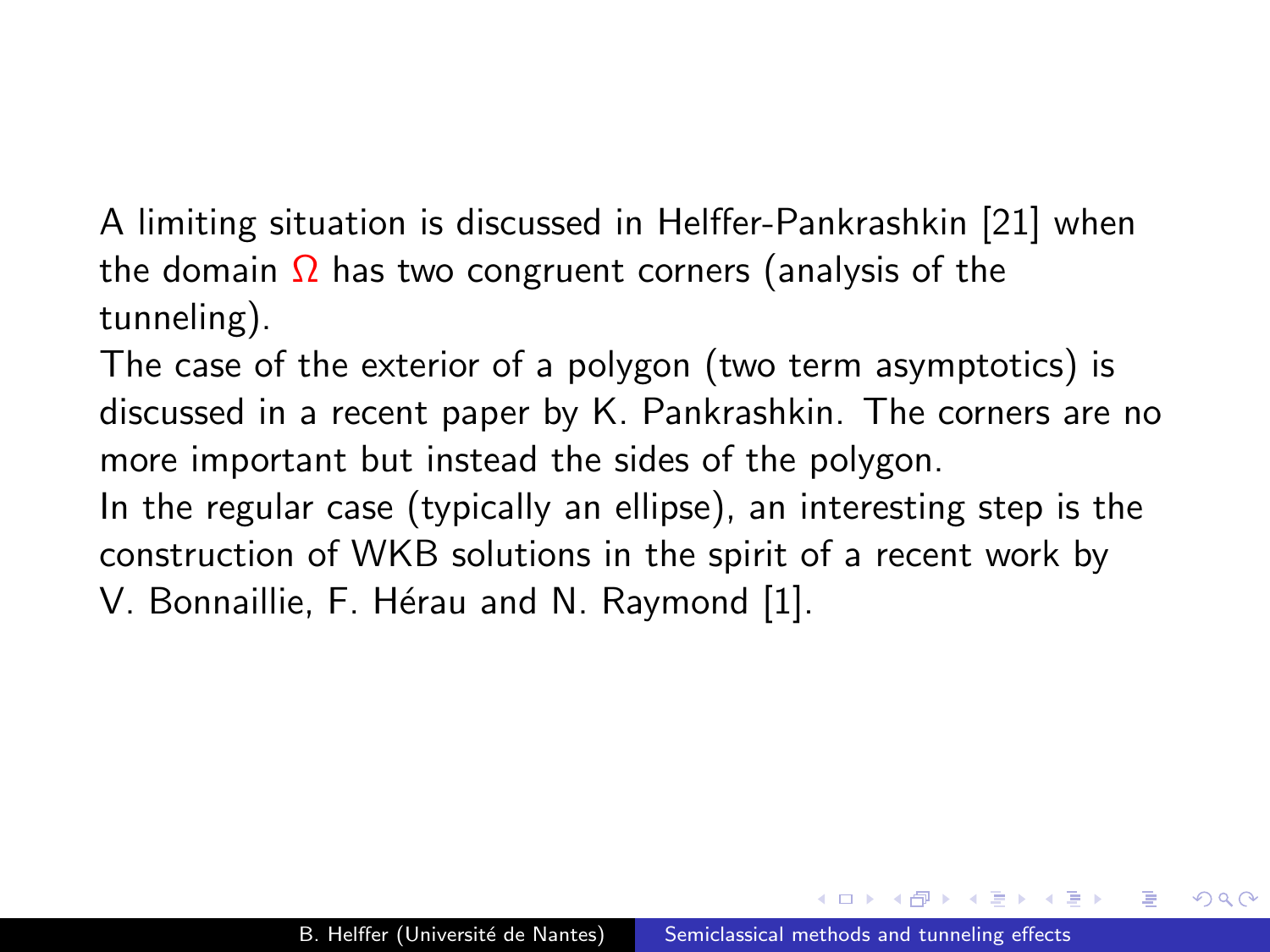## Transformation into a semi-classical problem

We will first transform the initial problem into a semi-classical problem as follows. Let

$$
h=\alpha^{-2}.
$$

The limit  $\alpha \to +\infty$  is now equivalent to the semi-classical limit  $h \rightarrow 0_{+}$ . Notice the simple identity,

 $\forall u \in H^1(\Omega)$ ,  $\mathcal{Q}^{\alpha}(u) = h^{-2} \left( \begin{array}{c} 1 \end{array} \right)$ Ω  $|h\nabla u|^2 - h^{3/2}$ ∂Ω  $|u|^2 ds(x)$ .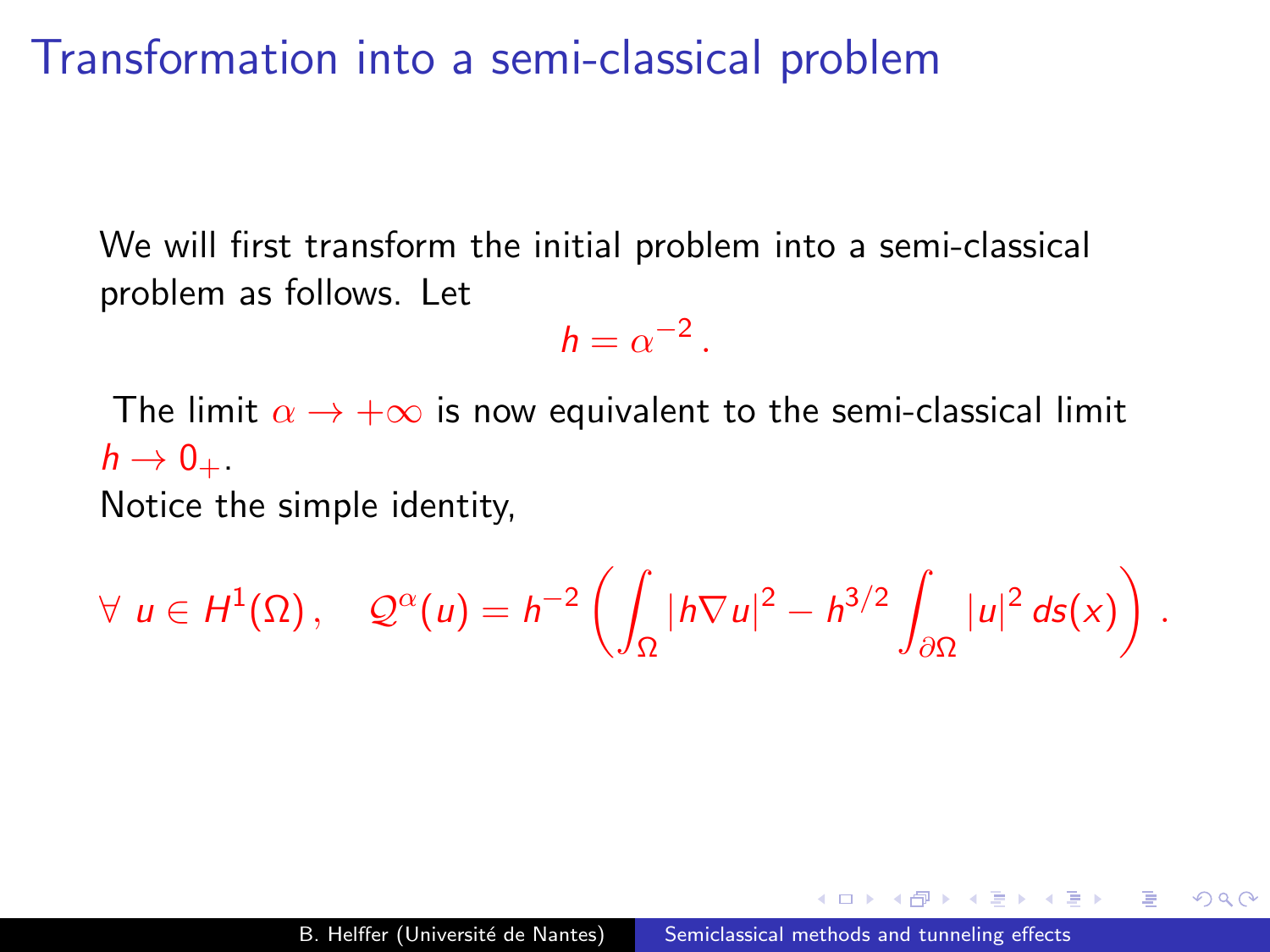We get the operator

$$
\mathcal{L}_h = -h^2 \Delta \,, \tag{38}
$$

 $200$ 

with domain,

$$
D(\mathcal{L}_h) = \{ u \in H^2(\Omega) : \nu \cdot h \nabla u - h^{1/2} u = 0 \text{ on } \partial \Omega \}.
$$
 (39)  
Clearly,

$$
\sigma(\mathcal{P}^{\alpha})=h^{-2}\sigma(\mathcal{L}_h).
$$

If  $(\mu_n(h))$  is the sequence of min-max values of the operator  $\mathcal{L}_h$ , the asymptotics of  $\lambda_n(\alpha)$  as  $\alpha \to +\infty$ , directly follows from the semi-classical asymptotics of  $\mu_n(h)$  as  $h \to 0_+$ .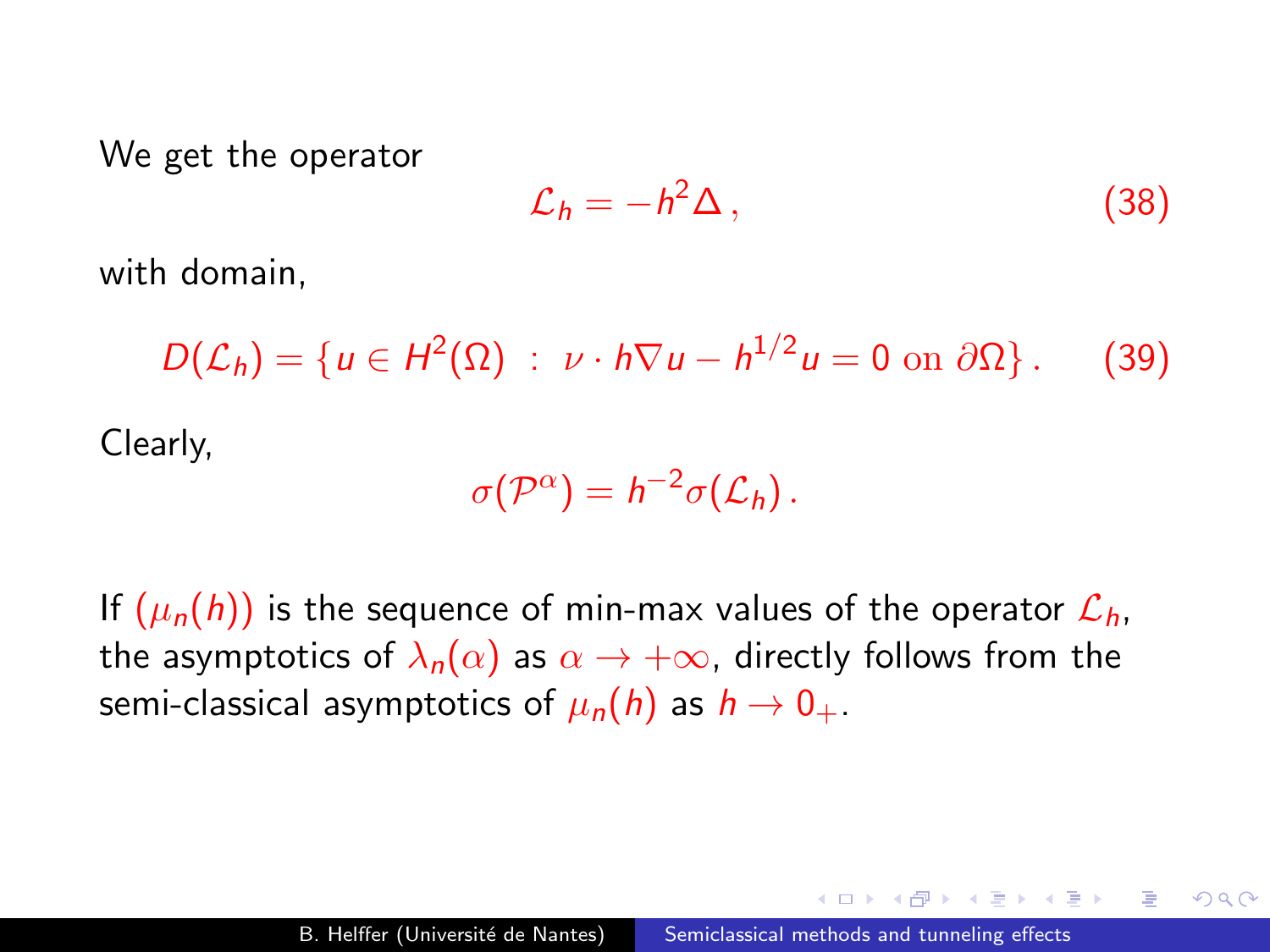Hence the previous theorem is a rephrasing of:

### Theorem SC

For any positive *n*, there exists a sequence  $(\zeta_{i,n})_{i\in\mathbb{N}^*}$ , s.t., as  $h \rightarrow 0_+$ , the eigenvalue  $\mu_n(h)$  has the asymptotic expansion

$$
\mu_n(h) \sim -h - \kappa_{\max} h^{3/2} + (2n-1) \sqrt{\frac{k_2}{2}} h^{7/4} + h^{15/8} \sum_{j=0}^{\infty} \zeta_{j,n} h^{j/8}.
$$

Note that the dependence with respect to  $n$  appears in the third term of the expansion.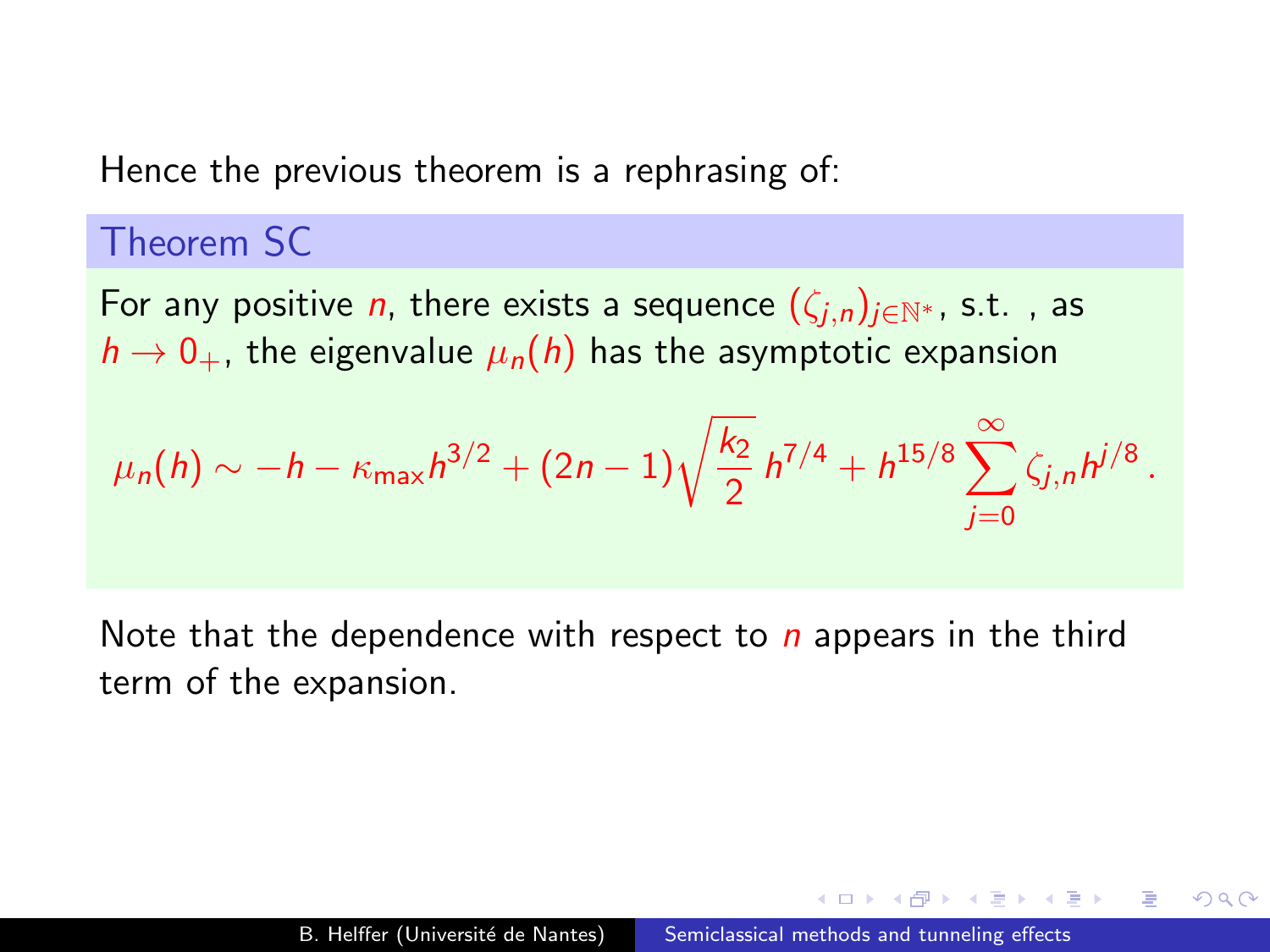The proof of Theorem SC consists of two major steps. In the first step, we establish a three-term asymptotics

<span id="page-77-0"></span>
$$
\mu_n(h) = -h - \kappa_{\max} h^{3/2} + (2n-1) \sqrt{\frac{k_2}{2}} h^{7/4} + o(h^{7/4}), \quad (40)
$$

which is valid under the weaker assumption that the boundary of the domain  $\Omega$  is  $C^4$  smooth.

This goes mainly through the proof of the lower bound in [\(40\)](#page-77-0), the upper bound can be postponed to the proof of a better quasimode (at least if the boundary is sufficiently regular) whose construction does not cost more.

 $\Omega$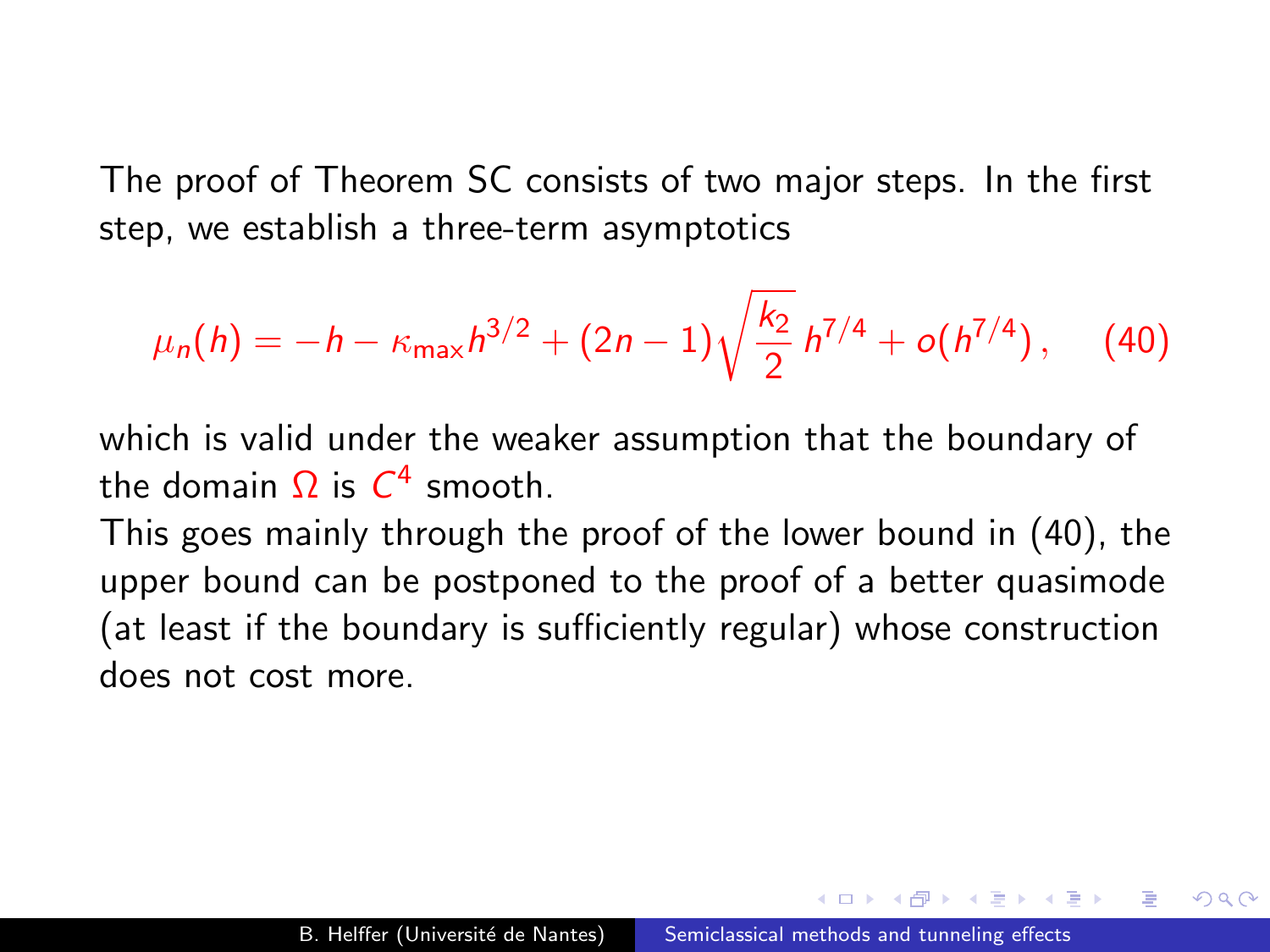The next step is to construct good trial states and use the spectral theorem to establish existence of eigenvalues of the operator  $\mathcal{L}_h$ satisfying the refined asymptotics,

$$
\widetilde{\mu}_n(h) \sim -h - \kappa_{\max} h^{3/2} + (2n-1) \sqrt{\frac{k_2}{2}} h^{7/4} + h^{15/8} \sum_{j=0}^{+\infty} \zeta_{j,n} h^{j/8},
$$

which in light of the three-term asymptotics (lower bound) for  $\mu_n(h)$ , yields the equality

 $\mu_n(h) = \widetilde{\mu}_n(h)$ ,

for  $h > 0$  sufficiently small.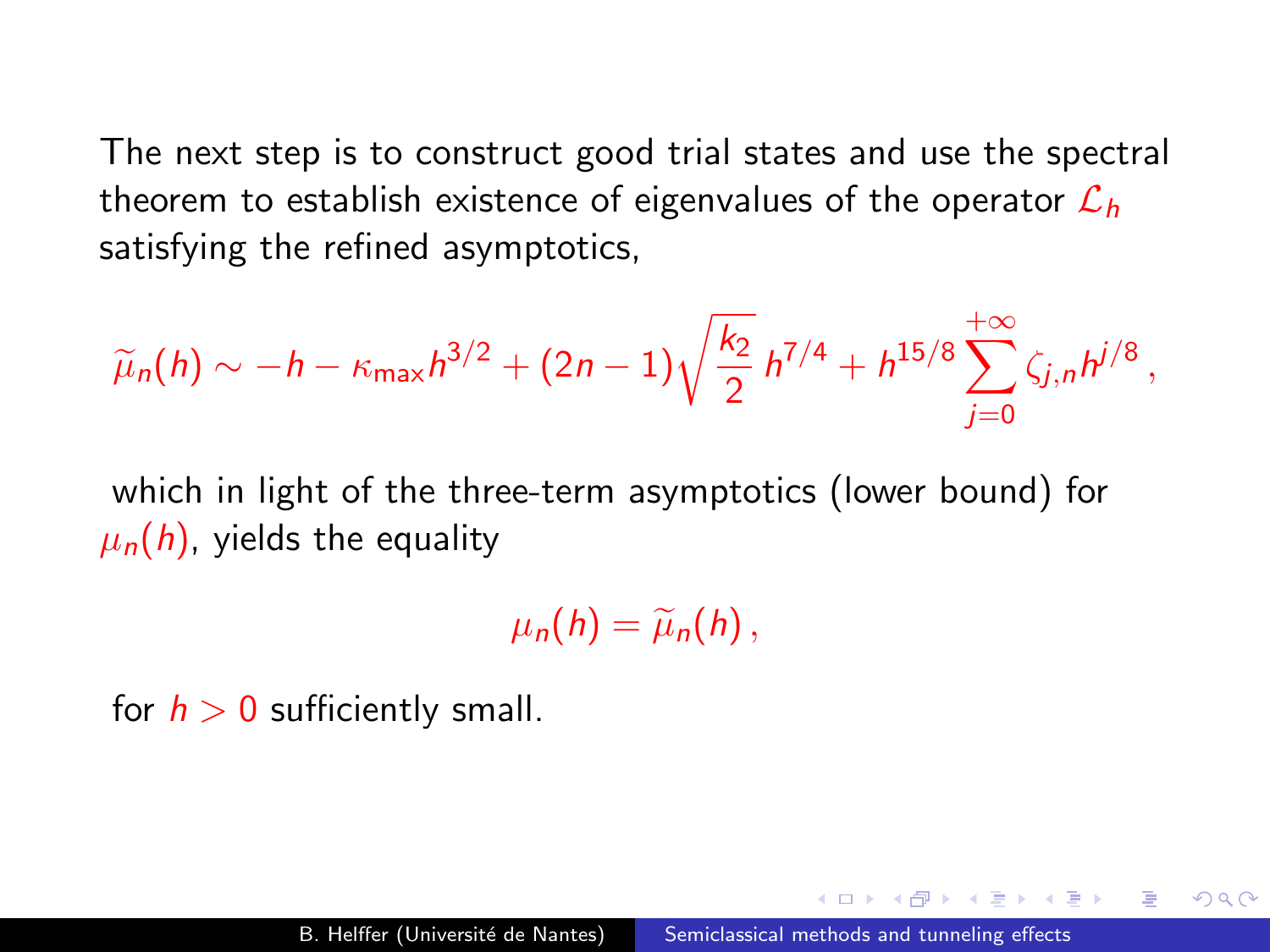# Reduction to a tubular neighborhood of the boundary, Agmon estimates

The eigenfunctions of the initial operator  $\mathcal{L}_h$  are localized near the boundary and this localization is quantified by the following theorem:

### Theorem

Let  $\epsilon_0 \in (0,1)$  and  $\alpha \in (0,\sqrt{\epsilon_0})$ . There exist constants  $C>0$  and  $h_0 \in (0, 1)$  such that, for  $h \in (0, h_0)$ , if  $u_h$  is a normalized eigenfunction of  $\mathcal{L}_h$  with eigenvalue  $\mu \leq -\epsilon_0 h$ , then,

$$
\int_{\Omega} \left( |u_h(x)|^2 + h |\nabla u_h(x)|^2 \right) \exp \left( \frac{2 \alpha \operatorname{dist}(x, \Gamma)}{h^{\frac{1}{2}}} \right) dx \leq C.
$$

Hence, this theorem is a quantitative version of the statement that the boundary is a well (in analogy with the Schrödinger model) as  $h \rightarrow 0$ .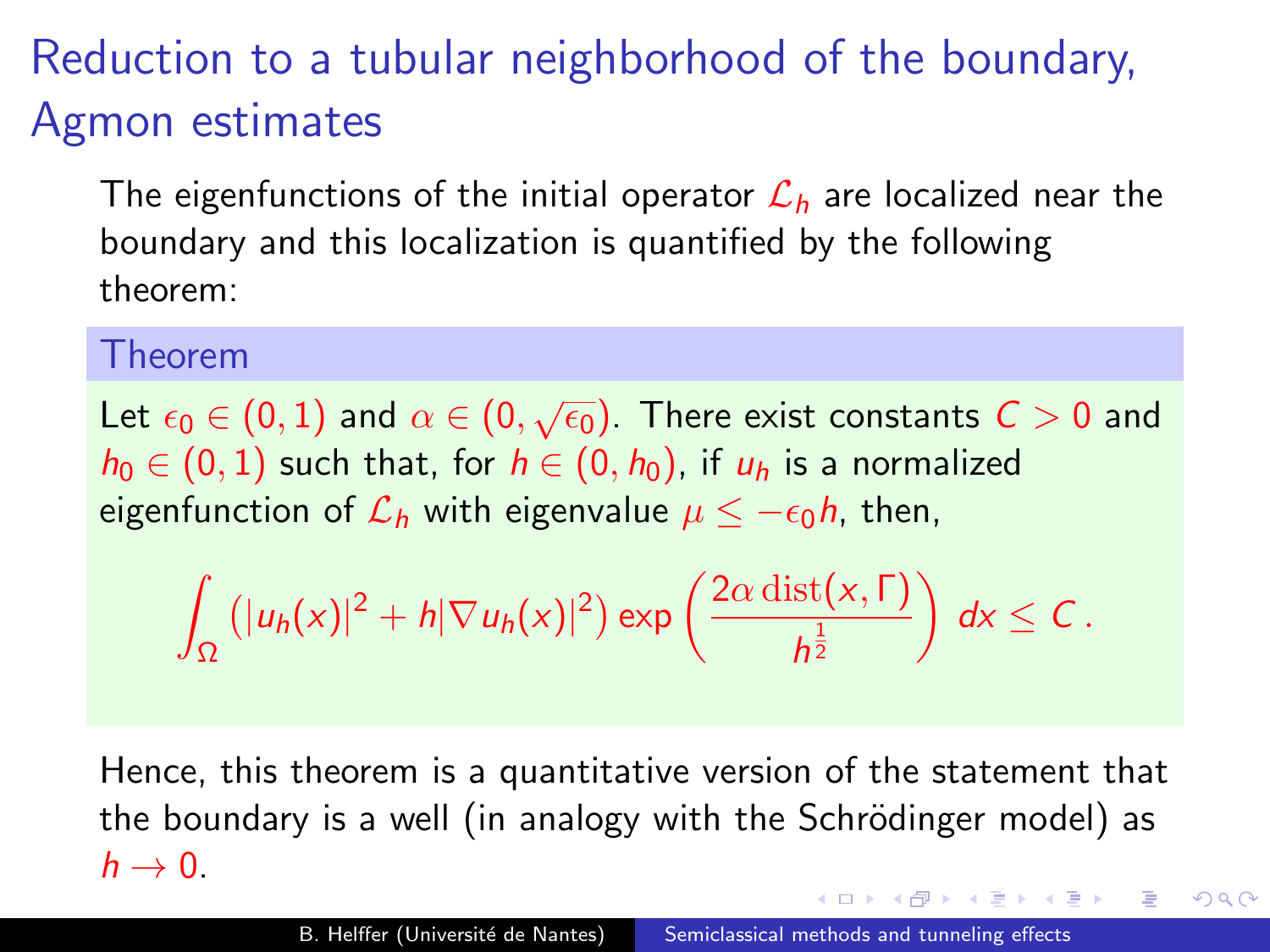## Spectral reduction

We assume for simplification that the boundary is connected. Given  $\delta \in (0, \delta_0)$  (with  $\delta_0 > 0$  small enough), we introduce the  $\delta$ -neighborhood of the boundary

$$
\mathcal{V}_{\delta} = \{ x \in \Omega \; : \; \text{dist}(x, \Gamma) < \delta \}, \tag{41}
$$

and the quadratic form, defined on the variational space

 $V_{\delta} = \{u \in H^1(\mathcal{V}_{\delta}) : u(x) = 0, \text{ for all } x \in \Omega \text{ such that } \text{dist}(x, \Gamma) = \delta\}$ by the formula

$$
\forall u \in V_{\delta}, \qquad \mathcal{Q}_{h}^{\{\delta\}}(u) = \int_{\mathcal{V}_{\delta}} |h \nabla u|^2 dx - h^{\frac{3}{2}} \int_{\Gamma} |u|^2 ds(x).
$$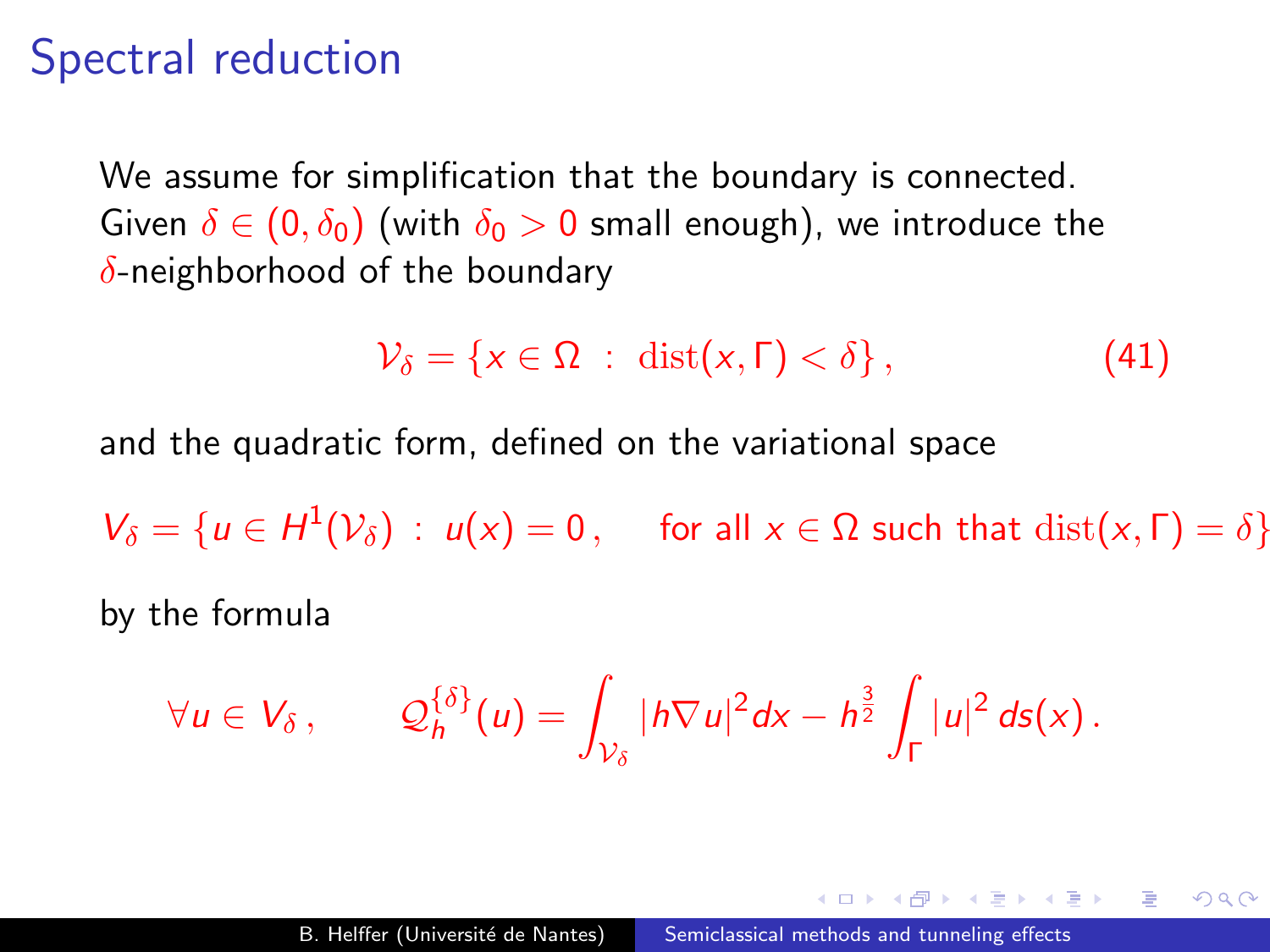In the following we will be led to take  $\delta = Dh^\rho$  with  $\rho \in (0, \frac{1}{4})$  $\frac{1}{4}$ . We will choose

- either  $\rho < \frac{1}{4}$  with  $D = 1$ ,
- or  $\rho=\frac{1}{4}$  $\frac{1}{4}$  and  $D > S$  where  $S$  is the tangential Agmon distance between the wellls in order that the error term in [\(42\)](#page-82-0) is smaller than the tunneling effect, we want to measure and which is expected to have a behavior like  $\exp{-S/\hbar^{\frac{1}{4}}}.$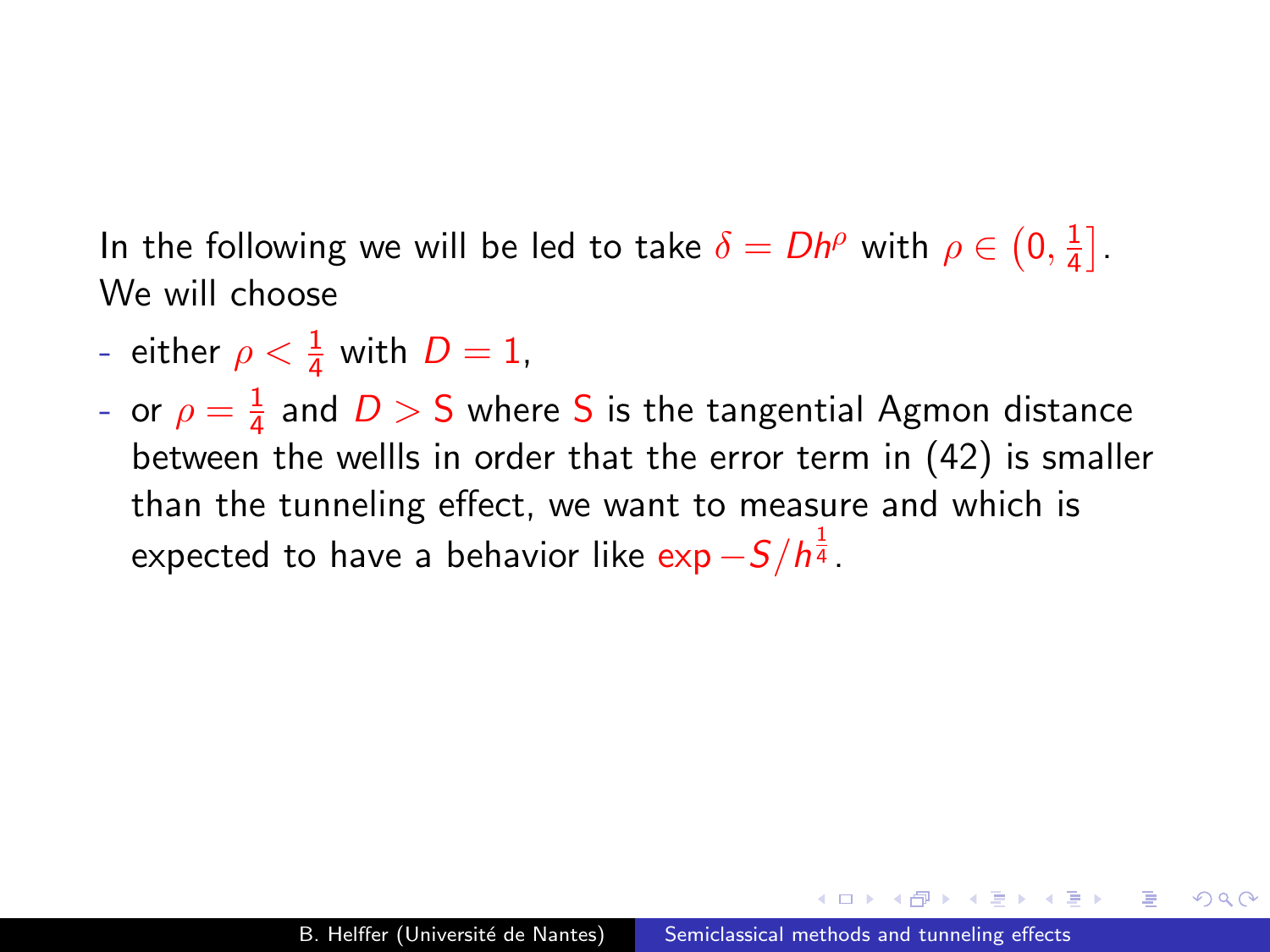Let us denote by  $\mu_n^{\{\delta\}}(h)$  the *n*-th eigenvalue of the corresponding operator  $\mathcal{L}_{h}^{\{\delta\}}$  $\int_h^{\nu_f}$ . As in our analysis of the standard double well problem (first appplication of the Agmon estimates) we get the following comparison statement:

### Proposition

Let  $\epsilon_0 \in (0,1)$  and  $\alpha \in (0,\sqrt{\epsilon_0}).$  There exist constants  $C>0,$  $h_0 \in (0,1)$  such that, for all  $h \in (0, h_0)$ ,  $\delta \in (0, \delta_0)$ ,  $n \ge 1$  such that  $\mu_n(h) \leq -\epsilon_0 h$ ,

<span id="page-82-0"></span>
$$
\mu_n(h) \leq \mu_n^{\{\delta\}}(h) \leq \mu_n(h) + C \exp\left(-\alpha \delta h^{-\frac{1}{2}}\right).
$$
 (42)

This leads us to replace the initial problem by a new problem Robin-Dirichlet leaving in a  $\delta$ -neighborhood of the boundary  $\Gamma$ .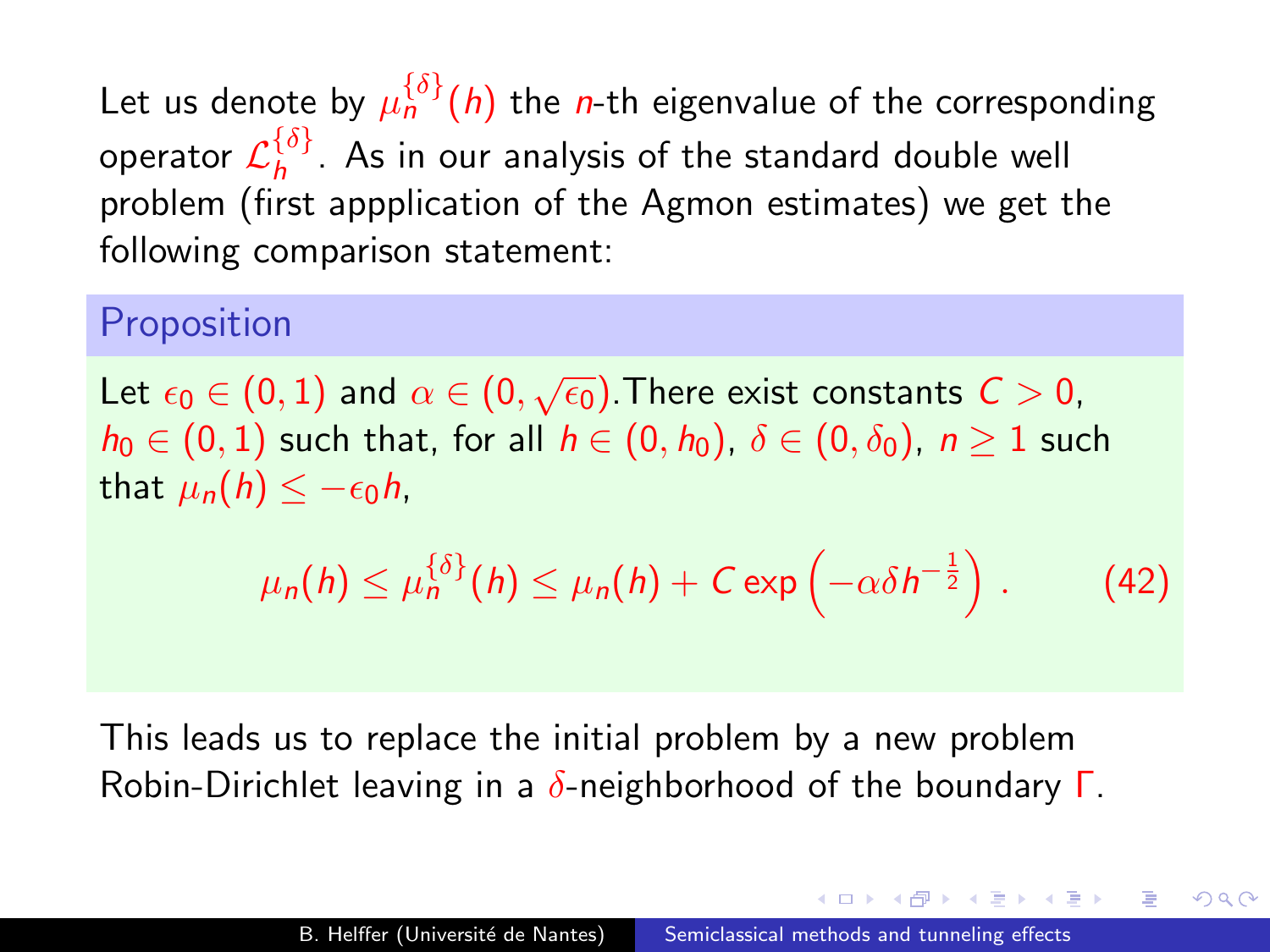## Boundary coordinates

Near the boundary, we use specific coordinates displaying the arc-length along the boundary and the normal distance to the boundary. Let

### $\mathbb{R}/(|\partial\Omega|\mathbb{Z})\ni s\mapsto M(s)\in\partial\Omega$

be a parametrization of  $\partial \Omega$ . The unit tangent vector of  $\partial \Omega$  at the point  $M(s)$  of the boundary is given by

 $T(s) := M'(s)$ .

We define the curvature  $\kappa(s)$  by the following identity

 $T'(s) = \kappa(s) \nu(s),$ 

where  $\nu(s)$  is the unit outward normal vector. We choose the orientation s.t.

$$
\det(\mathcal{T}(s),\nu(s))=1, \qquad \forall s\in \mathbb{R}/(|\partial\Omega|\mathbb{Z}).
$$

in the state of the state of the state of the state of the state of the state of the state of the state of the

 $\Omega$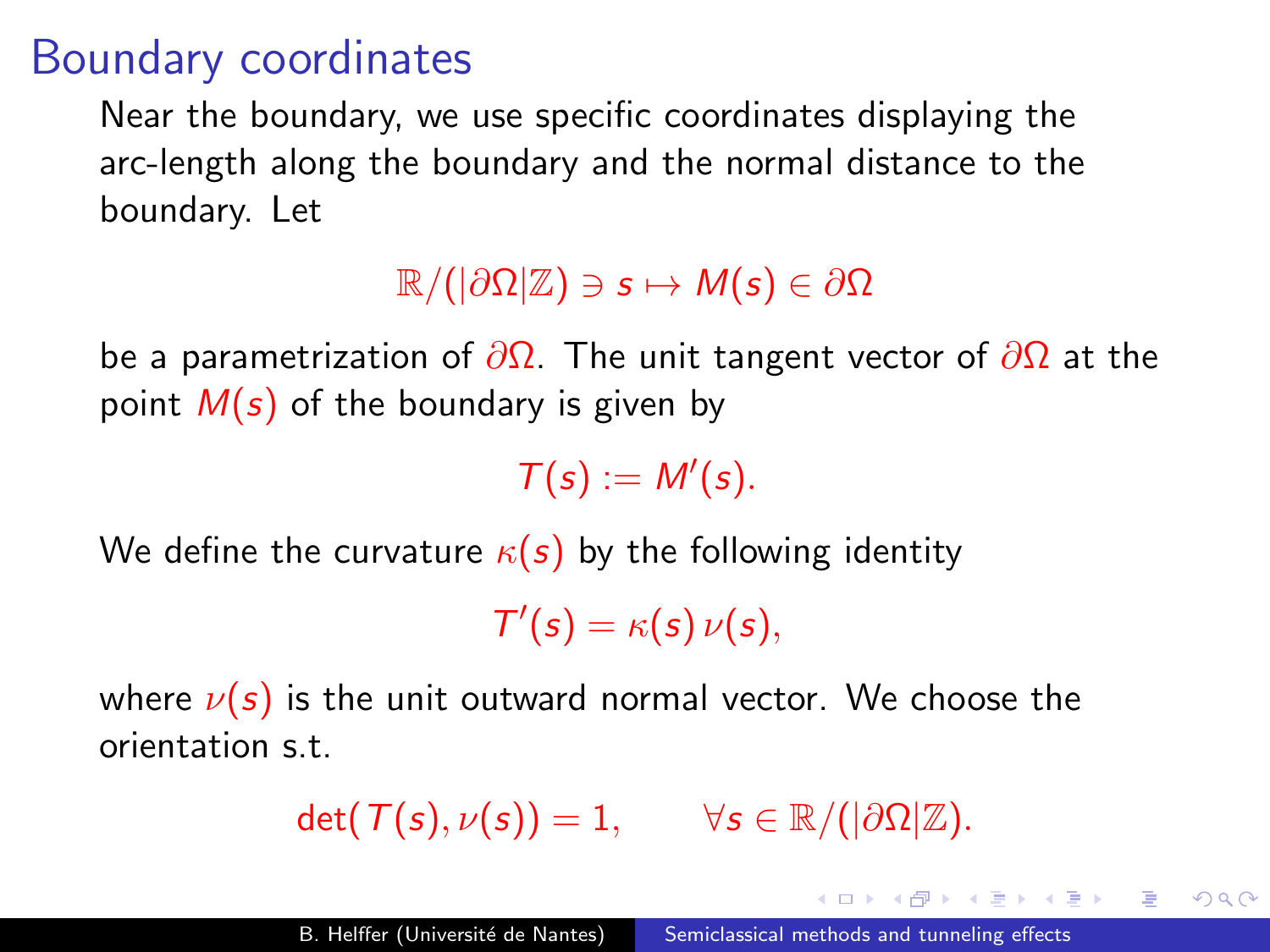For all  $\delta > 0$ , define

$$
\mathcal{V}_{\delta} = \{x \in \Omega : \ \mathrm{dist}(x, \partial \Omega) < \delta\},\
$$

The map  $\Phi$  is defined as follows :

 $\Phi: \mathbb{R}/(|\partial\Omega|\mathbb{Z})\times(0,t_0)\ni(s,t)\mapsto x=M(s)-t$   $\nu(s)\in \mathcal{V}_{t_0}.$  (43)

The determinant of the Jacobian of  $\Phi^{-1}$  is given by:

$$
a(s,t)=1-t\kappa(s).
$$

 $2990$ 

曲

**ALCOHOL:**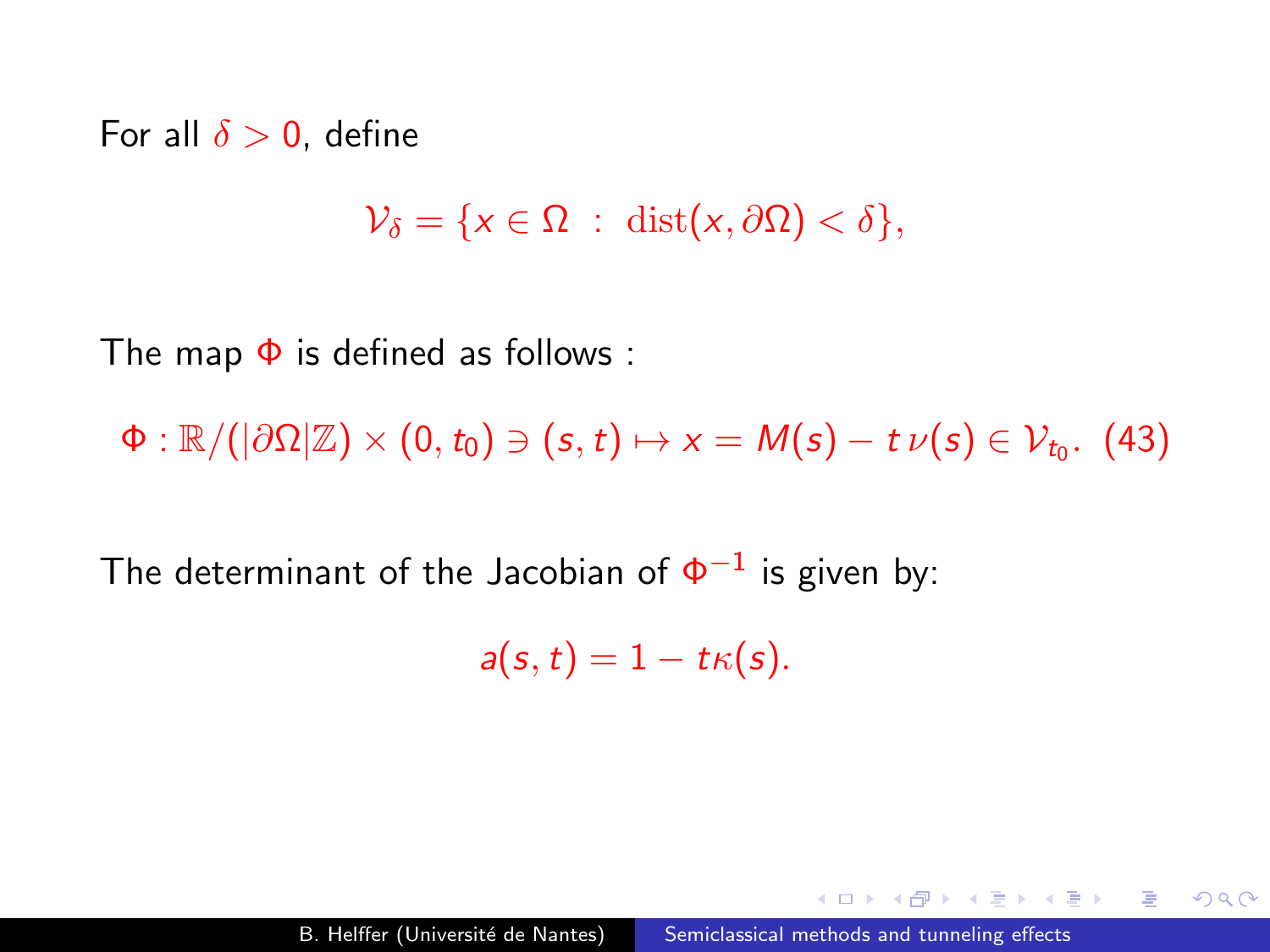For all  $u \in L^2(\mathcal{V}_{t_0}),$  define the function

$$
\widetilde{u}(s,t) := u(\Phi(s,t)). \tag{44}
$$

 $QQ$ 

э

For all  $u \in H^1(\mathcal{V}_{t_0})$ , we have, with  $\widetilde{u} = u \circ \Phi$ ,

$$
\int_{\mathcal{V}_{\delta}} |\nabla u(x)|^2 dx = \int \left[ (1 - t\kappa(s))^{-2} |\partial_s \widetilde{u}|^2 + |\partial_t \widetilde{u}|^2 \right] (1 - t\kappa(s)) \, ds dt \,, \tag{45}
$$

and

$$
\int_{\mathcal{V}_{t_0}}|u(x)|^2dx=\int_{|t|
$$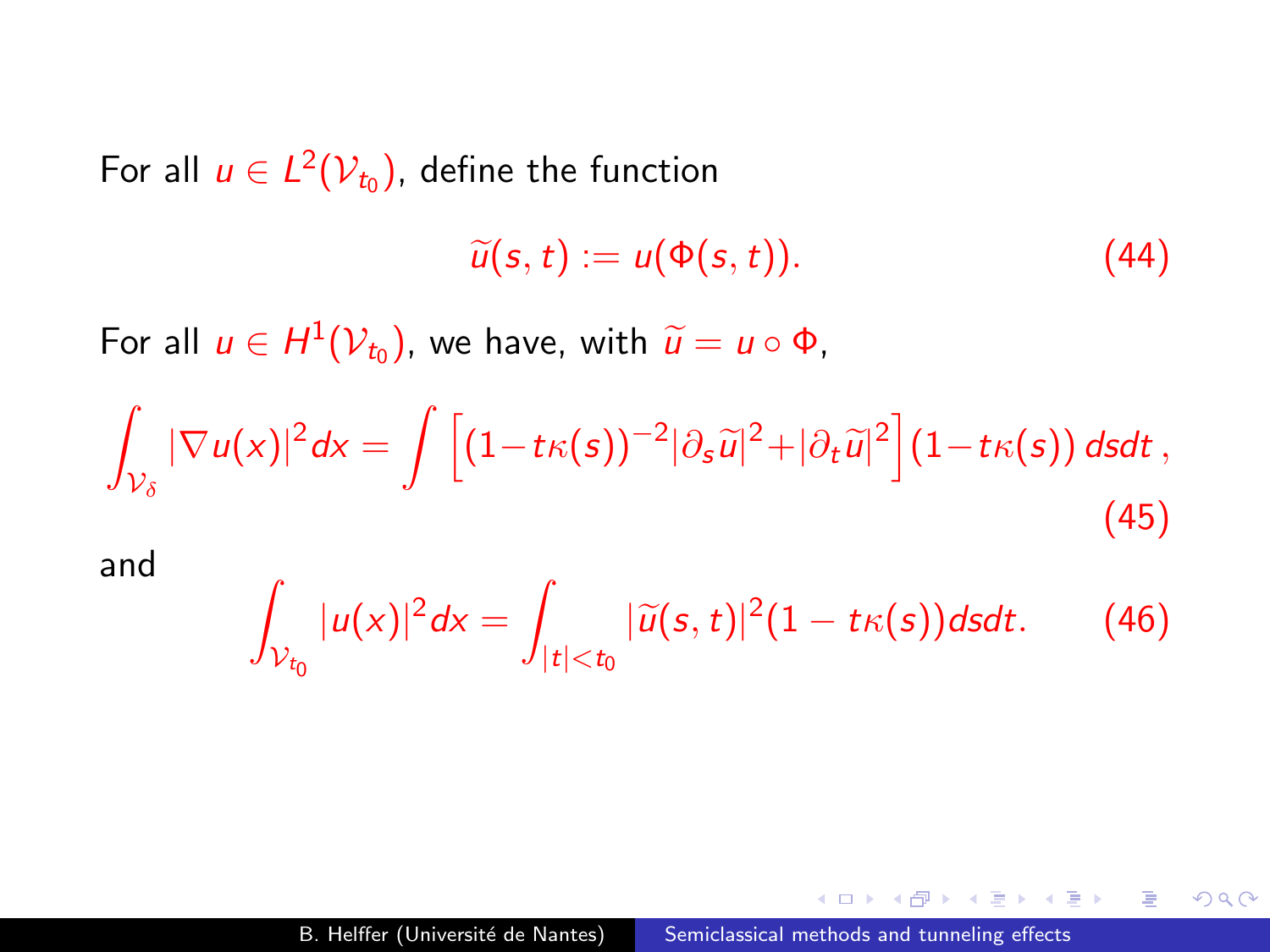The associated differential operator takes in the  $(s, t)$  coordinates the form

$$
\mathcal{L}_h = -h^2 a^{-1} \partial_s (a^{-1} \partial_s) - h^2 a^{-1} \partial_t (a \partial_t) \quad \text{(in } L^2(a \, ds dt)\text{)},
$$

where

$$
a(s,t)=1-t\kappa(s).
$$

 $299$ 

G.  $\sim$ э  $\sim$ 重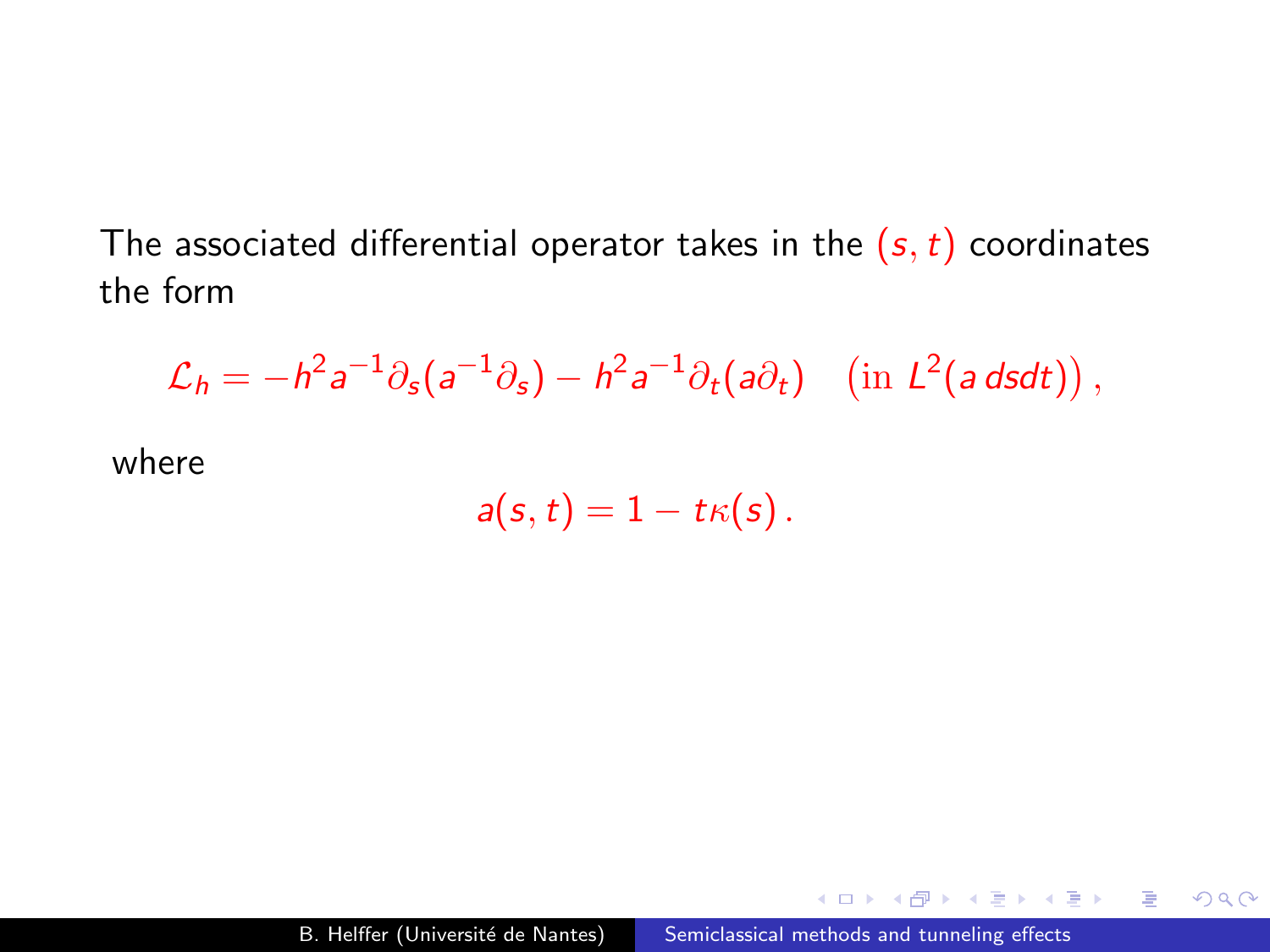If we neglect the curvature (but we can not !), we get the simple model

$$
\mathcal{L}_h = -h^2 \partial_s^2 - h^2 \partial_t^2 \qquad \text{in } L^2(\mathbb{S}^1 \times \mathbb{R}^+, ds dt) \, .
$$

with the Robin condition at  $t = 0$  and the problem is completely decoupled.

 $2990$ 

э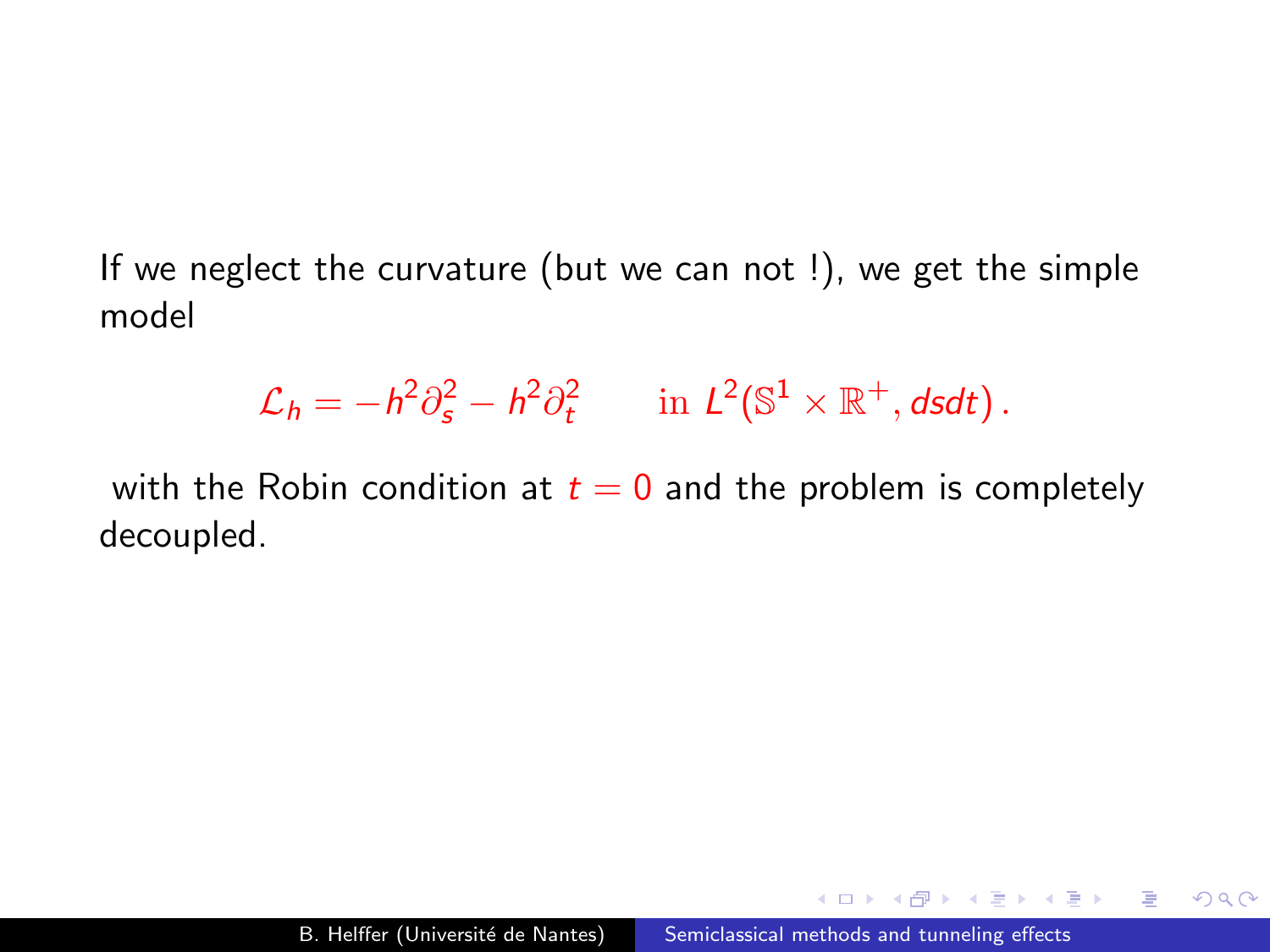# Robin Laplacians in one dimension

It is now convenient to introduce three reference  $1D$ -operators and to determine their spectra. These models naturally arise in our strategy of dimensional reduction and already appeared in Helffer-Kachmar.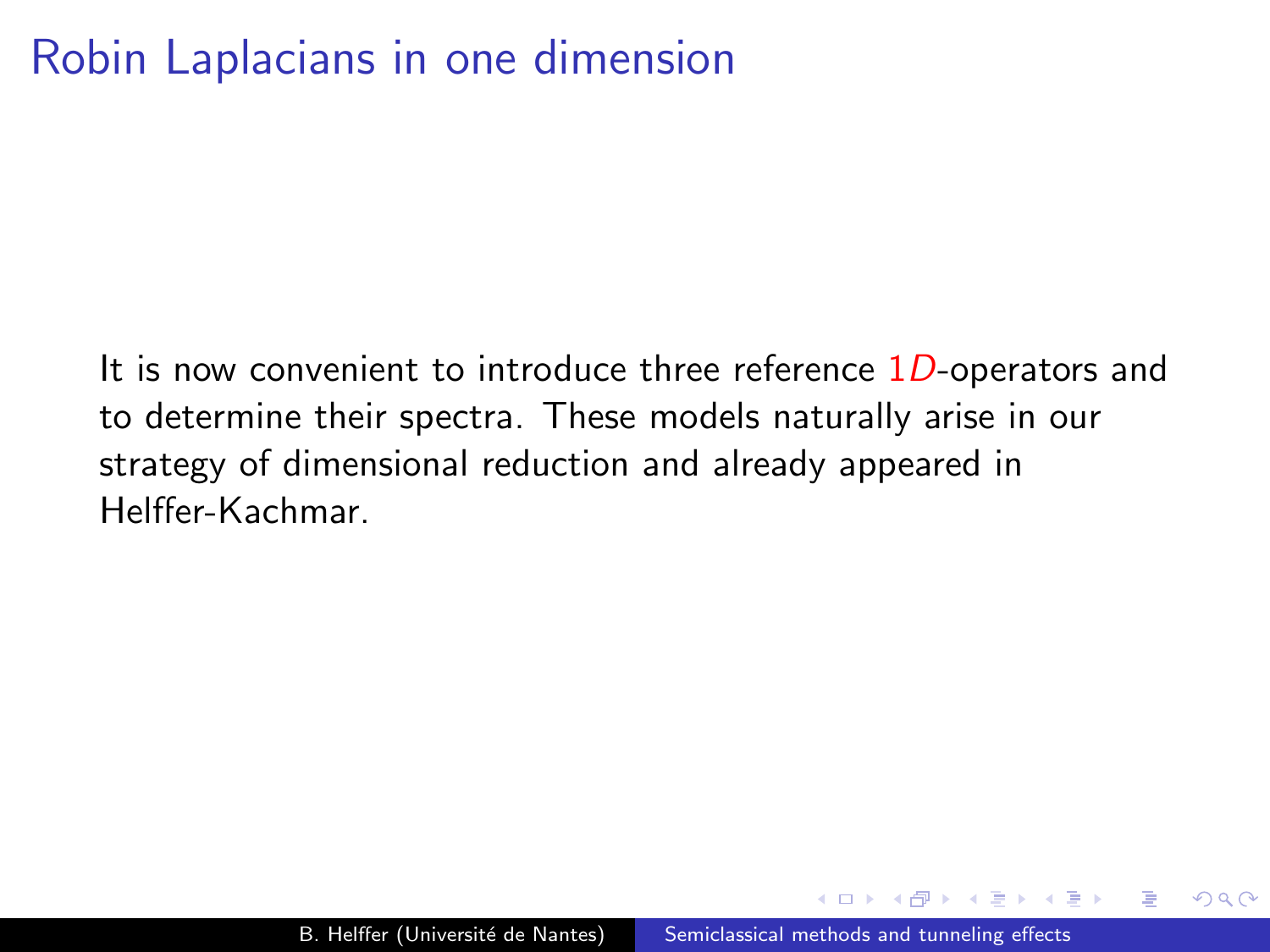## On a half line

As simplest model, we start with the operator, acting on  $L^2(\mathbb{R}_+),$ defined by

$$
\mathcal{H}_0 = -\partial_\tau^2 \tag{47}
$$

 $2990$ 

э

化重复 化重变

with domain

$$
Dom (\mathcal{H}_0) = \{u \in H^2(\mathbb{R}_+) : u'(0) = -u(0)\}.
$$
 (48)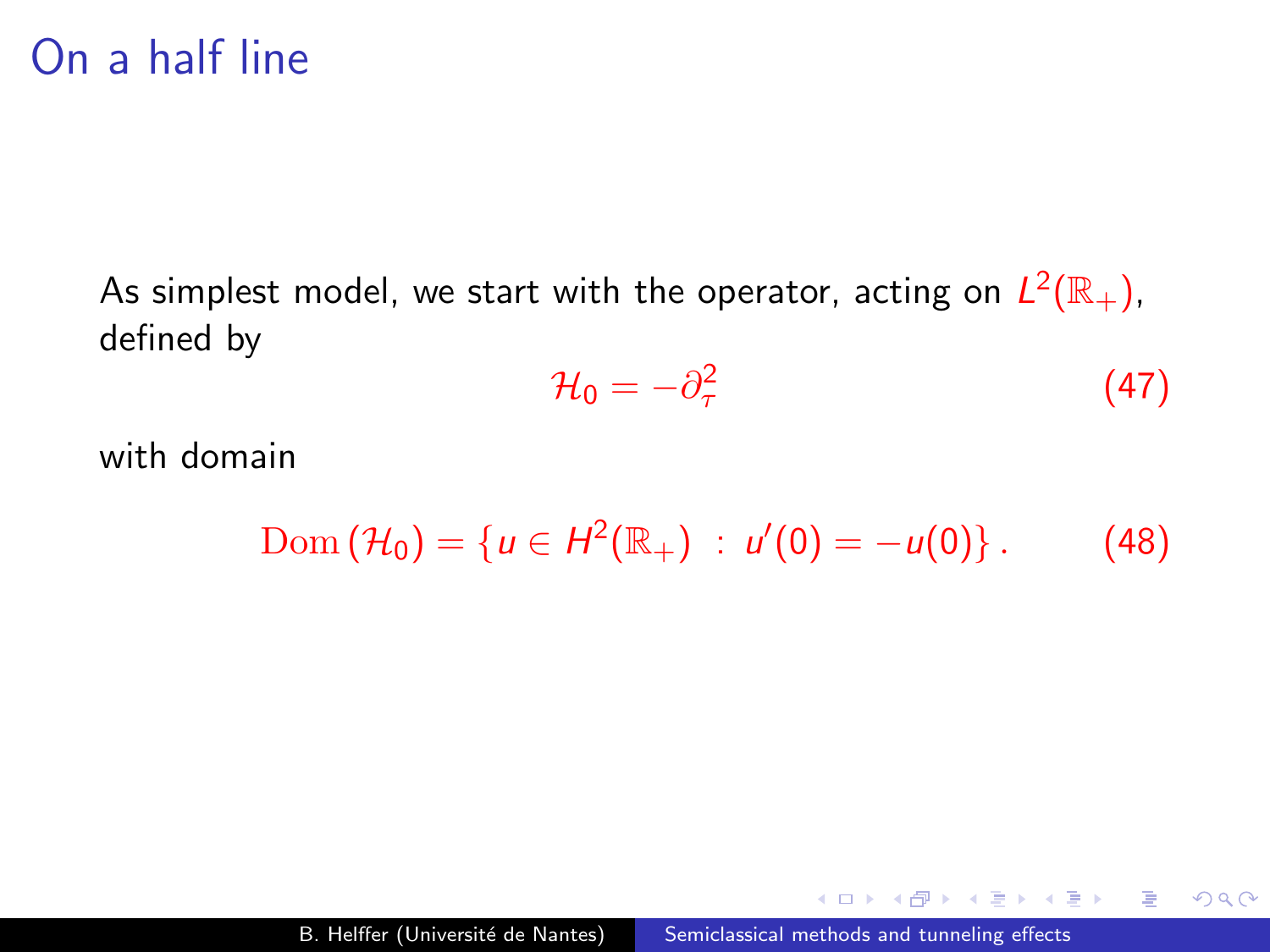Note that this operator is associated with the quadratic form

$$
V_0 \ni u \mapsto \int_0^{+\infty} |u'(\tau)|^2 d\tau - |u(0)|^2,
$$

with  $V_0=H^1(0,+\infty)$  . The spectrum of this operator is  $\{-1\} \cup [0,\infty)$ . The eigenspace of the eigenvalue  $-1$  is generated by

$$
u_0(\tau) = \sqrt{2} \, \exp(-\tau) \, . \tag{49}
$$

つくい

We also consider this operator in a bounded interval  $(0, T)$  with T large and Dirichlet condition at  $\tau = T$ .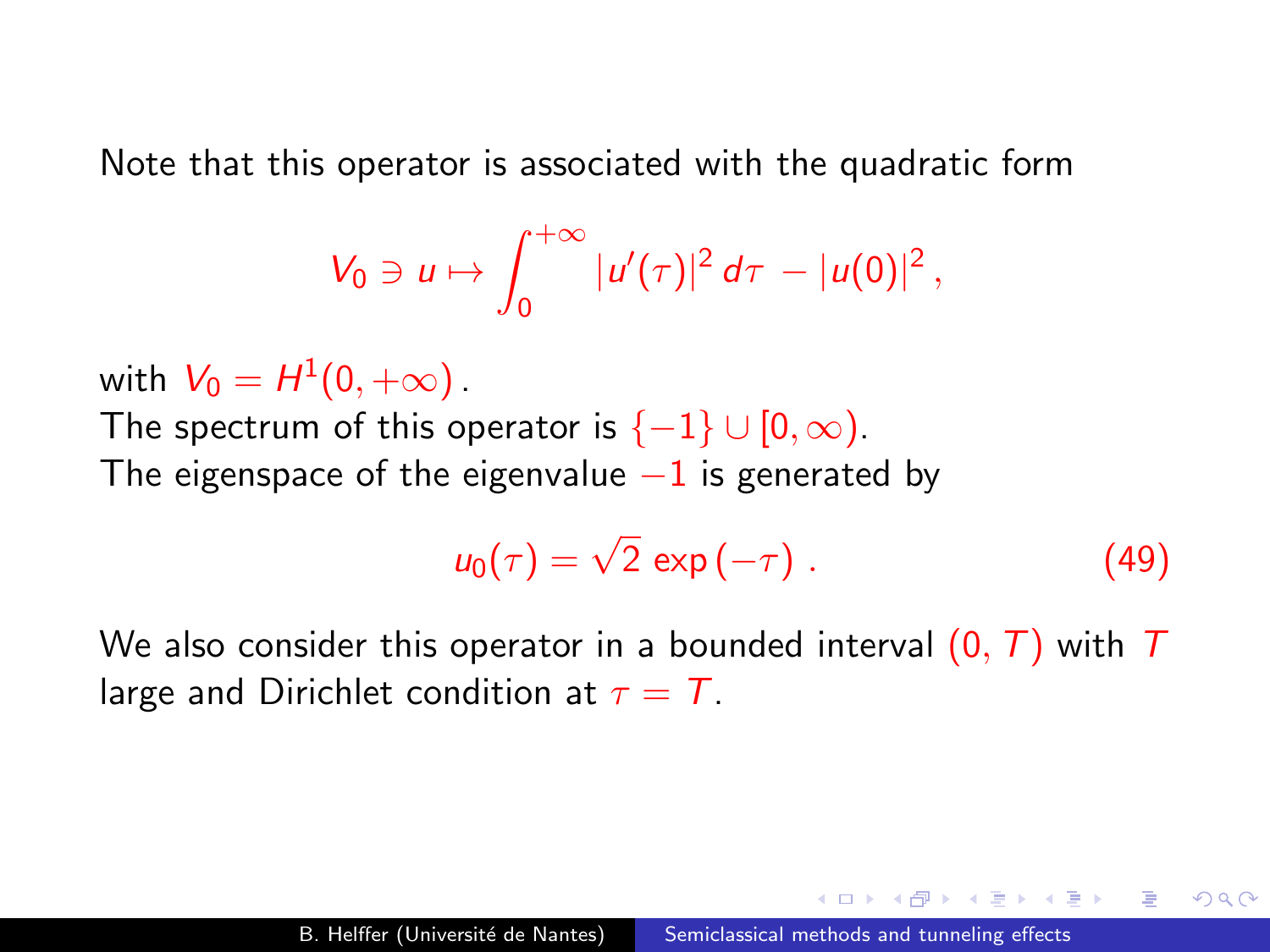## On an interval

Let us consider  $T \geq 1$  and the self-adjoint operator acting on  $\mathsf{L}^2(0,\,T)$ 

$$
\mathcal{H}_0^{\{T\}} = -\partial_\tau^2\,,\tag{50}
$$

 $\Omega$ 

with domain,

 $\mathrm{Dom}\,(\mathcal{H}_0^{\{\mathcal{T}\}})$  $\binom{\{V\}}{0}$  = { $u \in H^2(0, T)$  :  $u'(0) = -u(0)$  and  $u(T) = 0$ }. (51) The spectrum of  $\mathcal{H}^{\{\mathcal{T}\}}_0$  $\frac{1}{2}$  is purely discrete and consists of a strictly increasing sequence of eigenvalues denoted by  $\Big(\lambda_{n}\Big(\mathcal{H}_{0}^{\lbrace\mathcal{T}\rbrace}\Big)$  $\begin{pmatrix} 7 \ 7 \ 0 \end{pmatrix}$  $n \geq 1$ This operator is associated with

$$
V_0^{\{T\}} \ni u \mapsto \int_0^T |u'(\tau)|^2 d\tau - |u(0)|^2,
$$

with  $V_0^{\{T\}} = \{v \in H^1(0, T) | v(T) = 0\}.$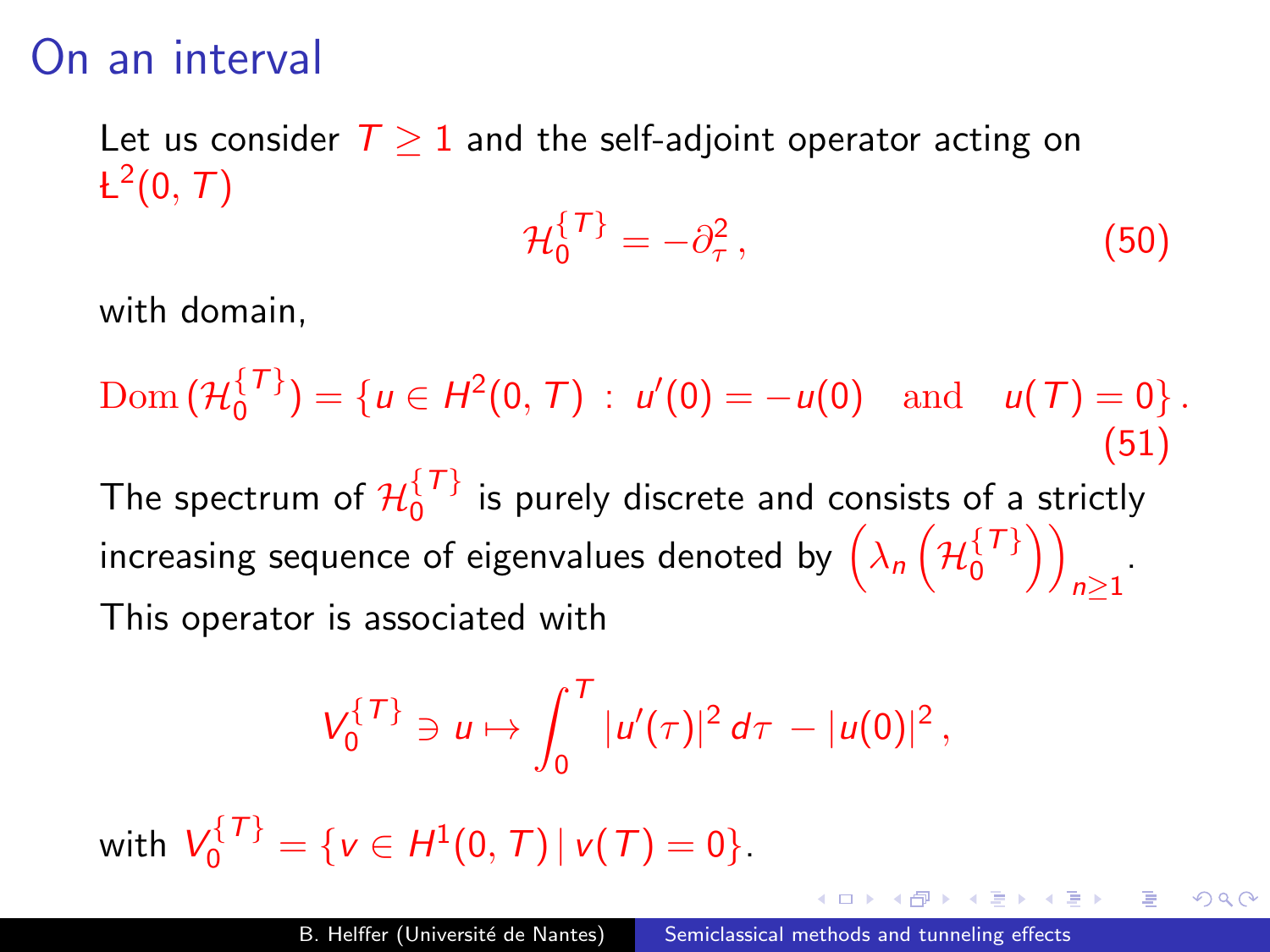The next lemma gives the localization of the two first eigenvalues  $\lambda_1\left( \mathcal{H}_0^{\{\mathcal{T}\}} \right)$  $\left\{\tau\right\} \brace{0}$  and  $\lambda_2\left( \mathcal{H}_0^{\{\mathcal{T}\}}\right)$  $\{ \{ \tau \} \\ 0 \}$  for  $\tau$  large.

Lemma As  $T \rightarrow +\infty$ .  $\lambda_1({\mathcal H}_0^{\{T\}})$  $\mathcal{O}_0^{\{T\}}=-1+4\big(1+o(1)\big)\exp\big(-2\mathcal{T}\big)\quad\text{and}\quad \lambda_2(\mathcal{H}_0^{\{T\}})$  $\binom{1}{0}$   $\geq 0$ . (52)

This can be done by explicit computation. The second term looks like a tunneling effect due to the boundary.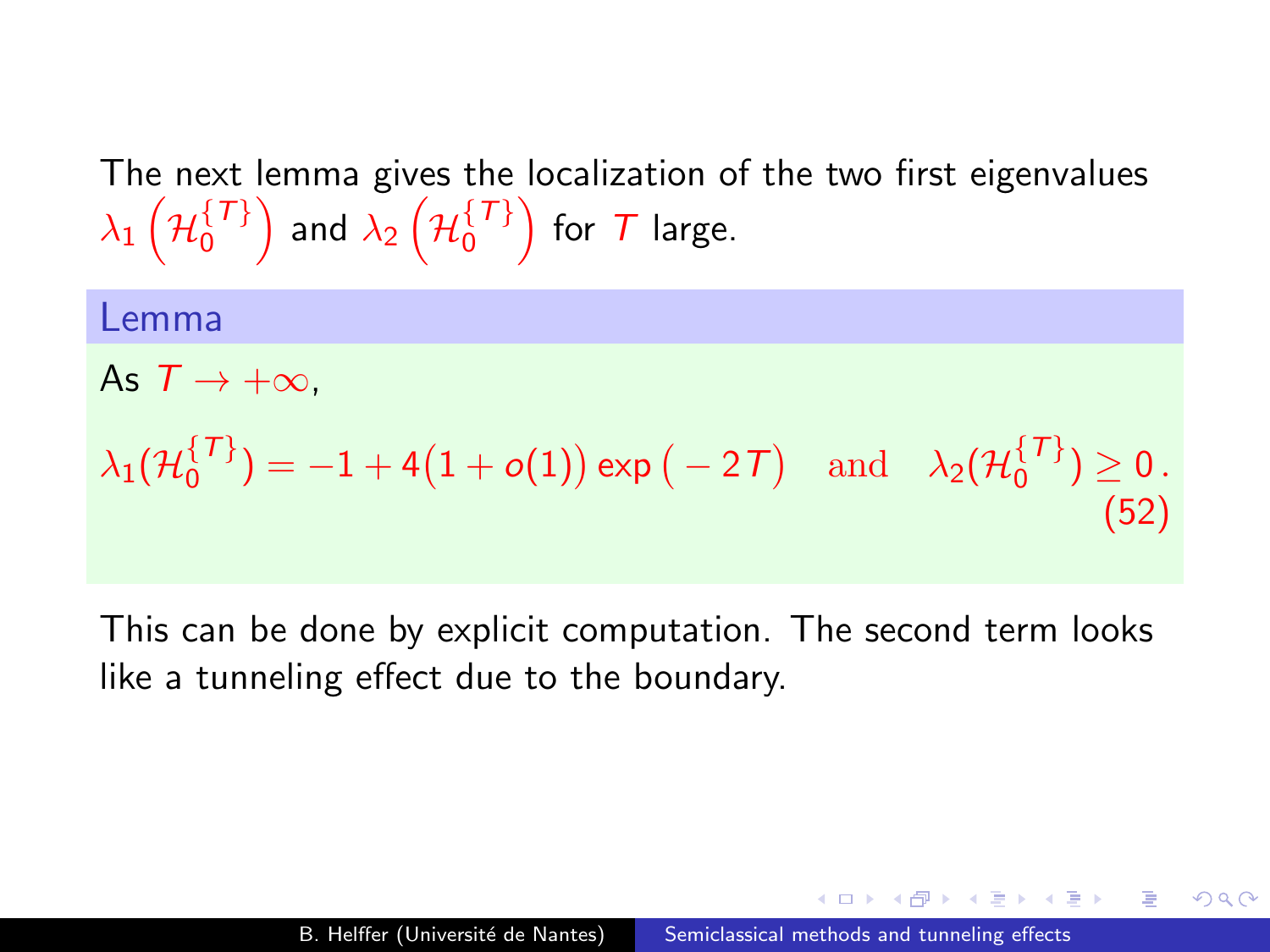### In a weighted space

The previous model is to rough. We should indeed use a localized  $1D$ -operator taking account from the curvature.

Let  $B\in\mathbb{R},\,\, \mathcal{T} > 0$  s.t.  $\,\, B\mathcal{T} < \frac{1}{3}$  $\frac{1}{3}$ . Consider the self-adjoint operator, acting on  $L^2((0,\,T);(1-B\tau)d\tau)$  and defined by

$$
\mathcal{H}_{B}^{\{T\}} = -(1 - B\tau)^{-1} \partial_{\tau} (1 - B\tau) \partial_{\tau} = -\partial_{\tau}^{2} + B(1 - B\tau)^{-1} \partial_{\tau}, \tag{53}
$$

with domain

Dom 
$$
(\mathcal{H}_B^{\{T\}})
$$
 = { $u \in H^2(0, T)$  :  $u'(0) = -u(0)$  and  $u(T) = 0$  }. (54)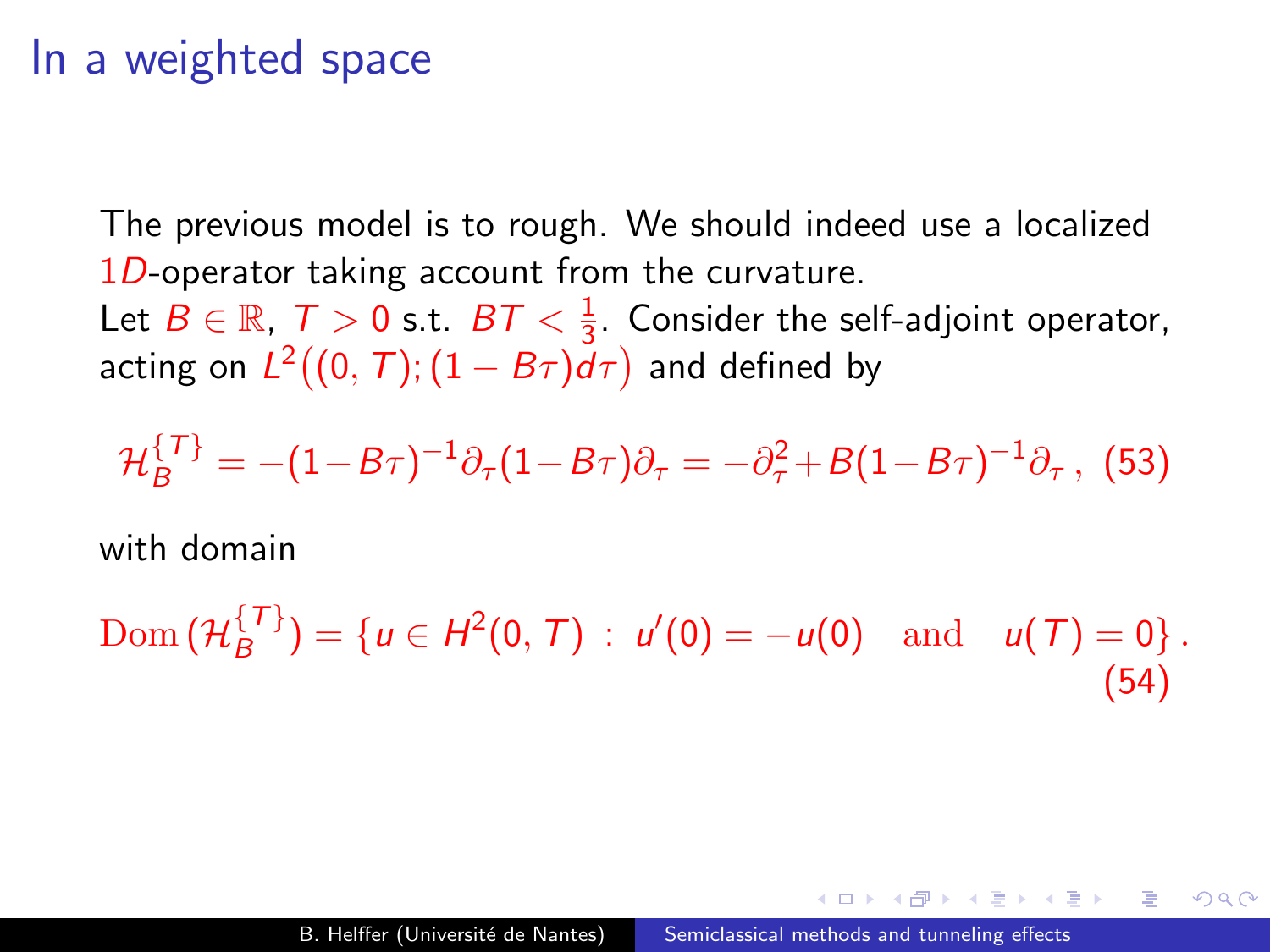The operator  $\mathcal{H}_{B}^{\lbrace T \rbrace}$  is the Friedrichs extension in  $L^2((0, T); (1 - B_{\tau})d_{\tau})$  associated with the quadratic form defined for  $u \in V_h^{\{T\}} = \{H^1((0, T)) \cap \{u(T) = 0\}$ , by

$$
q_B^{\{T\}}(u)=\int_0^T|u'(\tau)|^2(1-B\tau)\,d\tau-|u(0)|^2.
$$

The operator  $\mathcal{H}_{B}^{\{\mathcal{T}\}}$  $\frac{1}{B}$  is with compact resolvent. The strictly increasing sequence of the eigenvalues of  $\mathcal{H}_{B}^{\{\mathcal{T}\}}$  $B^{\{f, f\}}$  is denoted by  $(\lambda_{\textit{n}}(\mathcal{H}_{B}^{\{\mathcal{T}\}}$  $\binom{1}{B}$ n∈N<sup>\*</sup>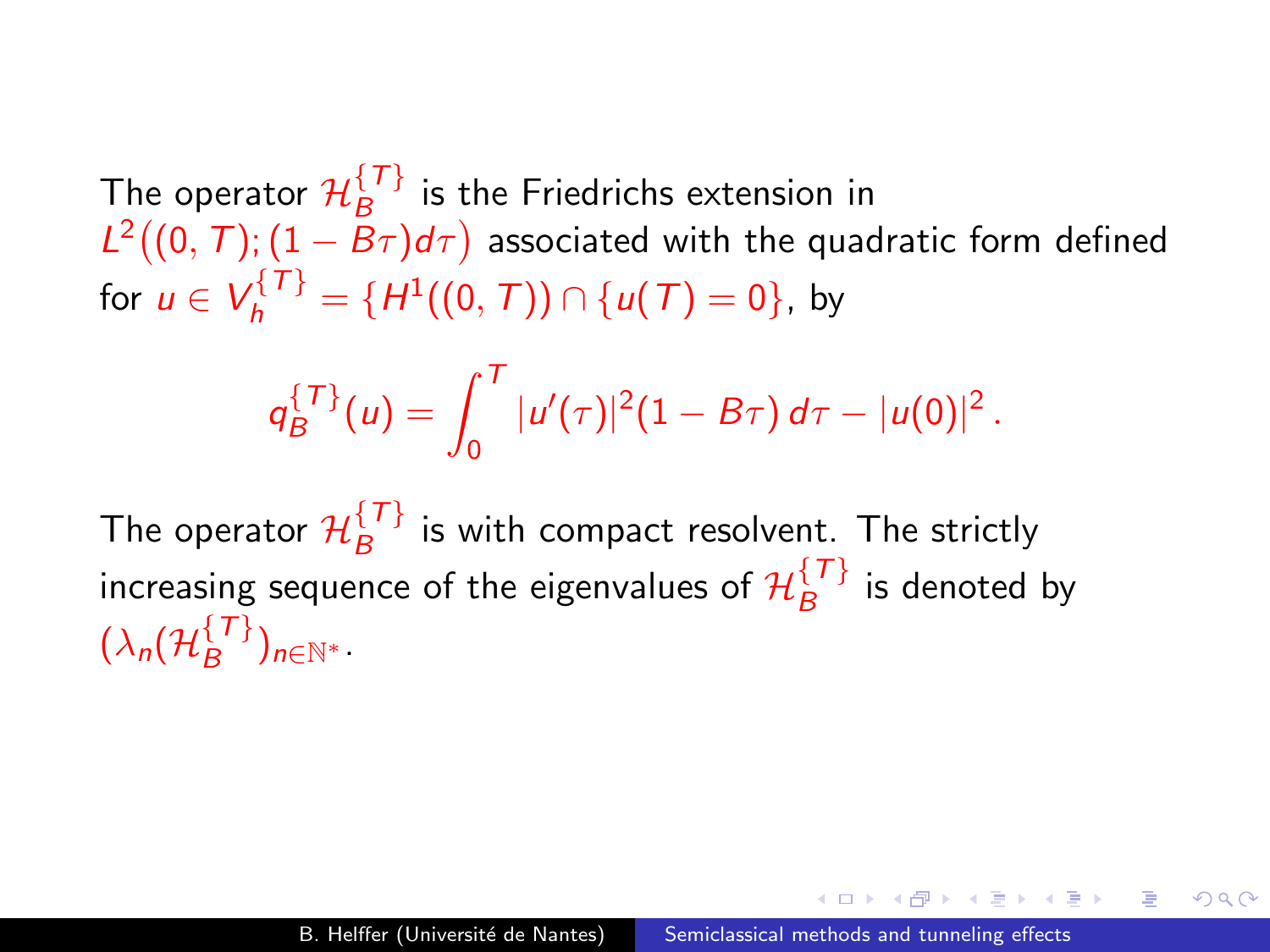It is easy to compare the spectra of  $\mathcal{H}_{B}^{\{\mathcal{T}\}}$  $\mathcal{H}_{B}^{\{\mathcal{T}\}}$  and  $\mathcal{H}_{0}^{\{\mathcal{T}\}}$  $\int_0^1 f$  as  $B \to 0$ .

#### Lemma

There exists  $T_0 > 0$  and C s.t. for all  $T > T_0$ , for all  $B\in \left(\frac{-1}{3T},\frac{1}{3T}\right)$  and  $n\in \mathbb{N}^*$ , there holds,

$$
\left|\lambda_n(\mathcal{H}_{B}^{\{T\}})-\lambda_n(\mathcal{H}_{0}^{\{T\}})\right|\leq C\left|B\right|\mathcal{T}\left(\left|\lambda_n(\mathcal{H}_{0}^{\{T\}})\right|+1\right)
$$

.

つくい

Then notice that,  $\forall \mathcal{T} > 0$ , the family  $\left( \mathcal{H}_{B}^{\{\mathcal{T}\}}\right)$  $\binom{\{\mathcal{T}\}}{B}$ is analytic for  $B$ small enough.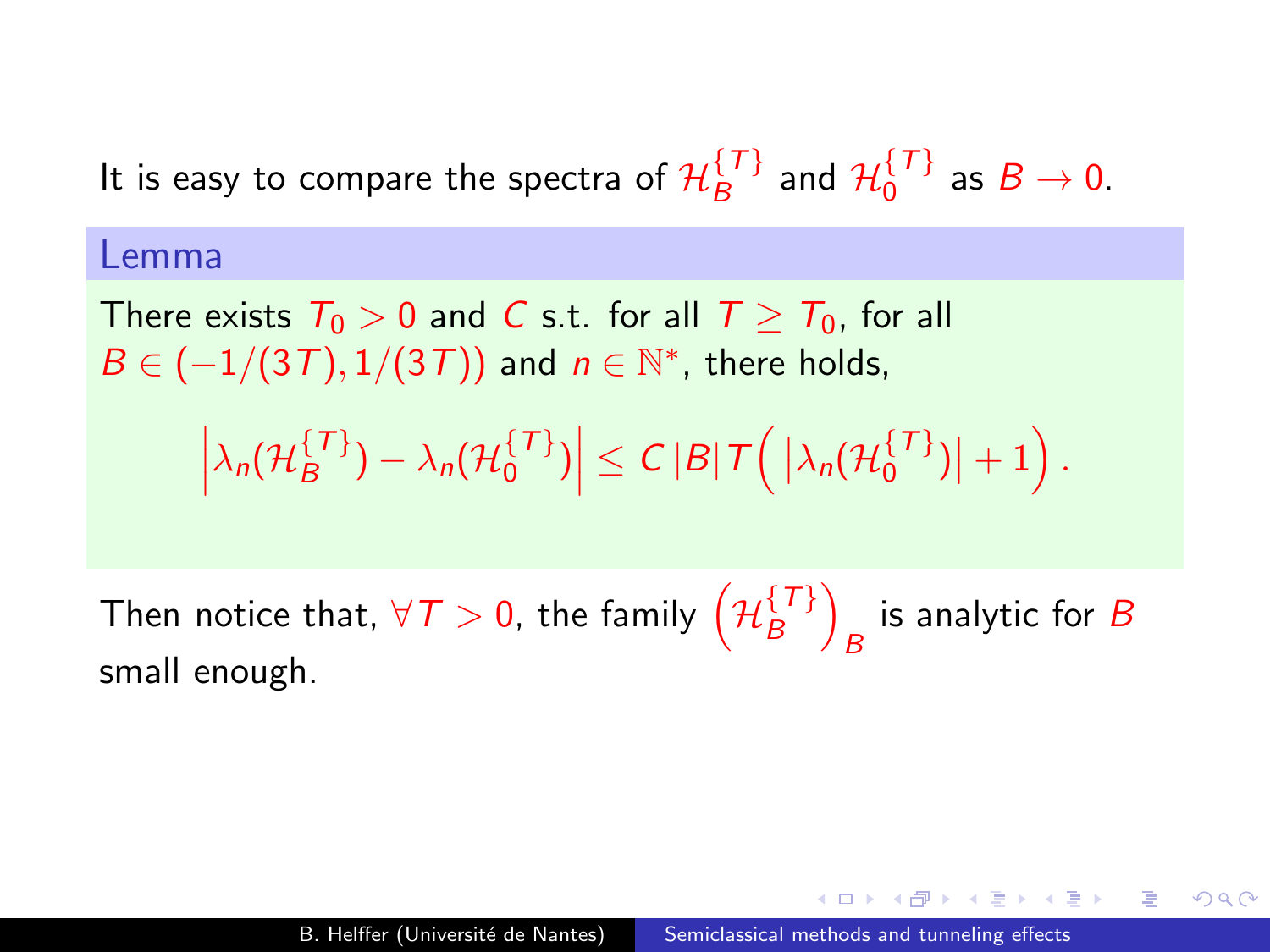The next proposition states a two-term asymptotic expansion of the eigenvalue  $\lambda_1(\mathcal{H}_{B}^{\{T\}})$  $\binom{1}{B}$ 

### Proposition

There exist  $T_0 > 0$  and  $C > 0$  s.t.  $\forall T > T_0$ , for all  $B \in (-1/(3T), 1/(3T))$  there holds,

$$
\left|\lambda_1(\mathcal{H}_B^{\{T\}}) - (-1 - B)\right| \leq C B^2.
$$

One also needs a decay estimate of  $u_R^{\{T\}}$  $B^{\{f, f\}}$  that is a classical consequence of the positivity of the Dirichlet problem on  $(0, T)$ and of an Agmon estimate.

つくへ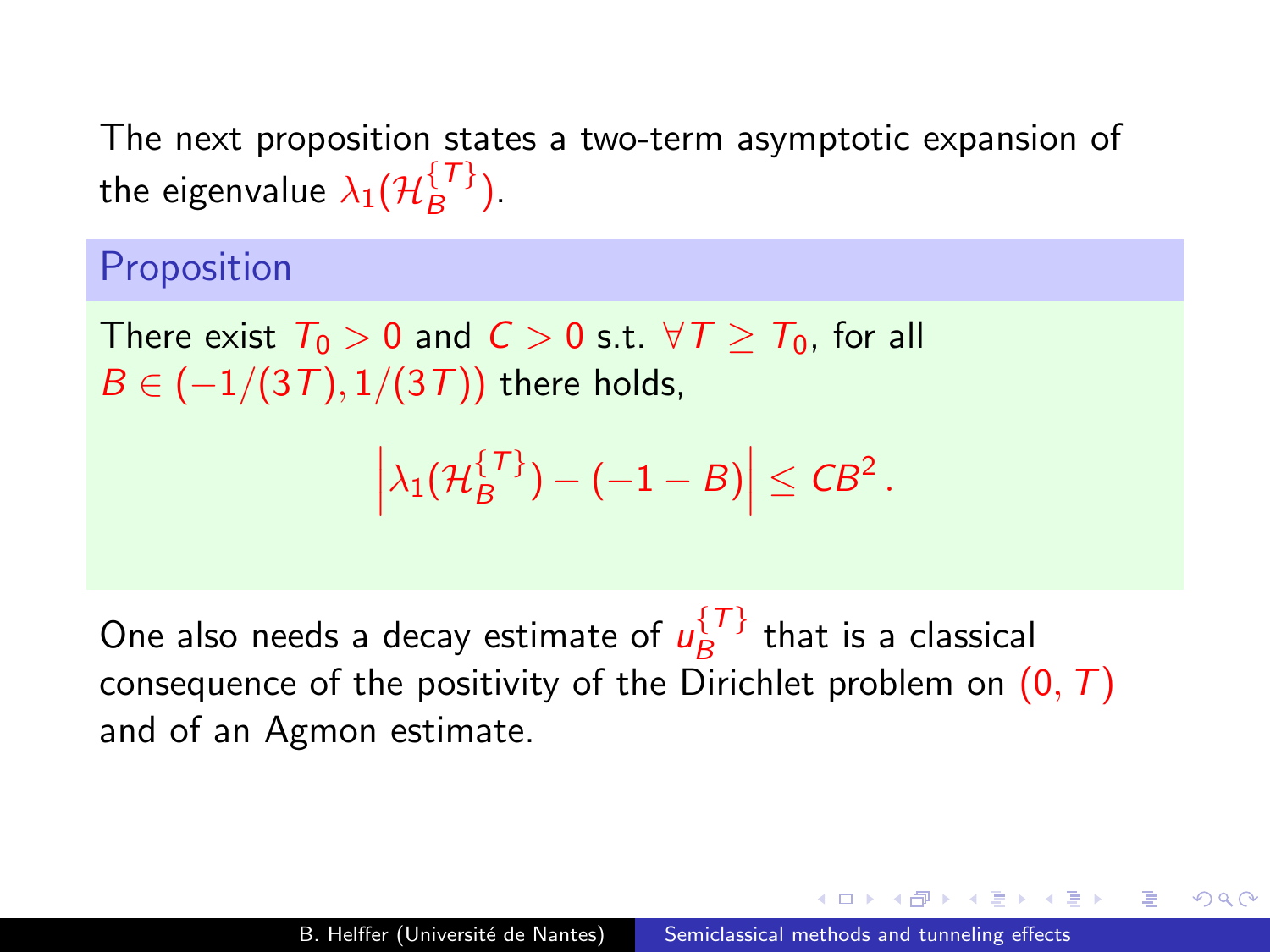### Proposition

There exist  $T_0 > 0$ ,  $\alpha > 0$  and  $C > 0$  s.t.  $\forall T \geq T_0$ ,  $\forall B \in (-1/(3T), 1/(3T))$ 

$$
\|e^{\alpha\tau}u_B^{\{\mathcal{T}\}}\|_{L^2\big((0,\mathcal{T});(1-B\tau)d\tau\big)}\leq C\,.
$$

We will apply these results with  $\mathcal{T}=Dh^{-r},\ r\in(0,\frac{1}{2})$  $(\frac{1}{2})$ ,  $B = h^{\frac{1}{2}} \kappa$ and  $h \in (0, h_0)$ .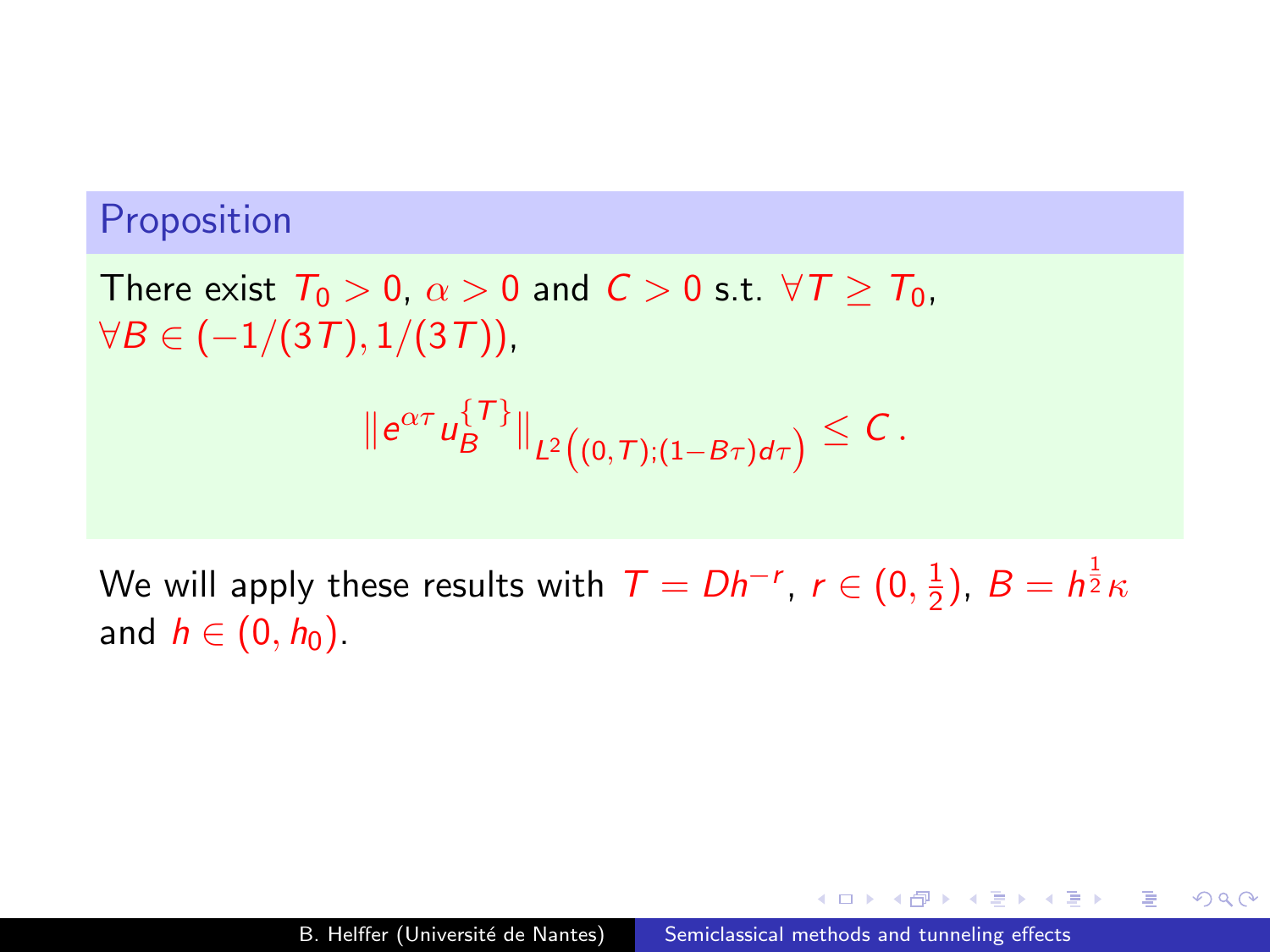## Lower bound

This goes (implicitly) through the construction of a Grushin's problem. This is possible under the condition that we have obtained an a priori information on the eigenfunctions (Agmon estimates) corresponding to eigenvalues  $\lambda(h)$ 's satisfying

$$
\lambda(h) \leq -h - \kappa_{\max} h^{3/2} + Ch^{\frac{7}{4}}.
$$

The idea is that we can "project" an eigenfunction of  $\mathcal{L}_h$  (roughly speaking, we take the product with  $\sqrt{2} h^{-\frac{1}{4}} \exp{-\frac{t}{\sqrt{2}}}$  $\frac{1}{\overline{h}}$ ) to get an approximate eigenfunction of an harmonic oscillator living (after scaling, see below) in  $L^2(\mathbb{R}_{\sigma})$ :

$$
-\partial_{\sigma}^2 - \frac{\kappa''(0)}{2}\sigma^2
$$

In a very close context this approach was used in Fournais-Helffer in the context of surface superconductivity.

 $QQ$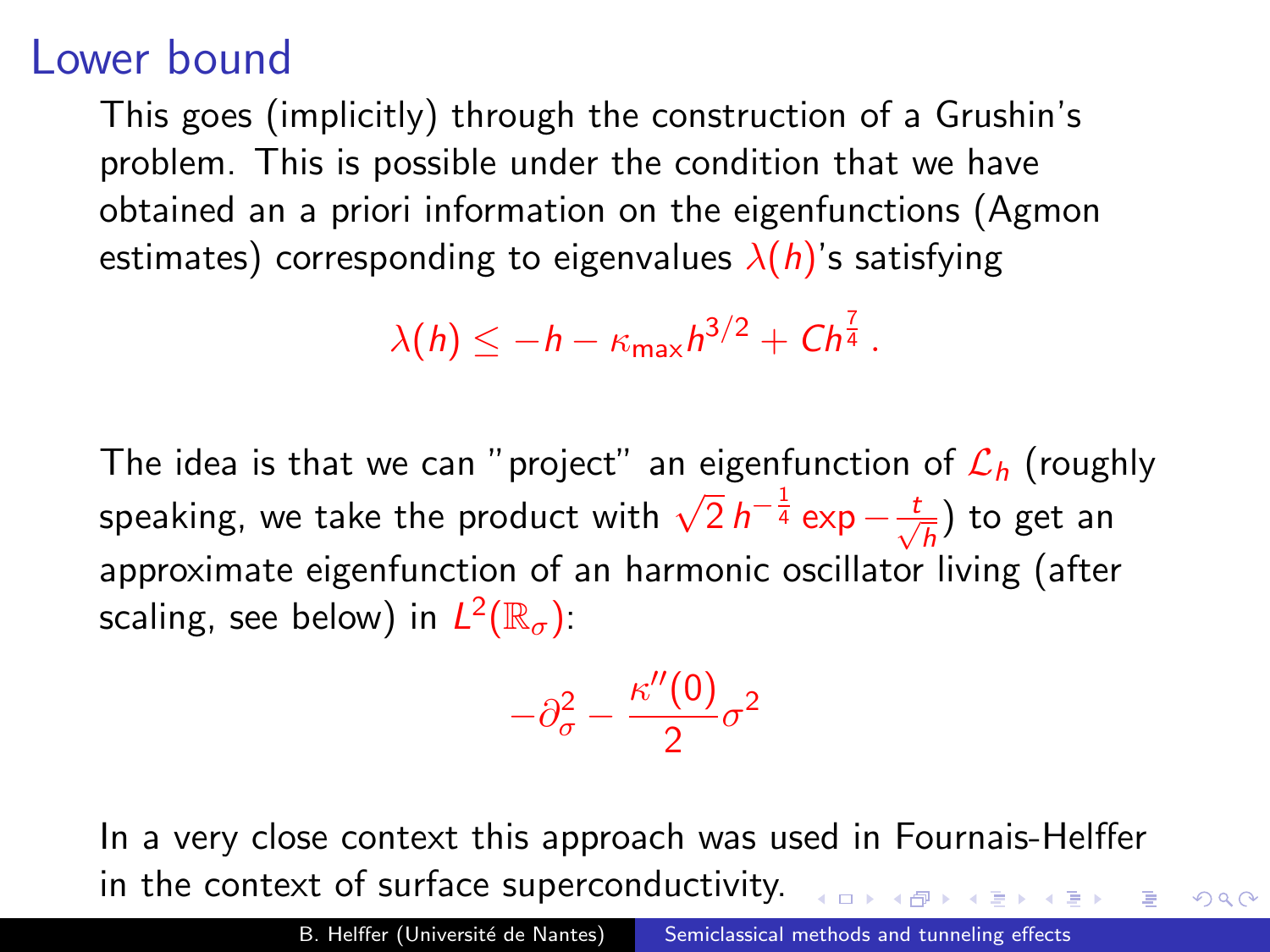## Accurate quasimodes (double scaling)

We can now sketch the proof of the complete asymptotics which goes from a rescaling. We compute the expression of the operator  $\mathcal{L}_h/h$  in the re-scaled boundary coordinates

$$
(\sigma,\tau)=(h^{-1/8}s,h^{-1/2}t).
$$

Here we recall that

$$
\mathcal{L}_h = -h^2 a^{-1} \partial_s (a^{-1} \partial_s) - h^2 a^{-1} \partial_t (a \partial_t) \quad \left( \text{in } L^2(a \, ds dt) \right),
$$

where

$$
a(s,t)=1-t\kappa(s).
$$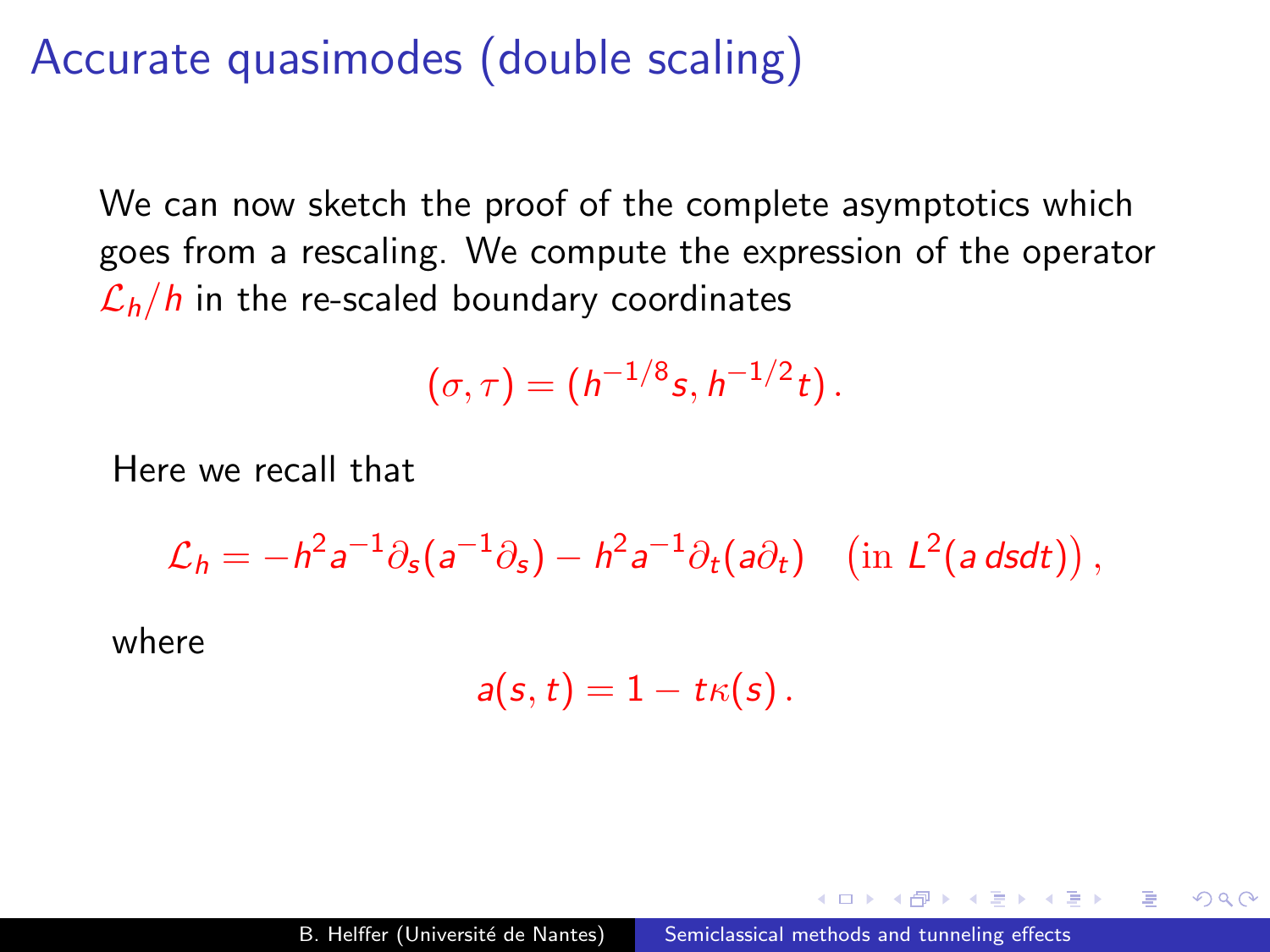We then consider the formal expansion of the operator  $\mathcal{L}_h$ . This is obtained by the Taylor expansion of the coefficients of the rescaled operator at  $\tau = 0$ ,  $\sigma = 0$ . This leads to an expansion in powers of  $h^{\frac{1}{8}}$ .

$$
h^{-1}\mathcal{L}_h = P_0 + h^{1/2}P_2 + h^{3/4}P_3 + h^{7/8}P_{\frac{7}{2}} + \cdots, \qquad (55)
$$

where

$$
P_0 = -\partial_{\tau}^2,
$$
  
\n
$$
P_2 = \kappa(0)\partial_{\tau} = \kappa_{\text{max}}\partial_{\tau},
$$
  
\n
$$
P_3 = -\partial_{\sigma}^2 + \frac{\kappa''(0)}{2}\sigma^2\partial_{\tau}.
$$

We will use below the notation

$$
k_2=-\kappa''(0).
$$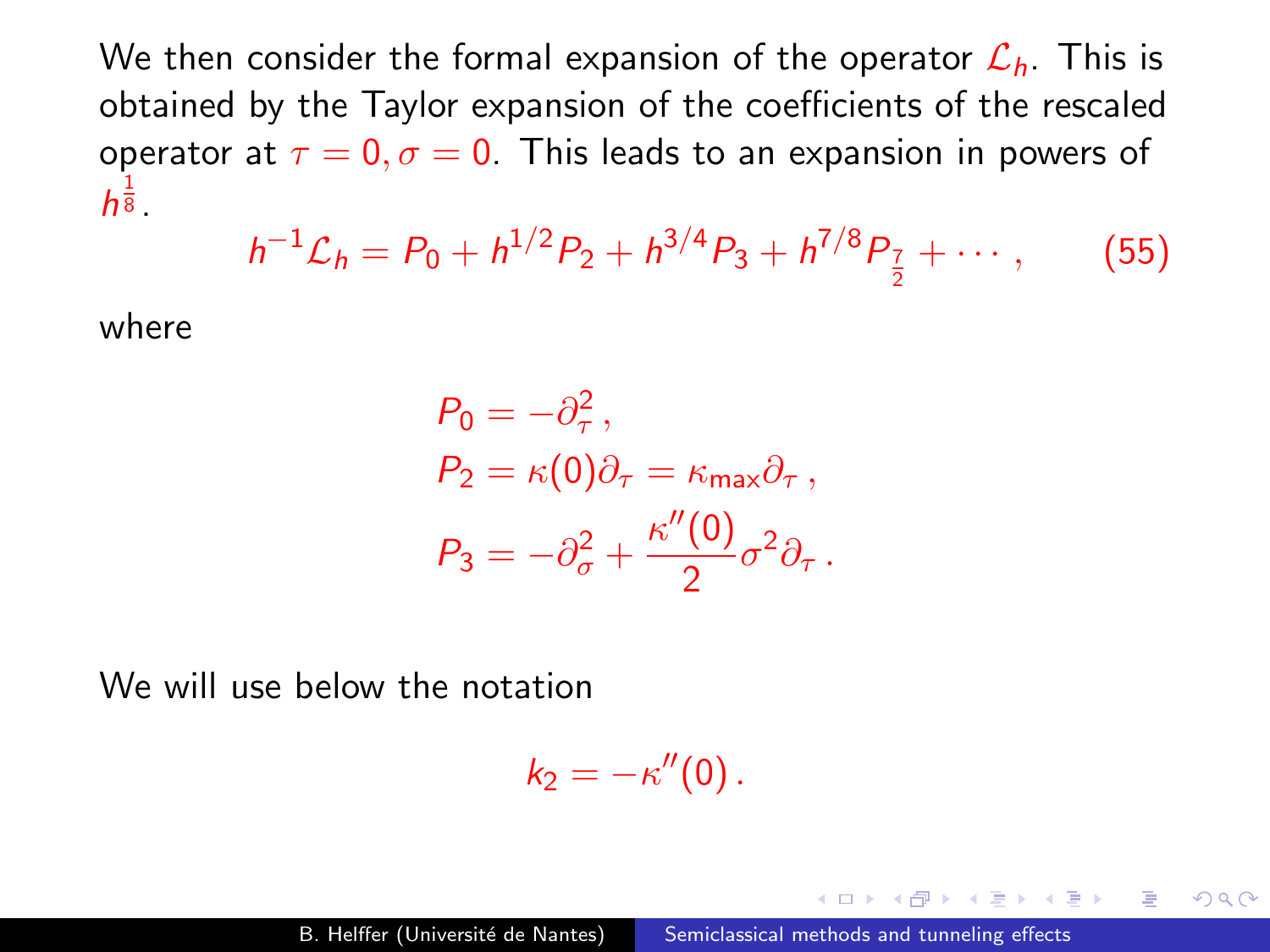Let  $n\in\mathbb{N}^*.$  We will construct a sequence of real numbers  $(\zeta_{j,n})_{j=0}^\infty$ and two sequences of real-valued Schwartz functions  $(v_{n,j})_{j=1}^{\infty}\subset\mathcal{S}(\mathbb{R}),~(g_{n,j})_{j=0}^{\infty}\subset\mathcal{S}(\mathbb{R}\times\overline{\mathbb{R}_+})$  s.t.,

$$
\forall j, \quad \partial_{\tau} g_{n,j}\Big|_{\tau=0} = -g_{n,j}\Big|_{\tau=0},
$$

and the function

$$
\Psi_n(\sigma,\tau) \sim u_0(\tau) f_n(\sigma) + \sum_{j=1}^{\infty} h^{j/8} u_0(\tau) v_{n,j}(\sigma) + h^{7/8} \sum_{j=0}^{+\infty} h^{j/8} g_{n,j}(\sigma,\tau)
$$
\n(56)

satisfies

$$
\left(\widetilde{\mathcal{L}}_h-\mu_h\right)\Psi_n=\mathcal{O}(h^{\infty}),\qquad(57)
$$

- 4 国家 4 国家 -

э

 $\Omega$ 

where

$$
\mu_n \sim -1 - h^{1/2} \kappa_{\text{max}} + h^{3/4} \sqrt{\frac{k_2}{2}} (2n-1) + h^{7/8} \sum_{j=0}^{\infty} \zeta_{j,n} h^{j/8}.
$$
 (58)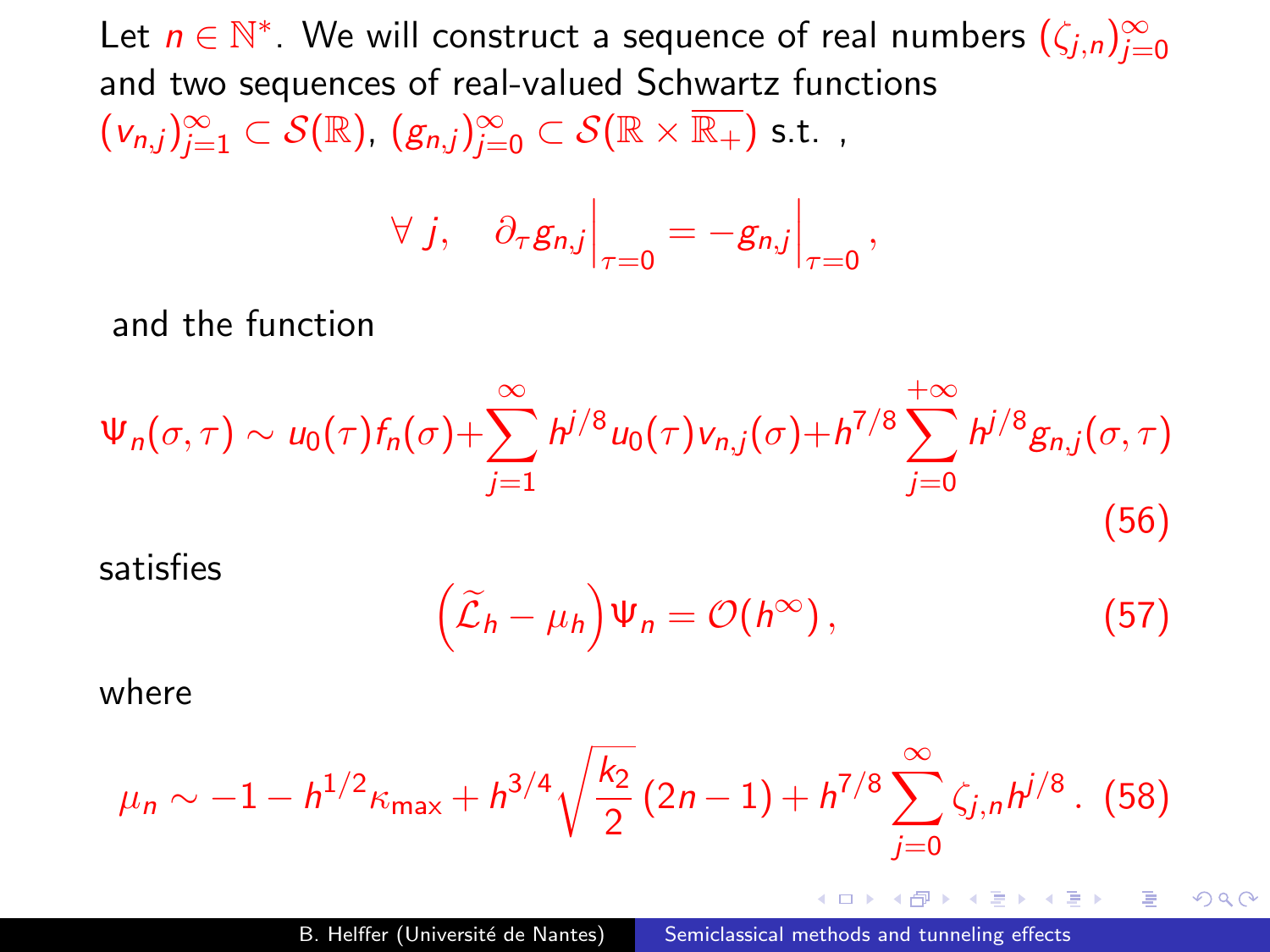Let us mention that, for every  $j$ , our definition of the function  $g_{n,i}(\sigma,\tau)$  ensures that it is a finite sum of functions having the simple form  $F(\sigma) \times U(\tau)$ . simple form  $r(\sigma) \times o(\tau)$ .<br>Remember that  $u_0(\tau) = \sqrt{2} \exp(-\tau)$  and  $f_n(\sigma)$  is the *n*-th normalized eigenfunction of the harmonic oscillator  $H_{\text{harm}} = -\partial_{\sigma}^2 + \frac{k_2}{2}\sigma^2.$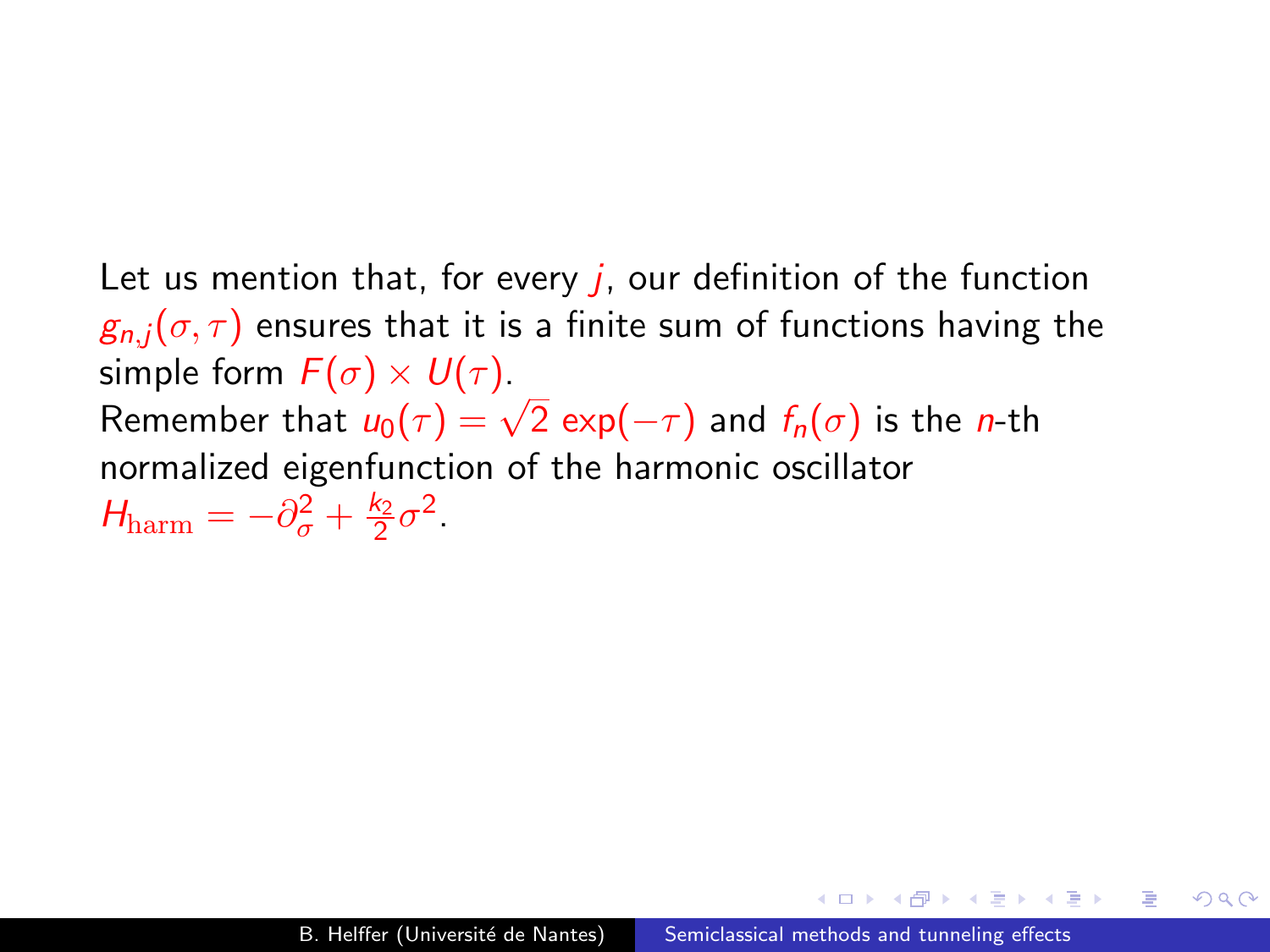Before we proceed in the construction of the aforementioned sequences, we show how they give us refined expansions of the eigenvalues of the operator  $\mathcal{L}_h$ . Let  $\chi_1$  be a cut-off function. Define a function  $\phi_n$  in  $L^2(\Omega)$  by means of the boundary coordinates as follows,

$$
\Phi_n(s,t) = \chi_1\left(\frac{s}{|\partial\Omega|}\right)\,\chi_1\left(\frac{t}{h^{1/8}}\right)\Psi_n(h^{-1/8}s,h^{-1/2}t)\,. \tag{59}
$$

The function  $\phi_n$  is in the domain of the operator  $\mathcal{L}_h$  because the functions  $g_{n,i}$  and  $u_0$  satisfy the Robin condition at  $\tau = 0$ . Since all involved functions in the expression of  $\Psi_n$  are in the Schwartz space, then multiplying by cut-off functions will produce small errors in the various calculations–all the error terms are  $\mathcal{O}(h^{\infty})$ . Also, since the function  $\mu_0(\tau)f_n(\sigma)$  is normalized in  $L^2(\mathbb{R}\times\mathbb{R}_+),$ then the norm of  $\Phi_n$  in  $L^2(\Omega)$  is equal to  $1+o(1)$ , as  $h\to 0_+.$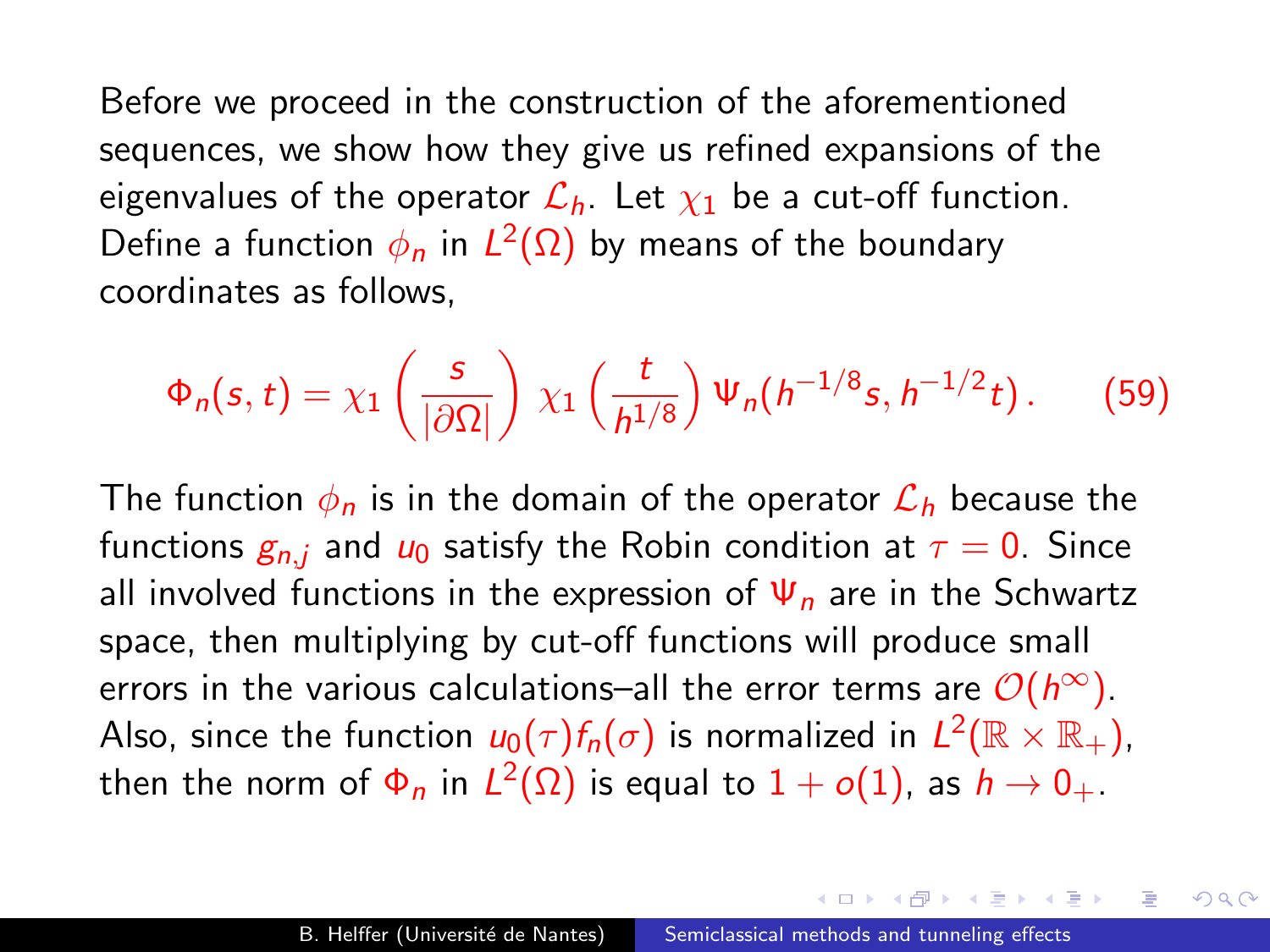### The spectral theorem now gives us:

### Thm-quasimodes

Let  $n \in \mathbb{N}$ . There exists an eigenvalue  $\tilde{\mu}_n(h)$  of the operator  $\mathcal{L}_h$ such that, as  $h \to 0_+$ ,

$$
\widetilde{\mu}_n(h) \sim -h - h^{3/2} \kappa_{\text{max}} + h^{3/4} \sqrt{\frac{k_2}{2}} (2n-1) + h^{7/8} \sum_{j=0}^{\infty} \zeta_{j,n} h^{j/8}.
$$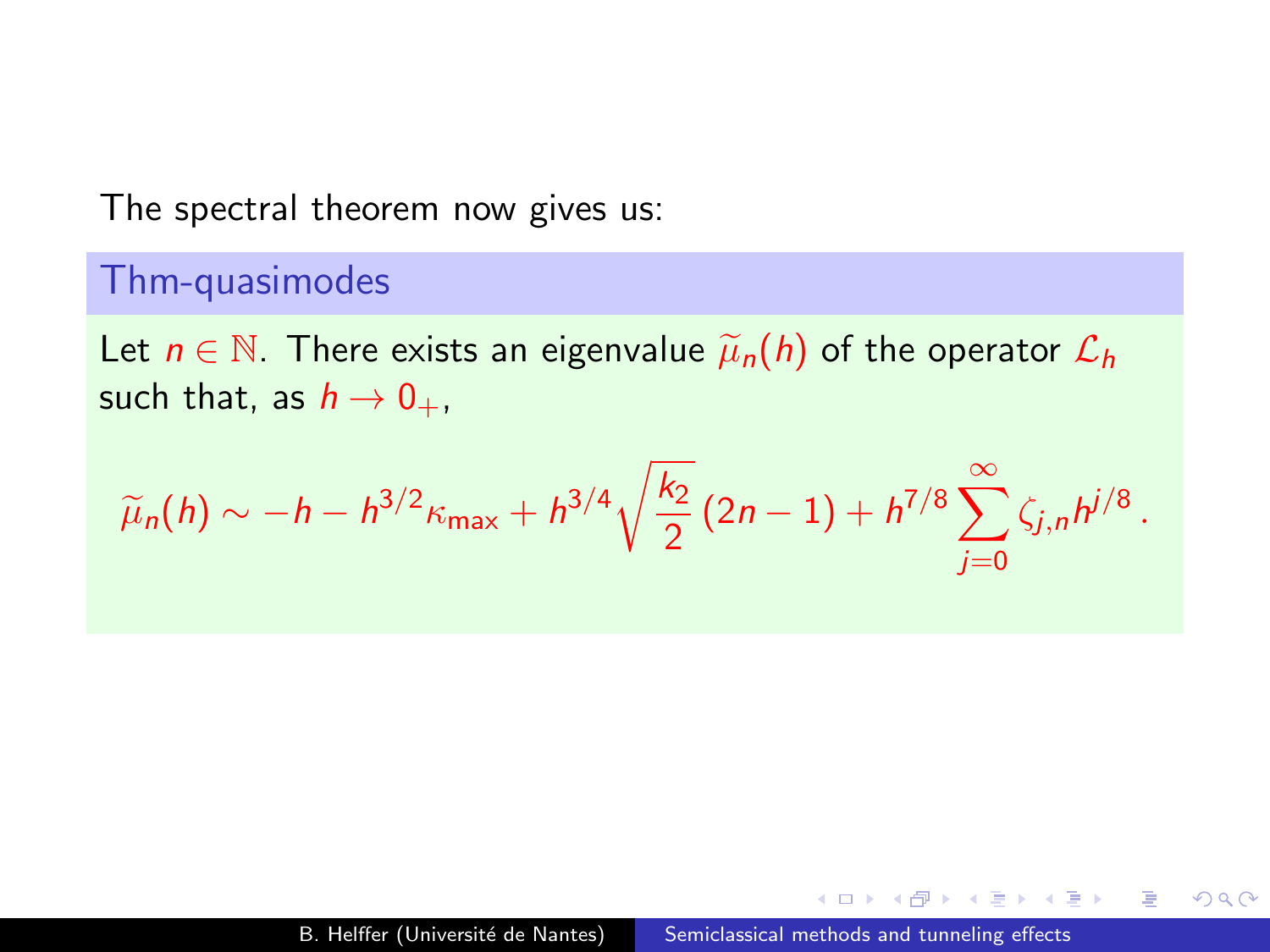# Proof of the expansion

We now proceed to the construction of the numbers  $\zeta_{i,n}$  and the functions  $\Psi_n$ . This is done by an iteration process. The first equations (corresponding to the vanishing of the first powers of  $h^{\frac{1}{8}})$  are easy to solve and lead to determination of the first term

 $\psi_{n,0}(\sigma,\tau) = u_0(\tau) f_n(\sigma)$ ,

and the determination of the three-term asymptotics. In this way, we cancel all the coefficients of the expansion (the coefficient of  $h^{\frac{3}{4}}$  included. This is enough for this asymptotics.

 $\Omega$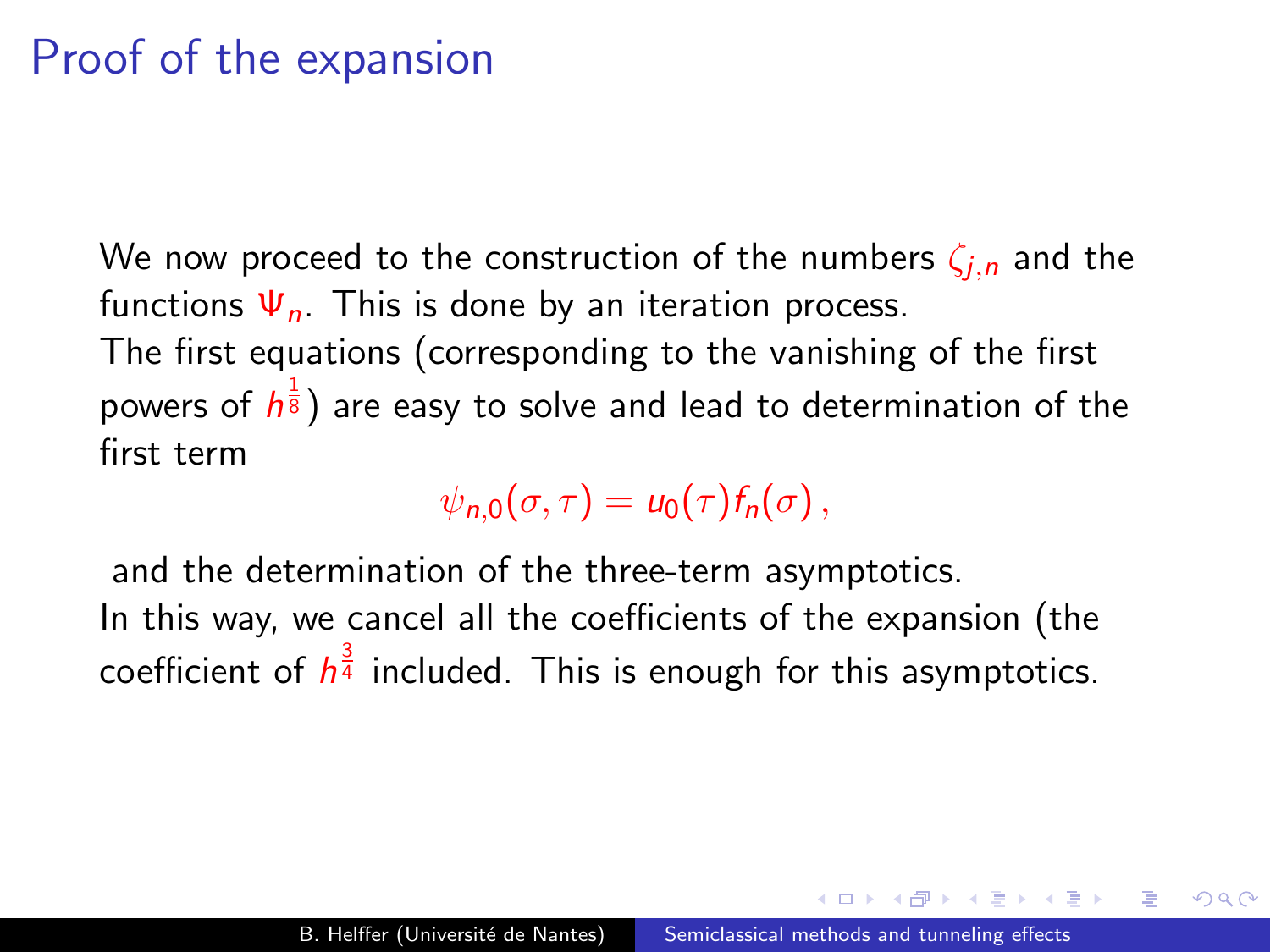## Continuing the asymptotics

We now want to cancel the coefficient of  $h^{\frac{7}{8}}$ .

A simple calculation leads to the following condition,

<span id="page-106-0"></span> $(P_0 + 1)\psi_{n,7} + (F_1 - \mu_7)\psi_{n,0} + (P_3 - \mu_6)\psi_{n,1} = 0$ . (60)

with

$$
\psi_{n,1}(\sigma,\tau)=\varphi_{n,1}(\sigma)u_0(\tau).
$$

Note that  $\zeta_0 = \mu_7$ . The operator  $F_1$  takes the form

 $\mathcal{F}_1 = q_{1,0}(\sigma,\tau)\partial_{\tau} + q_{2,0}(\sigma,\tau)\partial_{\sigma}^2 + q_{3,0}(\sigma,\tau)\partial_{\sigma}$ 

with the functions  $q_{k,0}(\sigma,\tau)$  being polynomials depending on both variables  $\sigma$  and  $\tau$ .

We determine  $\mu_7$  by multiplying by  $u_0(\tau)\varphi_0(\sigma)$ :

$$
\mu_7 = \langle F_1 \psi_{n,0} | \psi_{n,0} \rangle. \tag{61}
$$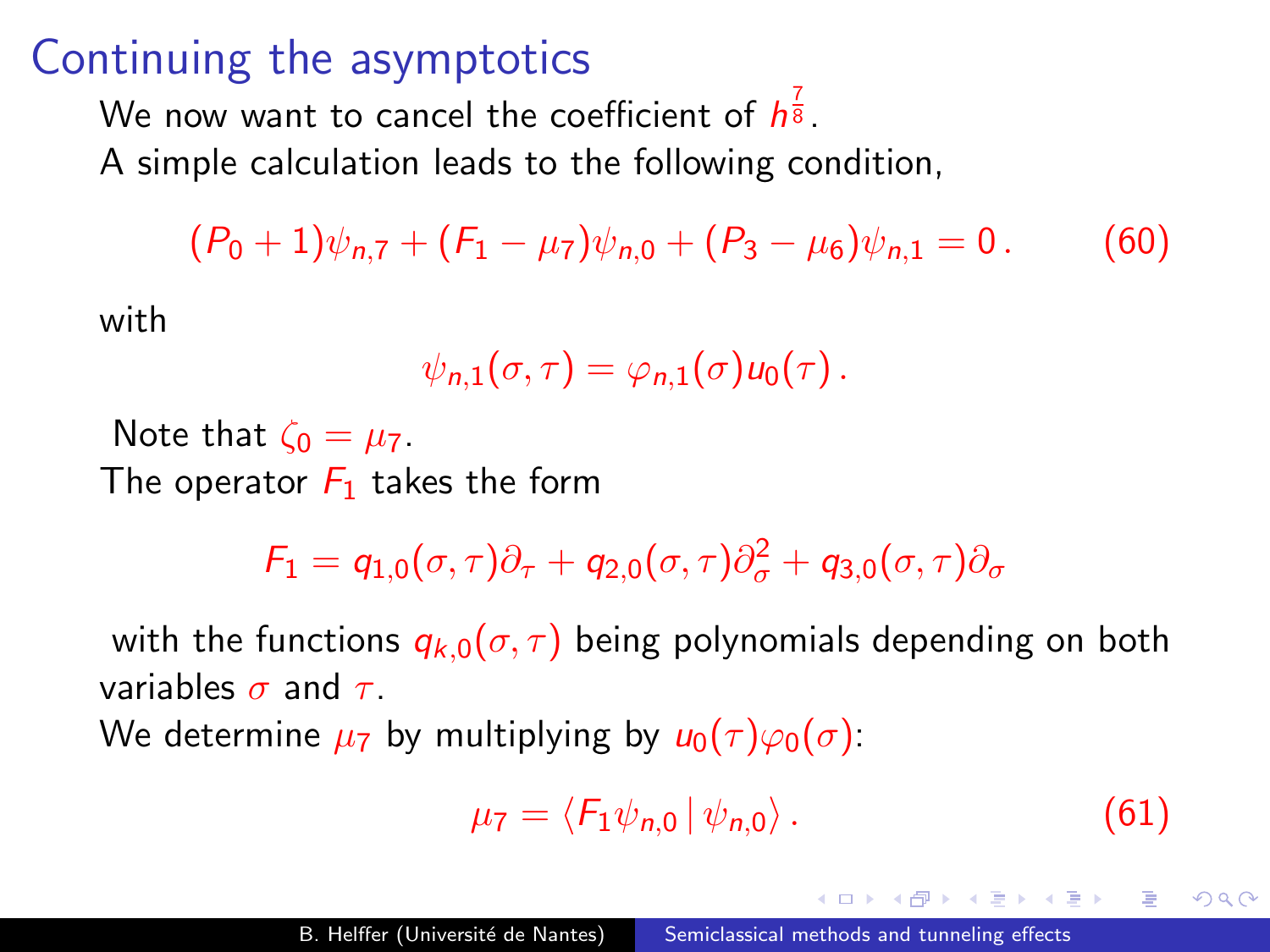We now come back to [\(60\)](#page-106-0), multiply by  $u_0(\tau)$  and integrate over  $\tau$ . This gives:

$$
\left(\int ((F_1 - \mu_7)\psi_0)(\sigma,\tau) u_0(\tau)) d\tau\right) + (P_3 - \mu_6)\varphi_1 = 0. \quad (62)
$$

This can be written in the form

<span id="page-107-0"></span>
$$
(\mathsf{P}_3-\mu_6)\varphi_1=\vartheta(\sigma)\,,\qquad \qquad (63)
$$

 $200$ 

where  $\vartheta(\sigma)$  is orthogonal to  $\varphi_0(\sigma)$  as a consequence of the choice of  $\mu_7$ . We choose  $\varphi_1$  as the solution of [\(63\)](#page-107-0) which is orthogonal to  $\varphi_0$ .

We write:

$$
\psi_7(\sigma,\tau))=\varphi_7(\sigma)u_0(\tau)+\psi_7^0(\sigma,\tau)
$$

where

$$
\int \psi_7^0(\sigma,\tau)u_0(\tau)\,d\tau=0\,.
$$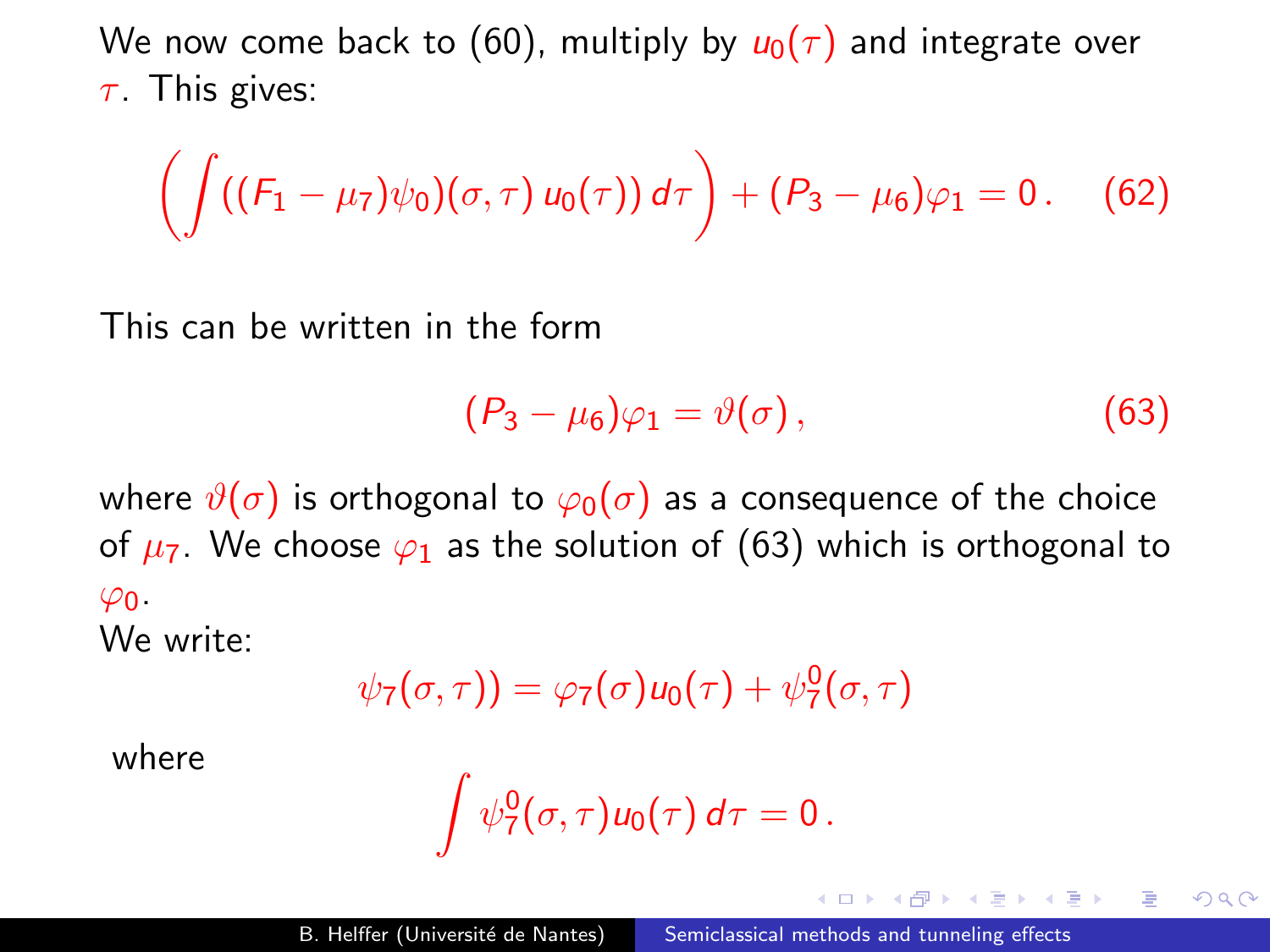It remains to solve

$$
((P_0+1)\psi_7^0)(\sigma,\tau)=\Theta_7(\sigma,\tau)
$$

with

$$
\int \Theta_7(\sigma,\tau)d\tau=0\,.
$$

This is clearly solvable (we are on the orthogonal to the space  $\{(\mathbb{R} u_0) \times L^2(\mathbb{R}_{\sigma})\}\)$ . More explicitly

$$
\Theta_7(\sigma,\tau)=\sum_{\ell}\kappa_{\ell}(\sigma)\nu_{\ell}(\tau)
$$

with  $\nu_{\ell}(\tau)$  orthogonal to  $u_0$  and in  $S(\overline{\mathbb{R}^+})$ .

IJ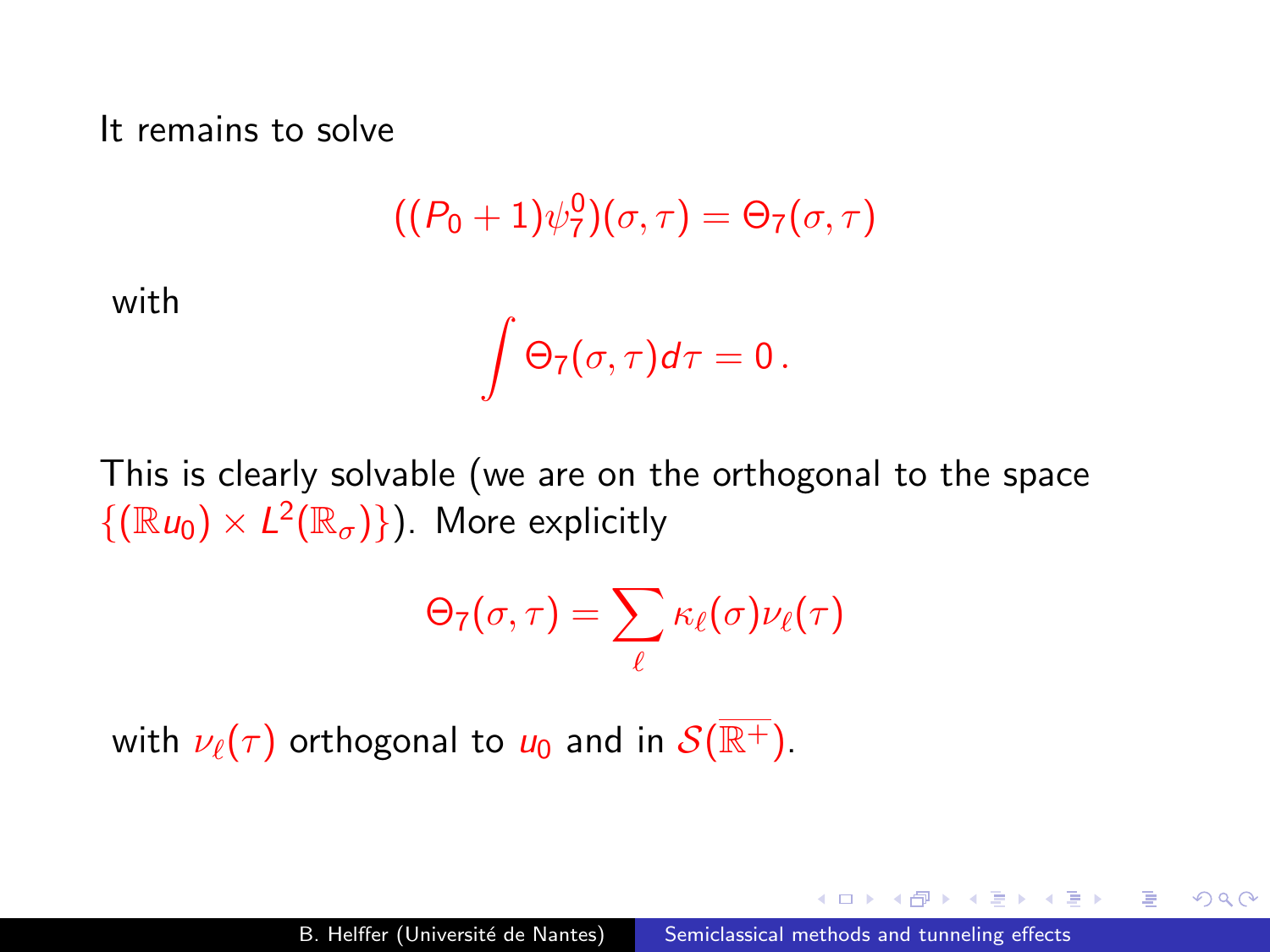The solution is then given by

$$
\psi_7^0(\sigma,\tau)=\sum_\ell \kappa_\ell(\sigma)\hat{\nu}_\ell(\tau)
$$

with  $\hat{\nu}_{\ell}$  solution of the Robin problem in the orthogonal space to  $U_0$ :

 $(P_0 + 1)\hat\nu_\ell = \nu_\ell\,,$ 

and  $\int \hat{\nu}_{\ell}(\tau)u_0(\tau)d\tau = 0$ .

The same method can be used for the cancellation of the coefficients of  $h^{\frac{j}{8}}$  for  $j>7$ . At the step  $j$ , this cancellation permits to determine  $\mu_j$ ,  $\varphi_{j-6}$  and  $\psi_j^0$ .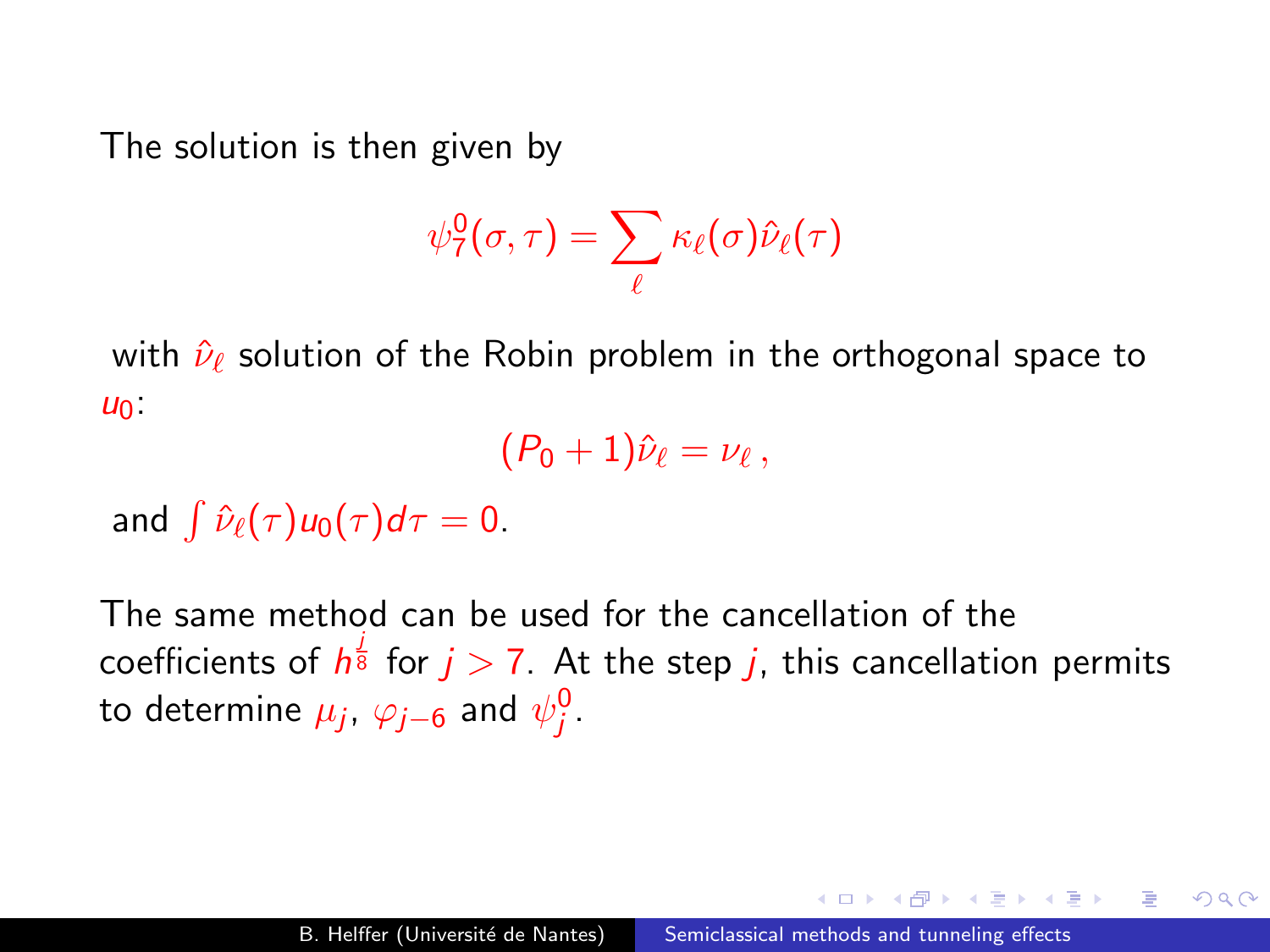### Definition of the simple mini-well operator

Let  $\omega$  be an (open) interval in the circle of length 2L identified with the interval  $(-L, L]$ . We can view  $\omega$  as a (curved) segment in the boundary of  $\Omega$  by means of the length parametrization.

The operator  $\widehat{\mathcal{L}}_{r,\hbar}^T = \widehat{\mathcal{L}}_r$  is defined as follows.

We assume that  $\omega$  contains a unique point  $s_{\omega}$  of maximum curvature (i.e.  $\kappa(\mathbf{s}_{\omega}) = \kappa_{\text{max}}$ ) that is non degenerate.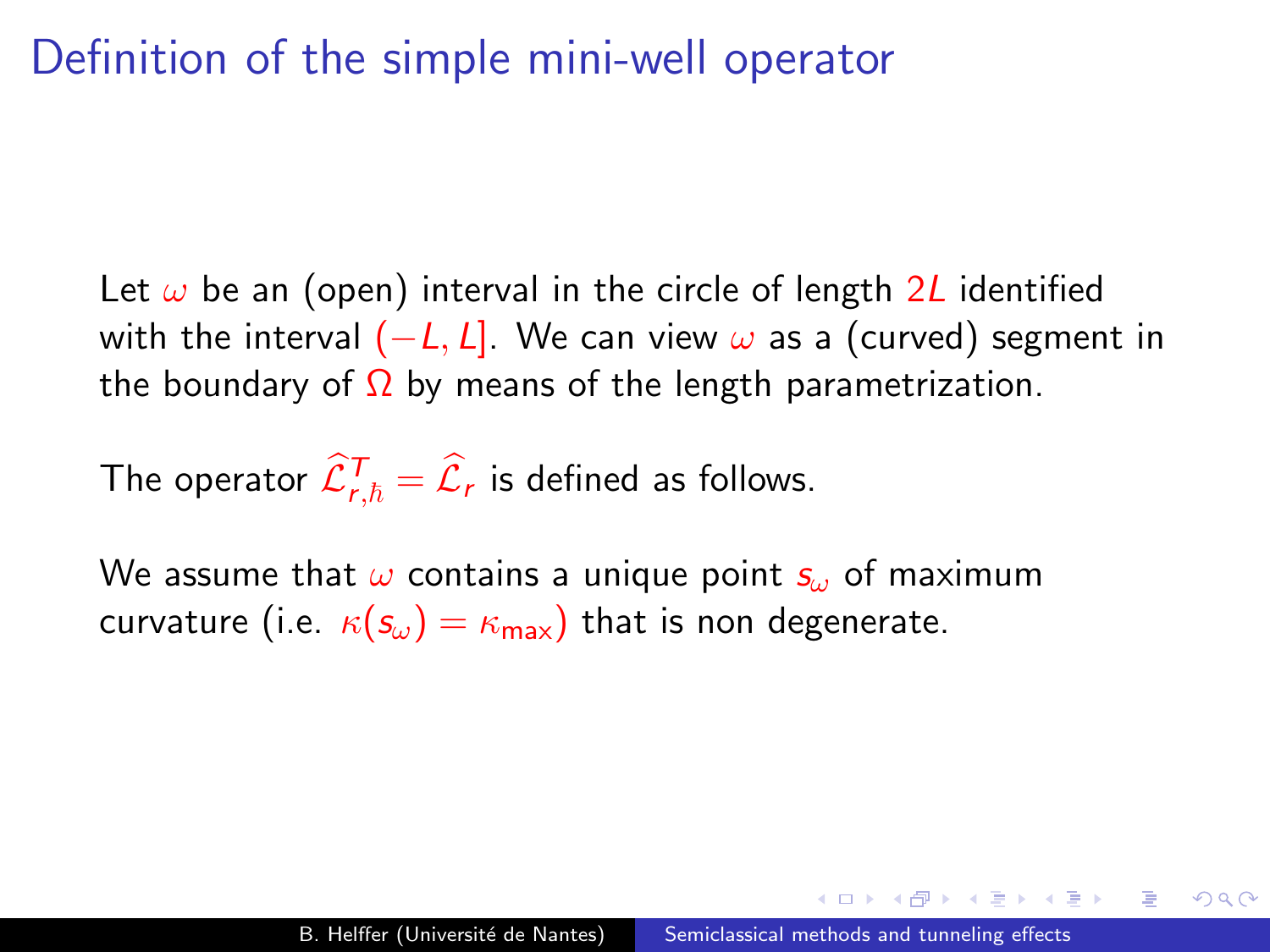The form domain  $\hat{V}_r$  and the domain  $\hat{D}_r$  of this operator are defined as follows,

$$
\widehat{V}_r = \omega \times (0, T),
$$
  
\n
$$
\widehat{V}_r = \{u \in H^1(\widehat{V}_r) : u = 0 \text{ on } \tau = T \text{ and } \partial \omega \times (0, T)\}, \quad (64)
$$
  
\n
$$
\widehat{D}_r = \{u \in H^2(\widehat{V}_r) \cap \widehat{V}_r : \partial_\tau u = -u \text{ on } \tau = 0\}.
$$

 $299$ 

э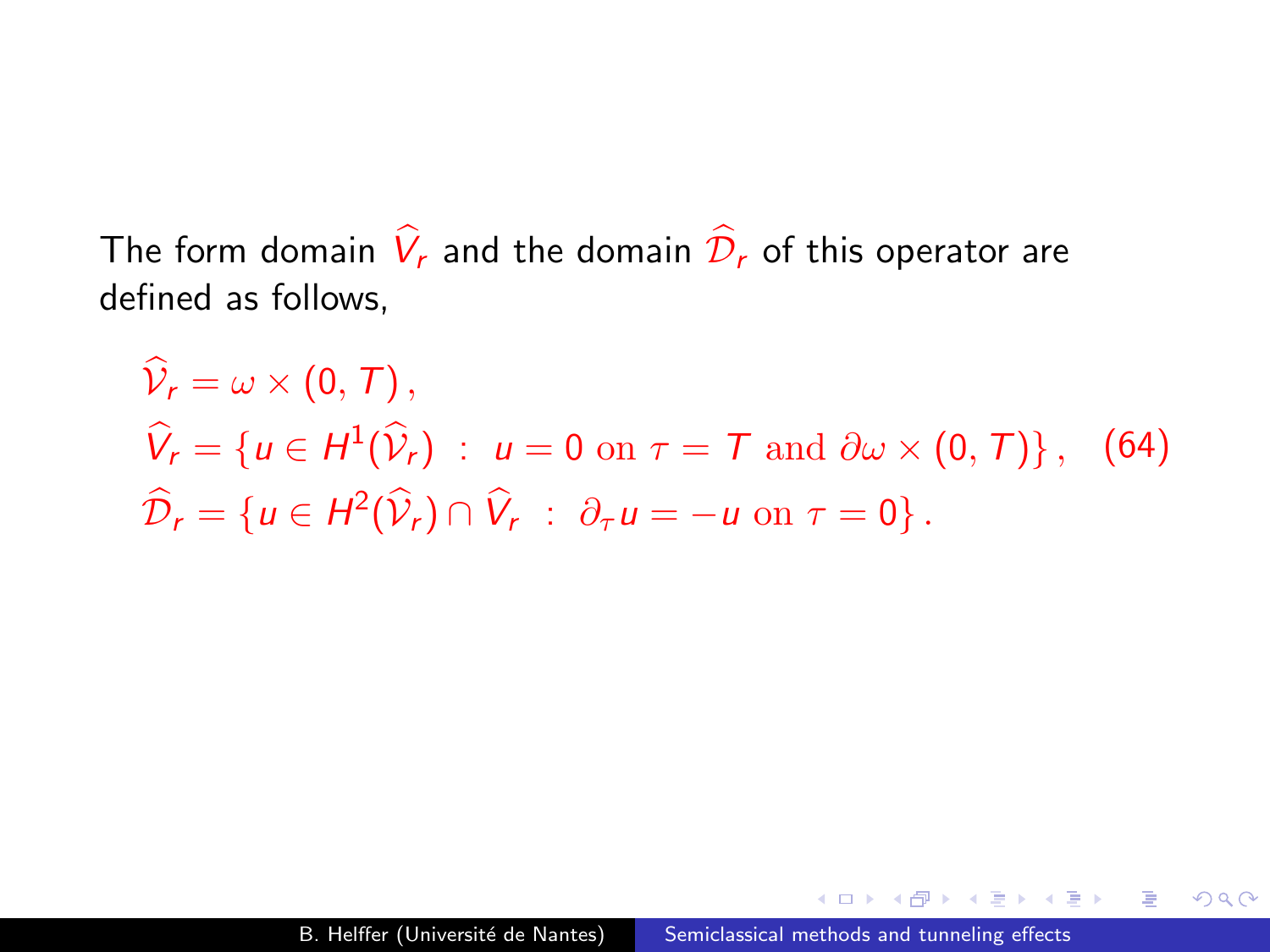The operator  $\mathcal{L}_r$  is the self-adjoint operator on  $L^2(\mathcal{V}_r; \widehat{\mathsf{a}} \, d\sigma d\tau)$ with domain  $\mathcal{D}_r$  and

$$
\widehat{\mathcal{L}}_r = -\hbar^4 \,\widehat{a}^{-1} (\partial_\sigma \widehat{a}^{-1}) \partial_\sigma - \widehat{a}^{-1} (\partial_\tau \widehat{a}) \partial_\tau \,. \tag{65}
$$

We denote by  $\mu_r(\hbar)$  its lowest eigenvalue.

The corresponding positive and  $L^2$ -normalized eigenfunction is denoted by  $\phi_{\hbar,\bm{r}}.$ 

Let  $\mu_{2,r}(\hbar)$  be the second eigenvalue of the operator  $\hat{\mathcal{L}}_r$ . The previous analysis yields that, for  $\hbar$  small,  $\mu_r(\hbar)$  is a simple eigenvalue and

$$
\mu_{2,r}(\hbar) - \mu_r(\hbar) = 3\gamma \hbar^{7/4} + \hbar^{7/4} o(1) \quad \text{ as } \hbar \to 0_+, \qquad (66)
$$
  
where  $\gamma = \sqrt{\frac{-\kappa''(s_\omega)}{2}}$ .

 $\Omega$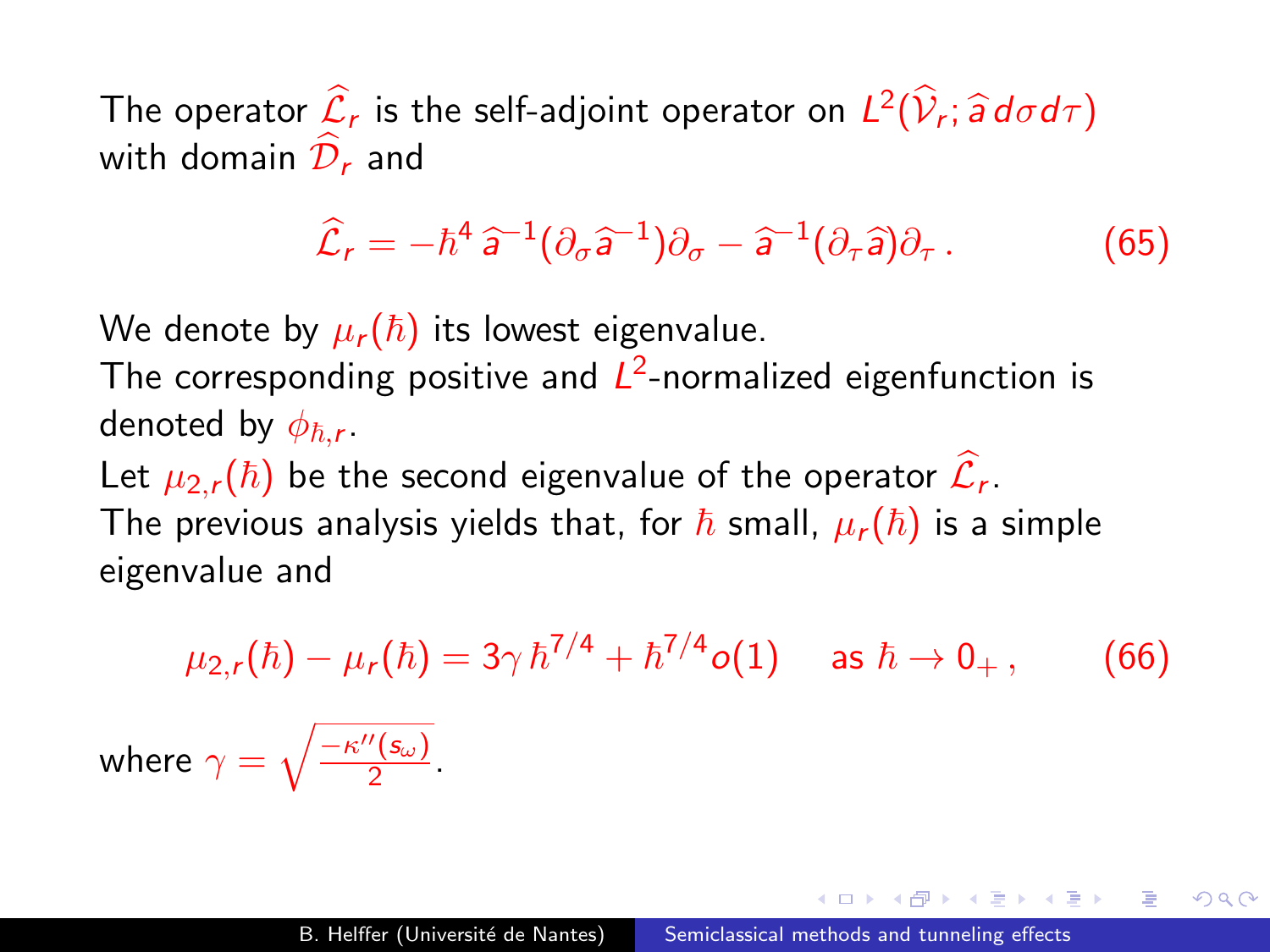# WKB approach for the ground state

If the previous method was satisfactory to get the complete expansions of the first eigenvalues in powers of  $h$ , they are not sufficient for controlling later the tunneling effect. If we compare with our treatment of the standard double well problem, we have at this stage proposed a refined version of the harmonic approximation.

Hence we need a substitute for the WKB solution for the one mini-well problem.

 $\Omega$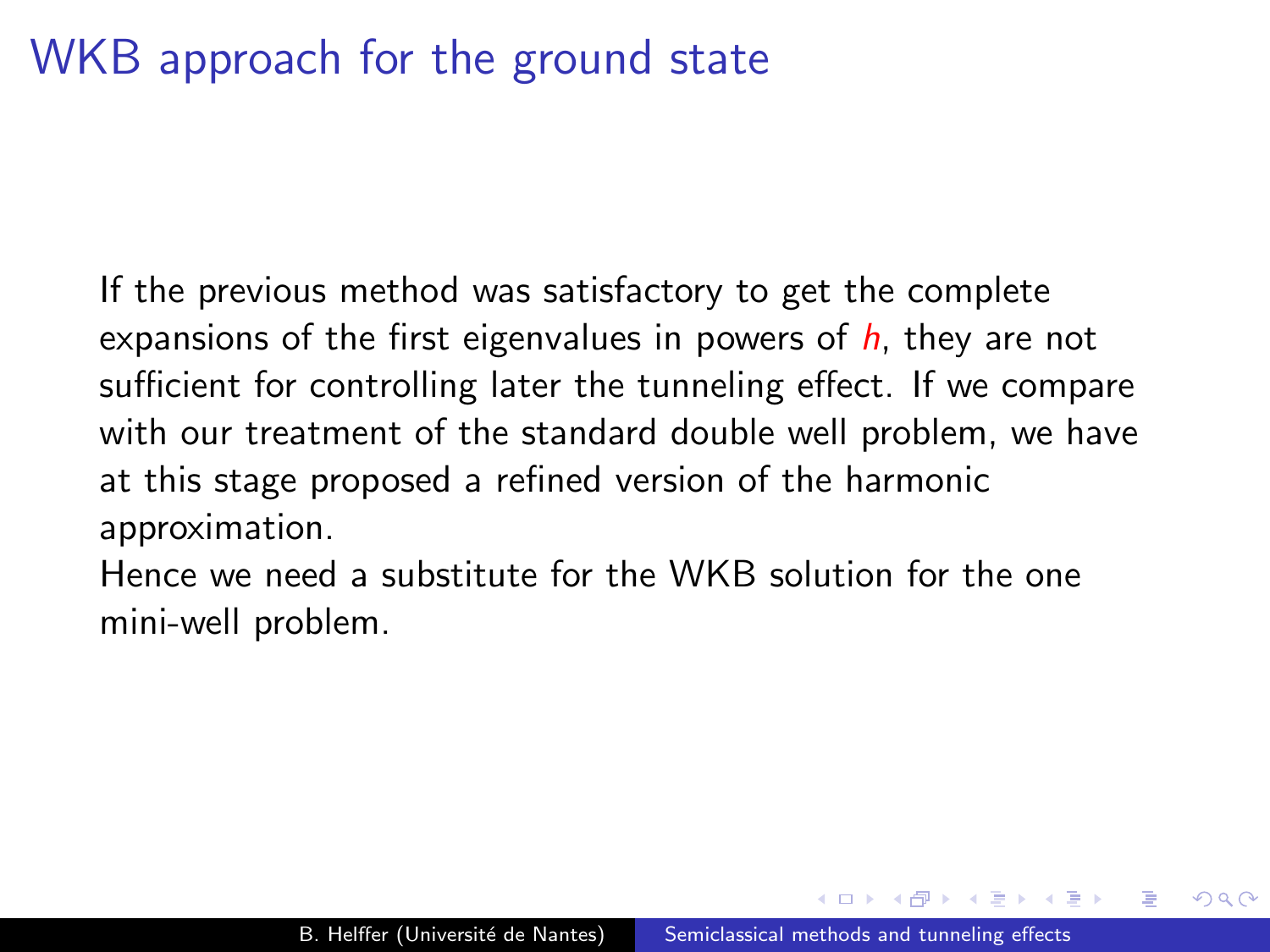Here we follow what was done by S. Lefebvre (1986) for a model in Born-Oppenheimer

 $h^2 D_x^2 + D_y^2 + (1 + x^2)y^2$ 

which reduces to the model

 $h^2D_x^2 + \sqrt{1+x^2}$ ,

and more recently Bonnaillie-Hérau-Raymond (2014) in [\[1\]](#page-177-0) for the problem arising in superconductivity (see the last part of the lectures).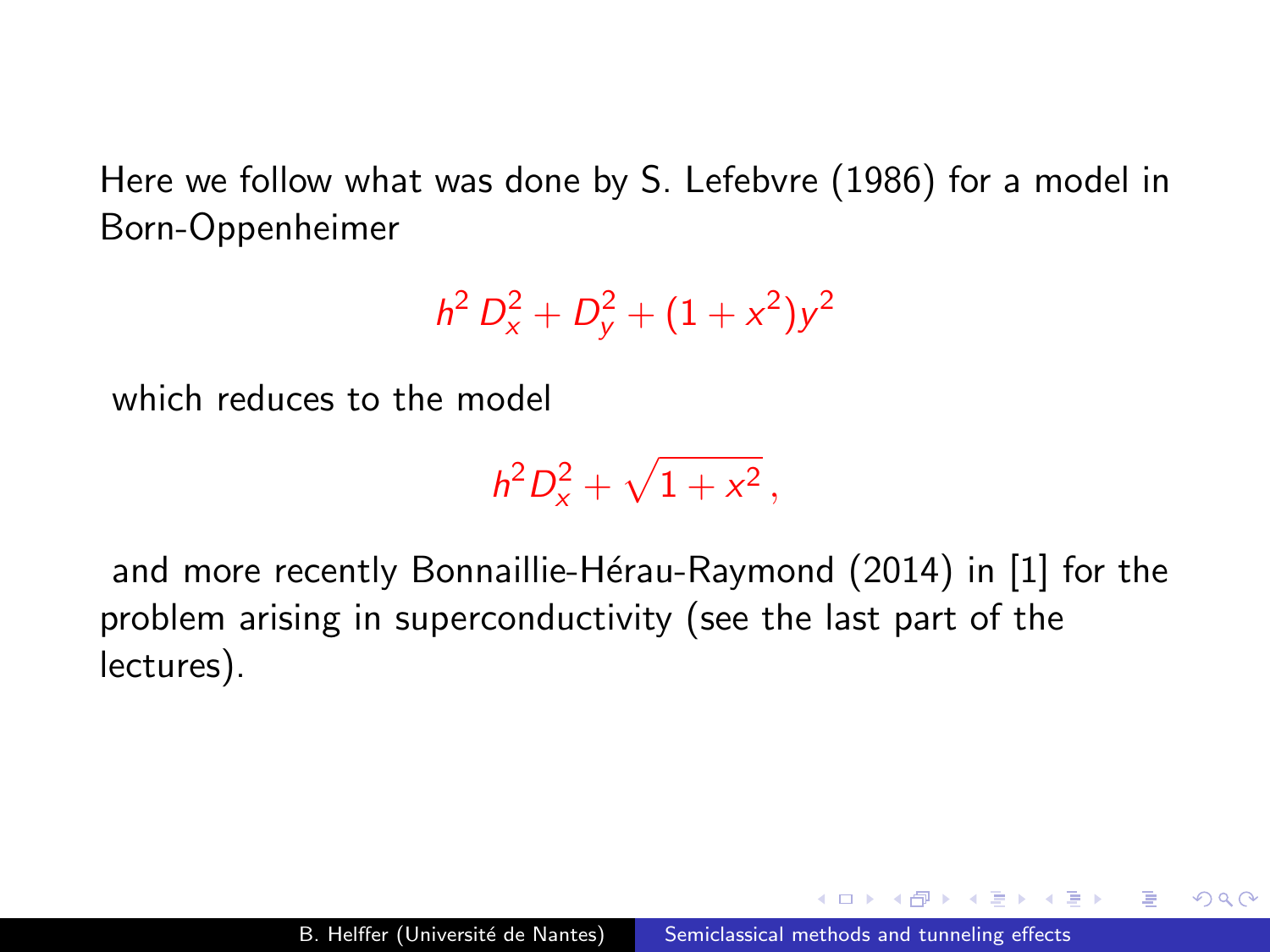We only scale in the  $t$  variable

$$
t=h^{\frac{1}{2}}\tau\,,
$$

and expand  ${\cal L}_h/h$  in powers of  $h^{\frac{1}{2}}$ 

 $\widehat{L}_h := -\partial_{\tau}^2 - h\partial_{\mathsf{s}}^2 + h^{\frac{1}{2}}\kappa(\mathsf{s})\partial_{\tau} + 2h^{\frac{3}{2}}\tau\kappa(\mathsf{s})\partial_{\mathsf{s}}^2 + h^{\frac{3}{2}}\tau\kappa'(\mathsf{s})\partial_{\mathsf{s}} + \ldots$ 

The idea is to look (like in Born-Oppenheimer) for a WKB vector-valued expansion in the form

$$
\Psi^{WKB}(s,\tau,h) \sim \exp -\frac{\vartheta(s)}{h^{\frac{1}{4}}} \left( \sum_{\ell} a_{\ell}(s,\tau) h^{\frac{\ell}{4}} \right)
$$

and a corresponding eigenvalue

$$
\mu^{WKB}(h) \sim \sum_{\ell} \mu_{\ell} h^{\frac{\ell}{4}}.
$$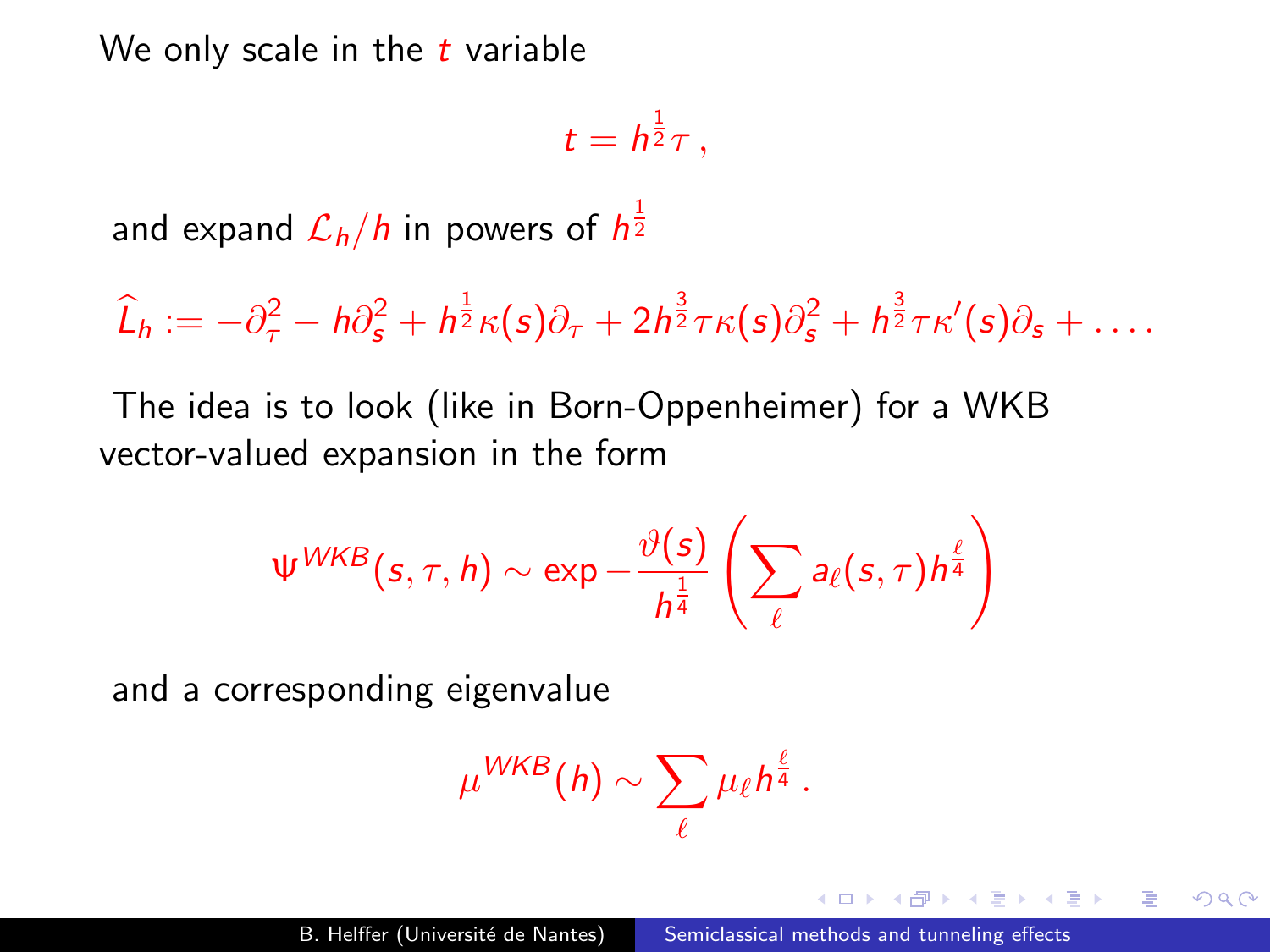We first determine the "formal" operator

$$
\widehat{L}_h^{\vartheta} := \exp \frac{\vartheta(s)}{h^{\frac{1}{4}}} \widehat{L}_h \exp - \frac{\vartheta(s)}{h^{\frac{1}{4}}}.
$$

Expanding in powers of  $h^{\frac{1}{4}}$  we get

$$
\widehat{L}_h^\vartheta = \sum_\ell Q_\ell^\vartheta h^{\frac{\ell}{4}}
$$

with

$$
\begin{array}{lll} Q_0^\vartheta&=-\partial_\tau^2\,,\\ Q_1^\vartheta&=0\,,\\ Q_2^\vartheta&=+\kappa(\mathfrak{s})\partial_\tau-\vartheta'(\mathfrak{s})^2\,,\\ Q_3^\vartheta&=2\vartheta'(\mathfrak{s})\partial_\mathfrak{s}+\vartheta''(\mathfrak{s})\\ Q_4^\vartheta&=-\partial_\mathfrak{s}^2\ldots\end{array}
$$

Taking  $\mu_0 = -1$ , the first equation reads (with Robin condition)

 $(Q_0 + 1)a_0(s, \tau) = 0$ .

This leads to take  $a_0(s, \tau) = \xi_0(s)u_0(\tau)$ .

 $\equiv$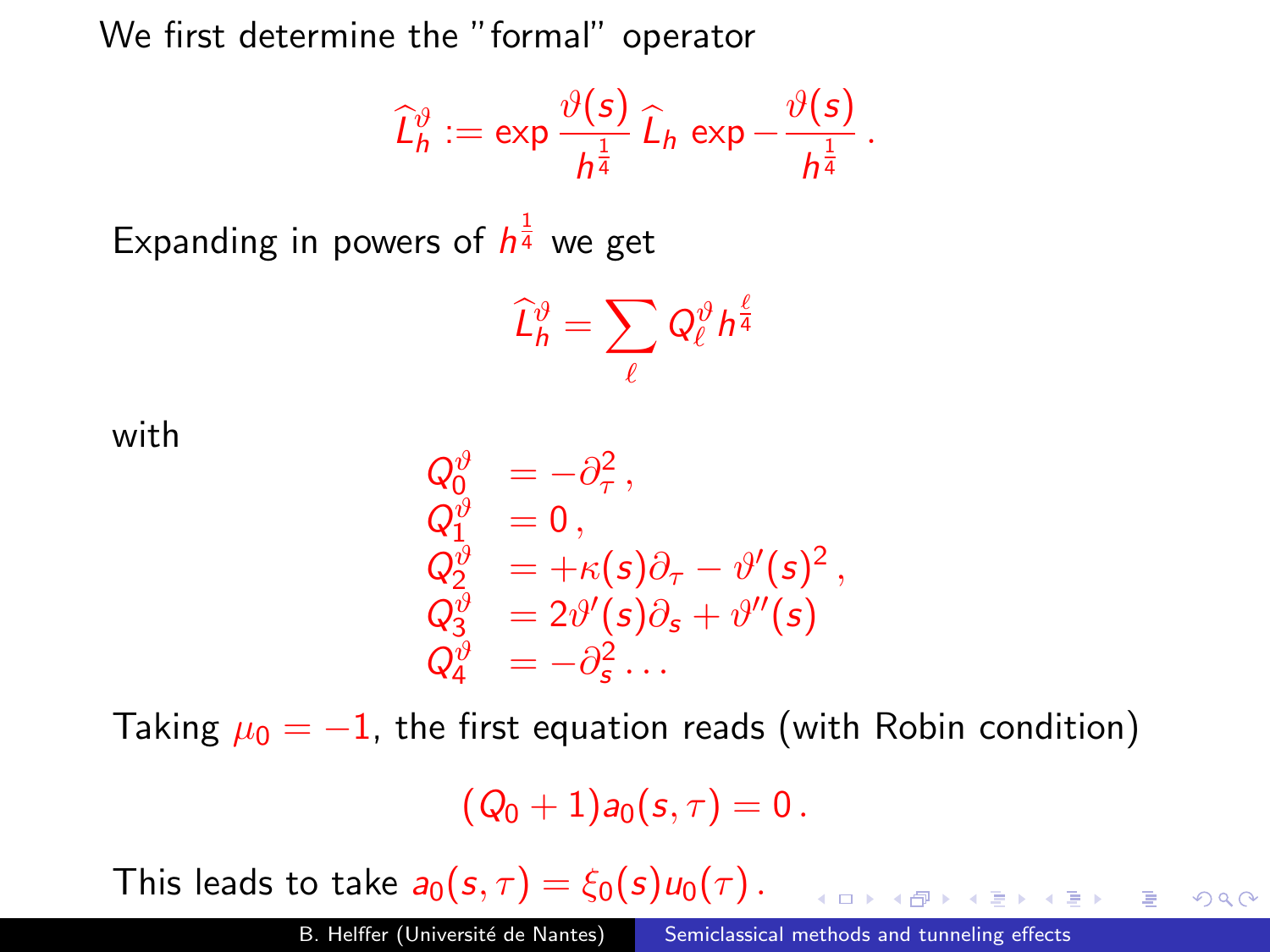The second equation (with  $\mu_1 = 0$ ) reads

 $(Q_0 + 1)a_1(s, \tau) = 0$ 

This leads to take

$$
a_1(s,\tau)=\xi_1(s)u_0(\tau).
$$

The third equation reads

$$
(Q_0+1)a_2+(Q_2-\mu_2)a_0=0\,.
$$

 $2990$ 

э

任

性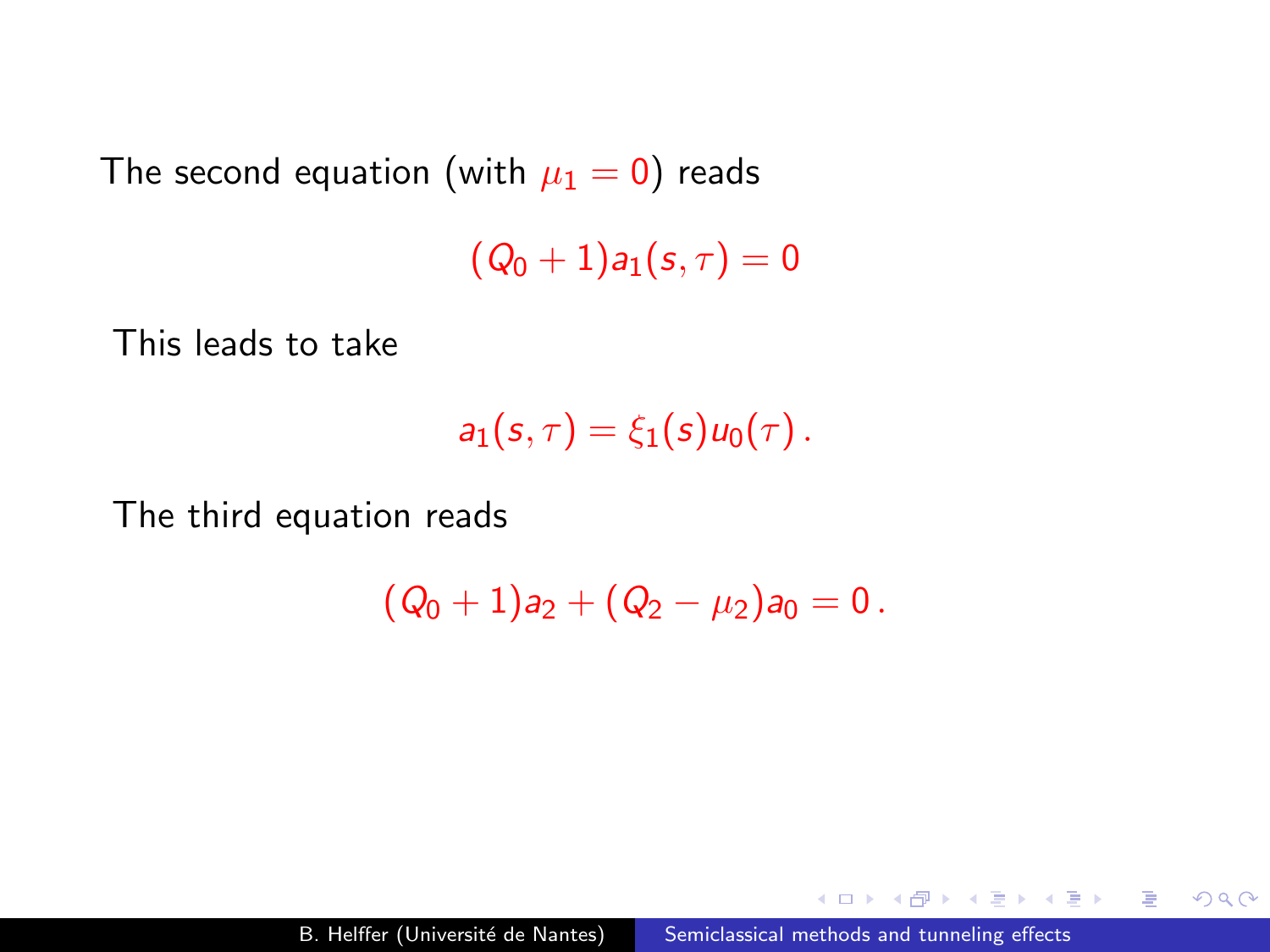#### This gives

 $(Q_0+1)a_2+u_0(\tau)(-\kappa(s)-\vartheta'(s)^2-\mu_2)\xi_0(s)=0$  .

Multiplying by  $u_0$  and integrating over  $\tau$  leads to the eikonal equation

$$
-\kappa(s)-\vartheta'(s)^2-\mu_2=0.
$$

We consequently take  $\mu_2 = -\kappa(0)$  and  $\vartheta$  is determined once we assume  $\vartheta(0) = 0$  and  $\vartheta(s) > 0$ . We have to take  $a_2$  in the form

 $a_2(s,\tau) = \xi_2(s)u_0(\tau)$ .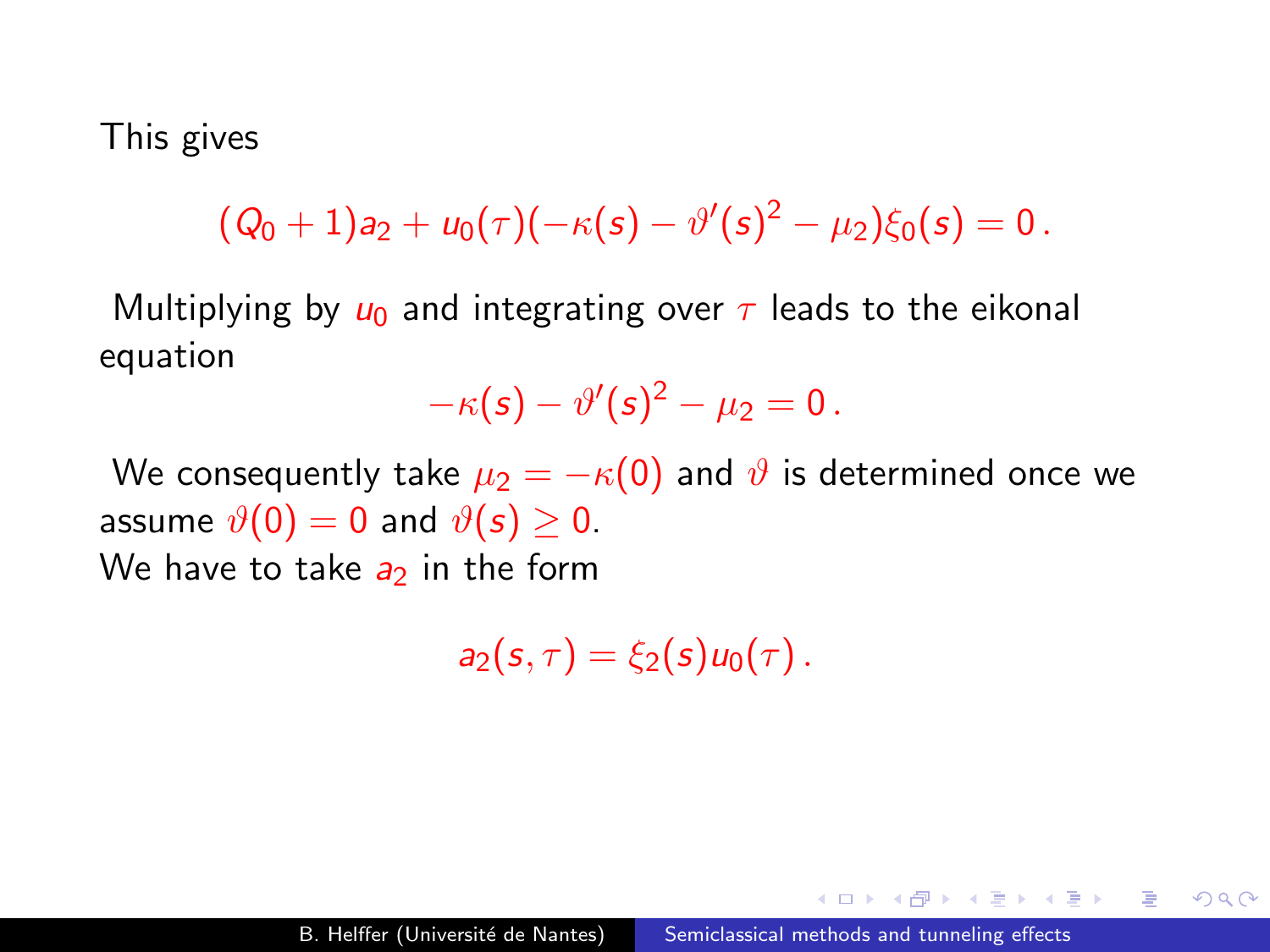The next equation reads

$$
(Q_0+1)a_3+(Q_2-\mu_2)a_1+(Q_3-\mu_3)a_0=0.
$$

Multiplying by  $u_0$  and integrating over  $\tau$  leads to the first transport equation

$$
2\vartheta'(s)\xi'_0(s) + (\vartheta''(s) - \mu_3)\xi_0(s) = 0.
$$

This leads to

$$
\mu_3=\vartheta''(0)=\sqrt{-\frac{1}{2}\kappa''(0)},
$$

and to determine  $\xi_0$ . This also leads to choose

$$
a_3(s,\tau)=\xi_3(s)u_0(\tau).
$$

and so on....

 $2990$ 

э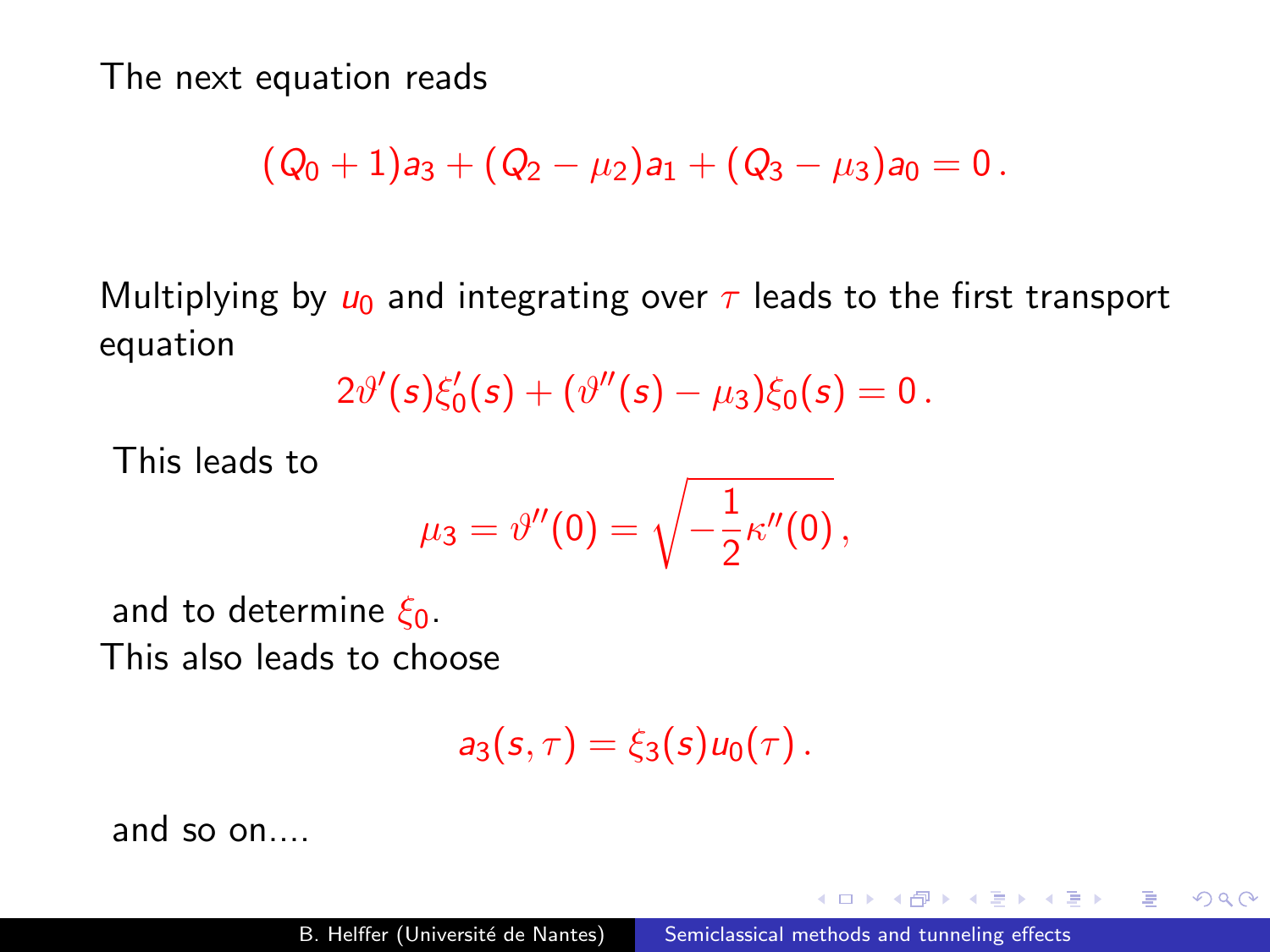## Towards the analysis of the tunneling

The idea is that the "one well" eigenfunction is well approximated by the WKB approximation in large domains of the boundary. In the case of an ellipse, we expect a tunneling in the form

$$
\mu_2 - \mu_1 \sim h^{-\nu} a_0(h^{\frac{1}{4}}) \exp{-\frac{S_0}{h^{\frac{1}{4}}}},
$$

where  $S_0$  is the tangential Agmon distance between the two points of maximal curvature on the boundary associated with the metric  $\sqrt{\kappa_{\text{max}}-\kappa(s)} ds^2$ .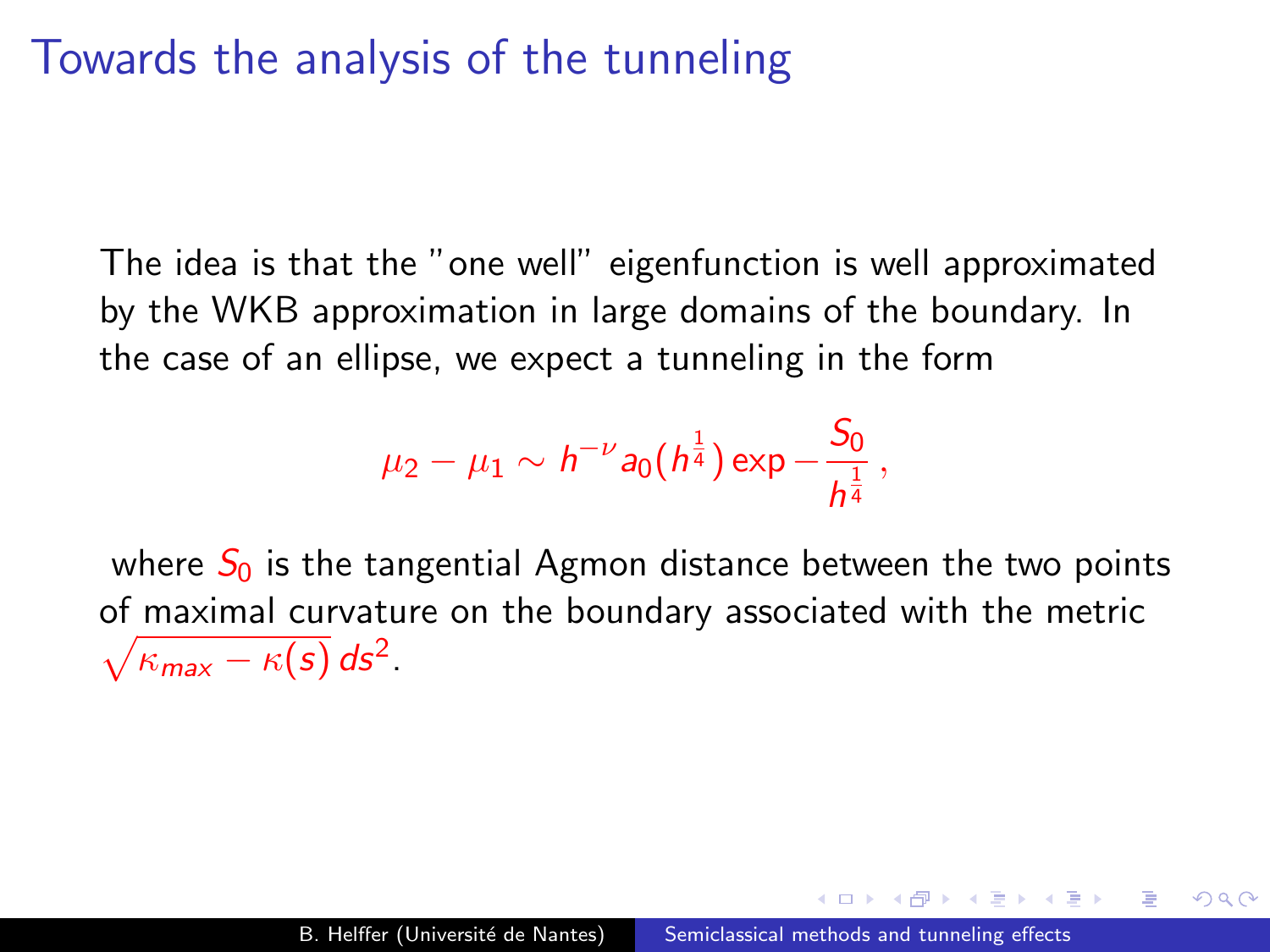We now consider the "multiwell" case

#### Assumption T1

The curvature  $\kappa$  on the boundary  $\Gamma$  attains its maximum  $\kappa_{\text{max}}$  at a finite number  $N$  of points on  $\Gamma$  and these maxima are non degenerate.

 $\Omega$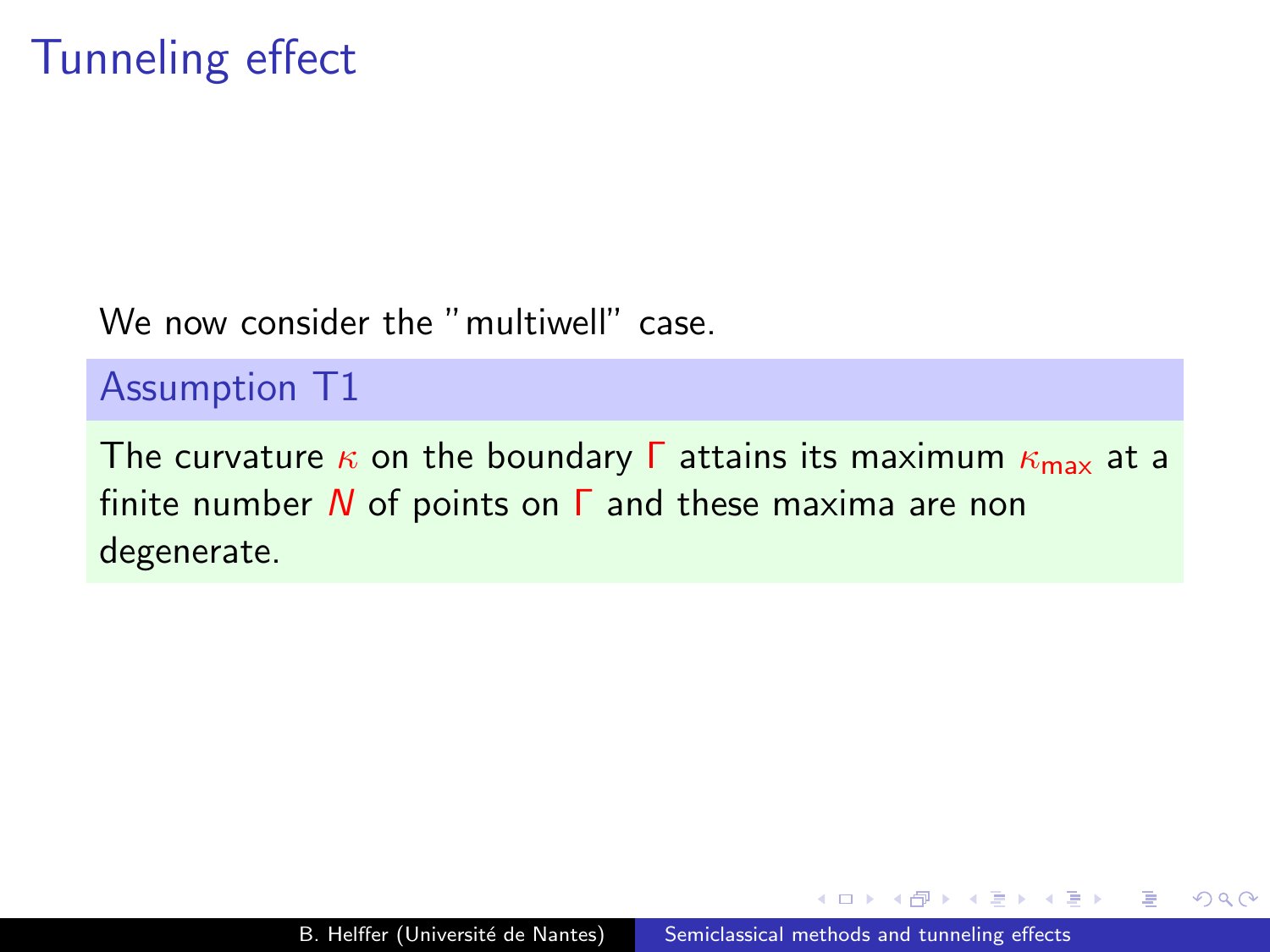In the case when  $N = 2$  in Ass. T1 we will carry out a refined analysis valid under the following stronger (geometric) assumption:

Assumption T2

- i)  $\Omega$  is symmetric with respect to the y-axis.
- ii) The curvature  $\kappa$  on the boundary  $\Gamma$  attains its maximum at  $a_1$ and  $a_2$  which are not on the symmetry axis and belong to the same connected component of the boundary.
- iii) The second derivative of the curvature (w.r.t. arc-length) at  $a_1$  and  $a_2$  is negative.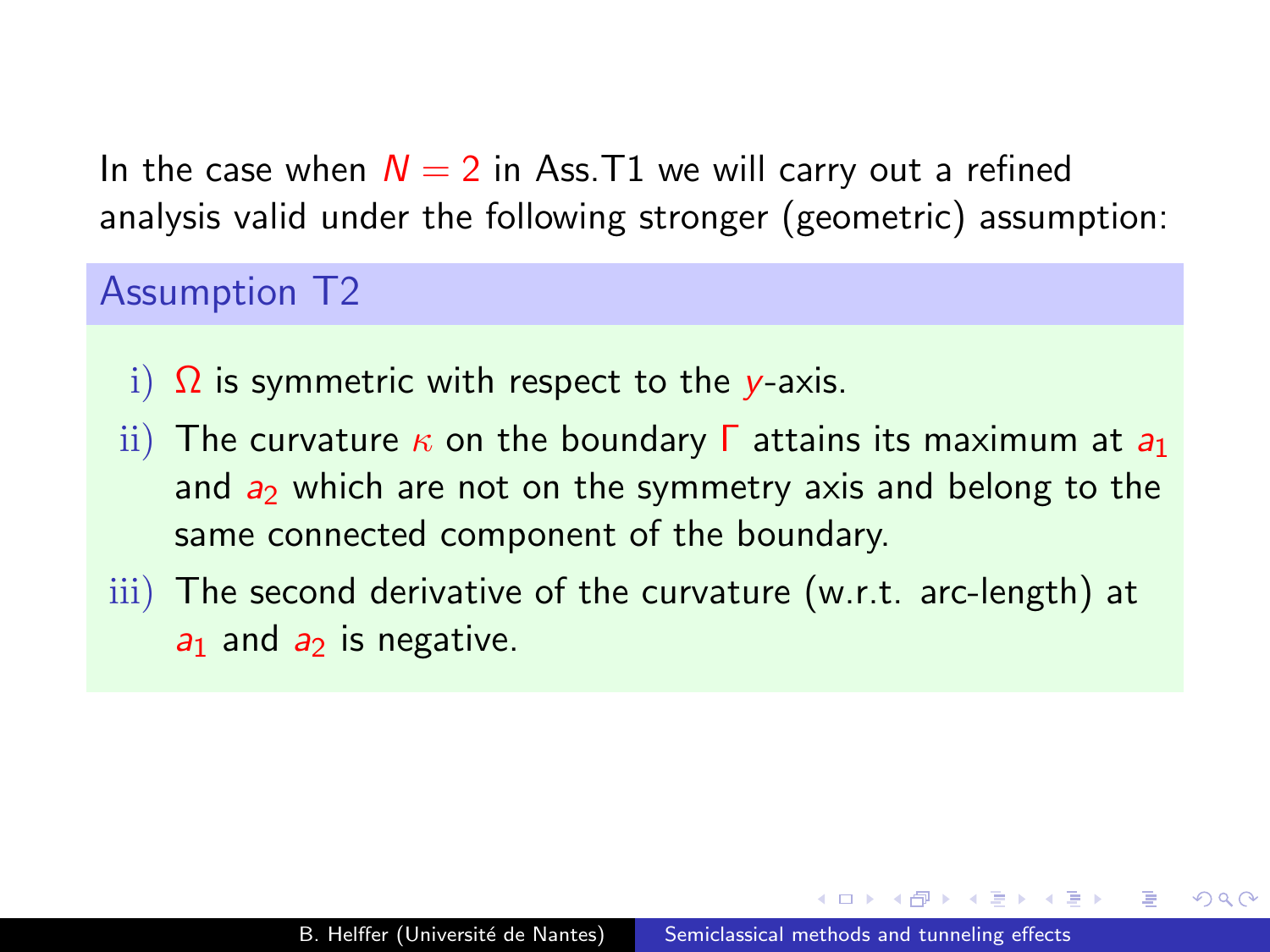In this case we write

 $a_1 = (a_{1,1}, a_{1,2}) \in \Gamma$  and  $a_2 = (a_{2,1}, a_{2,2}) \in \Gamma$ ,

s.t.  $a_{1,1} > 0$  and  $a_{2,1} < 0$ .

A simple example of a domain satisfying all the assumptions is the full ellipse

$$
\left\{ (x,y) \; : \; \frac{x^2}{a^2} + \frac{y^2}{b^2} < 1 \right\} \, , \text{ with } 0 < b < a \, .
$$

The two points in the boundary of maximal curvature are  $(\pm a, 0)$ . The second example is the complementary:

$$
\left\{ (x,y) \; : \; \frac{x^2}{a^2} + \frac{y^2}{b^2} > 1 \right\} \, , \text{ with } 0 < a < b \, .
$$

The two points of maximal curvature in the boundary are  $(\pm a, 0)$ .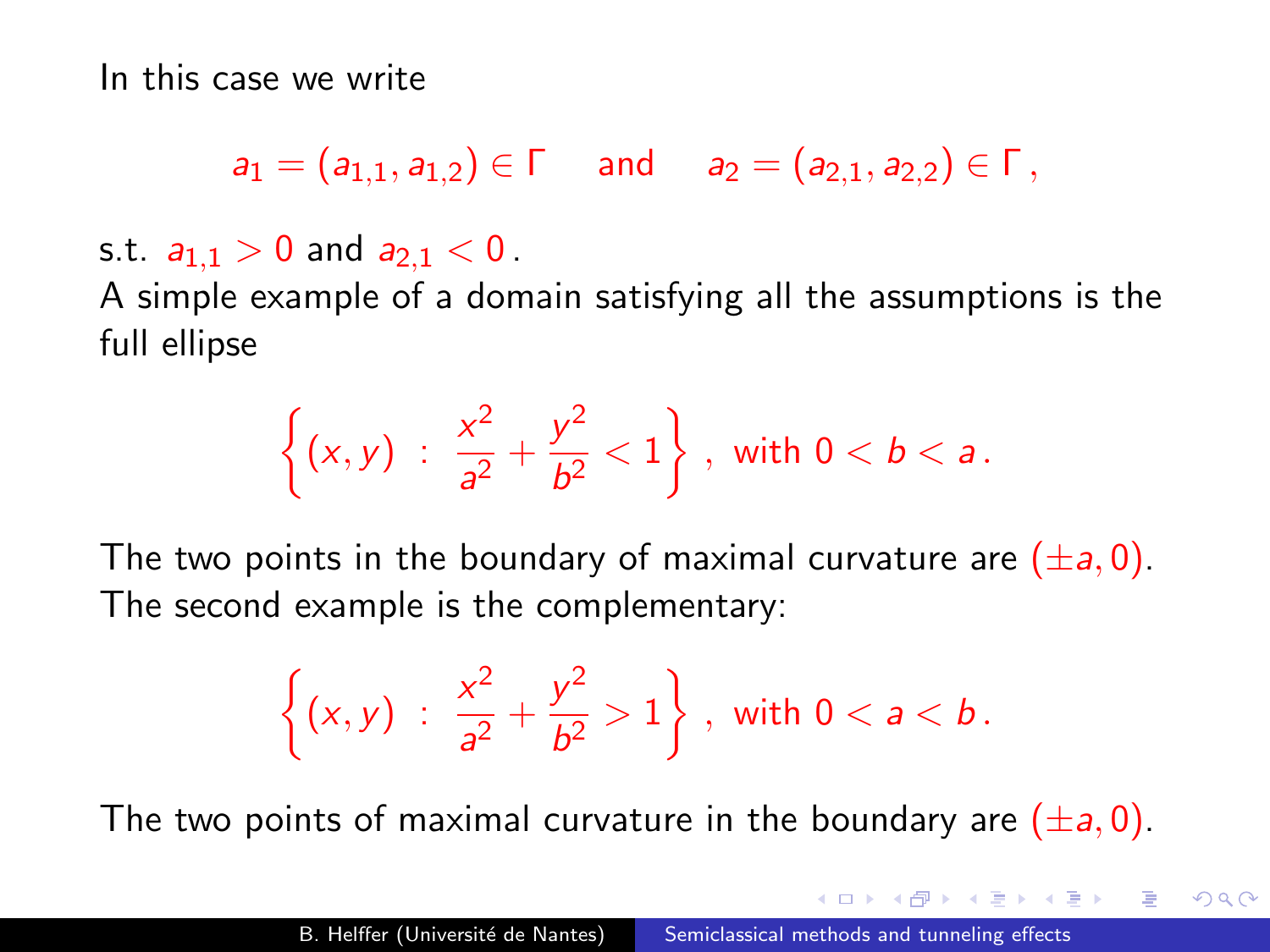We recall that our problem is equivalent to the semiclassical analysis of the operator

$$
\mathcal{L}_h = -h^2 \Delta \,, \tag{67}
$$

 $\Omega$ 

with domain

$$
\mathcal{D}(\mathcal{L}_h) = \{u \in H^2(\Omega) : \nu \cdot h^{\frac{1}{2}} \nabla u - u = 0 \text{ on } \Gamma\},\qquad(68)
$$

where  $\nu$  is the *outward* pointing normal and  $h > 0$  is the semiclassical parameter.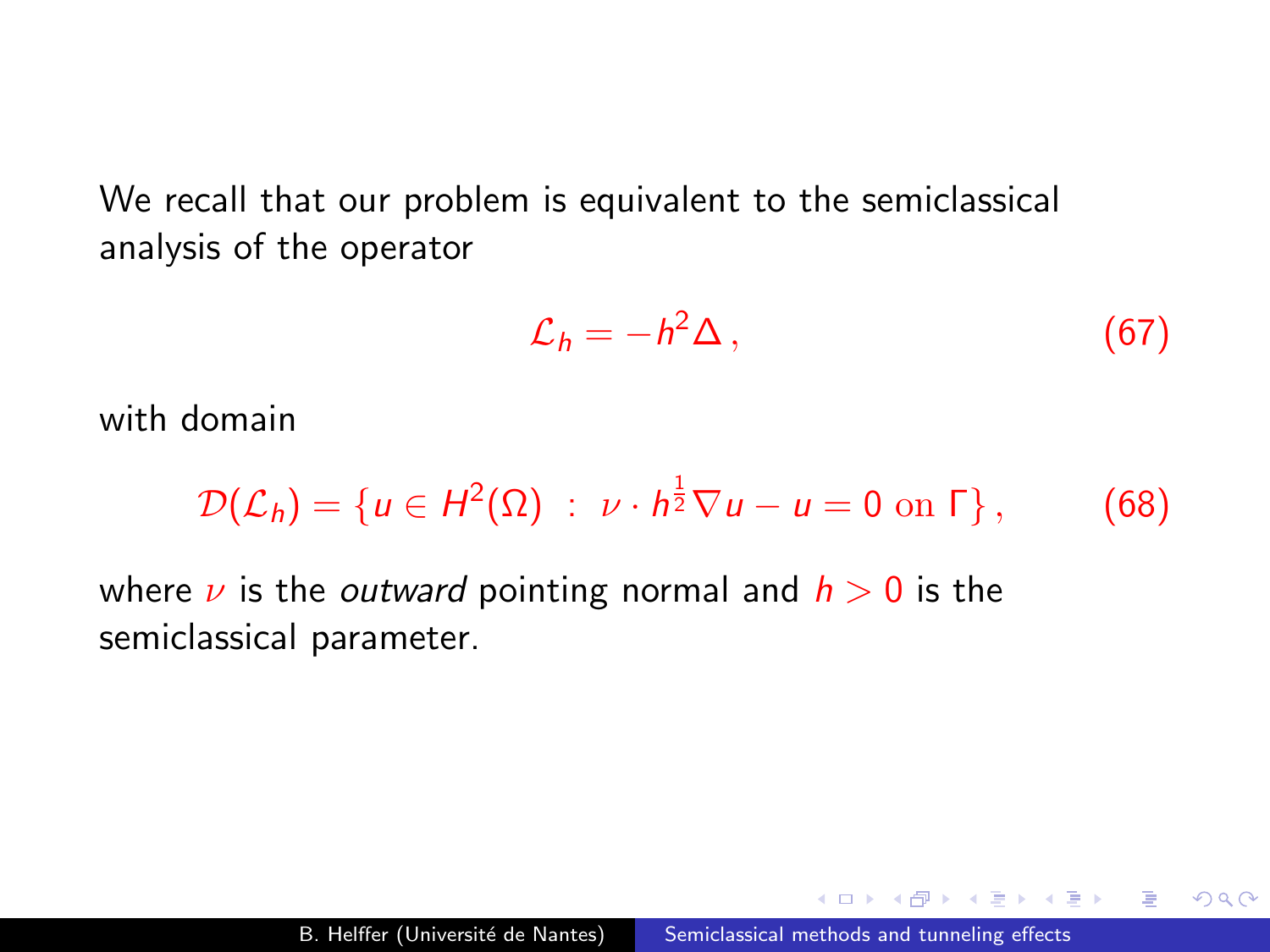### About semiclassical tunneling on the circle

The aim is to analyze the splitting  $\mu_2(h) - \mu_1(h)$  under the symmetry Assumption T2 ( $M = 2$ ). We will see that the proof is reduced to the case when  $\Gamma$  has only one component (the one, by assumption unique, where  $\kappa$  attains its maximum). The candidate for the splitting is obtained by considering the splitting for the operator

$$
\mathcal{M}_h^{\text{eff}} = -h - \kappa_{\text{max}} h^{\frac{3}{2}} + h^2 D_s^2 + h^{\frac{3}{2}} \mathfrak{v}(s) , \qquad \mathfrak{v} = \kappa_{\text{max}} - \kappa , \tag{69}
$$

acting on the periodic functions in  $L^2\left(\mathbb{R}/(2L)\mathbb{Z}\right)$ , where

$$
L=\frac{|\Gamma|}{2}\,,
$$

and  $s$  the arc-length.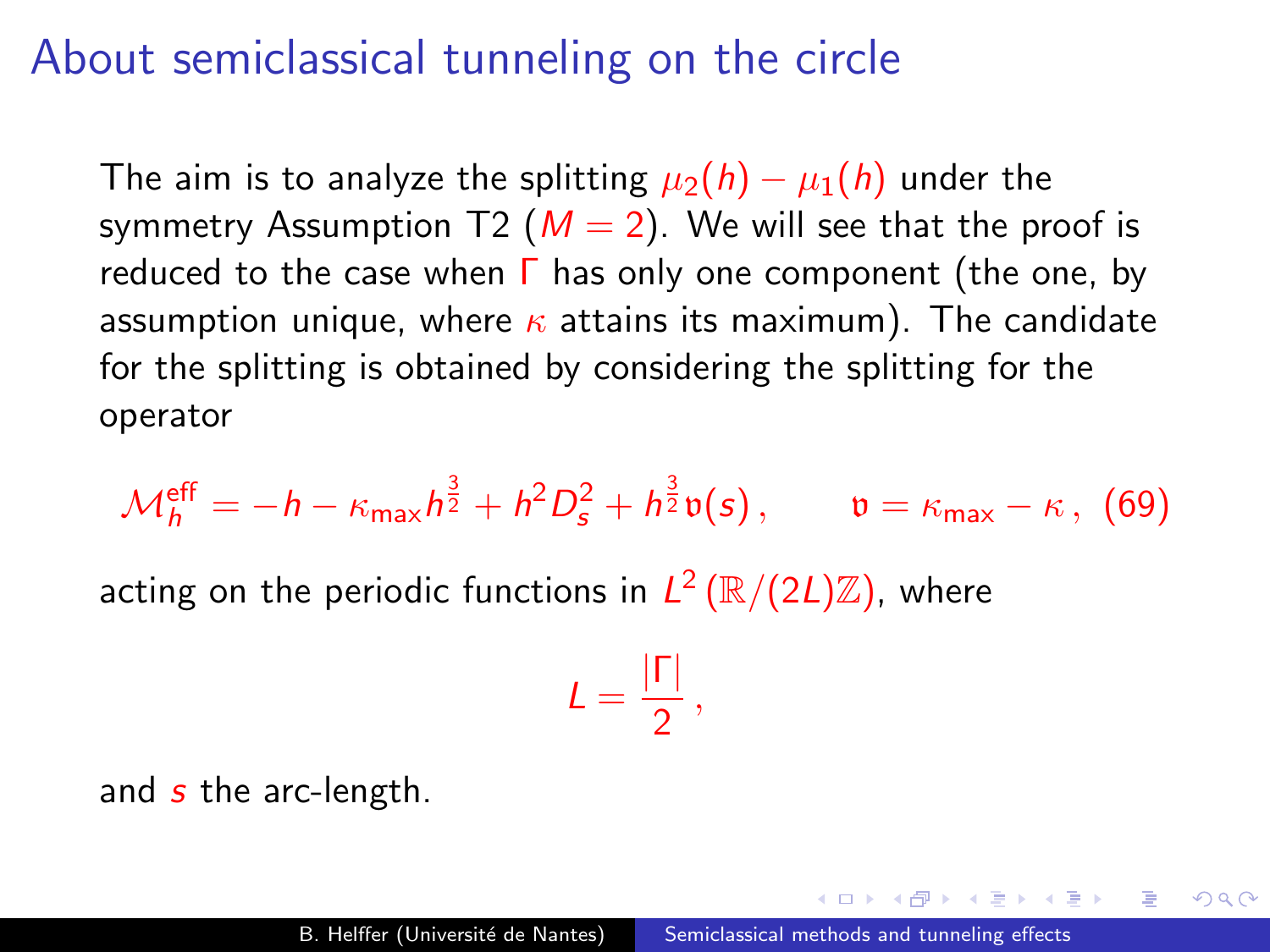Equivalently  ${\cal M}_h^{\rm eff}$  can be considered as the Schrödinger operator on the compact one dimensional manifold Γ.

This is a double well problem which can be treated as a particular case of Helffer-Sjöstrand [HS1] with the effective semiclassical parameter being  $\hbar := h^{\frac{1}{4}}$  .

We denote by  $\mu^{\mathsf{eff}}_j(h)$  the *j*-th eigenvalue of  $\mathcal{M}^{\mathsf{eff}}_h$  (counting multiplicities).

 $\Omega$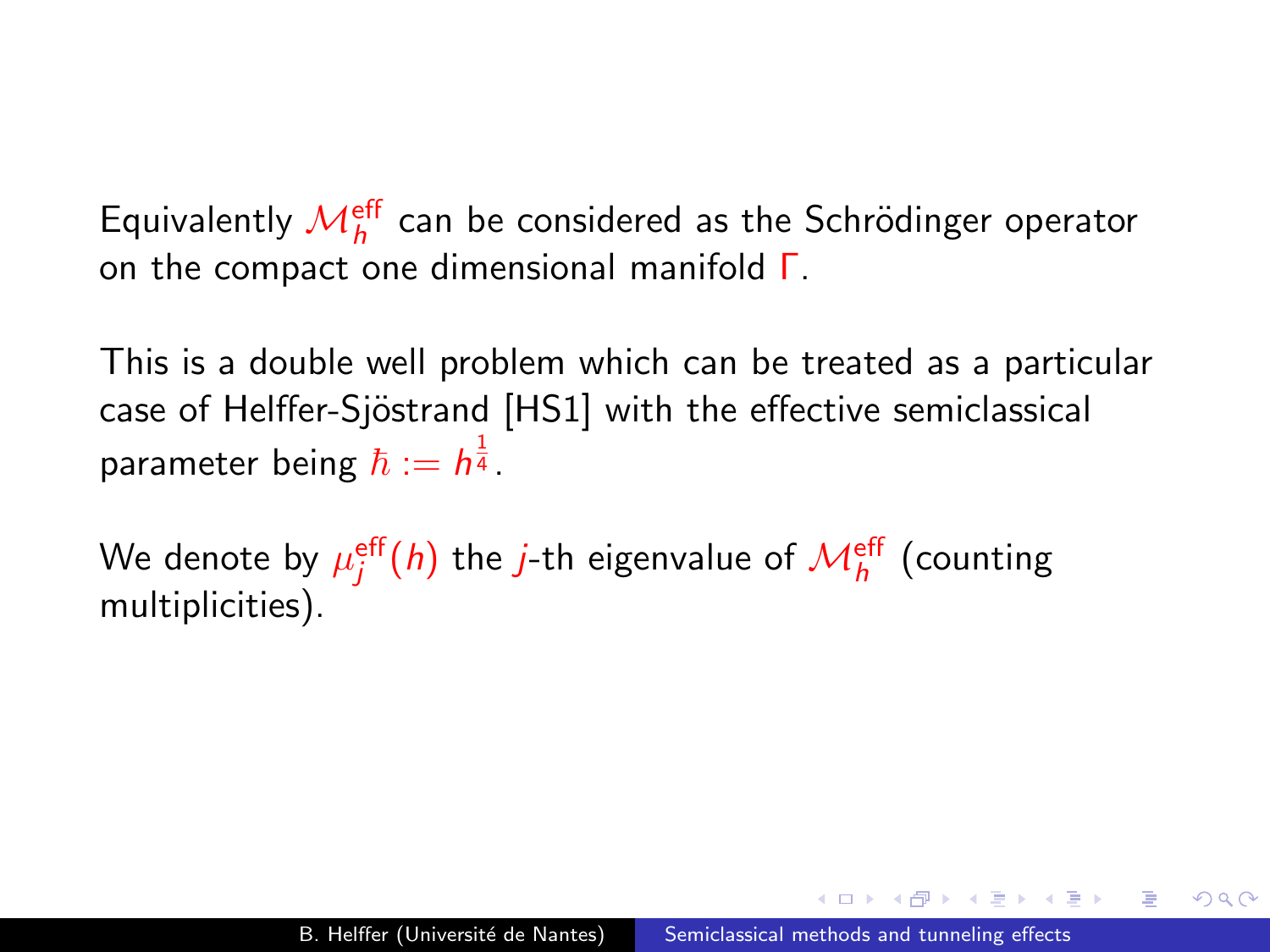Let us recall the splitting formula for the Schrödinger operator

 $\mathcal{M}^{\text{circ}}_{\hbar} := \hbar^2 D^2_{\mathbf{s}} + \mathfrak{v}(\mathbf{s})$ 

on the circle of length  $2L$  when **v** has two symmetric non degenerate wells at say  $s_r$  and  $s_\ell$  with  $v(s_r) = v(s_\ell) = 0$  and  $\mathfrak{v}''(s_{r}) = \mathfrak{v}''(s_{\ell}) > 0.$ 

We can follow the exposition of the first part except that we are on the disk (see the Lecture Notes in Semi-Classical Analysis in 1988, the PHD of A. Outassourt 1987 and the more recent presentation in Bonnaillie-Hérau-Raymond [\[2\]](#page-178-0)). Because there are two geodesics between the two wells, the discussion depends on the comparison between the lengths of these two geodesics.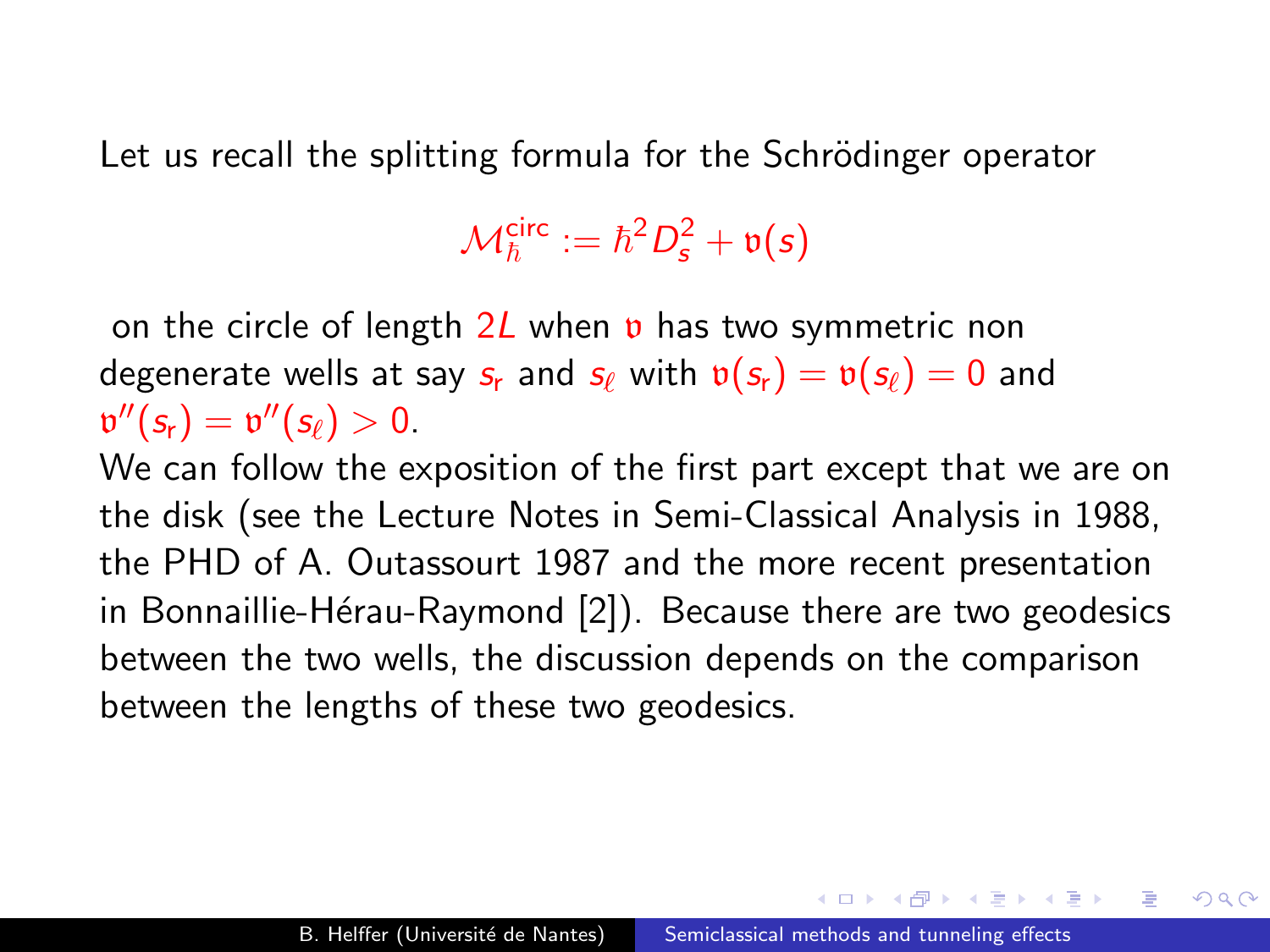For that purpose, we introduce

$$
\begin{array}{l} S = \text{min}\left(S_u, S_d\right)\,, \\ S_u = \int_{[s_r, s_\ell]} \sqrt{\mathfrak{v}(s)} ds\,, \\ S_d = \int_{[s_\ell, s_r]} \sqrt{\mathfrak{v}(s)} ds\,, \end{array}
$$

where  $[p, q]$  denotes the arc joining p and q in  $\Gamma$  counter-clockwise.

Note that in the case of the ellipse, we have an additional symmetry, hence  $S_u = S_d$ .

 $\Omega$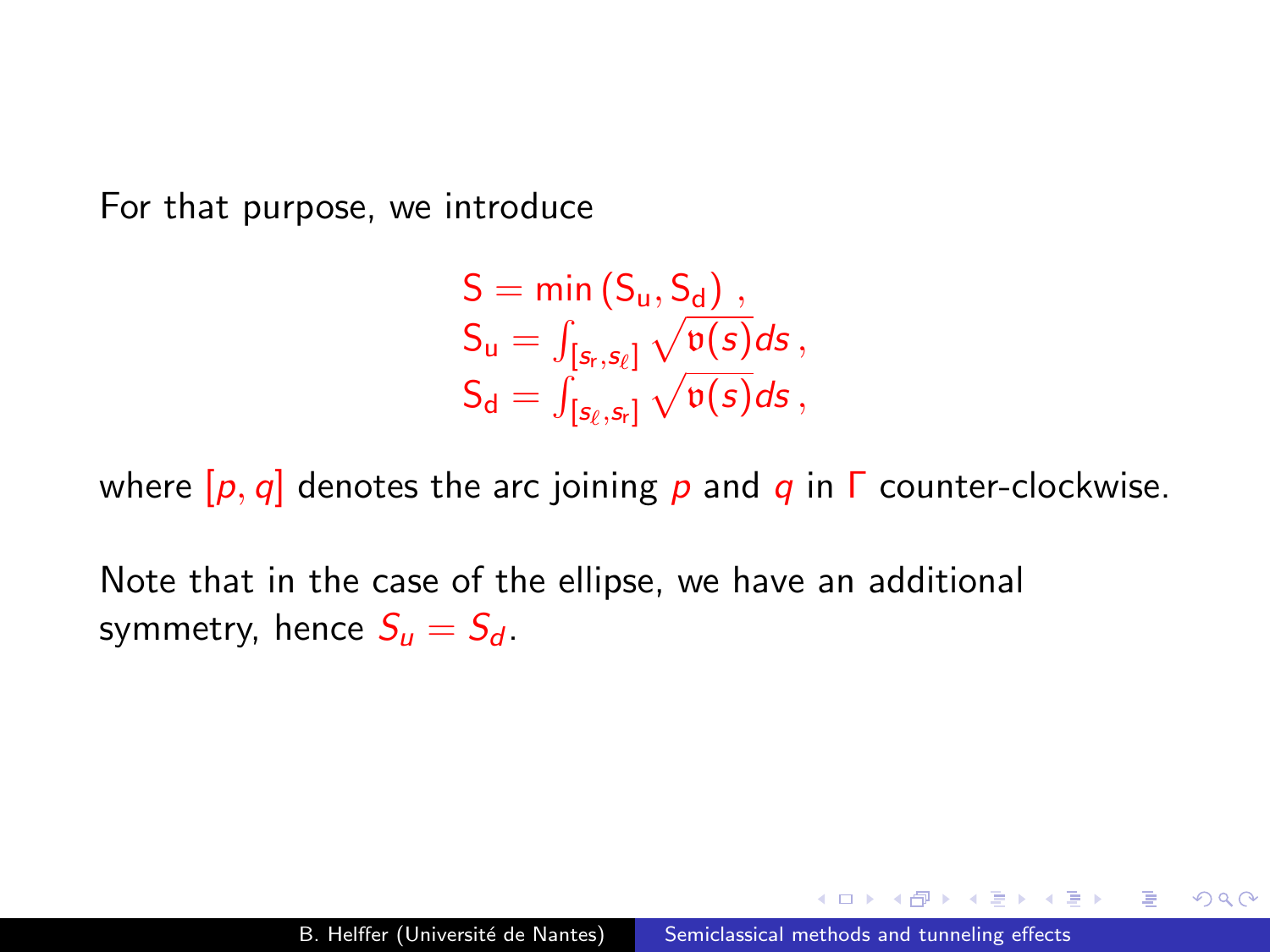The splitting formula for the operator  ${\mathcal M}_\hbar^{\mathsf{circ}}$  is obtained by adding the contributions of each geodesic and reads

$$
\lambda_2(\hbar) - \lambda_1(\hbar) = 4\hbar^{\frac{1}{2}} \pi^{-\frac{1}{2}} \gamma^{\frac{1}{2}} \left( A_u \sqrt{\mathfrak{v}(0)} e^{-\frac{S_u}{\hbar}} + A_d \sqrt{\mathfrak{v}(L)} e^{-\frac{S_d}{\hbar}} \right) + \mathcal{O}(\hbar^{\frac{3}{2}} e^{-\frac{S}{\hbar}}),
$$
\n(70)

where

$$
\begin{aligned} A_u&=\text{exp}\left(-\int_{[s_r,0]}\frac{(\mathfrak{v}^\frac{1}{2})'(s)+\gamma}{\sqrt{\mathfrak{v}(s)}}ds\right)\,,\\ A_d&=\text{exp}\left(-\int_{[s_\ell,L]}\frac{(\mathfrak{v}^\frac{1}{2})'(s)-\gamma}{\sqrt{\mathfrak{v}(s)}}ds\right)\,,\\ \gamma&=(\mathfrak{v}''(s_r)/2)^\frac{1}{2}=(\mathfrak{v}''(s_\ell)/2)^\frac{1}{2}\,. \end{aligned}
$$

 $QQ$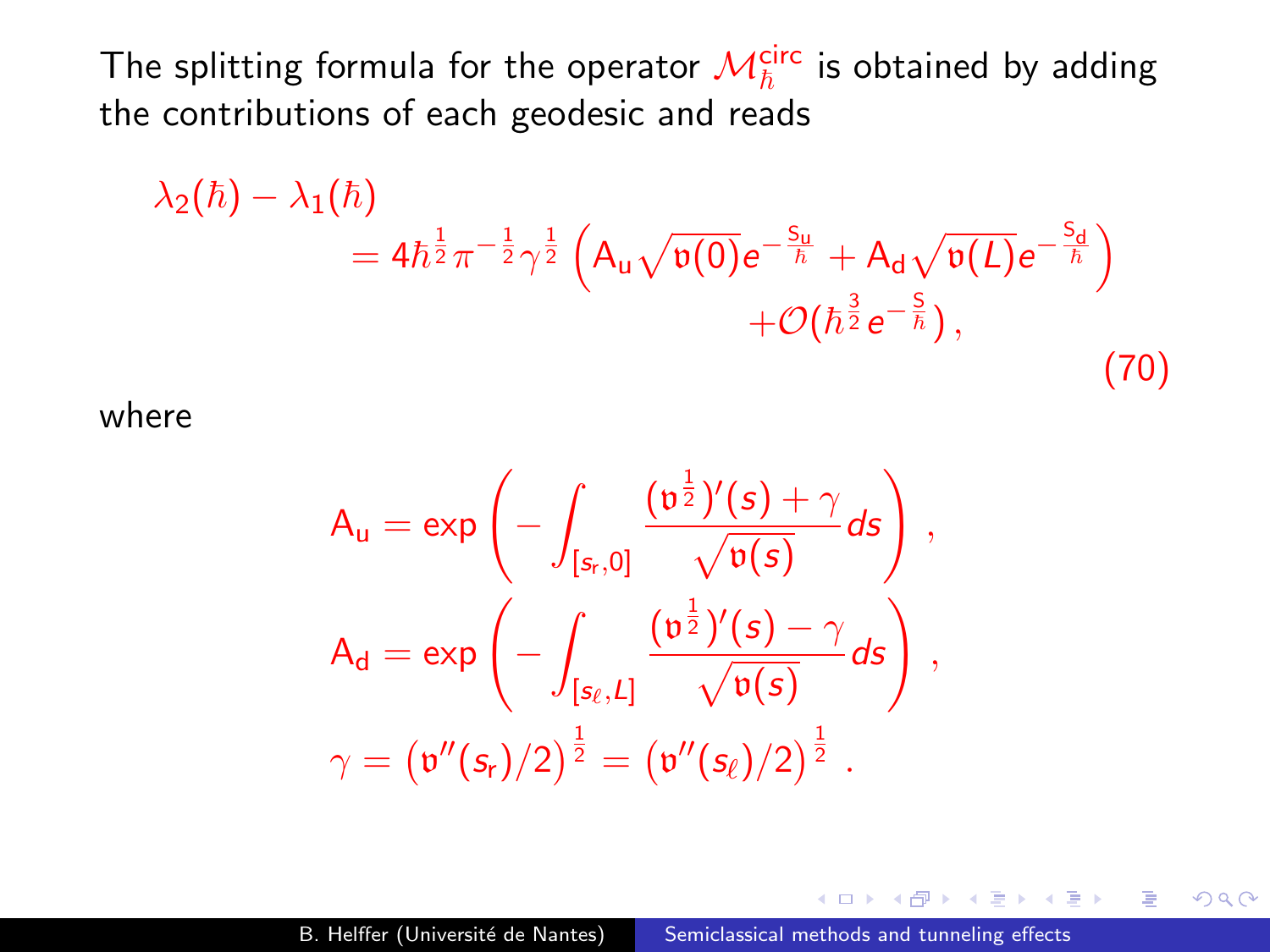Then, for the particular model  $\mathcal{M}_h^{\mathsf{eff}}$ , we notice that

$$
\mu_2^{\rm eff}(h) - \mu_1^{\rm eff}(h) = h^{\frac{3}{2}}(\lambda_2(\hbar) - \lambda_1(\hbar)), \qquad (71)
$$

so that, under Assumption T2, we have  $(h^{\frac{1}{4}} = \hbar)$ 

$$
\mu_2^{\text{eff}}(h) - \mu_1^{\text{eff}}(h) = 4h^{\frac{13}{8}}\pi^{-\frac{1}{2}}\gamma^{\frac{1}{2}} \left(A_u\sqrt{v(0)}\exp\left(-\frac{S_u}{h^{\frac{1}{4}}} + A_d\sqrt{v(L)}\exp\left(-\frac{S_d}{h^{\frac{1}{4}}}\right) + \mathcal{O}\left(h^{\frac{13}{8} + \frac{1}{4}}\exp\left(-\frac{S}{h^{\frac{1}{4}}}\right)\right)\right)
$$
\n(72)

Note that, if we assume that  $v$  is invariant under the symmetry exchanging the upper and lower parts, we have  $\mathfrak{v}(0) = \mathfrak{v}(L)$ ,  $S_{\rm u} = S_{\rm d}$  and  $A_{\rm u} = A_{\rm d}$ .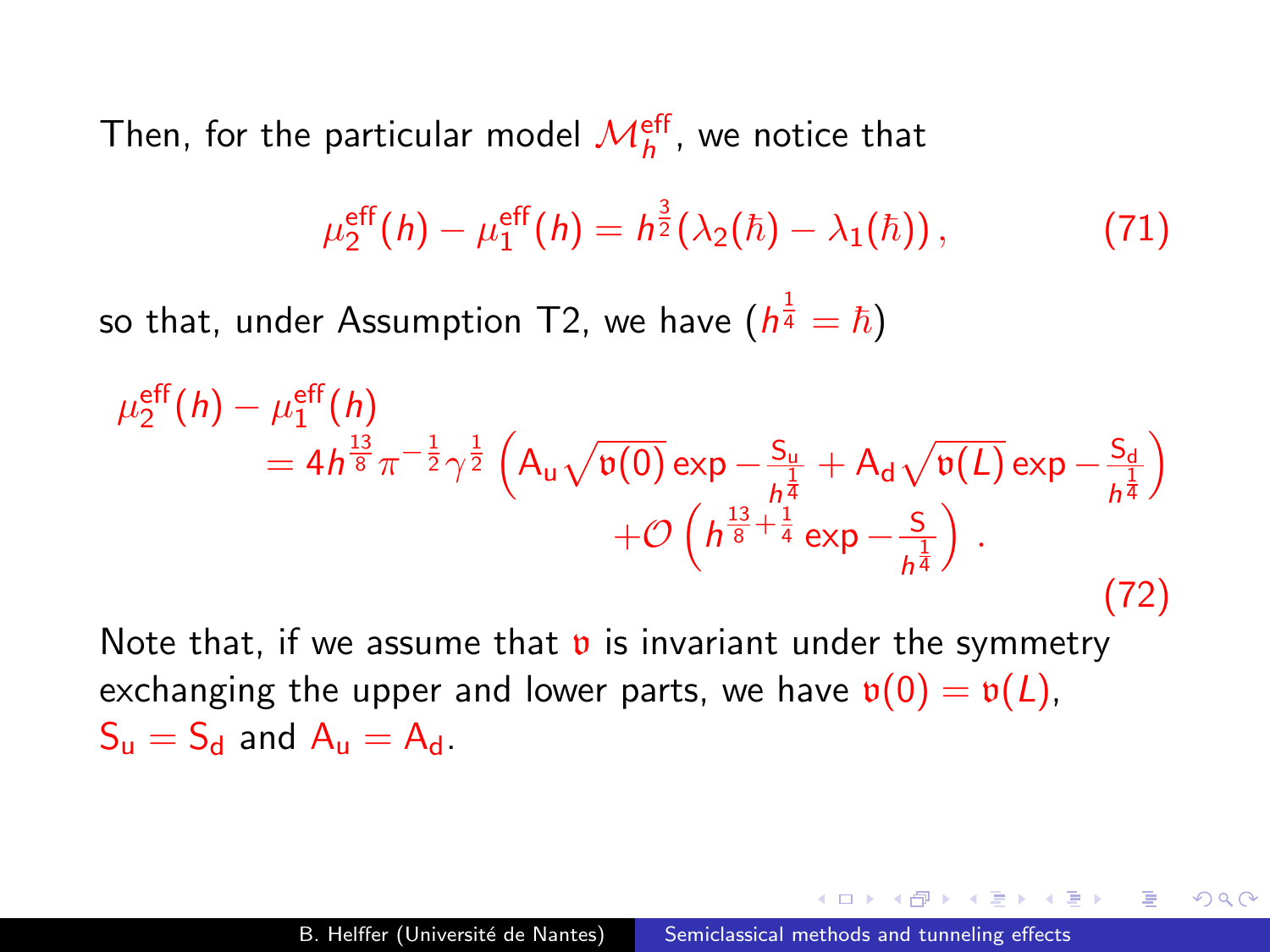# Statement of the main Tunneling result

Tunneling Theorem (Helffer-Kachmar-Raymond (2015))

Under Assumptions T1 and T2, we have

$$
\mu_2(h) - \mu_1(h) \underset{h \to 0}{\sim} \mu_2^{\rm eff}(h) - \mu_1^{\rm eff}(h) \,, \tag{73}
$$

where  $\mu^{\mathsf{eff}}_j(h)$  is defined before and where  $\mu^{\mathsf{eff}}_2(h) - \mu^{\mathsf{eff}}_1(h)$  is computes on the  $(1D)$ -effective model on the circle.

Tunneling Theorem shows a tunneling effect induced by the geometry of the domain (comparing with the semi-classical analysis of degenerate wells, the boundary acts as the well and the points of maximal curvature as the mini-wells).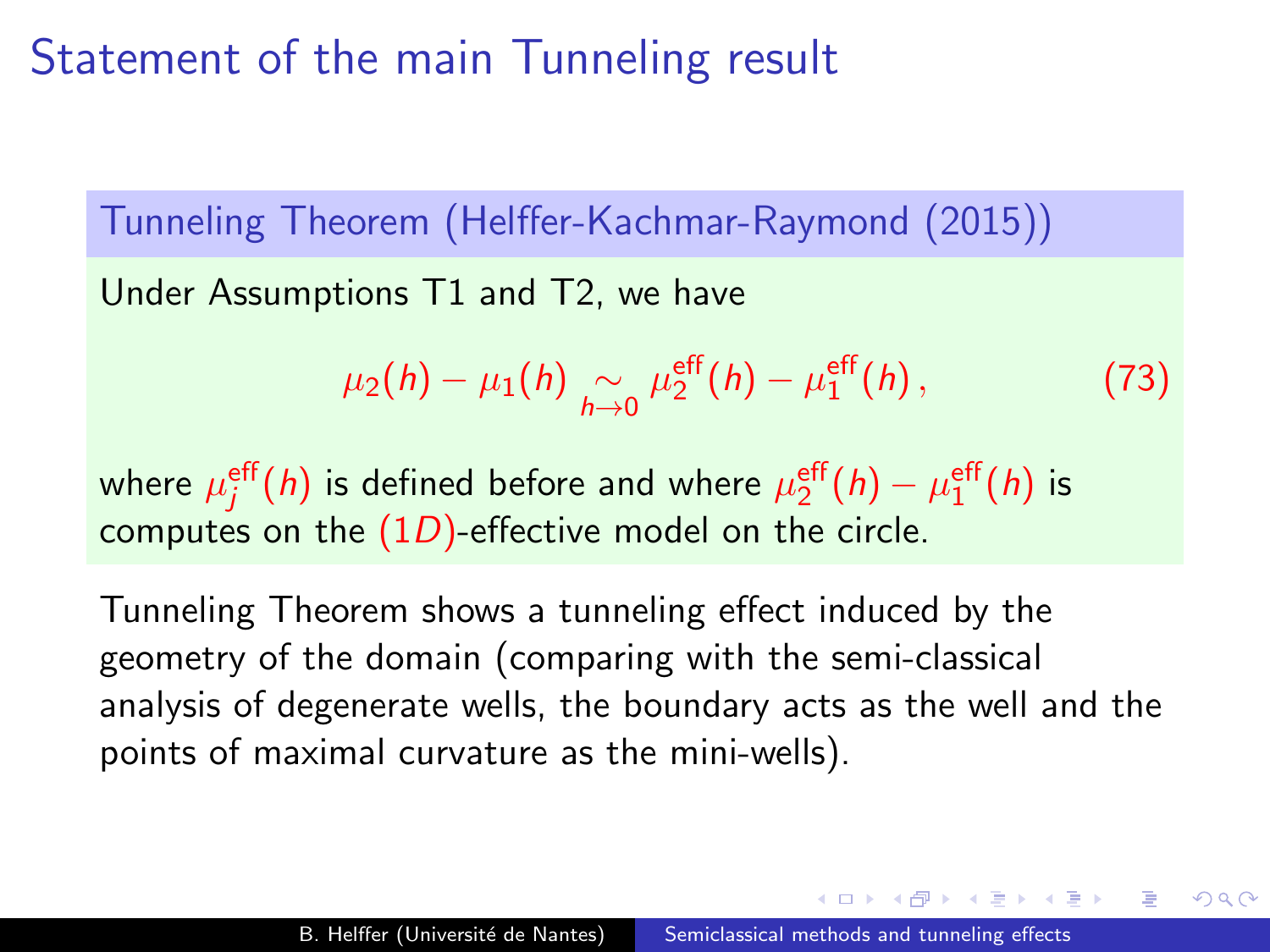# About other points of the proof

The general strategy described in the case of the initial double well problem can be achieved in this case.

We have explained

- 1. How to find asymptotics of eigenvalues;
- 2. The decoupling between the mini-wells;
- 3. How to use Agmon estimates in the normal direction.
- 4. the WKB construction in the one mini-well situation.

An important tool, to justify the decoupling, is also to establish like in the mini-well situation a tangential decay estimate near the boundary.

The starting formula for the splitting is the same as in the standard double well problem.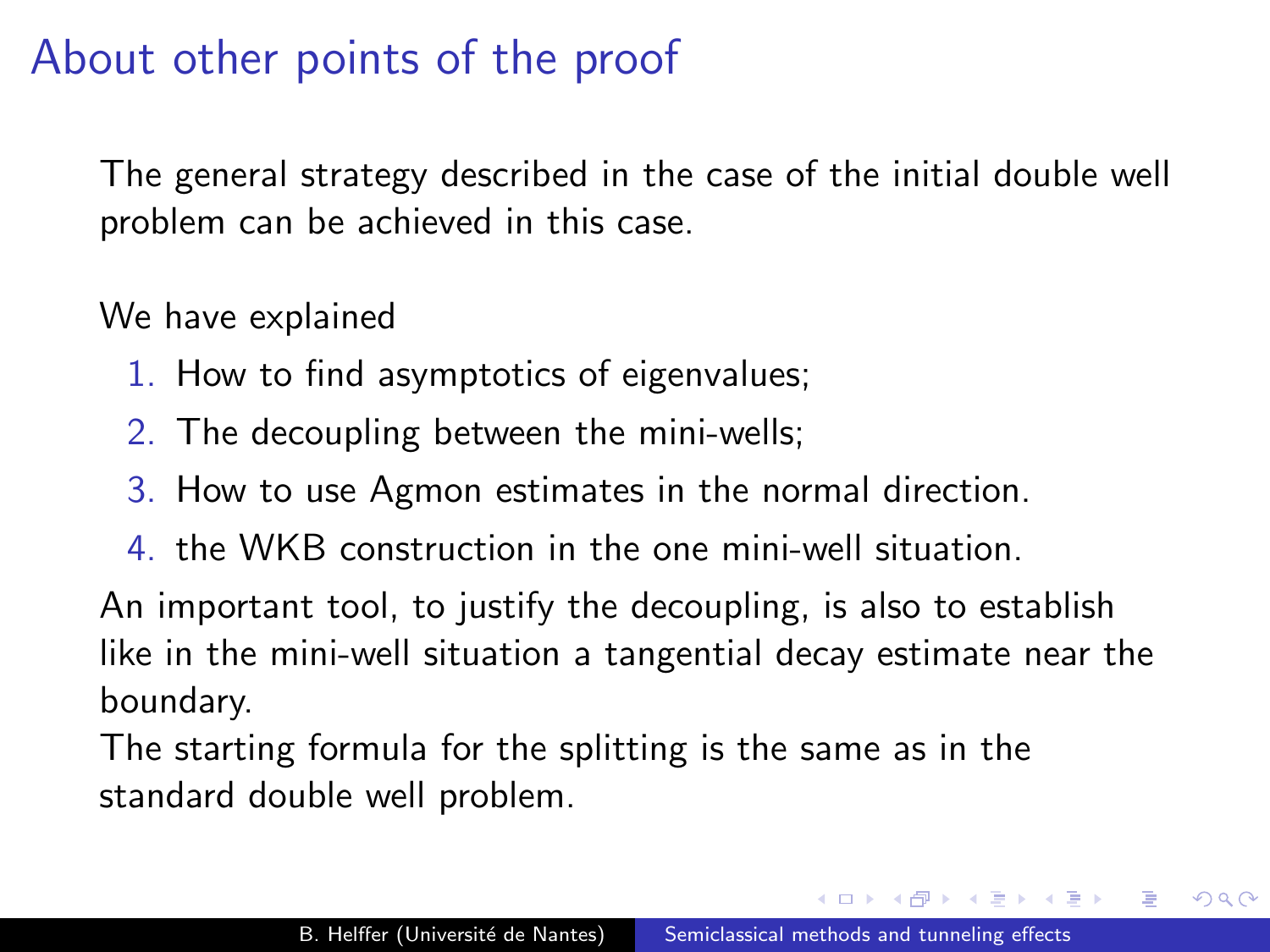When the domain  $\Omega$  has corners and symmetries (e.g. the interior of an isosceles triangle), the tunneling effect is analyzed by Helffer-Pankrashkin in [\[21\]](#page-184-0). One difference between the setting here and that appears in the spectral reduction to the reference problems. In [\[21\]](#page-184-0), the reference problem is a two-dimensional problem in an infinite sector which has an explicit groundstate. In this paper, the limiting reference problem is a direct sum of two one-dimensional operators. To prove our Tunneling Theorem, we need to compare the eigenfunctions of the operator  $\mathcal{L}_h$  with WKB approximate eigenfunctions.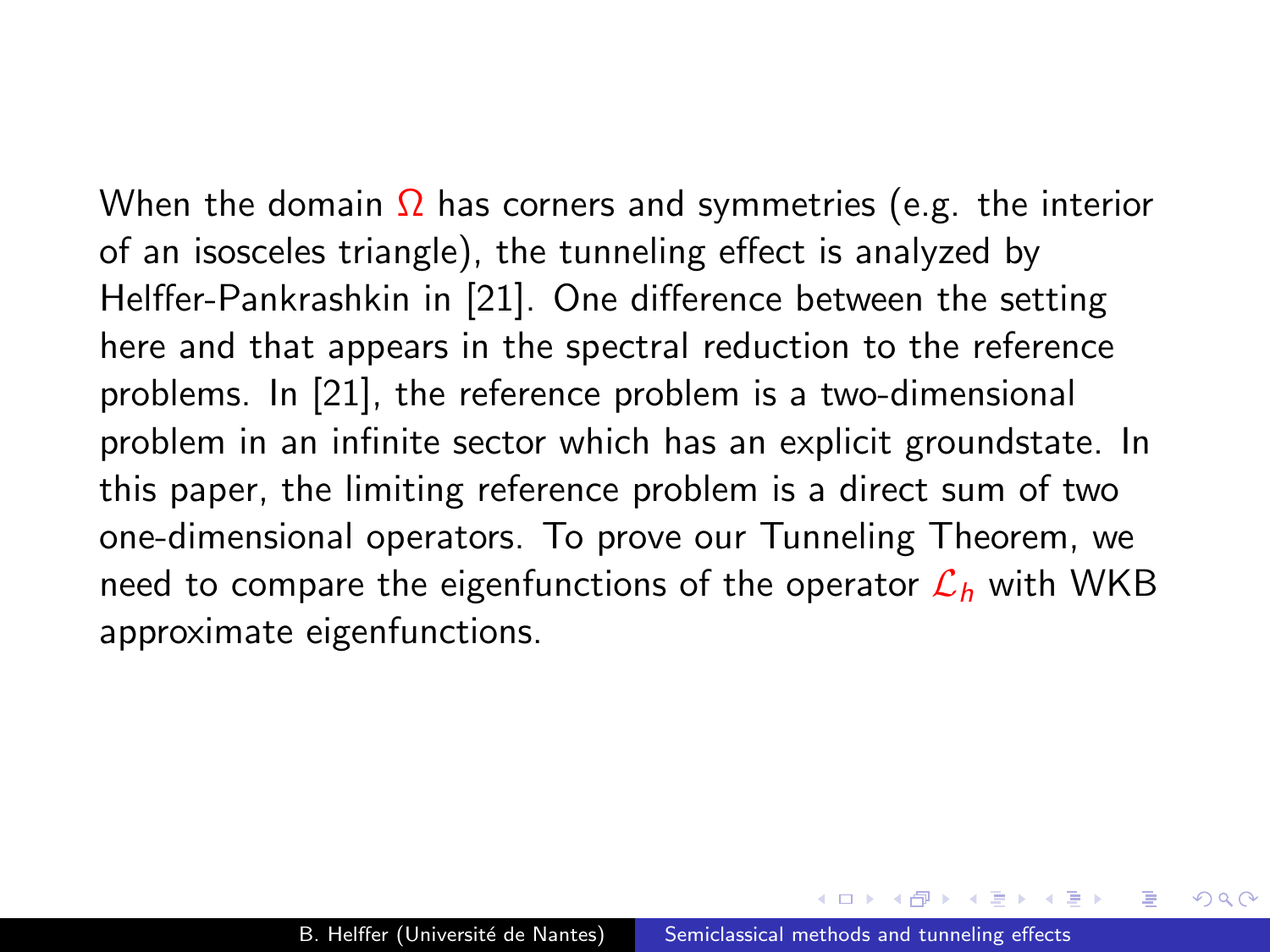### Other questions around ...

 $\blacktriangleright$  Look at

$$
u\mapsto \mathcal{Q}^{\alpha}(u):=||\nabla u||^2_{L^2(\Omega)}+\alpha\int_{\partial\Omega}b(x)|u(x)|^2ds(x). \quad (74)
$$

This is considered in Daners-Kennedy (who refers to Yuan Lou and Meijun Zhu). The ground state is localized at the boundary near the maxima of  $b$ :

$$
\lambda \sim -\alpha^2 b_{\text{max}}^2 \, .
$$

- $\blacktriangleright$  Look at the higher dimension. See Pankrashkin-Popoff [\[39,](#page-189-0) [40\]](#page-189-1) for the 2-term expansion.
- Introduce a more systematic reduction to the boundary and analyze the resulting semi-classical problem at the boundary.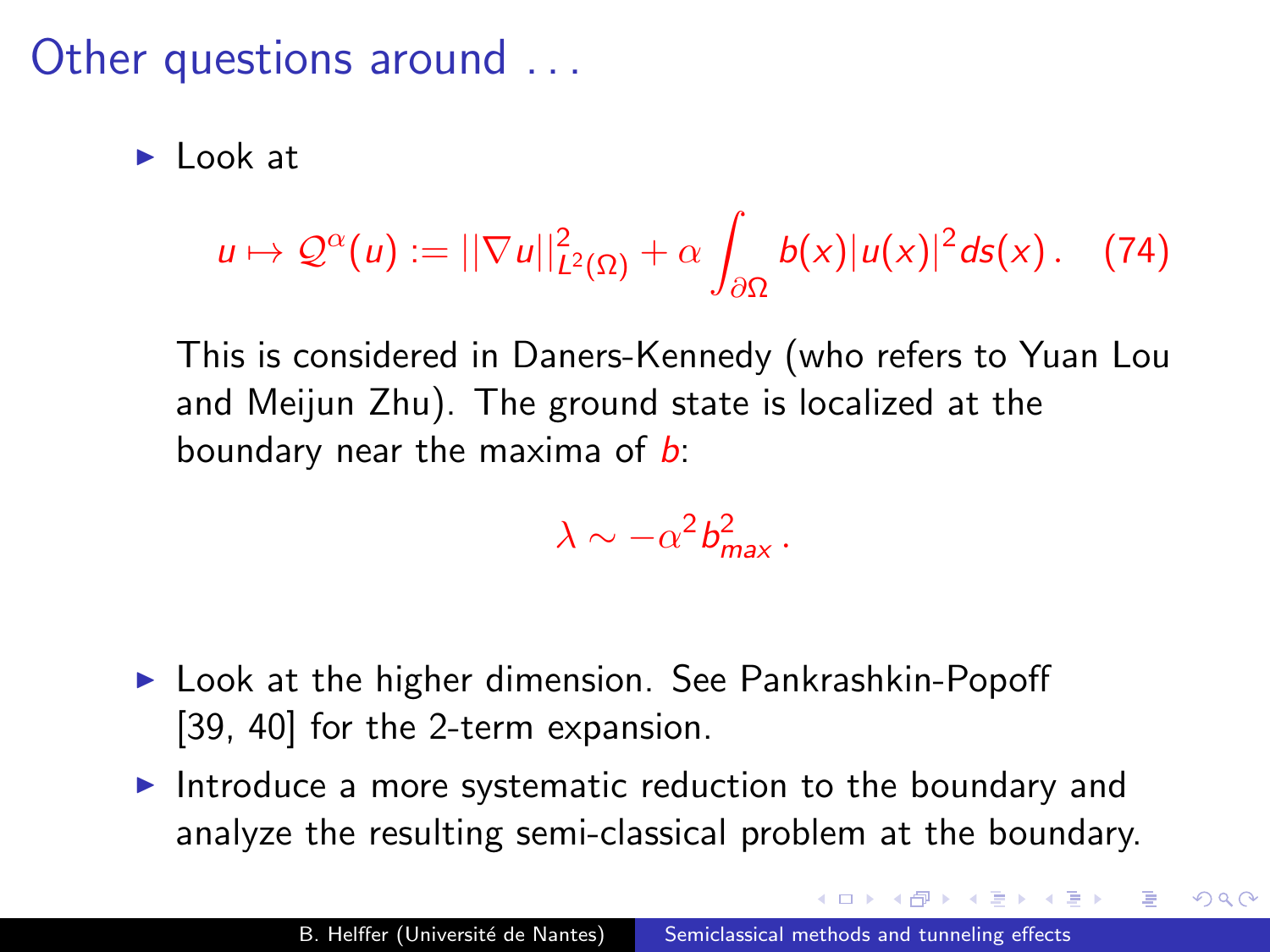Here we refer to papers with A. Morame, Y. Kordyukov, N. Raymond and S. Vu-Ngoc from 1996 to 2017. A good reference is the recent book by N. Raymond (2017) [\[42\]](#page-190-0). When no electric potential  $V(x)$  is present we can still have localization through the magnetic field.

 $\Omega$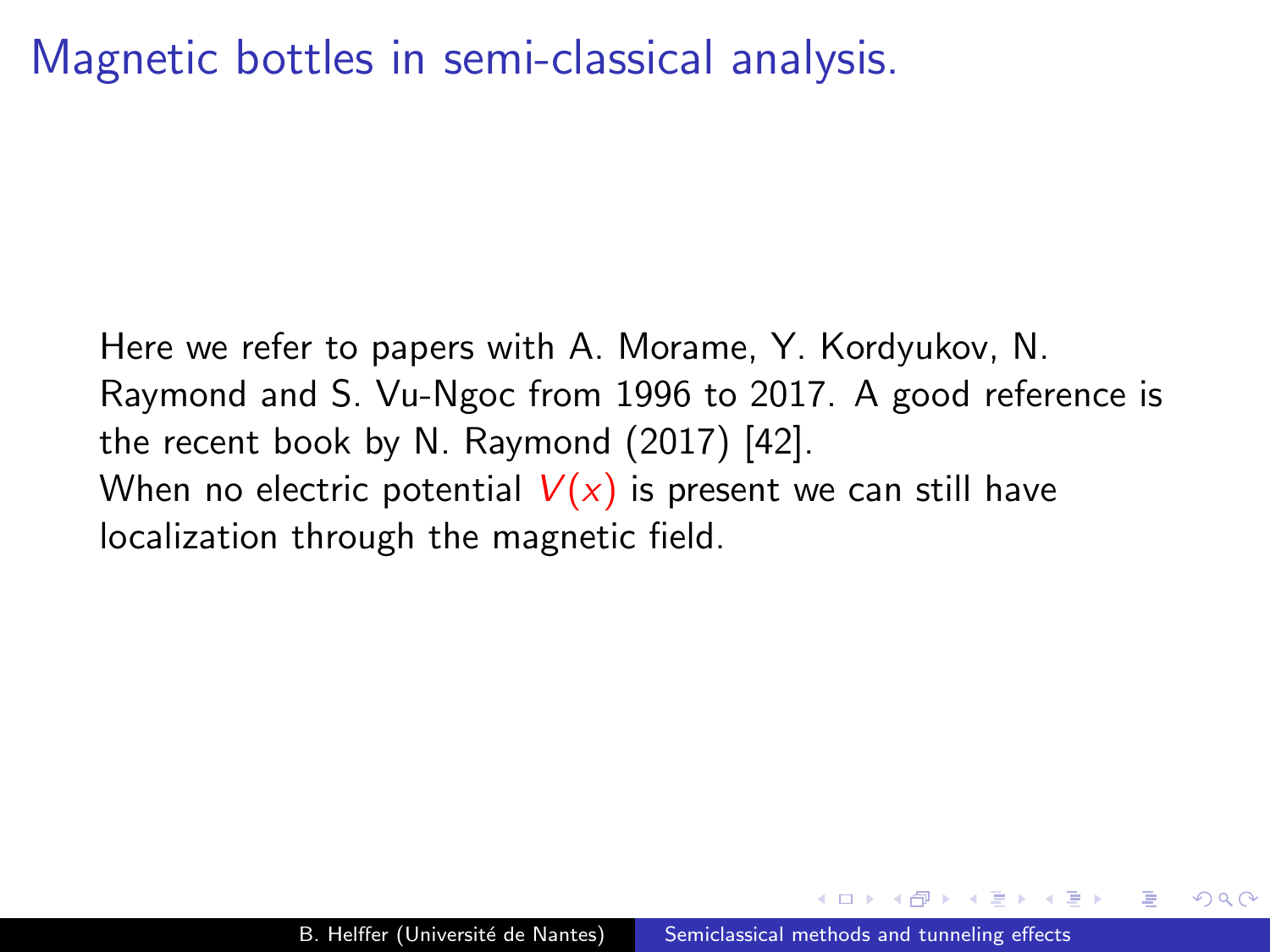To simplify, we describe the case of dimension 2. We assume that the magnetic field  $B(x) = \text{curl}A$  is positive and that

```
0 \leq \inf B < \lim \limits_{|x| \to +\infty} \mathrm{B}(x) .
```
Considering  $P_{hA,0}$  one can show that the spectrum below h lim inf<sub> $|x| \to +\infty$ </sub> B is discrete and we would like to localize the groundstate (as  $h \to 0$ ).

The question is then:

Does it exists a substitute for the Agmon strategy ?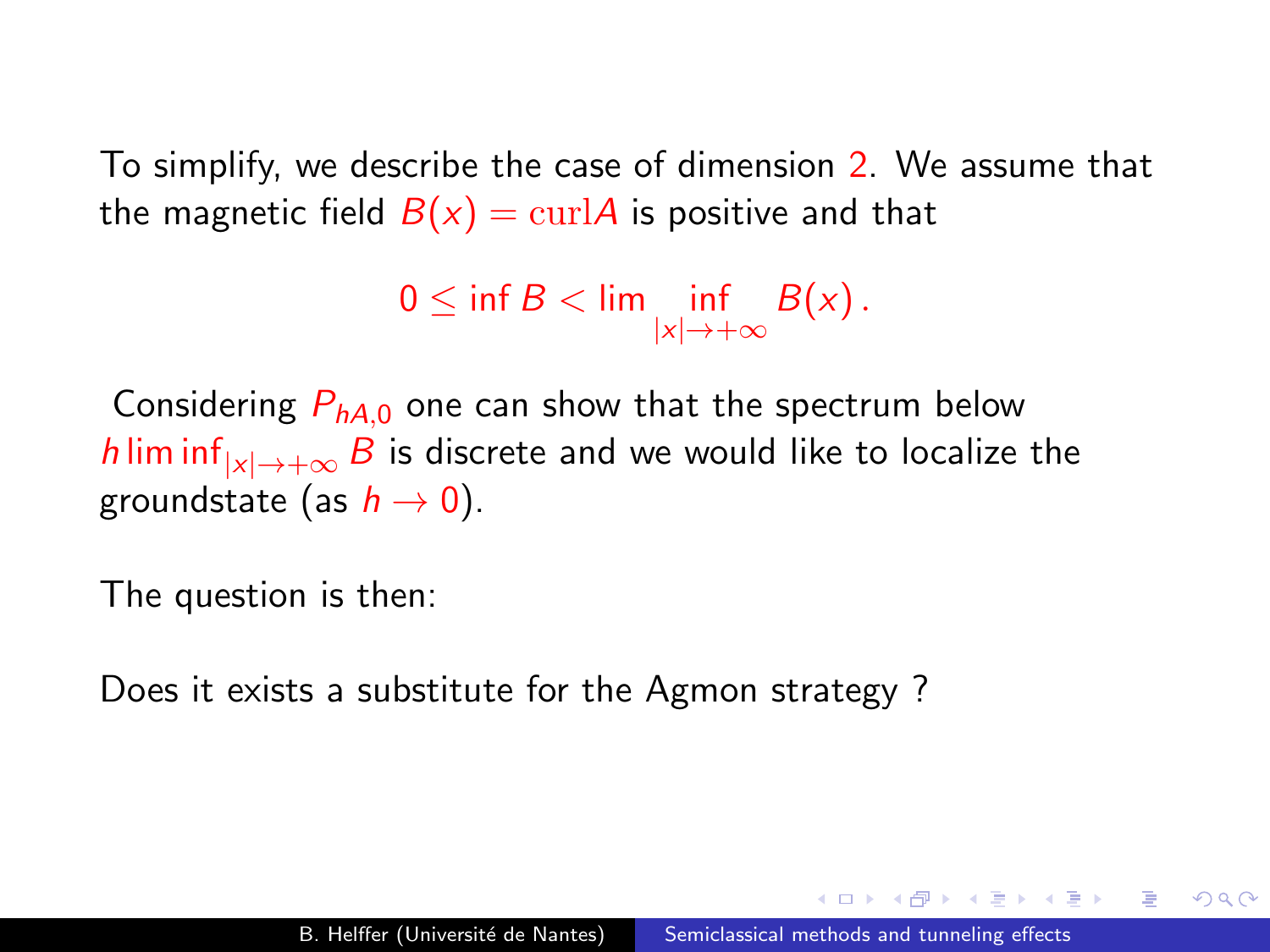So we should look for an effective electric potential. Here we simply observe that

$$
\langle P_{h,A,0}u,u\rangle\geq h\int B(x)|u(x)|^2 dx.
$$

This suggest to take  $h(x)$  as an effective electric potential. More precisely, we use the previous inequality in the form

$$
\langle P_{hA,0}u,u\rangle\geq (1-\epsilon)h\int B(x)|u(x)|^2 dx+\epsilon\langle P_{h,A,0}u,u\rangle,
$$

and look for an optimal  $\epsilon \in (0,1)$ . A magnetic Agmon distance  $d_B$  is associated with  $B - \inf B$  and one expects, assuming a unique minimum at  $\theta$ , a decay in  $\exp -\alpha \frac{d_B(x,0)}{\sqrt{h}}$ , for some  $\alpha > 0$ .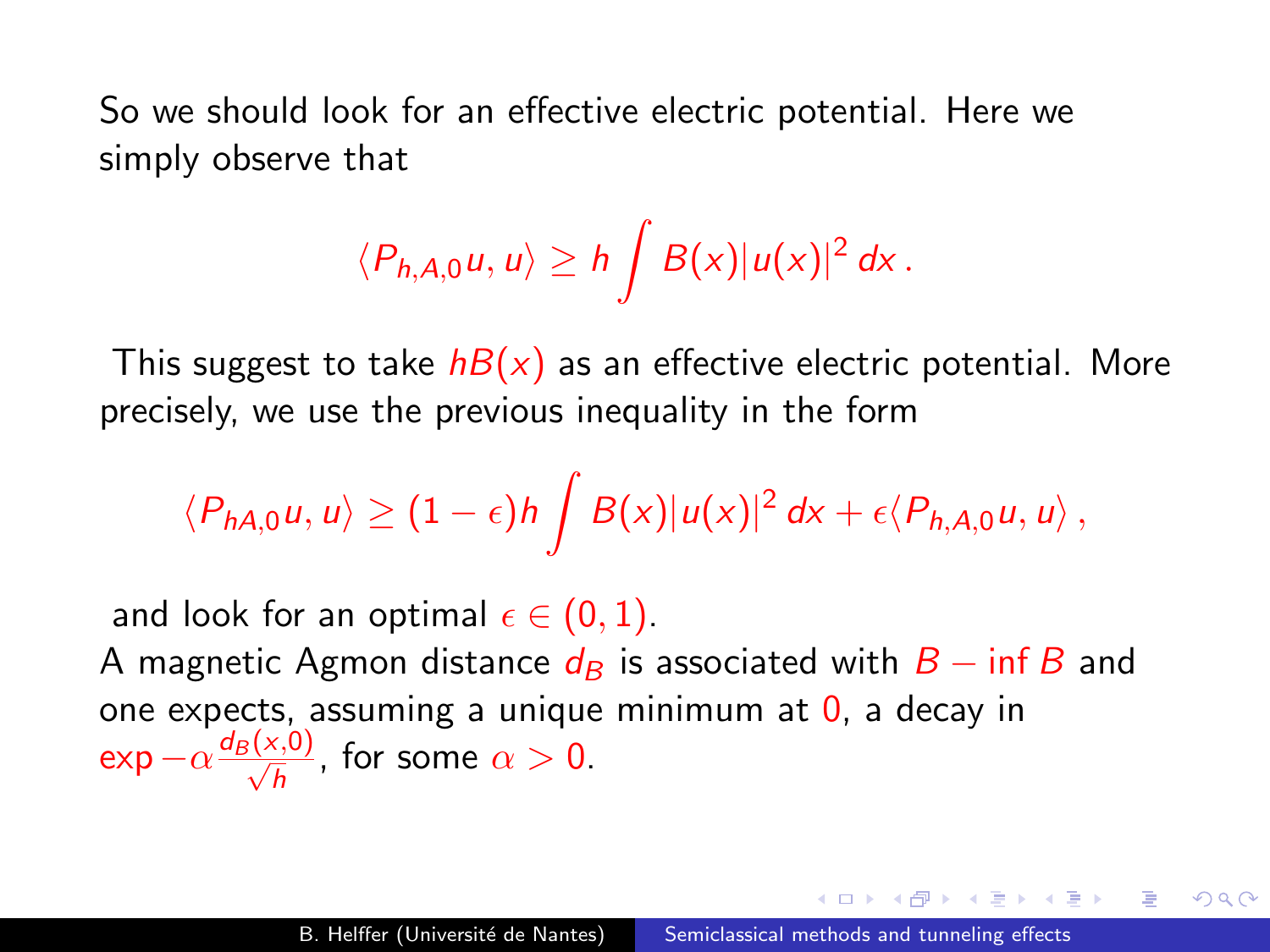Note that the double well problem in the case considered by the above mentioned authors is completely open. We are here thinking of a (2D)-situation where the magnetic field is positive and admit two symmetric non degenerate minima.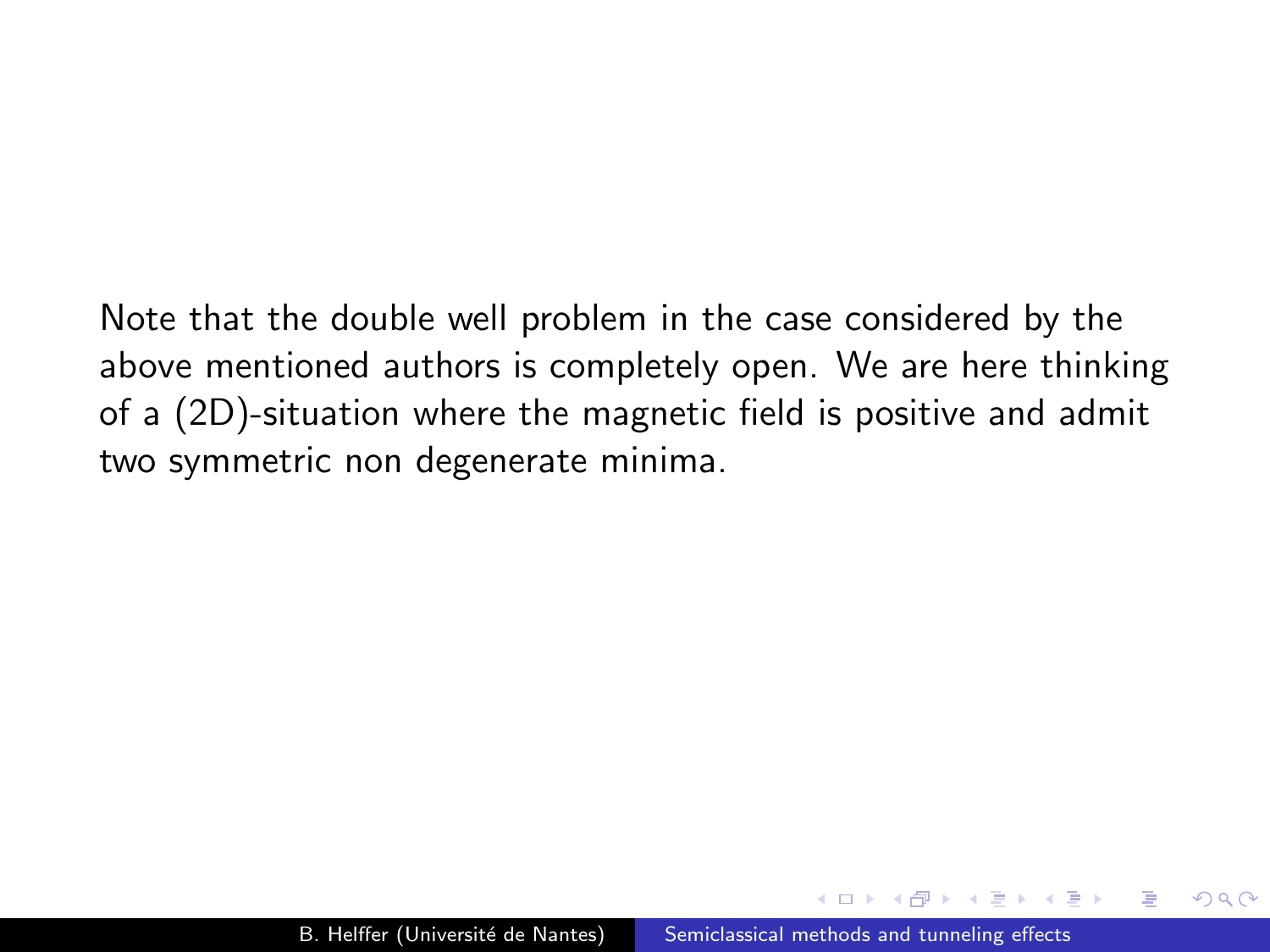## Decay estimates and tunneling in superconductivity

Here we refer to works with A. Morame, X. Pan, S. Fournais and the more recent works by Bonnaillie–Hérau-Raymond between 2002 till 2018. We refer to our book with S. Fournais for the state of the art in 2009.

The so-called Surface Superconductivity is strongly related with the Neumann realization of the Schrödinger operator with magnetic field (which in the initial papers is assumed to be constant and then variable). Here we observe a phenomenon of localization at the boundary (which plays the role of the well) and the role of the Agmon distance is played by the distance to the boundary. More accurate localization is given in dimension 2 by the curvature of the boundary (an effect predicted by Bernoff-Sternberg and proven by Helffer-Morame).

The decay along the boundary is measured by a tangential Agmon distance associated with the curvature. Again the Agmon's strategy plays an important role.

つくい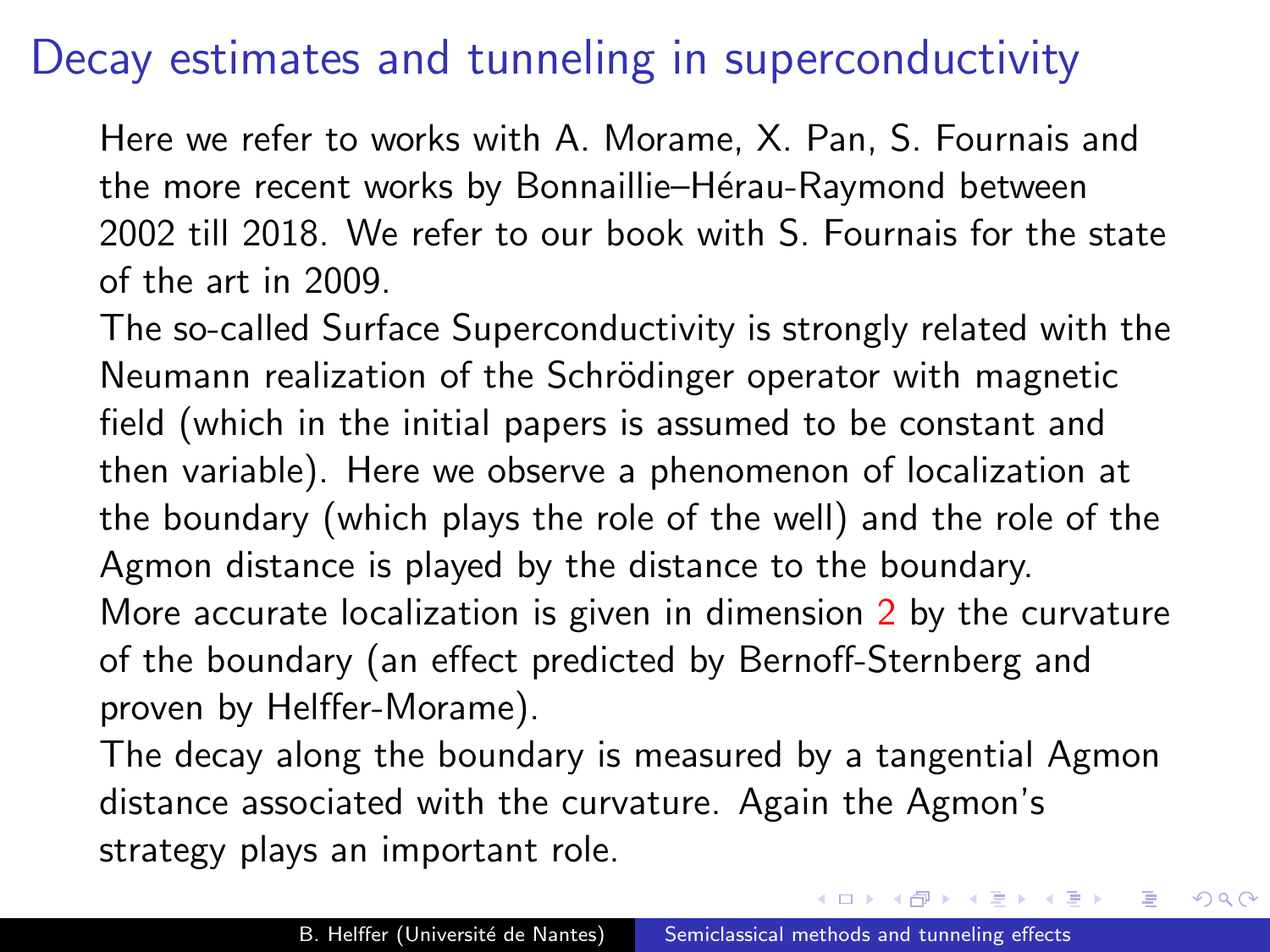We now consider the semiclassical analysis of the magnetic Laplacian on a smooth domain of the plane carrying Neumann boundary conditions.

One would like to discuss a conjecture of magnetic tunneling when the domain is an ellipse.

つくい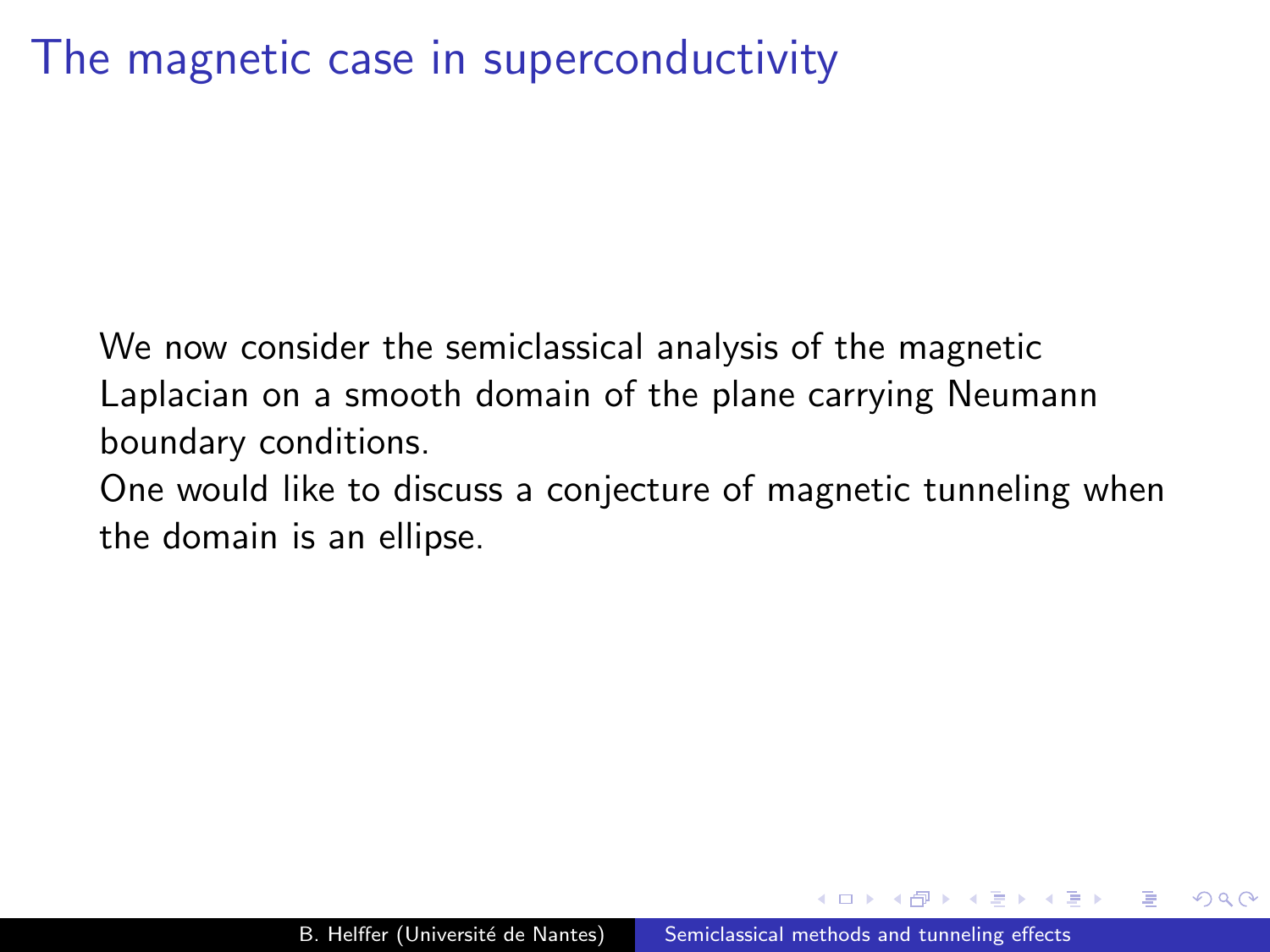### The Neumann realization for the magnetic Laplacian

Let  $\Omega$  be an open, bounded and simply connected domain of  $\mathbb{R}^2$ . We consider the magnetic Laplacian

$$
\mathcal{L}_{\hbar} = (-i\hbar \nabla + \mathbf{A})^2, \tag{75}
$$

つくい

with Neumann condition on the boundary, wher

e  $\mathbf{A}(x_1, x_2) = \frac{1}{2}(x_2, -x_1)$  is a vector potential associated with the magnetic field  $\mathbf{B} = \nabla \times \mathbf{A} = 1$ .

We mainly consider the smooth case (corners are also interesting). The operator  $\mathcal{L}_{\hbar}$  is associated with the quadratic form defined for  $\psi \in \mathrm{H}^1(\Omega)$  by

$$
Q_{\hbar}(\psi) = \int_{\Omega} |(-i\hbar \nabla + \mathbf{A})\psi|^2 \, \mathrm{d}x_1 \, \mathrm{d}x_2.
$$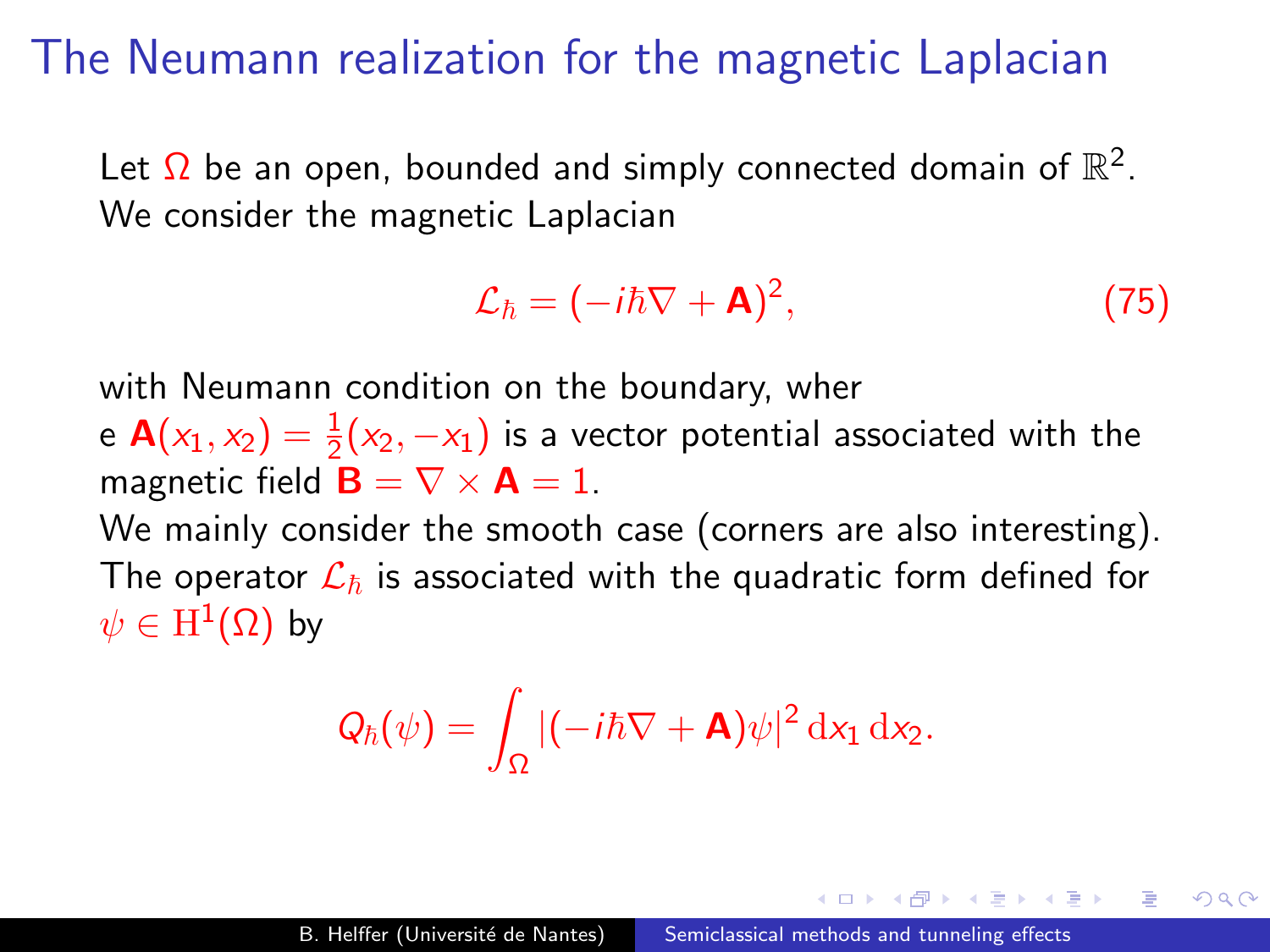The aim is to analyze the low lying eigenvalues of  $\mathcal{L}_{\hbar}$  and their associated (quasi)modes, especially when there are symmetries and multiple points of maximal curvature on the boundary, and we will focus on the case of ellipses.

つくい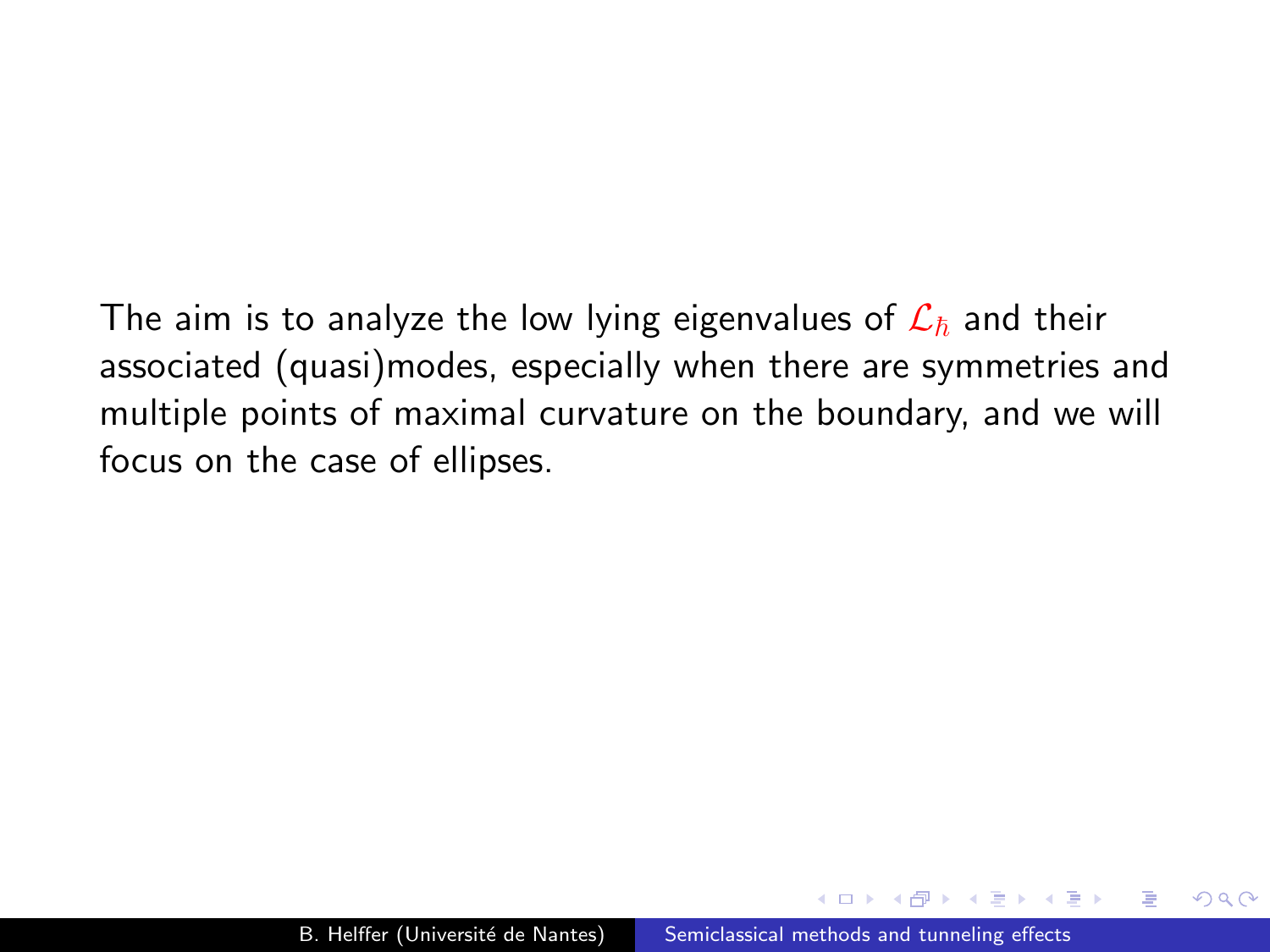# Semiclassical spectral gap

We are interested in the the eigenvalues  $\lambda_n(\hbar)$  of  $\mathcal{L}_{\hbar}$  and especially in the gap

 $\lambda_2(\hbar) - \lambda_1(\hbar)$ .

The question of estimating the gap between the magnetic eigenvalues was initially raised in Fournais-Helffer (2006) in the case of constant magnetic fields in two dimensions. Fournais and Helffer have shown the fundamental role of the curvature of the boundary in the semiclassical expansion of the gap (and improved the previous contribution by Helffer and Morame (2001) where only the first eigenvalue was considered).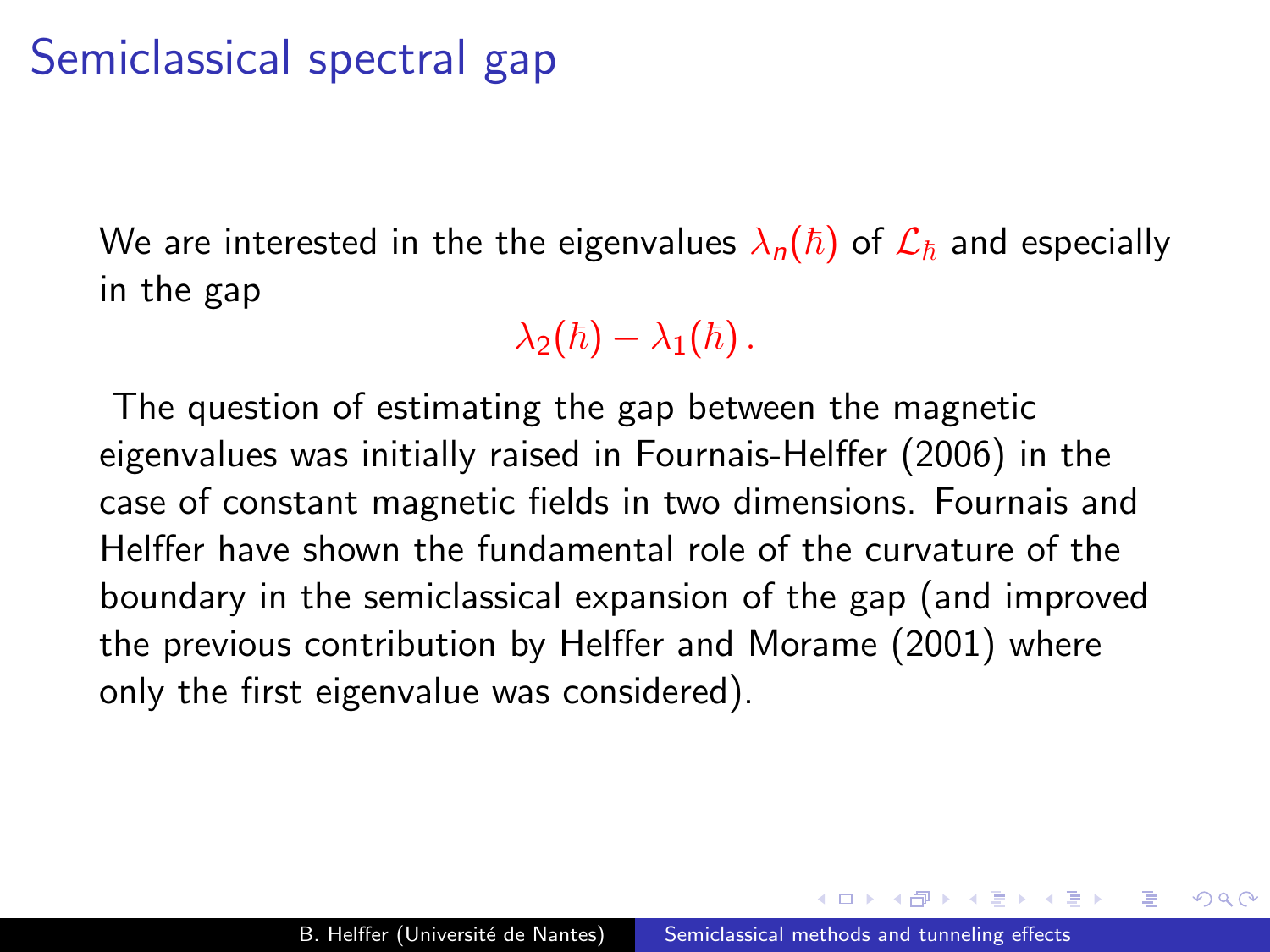Let us recall the result.

### Theorem (Fournais-Helffer)

If the curvature  $\kappa$  of  $\partial\Omega$  has a unique and non-degenerate maximum (attained at a point of the boundary with curvilinear abscissa 0). Then, we have

$$
\lambda_n(\hbar) = \Theta_0 \hbar - C_1 \kappa_{\max} \hbar^{3/2} + (2n - 1) C_1 \Theta_0^{1/4} \sqrt{\frac{3k_2}{2}} \hbar^{7/4} + o(\hbar^{7/4}),
$$
\n(76)  
\nwhere  $\Theta_0 \in (0, 1)$  and  $C_1 > 0$  are constants related to the De  
\nGennes operator and  $k_2 = -\kappa''(0)$ .

つくへ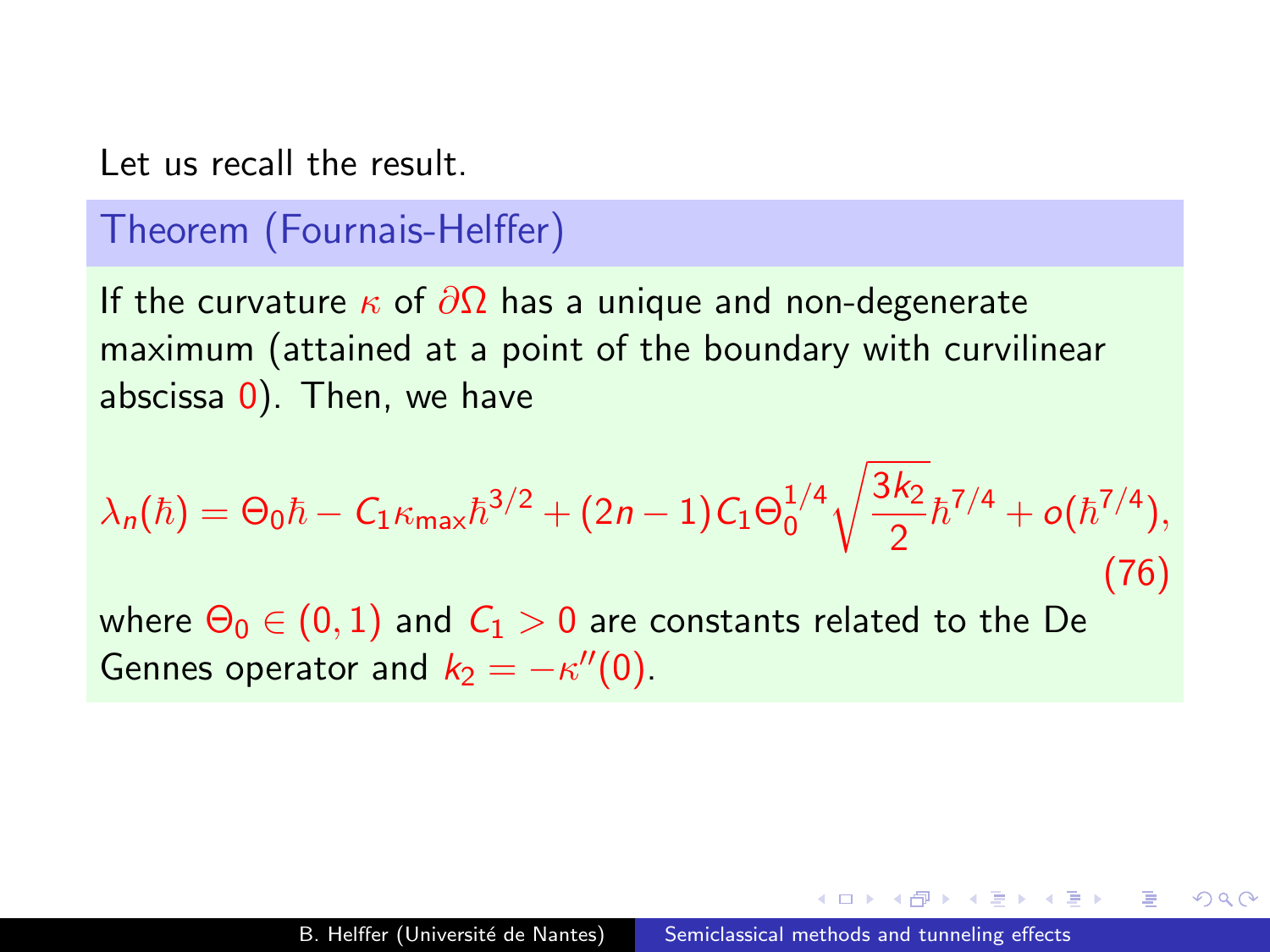N. Raymond (with coauthors) has estimated the spectral gap in the case of varying magnetic fields in two dimensions (see his little magnetic book in EMS and references therein)

 $\Omega$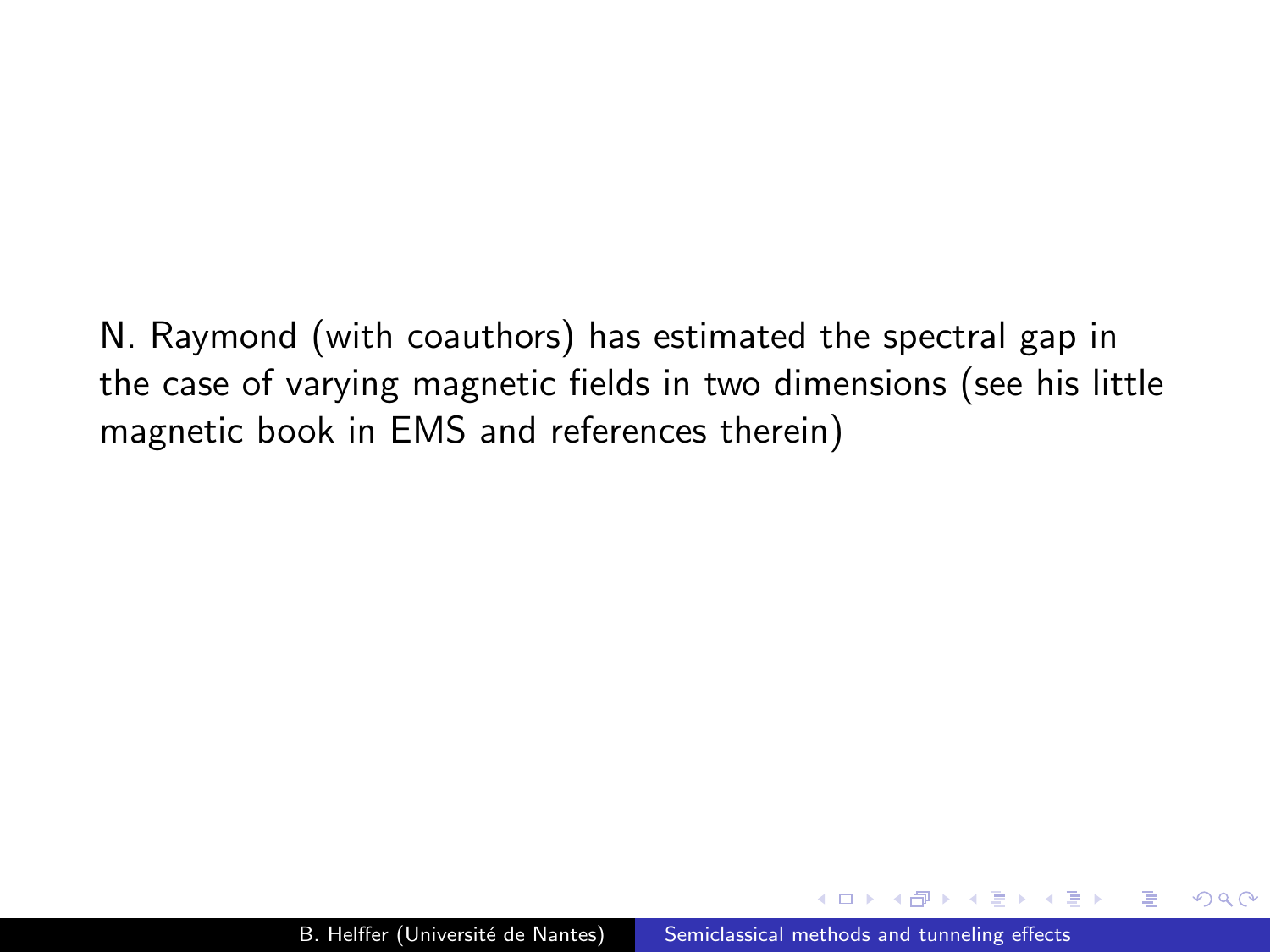As for the Robin question, the following operator, acting on  $\mathrm{L}^2(\mathbb{R}/\ell\mathbb{Z},\,\mathrm{d}s)$ , determines the semiclassical spectral asymptotics:

<span id="page-146-0"></span>
$$
\mathcal{L}_{\hbar}^{\text{eff}} = \Theta_0 \hbar + \frac{\mu''(\zeta_0)}{2} (\hbar D_s + \gamma_0 - \zeta_0 \hbar^{\frac{1}{2}} + \alpha_0 \hbar)^2 - C_1 \kappa(s) \hbar^{\frac{3}{2}}, \qquad \gamma_0 = \frac{|\Omega|}{\ell},
$$
  
where  $D_s = -i\partial_s$ ,  $\ell = |\partial\Omega|$ ,  $\zeta_0 = \sqrt{\Theta_0}$ ,  $C_1 > 0$  and  $\alpha_0$  is a constant related to the De Gennes operator. (77)

医单侧 医单侧

э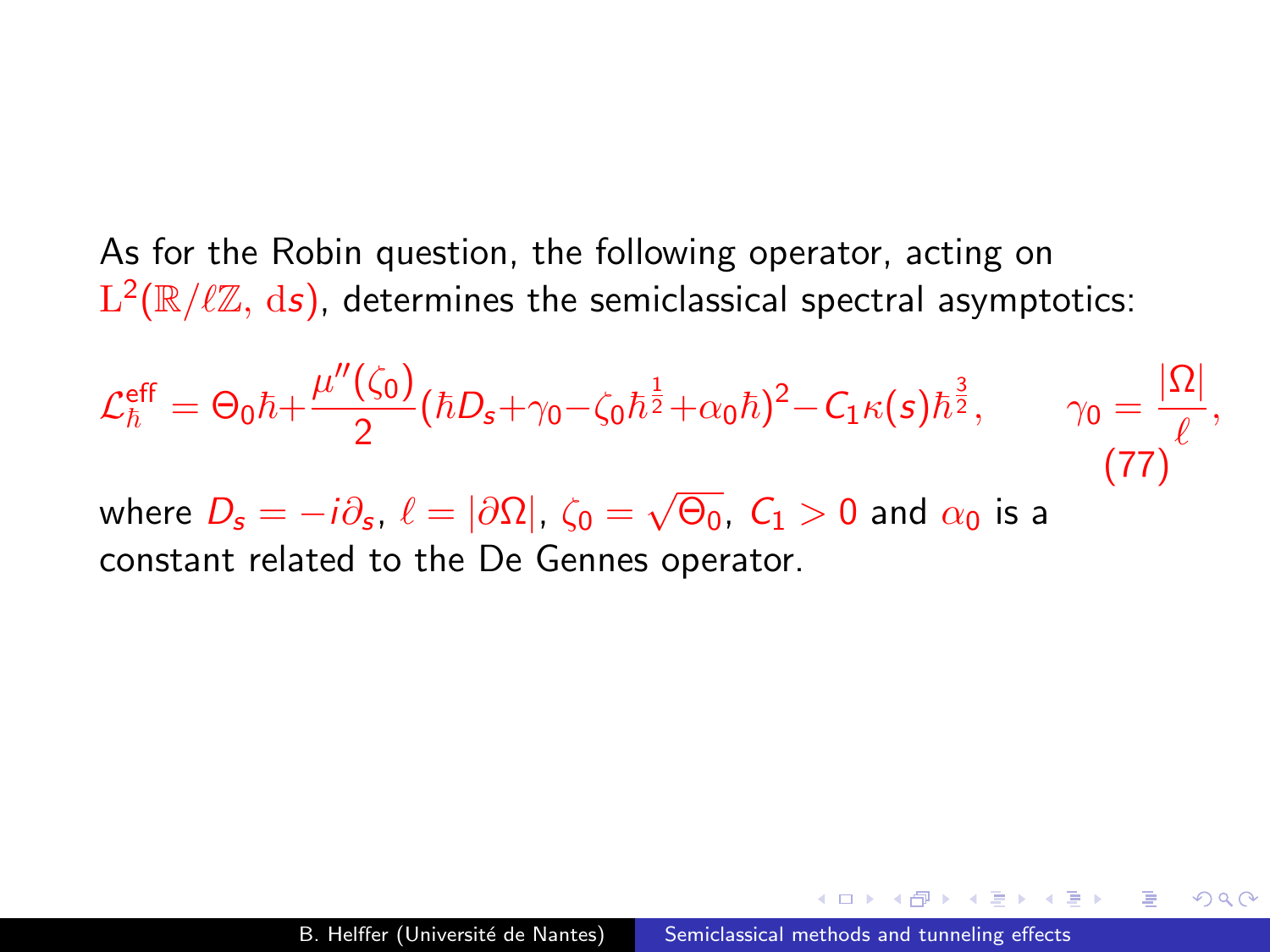The spectral behavior of  $\mathcal{L}_{\hbar}^{\mathsf{eff}}$  is well known. If  $\kappa$  has a unique and non-degenerate maximum, then the first eigenfunctions are localized near this maximum and a local (semi-global) change of gauge reduces the investigation to

$$
\Theta_0 \hbar + \frac{\mu''(\zeta_0)}{2} \hbar^2 D_s^2 - C_1 \kappa(s) \hbar^{\frac{3}{2}}, \tag{78}
$$

for which the standard semi-classical analysis applied, in particular the harmonic approximation applies, as well as the WKB constructions.

 $\Omega$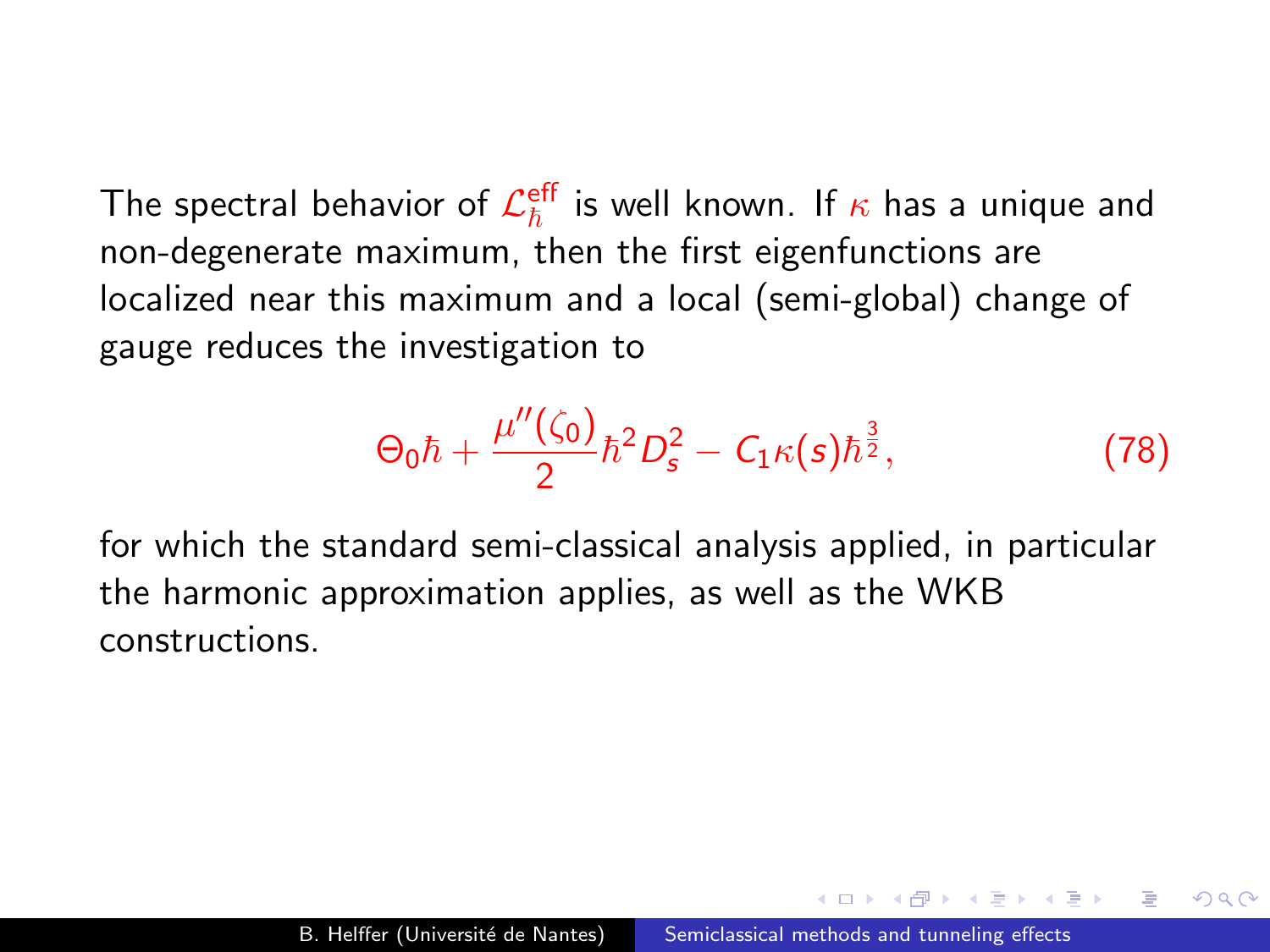If  $\kappa$  has two symmetric maxima, such a change of gauge is not allowed since there is, in general, no global change of gauge to cancel the flux term (there is a phase shift between the two wells (Outassourt (1988), Bonnaillie-Hérau-Raymond (2016)). For this problem, many steps of the "general strategy" are working but some are still missing !

 $\Omega$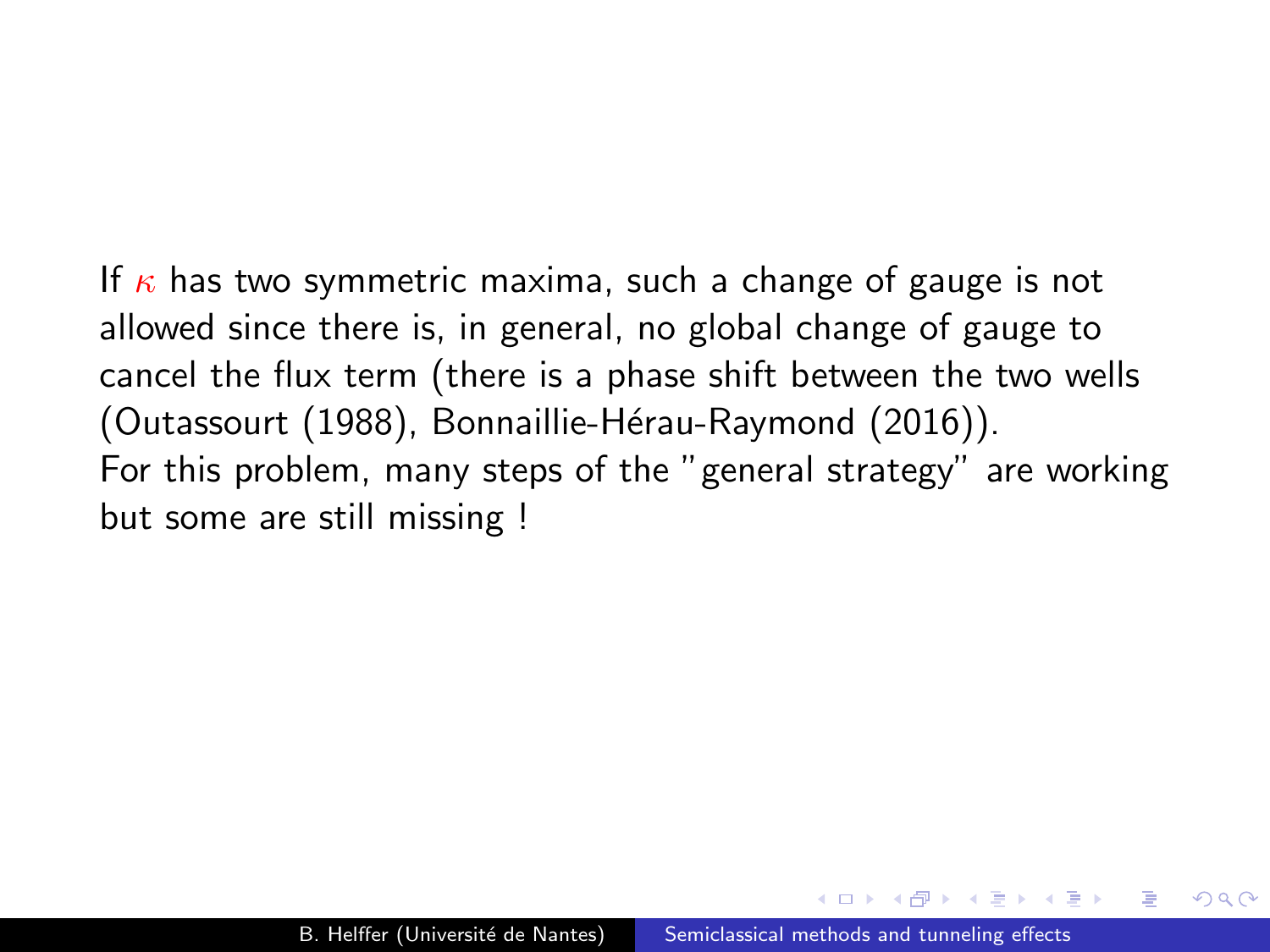# WKB construction (Bonnaillie-Hérau-Raymond)

The next result is a local WKB construction (near the unique maximum of the curvature) reflecting the formal approximation by the effective (1D)-operator. In the statement in a tubular coordinates  $(s, t)$  near the boundary.

## Theorem–WKB form, Curvature induced magnetic bound states

There exists  $\Phi = \Phi(s)$  in a nhd  $V$  of  $(0,0)$  s.t.  $\Phi''(0) > 0$ , and  $(\lambda_{n,i})_{i>0}$  s.t.

$$
\lambda_n(\hbar)\underset{\hbar\to 0}{\sim}\hbar\sum_{j\geq 0}\lambda_{n,j}\hbar^{\frac{1}{4}},
$$

with 
$$
\lambda_{n,0} = \Theta_0
$$
,  $\lambda_{n,1} = 0$ ,  $\lambda_{n,2} = -C_1 \kappa_{\text{max}}$  and  $\lambda_{n,3} = (2n-1)C_1 \Theta_0^{1/4} \sqrt{\frac{3k_2}{2}}$ .

つくへ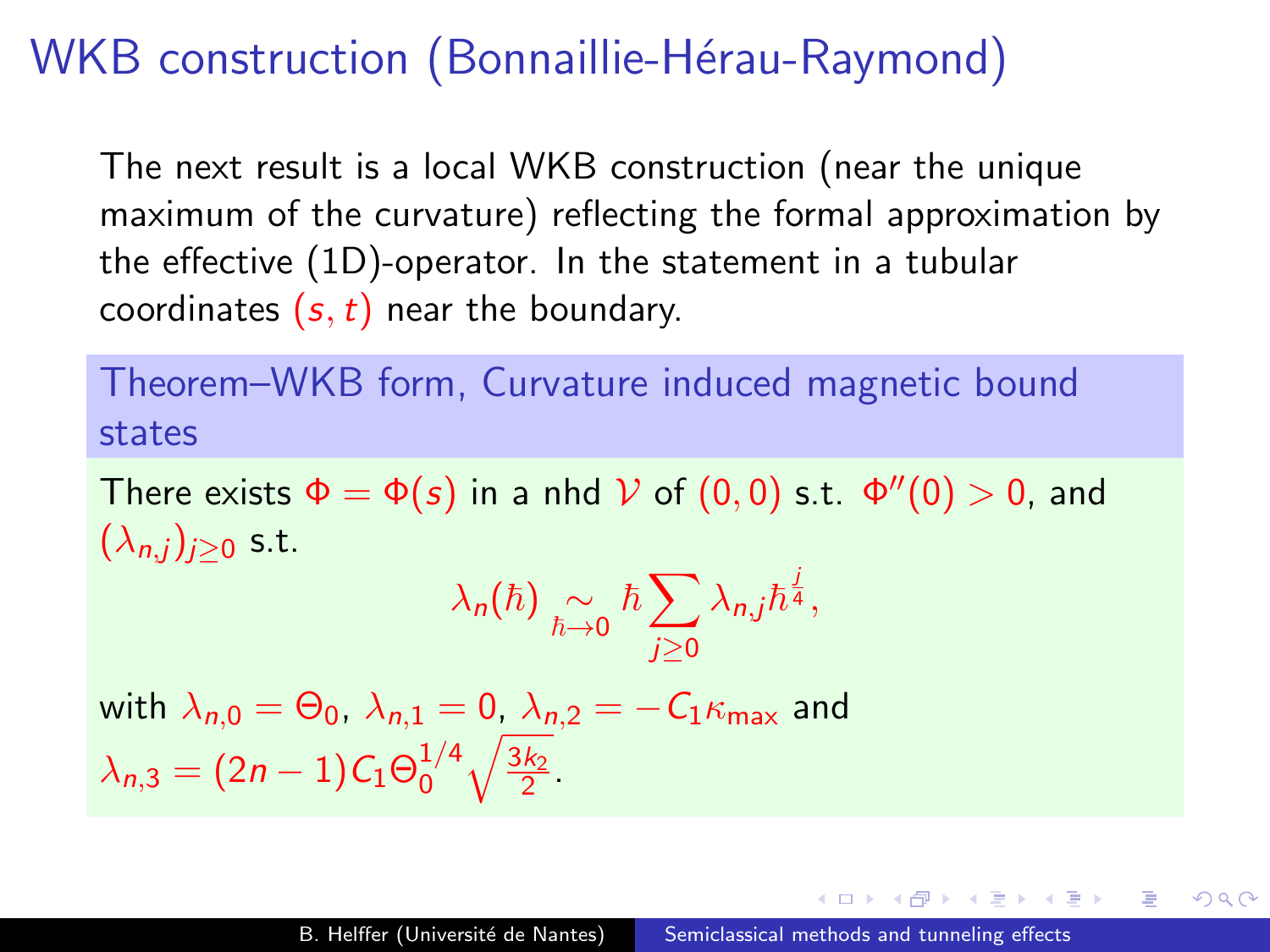#### **Continued**

There exists a formal series of  $a_n \underset{\hbar \to 0}{\sim} \sum_{j \geq 0} a_{n,j} \hbar^{\frac{j}{4}}$  on  ${\cal V}$  s.t.

$$
(\mathcal{L}_{\hbar} - \lambda_n(\hbar)) \left( a_n e^{-i \frac{s}{\hbar} \left( \gamma_0 - \zeta_0 \hbar^{1/2} \right)} e^{-\Phi/\hbar^{\frac{1}{4}}} \right) = \mathcal{O} \left( \hbar^{\infty} \right) e^{-\Phi/\hbar^{\frac{1}{4}}},
$$

and

$$
a_{n,0}(s,t)=f_{n,0}(s)u_{\zeta_0}(\hbar^{-\frac{1}{2}}t).
$$

Moreover, for all  $n \geq 1$ , there exists  $> 0$  s.t. for  $\hbar$  small enough, we have

$$
\mathcal{B}\Big(\Theta_0\hbar-C_1\kappa_{\mathsf{max}}\hbar^{\frac{3}{2}}+\lambda_{\mathsf{n},3}\hbar^{\frac{7}{4}},\mathsf{c}\hbar^{\frac{7}{4}}\Big)\cap\mathsf{sp}\big(\mathcal{L}_\hbar\big)=\{\lambda_\mathsf{n}(\hbar)\},
$$

and  $\lambda_n(\hbar)$  is a simple eigenvalue.

つくへ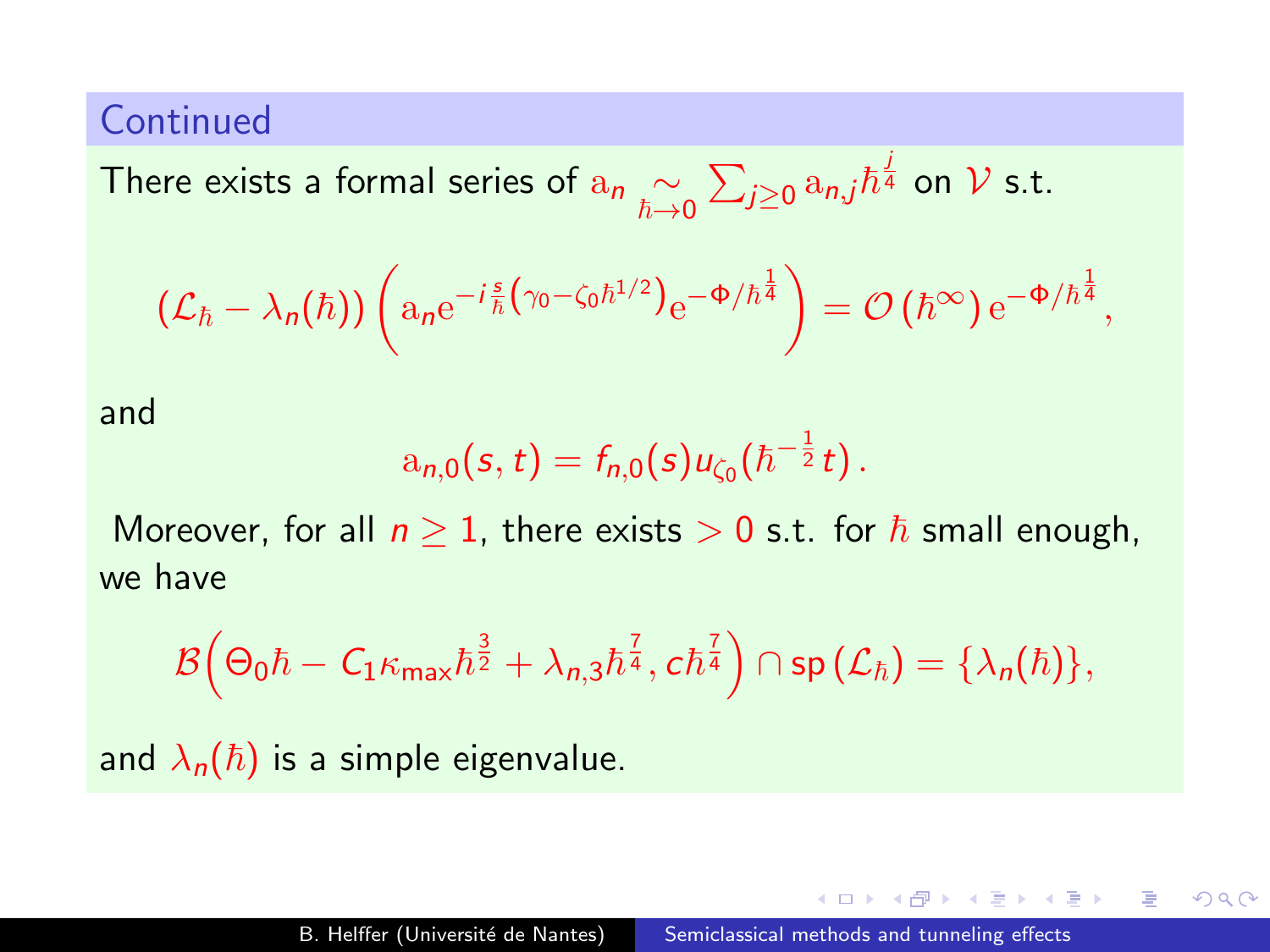## Tunneling effect for the ellipse

Considering the effective operator leads to the following conjecture in the case of an ellipse:

$$
\Omega = \left\{ (x_1, x_2) \in \mathbb{R}^2 : \frac{x_1^2}{a^2} + \frac{x_2^2}{b^2} < 1 \right\}, \quad a > b > 0.
$$
 (79)

### **Conjecture**

$$
\begin{aligned} \lambda_2(\hbar)-\lambda_1(\hbar) &\underset{\hbar\rightarrow 0}{\sim} \hbar^{\frac{13}{8}}A\frac{2^\frac{5}{2}C_1^\frac{3}{4}}{\sqrt{\pi}}\left(k_2\mu''(\zeta_0)\right)^\frac{1}{4}\left(\kappa\left(0\right)-\kappa\left(\frac{\ell}{4}\right)\right)^\frac{1}{2}\\ &\times\left|\cos\left(\frac{\ell}{2}\left(\frac{\gamma_0}{\hbar}-\frac{\zeta_0}{\hbar^\frac{1}{2}}+\alpha_0\right)\right)\right|\mathrm{e}^{-\mathsf{S}/\hbar^\frac{1}{4}}, \end{aligned}
$$

 $QQ$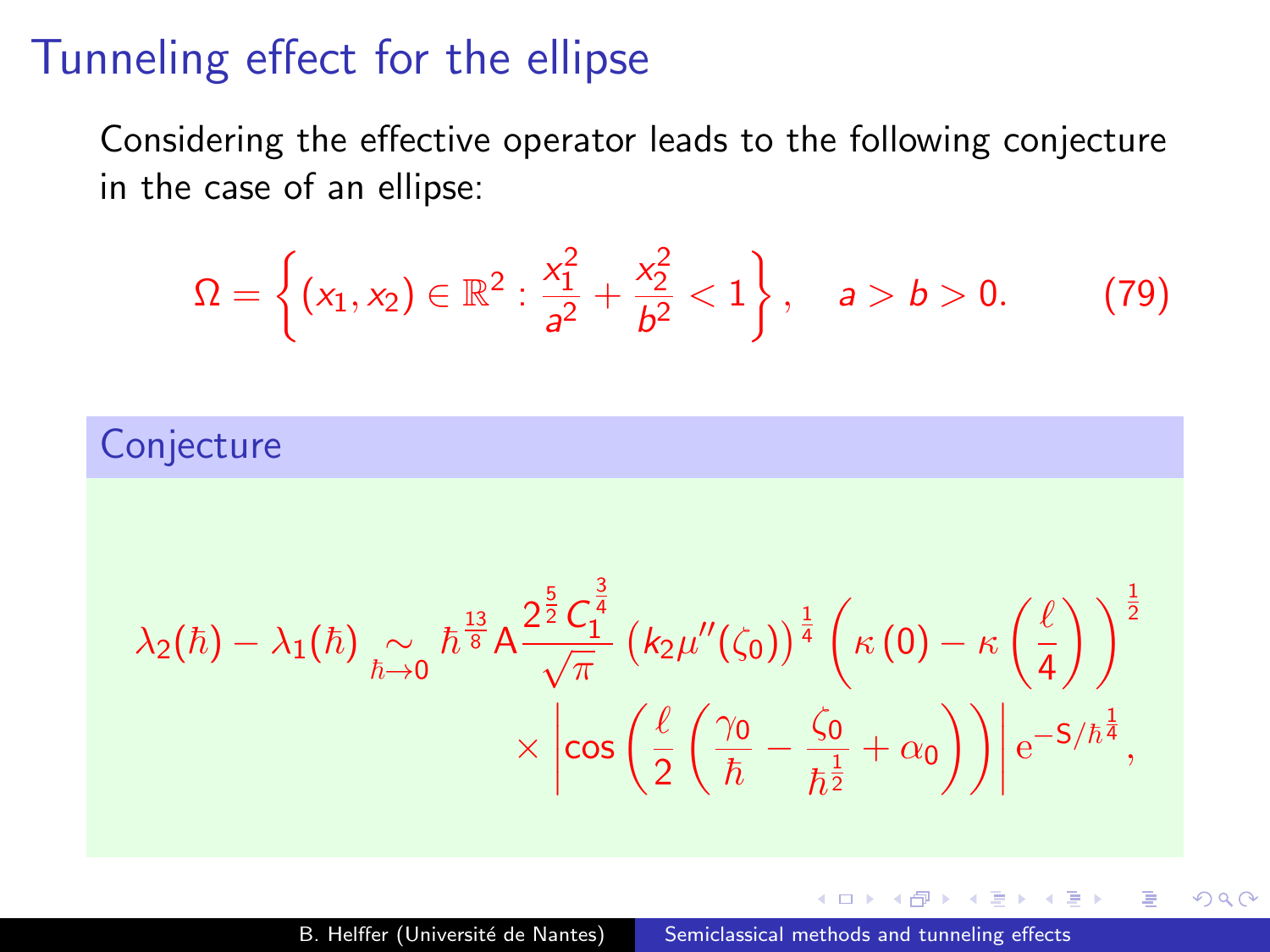### **Continued**

#### where

$$
S = \sqrt{\frac{2C_1}{\mu''(\zeta_0)}} \int_0^{\frac{\ell}{2}} \sqrt{\kappa(0) - \kappa(s)} ds,
$$
  
\n
$$
A = \exp\left(-\int_{[0,\frac{\ell}{4}]} \frac{\partial_s \sqrt{\kappa(0) - \kappa(s)} - \sqrt{\frac{k_2}{2}}}{\sqrt{\kappa(0) - \kappa(s)}} ds\right).
$$

2S corresponds to the tangential Agmon distance between the two "mini-wells" inside the boundary.

 $200$ 

∢ ≡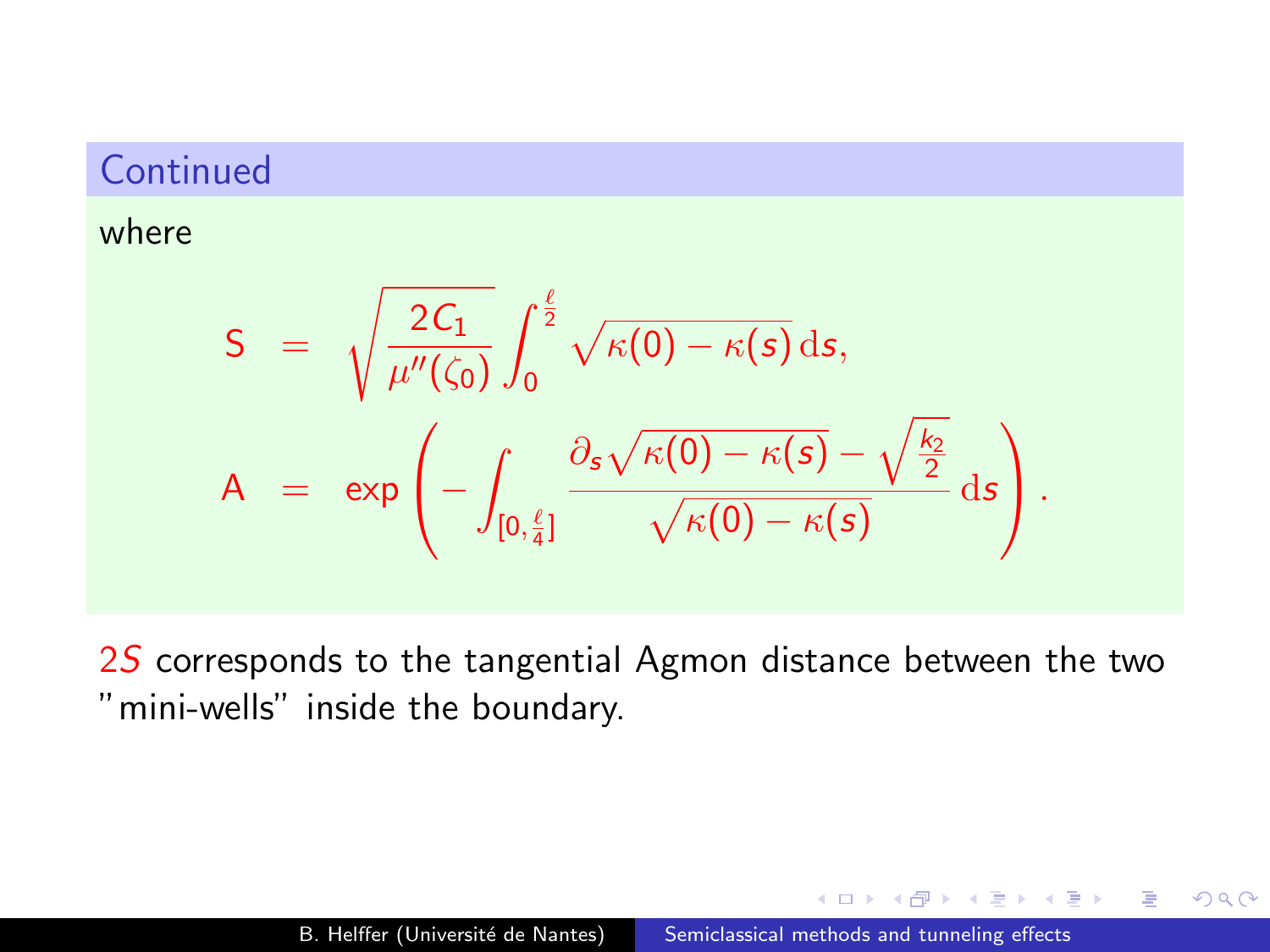In order to understand the main Theorem and the Conjecture, let us formally describe the mechanism responsible for the WKB constructions. Before analyzing the spectral properties of  $\mathfrak{L}_h$ , let us recall fundamental properties of the De Gennes operator. For  $\zeta \in \mathbb{R}$ , let us introduce

 $\mathcal{H}_{\zeta}=D_{\tau}^2+(\tau-\zeta)^2.$ 

defined on  $\mathrm{L}^2(\mathbb{R}^+)$  with Neumann conditions on the boundary.

つくへ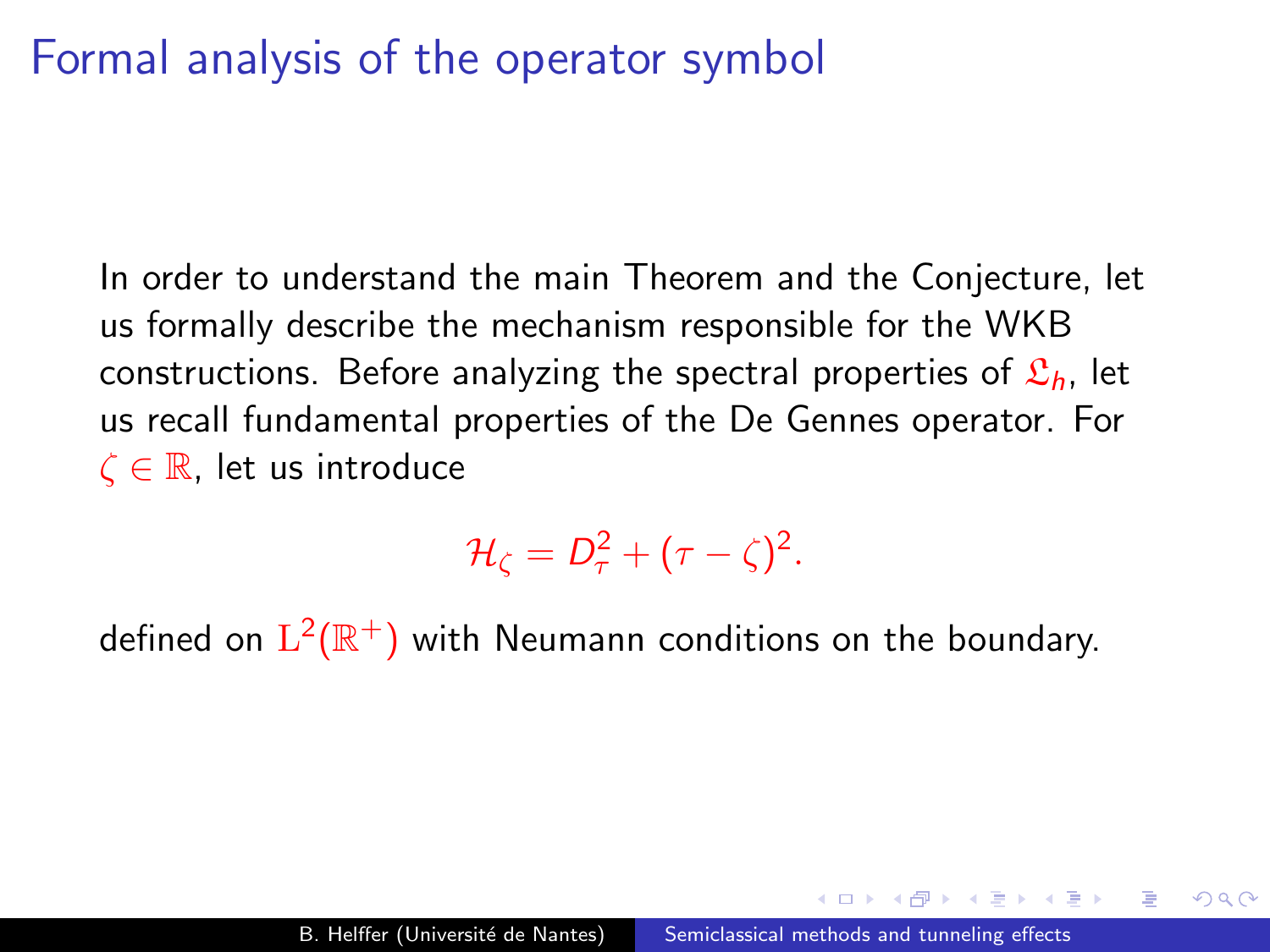We denote by  $\mu(\zeta)$  the first eigenvalue of this operator and by  $u_{\zeta}$  a corresponding positive  $\mathrm{L}^2$ -normalized eigenfunction. The behavior of  $\mu$  is now well known.

#### Proposition

The functions  $\zeta \mapsto \mu(\zeta)$  and  $\zeta \mapsto u_{\zeta}$  are real analytic with respect to  $\zeta$ . There exists  $\zeta_0 > 0$  s.t.  $\mu$  is decreasing on  $(-\infty, \zeta_0)$  and increasing on  $(\zeta_0, +\infty)$ , and we have

$$
\Theta_0 := \mu(\zeta_0) = \zeta_0^2, \qquad \mu'(\zeta_0) = 0, \qquad |u_{\zeta_0}(0)|^2 = \frac{\mu''(\zeta_0)}{2\zeta_0}.
$$

つくへ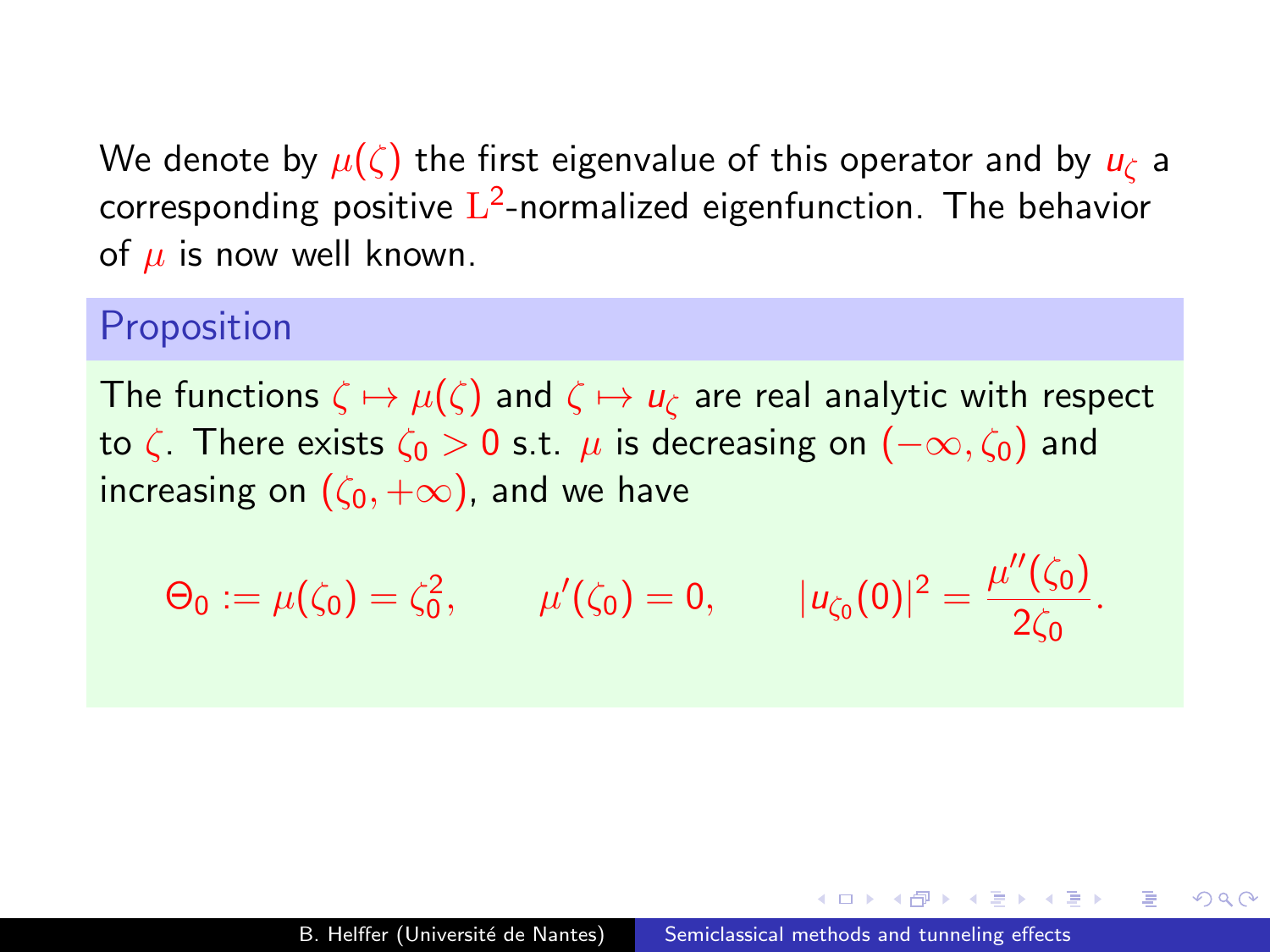## The operator symbol and its lowest eigenvalue

The operator  $\mathfrak{L}_h$  can be seen as an operator valued operator. Its semiclassical operator symbol is obtained by replacing  $hD_{\sigma} + \frac{\gamma_0}{h}$  by  $\zeta$  and using symbolic calculus.

Up to an  $\mathcal{O}(h^2)$  error term (which is nevertheless an unbounded operator), the semiclassical operator symbol is given by the one dimensional operator in the  $\tau$ -variable, with parameters  $\zeta \in \mathbb{R}$ ,  $\sigma \in \mathbb{R}/\ell\mathbb{Z}, \tau \in I_h$ 

$$
\mathcal{H}_{\sigma,\zeta,h} = -m(\sigma,h\tau)^{-1}\partial_{\tau}m(\sigma,h\tau)\partial_{\tau}+m(\sigma,h\tau)^{-1}\left(\zeta-\tau+h\frac{\tau^2}{2}\kappa(\sigma)\right)m(\sigma,h\tau)^{-1}\left(\zeta-\tau+h\frac{\tau^2}{2}\kappa(\sigma)\right)+\mathcal{O}(h^2).
$$
\n(80)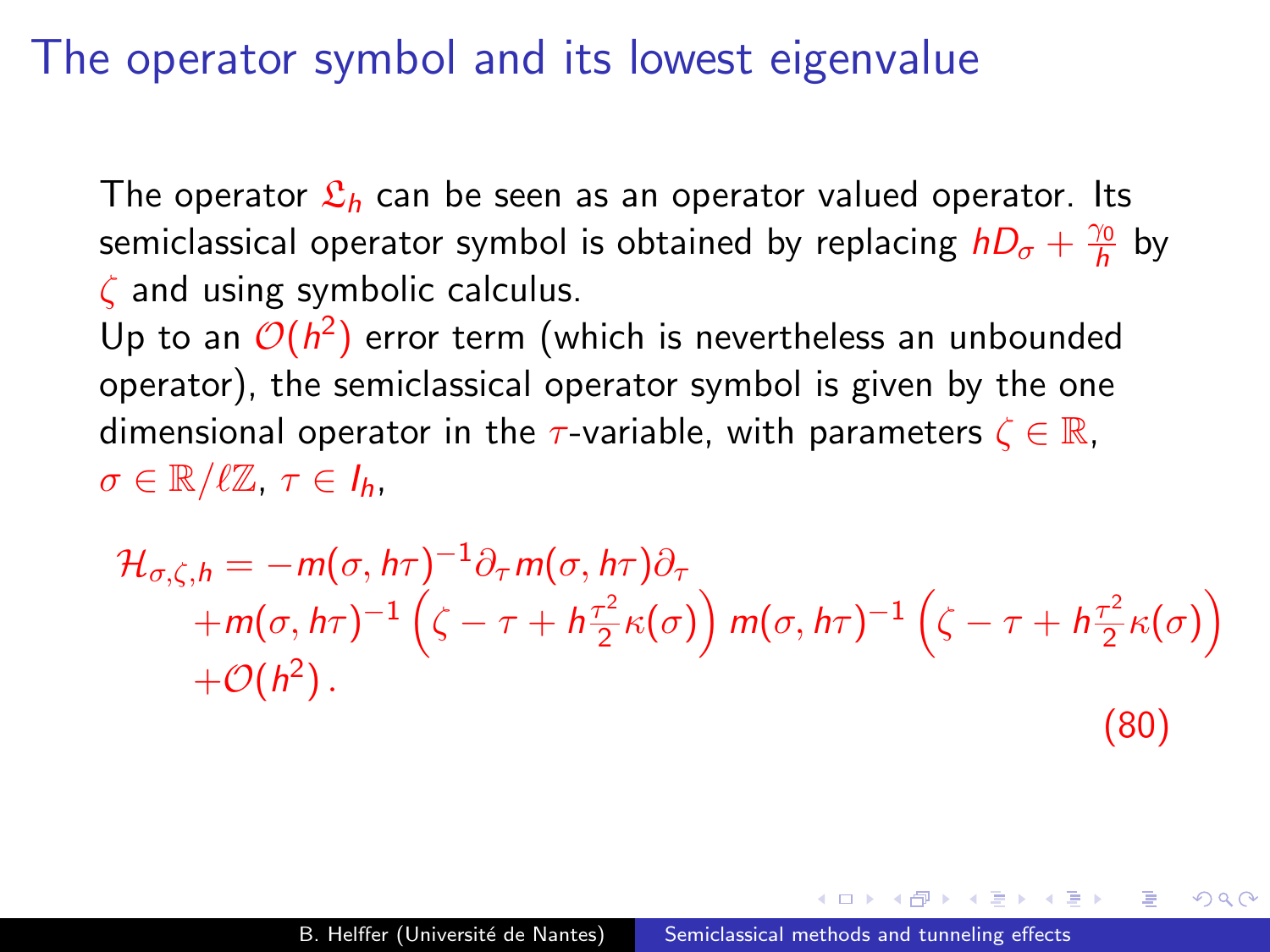We will study this operator thanks to the De Gennes operator and the Feynman-Hellmann formulas. We first compute the asymptotic expansion of operator  $\mathcal{H}_{\sigma,\zeta,h}$  as  $h \to 0$ . Since  $m(\sigma, h\tau) = 1 - h\tau \kappa(\sigma)$ , we have for  $\sigma \in \mathbb{R}/\ell\mathbb{Z}, \tau \in I_h$ ,

$$
m(\sigma, h\tau)^{-1} = 1 + h\tau \kappa(\sigma) + \mathcal{O}(h^2).
$$

Since  $I_h \to \mathbb{R}_+$  as  $h \to 0$ , we replace  $m(\sigma, h\tau)^{-1}$  by  $1 - h \tau \kappa(\sigma) + \mathcal{O}(h^2)$ , supposed to be defined on  $\mathbb{R}/\ell\mathbb{Z} \times \mathbb{R}_+.$ 

We therefore get for  $\mathcal{H}_{\sigma, \zeta, h}$  for  $\sigma \in \mathbb{R}/\ell\mathbb{Z}$  and  $\tau \in \mathbb{R}^+,$ 

 $\mathcal{H}_{\sigma,\zeta,h}=\mathcal{H}_{\zeta}+h\kappa(\sigma)\left(\partial_{\tau}+2\tau(\zeta-\tau)^{2}+\tau^{2}(\zeta-\tau)\right)+\mathcal{O}(h^{2}).$  (81)

with

$$
\mathcal{H}_{\zeta}=D_{\tau}^2+(\tau-\zeta)^2.
$$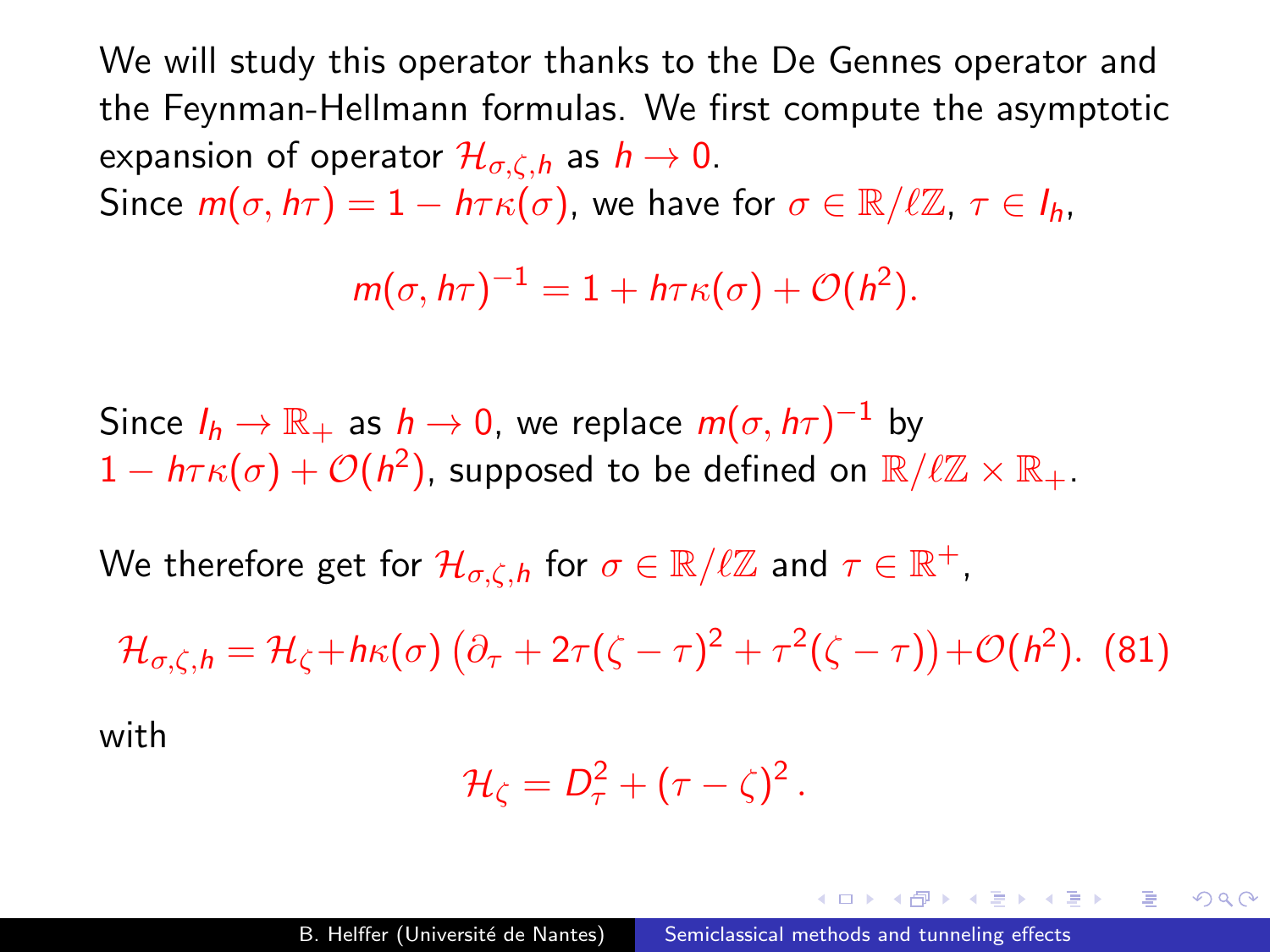The lowest eigenvalue  $\nu(\sigma, \zeta, h)$  of  $\mathcal{H}_{\sigma, \zeta, h}$  is simple and isolated. One follows the Born-Oppenheimer strategy and compute for  $\sigma \in \mathbb{R}/\ell\mathbb{Z}$  and  $\zeta \in \mathbb{R}$  the integral, as  $h \to 0$ ,

<span id="page-157-0"></span>
$$
\int_0^\infty \mathcal{H}_{\sigma,\zeta,h} u_\zeta(\tau) u_\zeta(\tau) d\tau =
$$
\n
$$
\int_0^\infty \mathcal{H}_{\zeta} u_\zeta(\tau) u_\zeta(\tau) d\tau + h\kappa(\sigma) \int_0^\infty \left(\partial_\tau + 2\tau(\zeta - \tau)^2 + \tau^2(\zeta - \tau)\right) u_\zeta(\tau).
$$
\n(82)

 $2990$ 

э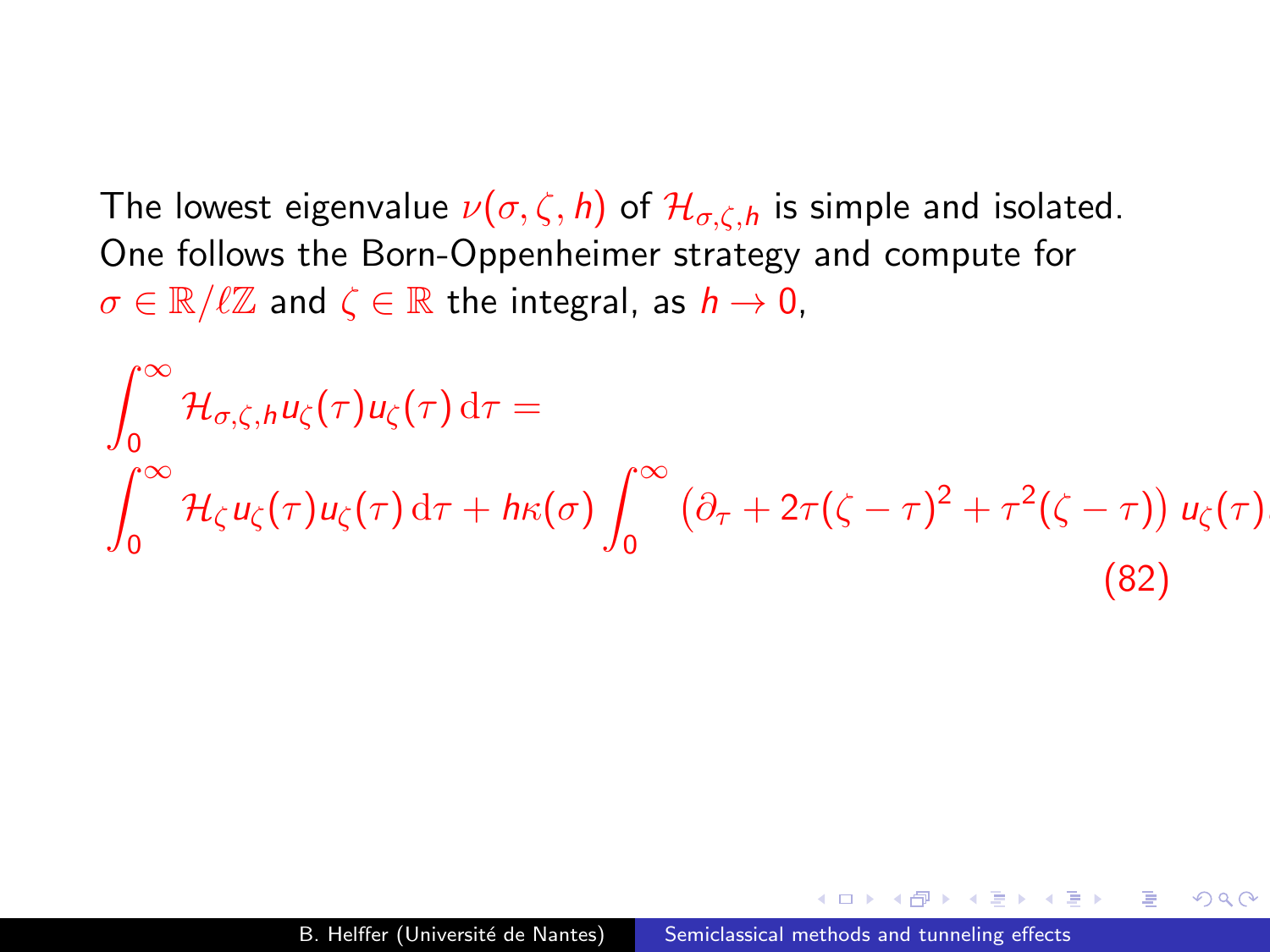Using theTaylor expansion of  $\mu(\zeta)$  at  $\zeta_0$ , we get, as  $\zeta \to \zeta_0$ ,

$$
\int_0^\infty \mathcal{H}_\zeta u_\zeta(\tau) u_\zeta(\tau) d\tau = \mu(\zeta) = \Theta_0 + \frac{\mu''(\zeta_0)}{2} (\zeta - \zeta_0)^2 + \mathcal{O}((\zeta - \zeta_0)^3).
$$

 $\sim$   $\sim$ 

κÞ

化重 经一 重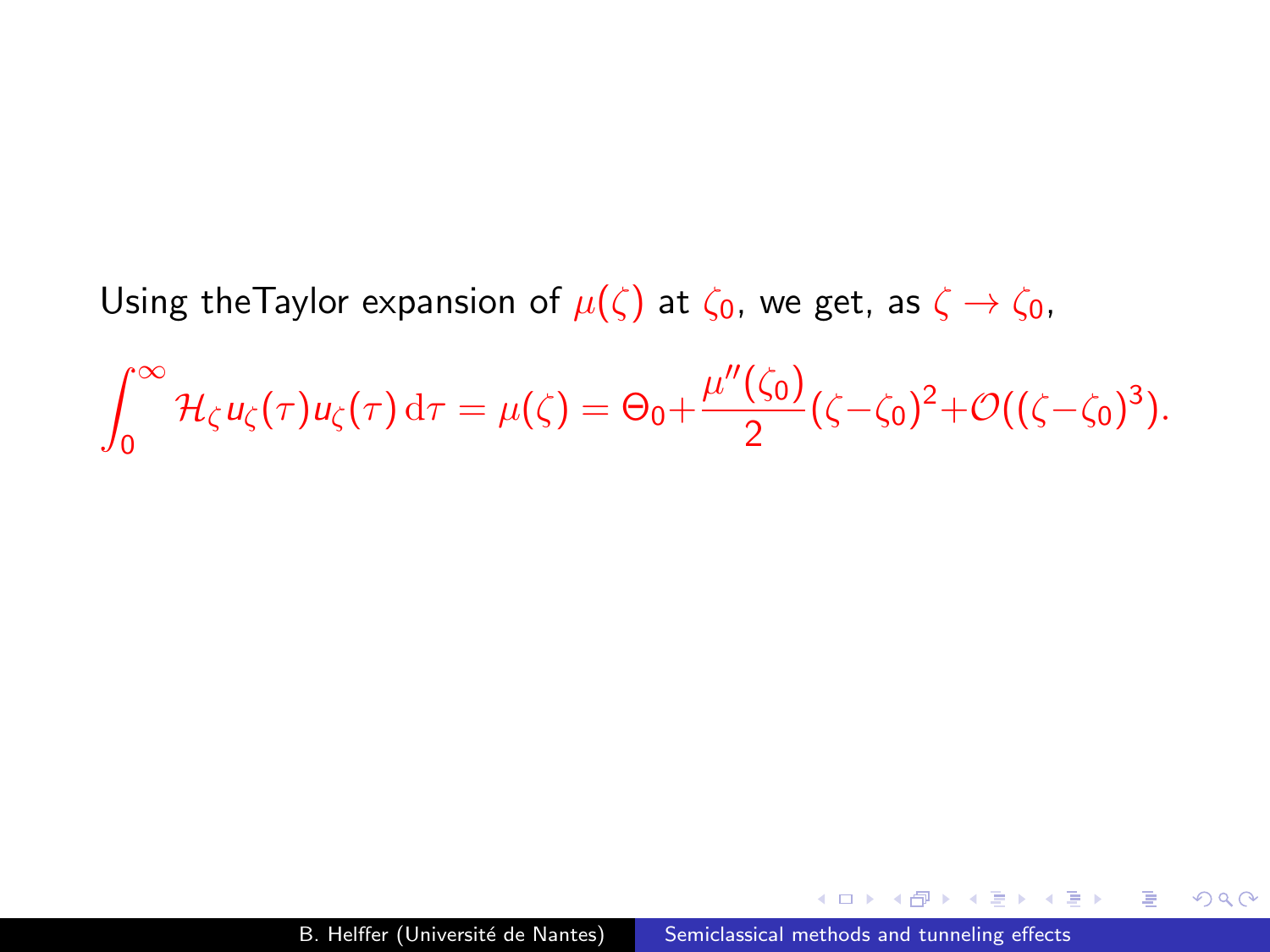Putting these two expressions in [\(82\)](#page-157-0), we get, as  $h \to 0$ ,  $\sigma \to 0$ and  $\zeta \rightarrow \zeta_0$ ,

$$
\int_0^\infty \mathcal{H}_{\sigma,\zeta,h} u_\zeta(\tau) u_\zeta(\tau) d\tau = \Theta_0 + \frac{\mu''(\zeta_0)}{2} (\zeta - \zeta_0 + \alpha_0 h)^2 - C_1 h \kappa(\sigma) + \mathcal{O}(h^2) + \mathcal{O}(h\sigma^2(\zeta - \zeta_0)) + \mathcal{O}(h(\zeta - \zeta_0)^2)
$$

where  $\alpha_0$  is defined by  $\mu''(\zeta_0)\alpha_0 = \mathcal{C}_2\kappa_{\mathsf{max}}$ .

 $299$ 

4 国 ド

重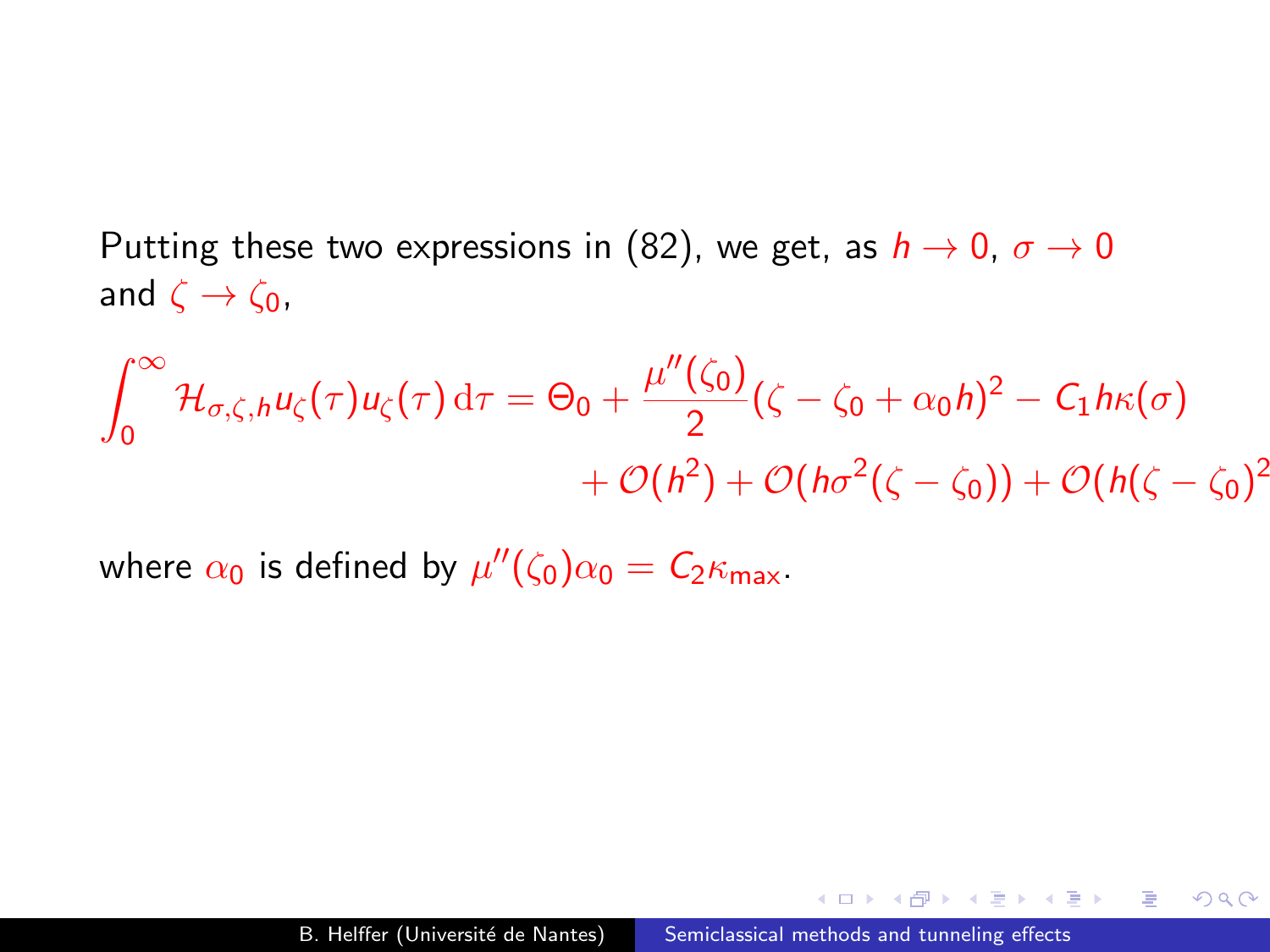Let us now define  $M = {\sigma_1, \sigma_2, \cdots, \sigma_N}$  the set of all curvilinear abcissa where  $\kappa_{\text{max}}$  is attained. The preceding asymptotics remain true with  $\sigma \to 0$  replaced by  $dist(\sigma, \mathcal{M}) \to 0$ , where  $dist(\sigma, \mathcal{M})$ stands for the curvilinear distance between  $\sigma$  and the set M. Therefore, at a formal level, and coming back to operators in variable  $\sigma$ , one expects that the low lying spectrum of the operator  $\mathfrak{L}_h$  should be asymptotically the same as the one of

<span id="page-160-0"></span>
$$
\mathfrak{L}_{h}^{\text{eff}}=\Theta_{0}+\frac{\mu''(\zeta_{0})}{2}\left(hD_{\sigma}+\frac{\gamma_{0}}{h}-\zeta_{0}+\alpha_{0}h\right)^{2}-C_{1}\kappa(\sigma)h, \quad (83)
$$

acting on  $\mathrm{L}^2(\mathbb{R}/\ell\mathbb{Z},\,\mathrm{d}\sigma)$ , and up to controlled errors. The operator defined in [\(83\)](#page-160-0) appears to be a magnetic Schrödinger operator with a smooth potential on  $\mathbb{R}/\ell\mathbb{Z}$ . After rescaling, we get the effective operator [\(77\)](#page-146-0).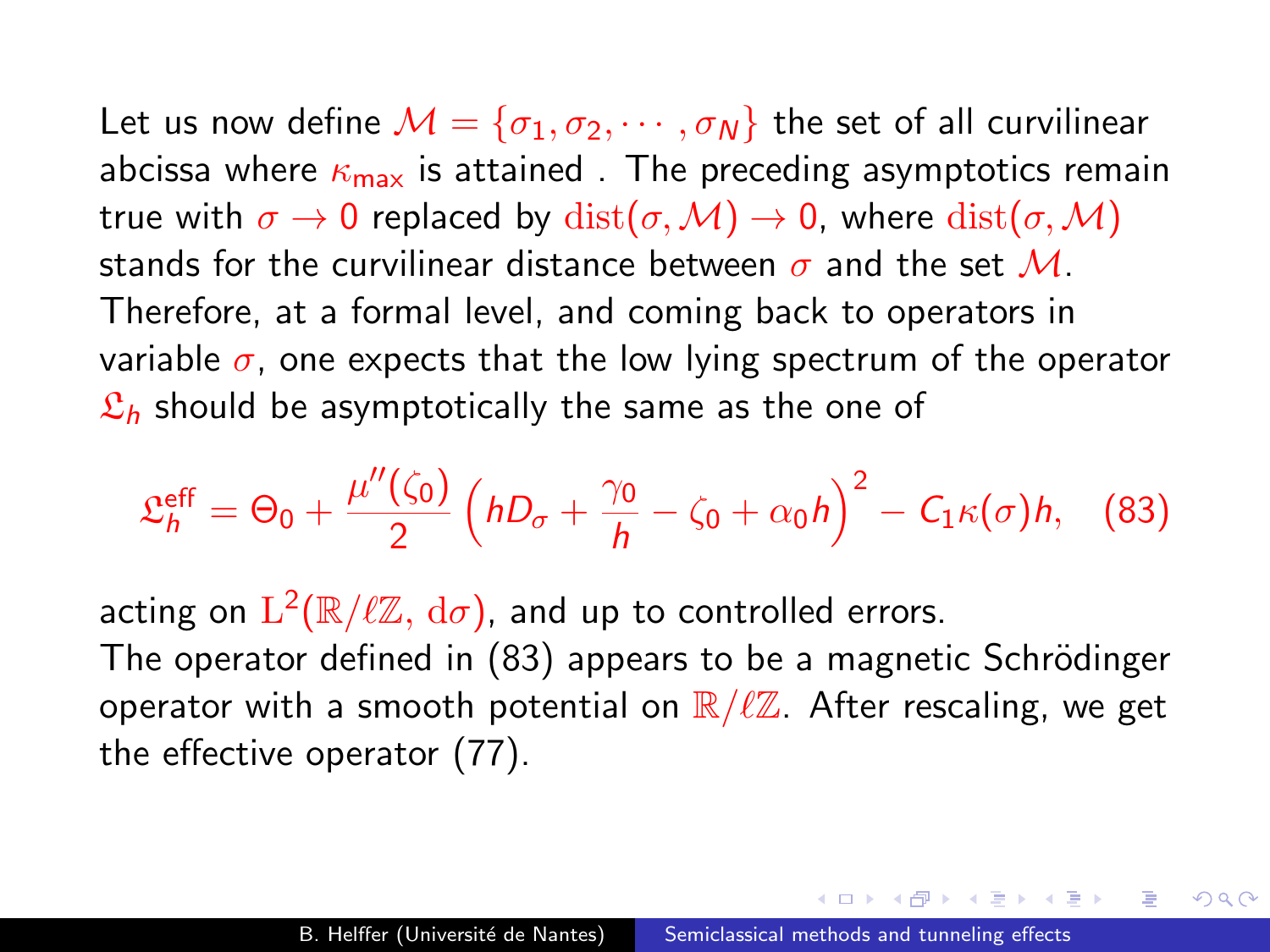WKB constructions in the simple well case

Let us now explain the main steps in the proof of the Theorem.

Theorem

There exists

$$
\Phi: \sigma \mapsto \Phi(\sigma) = \left(\frac{2C_1}{\mu''(\zeta_0)}\right)^{1/2} \left| \int_0^{\sigma} (\kappa(0) - \kappa(\varsigma))^{1/2} d\varsigma \right|,
$$

defined in a nhd  $\mathcal V$  of  $(0,0)$  s.t.  $\Phi''(0)>0$ , and  $(\lambda_{n,j})_{j\geq 0}$  s.t.

$$
\lambda_n(h) \underset{h\to 0}{\sim} \sum_{j\geq 0} \lambda_{n,j} h^{\frac{j}{2}}.
$$

つくい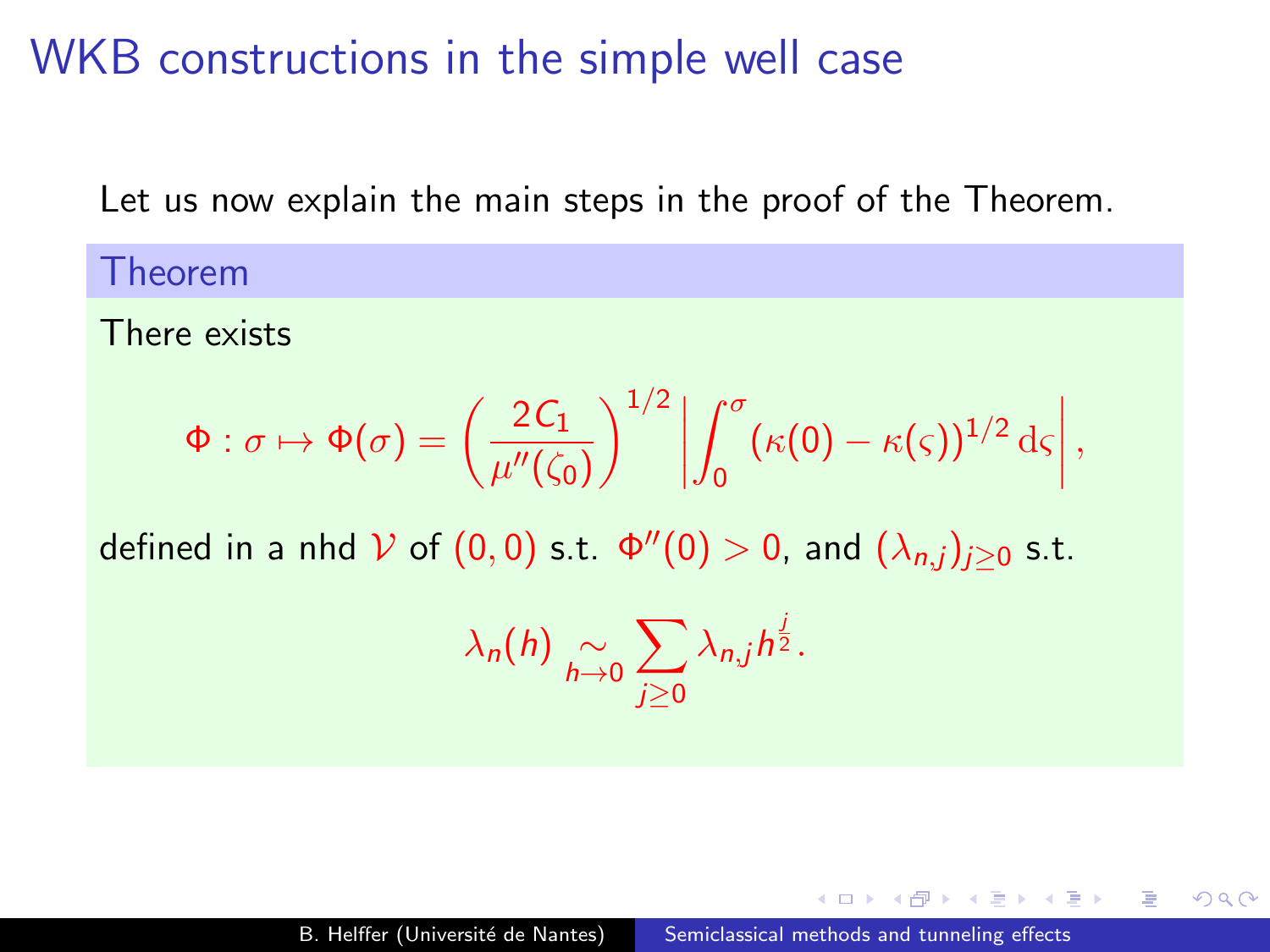There exists on  $V$ , a<sub>n</sub>  $\sim$ <sub>h→0</sub>  $\sum$ j≥0  $a_{n,j}h^{\frac{j}{2}}$ s.t.  $\left( \mathfrak{L}_h - \lambda_n(h) \right) \left( a_n \mathrm{e}^{-i \frac{\sigma}{h} \left( \frac{\gamma_0}{h} - \zeta_0 \right)} \mathrm{e}^{- \Phi/h^{\frac{1}{2}}} \right) = \mathcal{O} \left( h^{\infty} \right) \mathrm{e}^{- \Phi/h^{\frac{1}{2}}}.$ 

 $\sim$   $\sim$ 

 $290$ 

э

医阿雷氏阿雷氏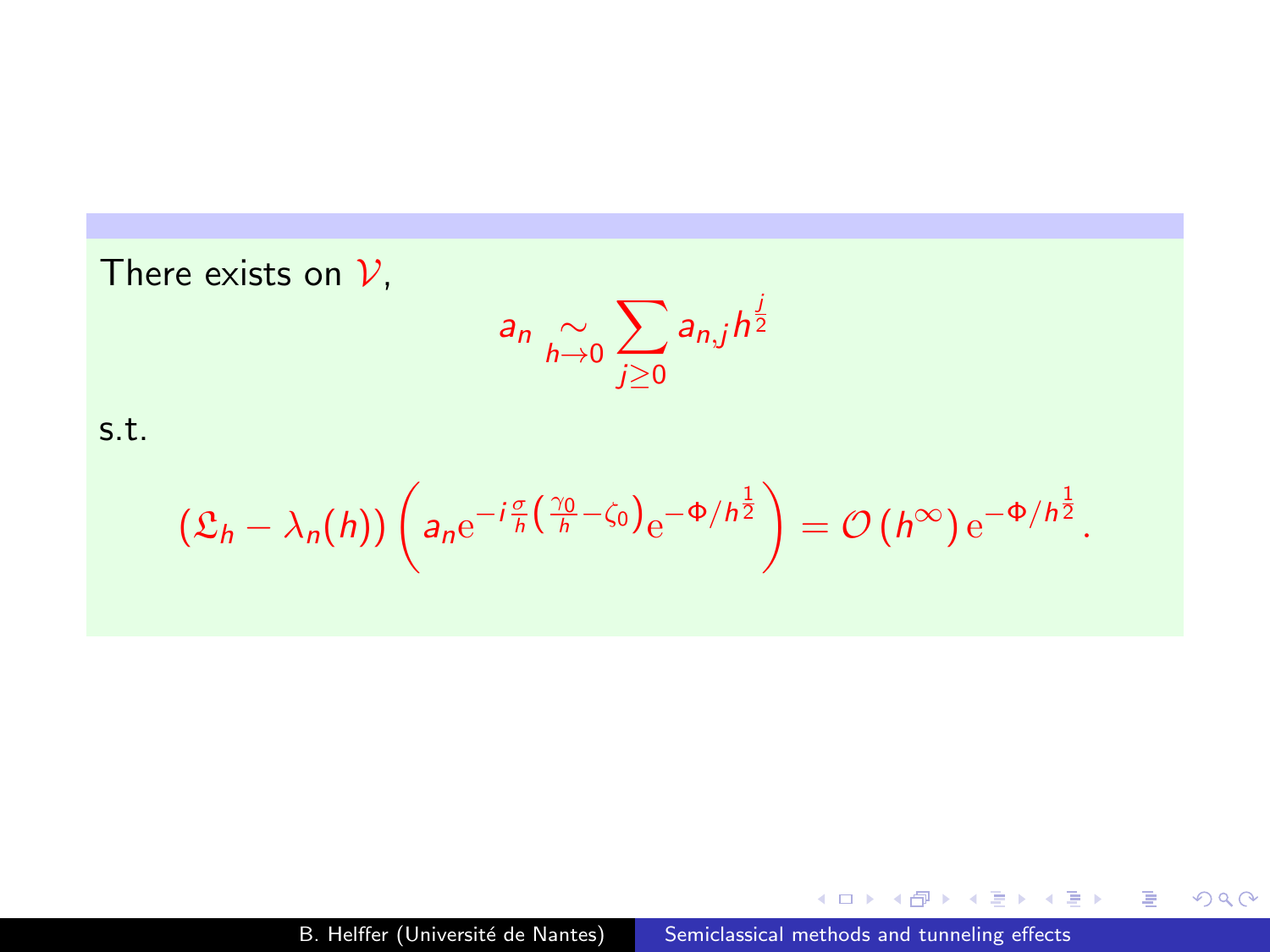We also have

$$
\lambda_{n,0}=\Theta_0\,,\,\lambda_{n,1}=0\,,\,\lambda_{n,2}=-\mathcal{C}_1\kappa_{\text{max}}
$$

and  $\lambda_{n,3}=(2n-1) \mathcal{C}_1 \Theta_0^{1/4}$  $\frac{1}{4} \sqrt{\frac{3k_2}{2}}$ . The main term in the Ansatz is

$$
a_{n,0}(\sigma,\tau)=f_{n,0}(\sigma)u_{\zeta_0}(\tau).
$$

Moreover, for all  $n > 1$ , there exists  $c > 0$  s.t. for  $\hbar$  small enough

$$
\mathcal{B}\Big(\lambda_{n,0}+\lambda_{n,2}h+\lambda_{n,3}h^{\frac{3}{2}},ch^{\frac{3}{2}}\Big)\cap\textsf{sp}\left(\mathfrak{L}_h\right)=\{\lambda_n(h)\},\
$$

and  $\lambda_n(h)$  is a simple eigenvalue.

医阿里氏阿里

つくい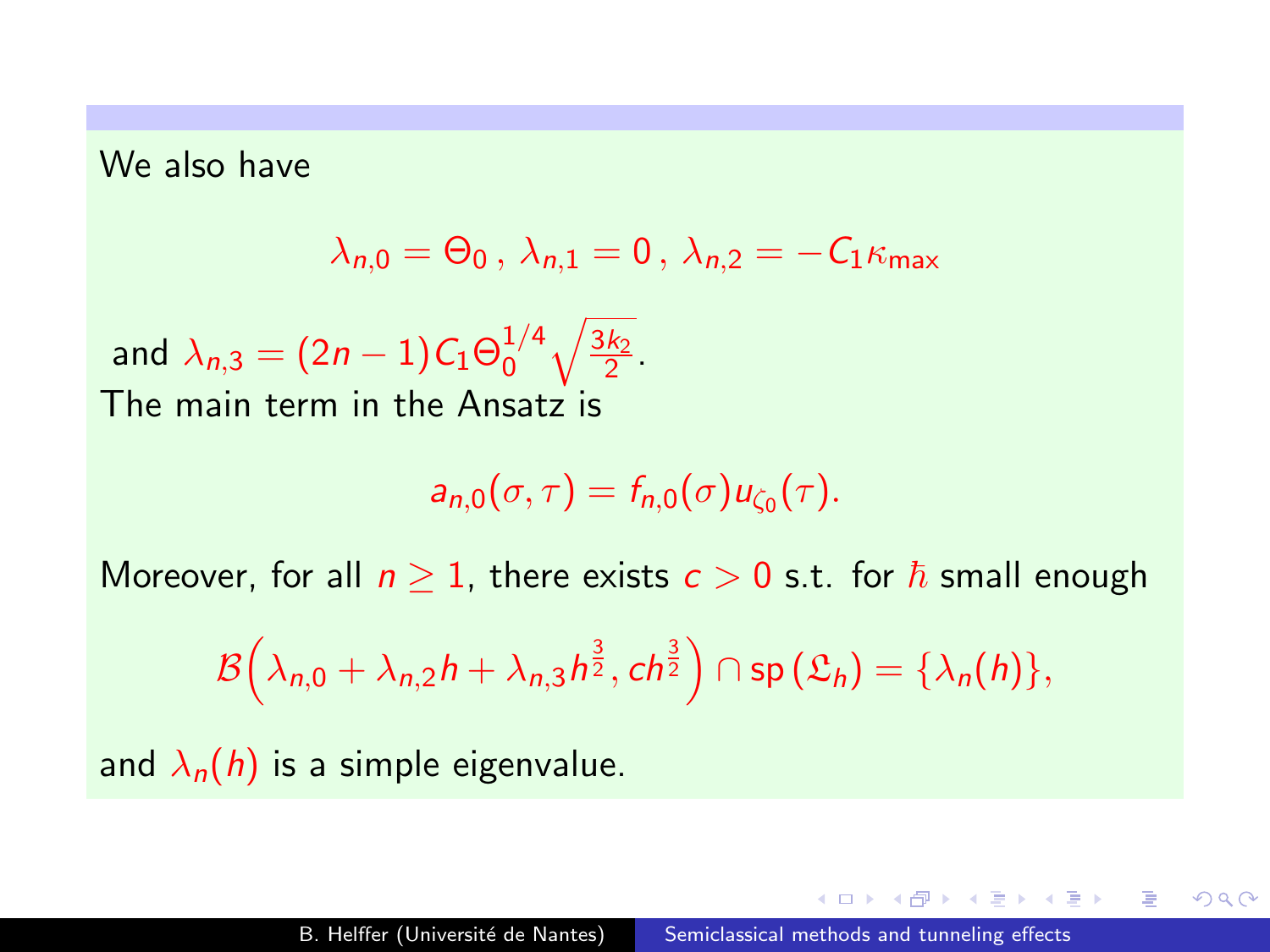# Sketch of proof.

Let us introduce a phase function  $\Phi = \Phi(\sigma)$  defined in a neighborhood of  $\sigma = 0$  which is the unique and non degenerate maximum of the curvature  $\kappa = \kappa(0)$ . We consider the conjugate operator

$$
\mathfrak{L}_{h}^{\mathsf{wg}} = e^{\Phi(\sigma)/h^{\frac{1}{2}}} e^{i\frac{\sigma}{h} \left(\frac{\gamma_0}{h} - \zeta_0\right)} \mathfrak{L}_{h} e^{-i\frac{\sigma}{h} \left(\frac{\gamma_0}{h} - \zeta_0\right)} e^{-\Phi(\sigma)/h^{\frac{1}{2}}}.
$$

As usual, we look for

$$
a \sim \sum_{j\geq 0} h^{\frac{j}{2}} a_j, \qquad \lambda \sim \sum_{j\geq 0} \lambda_j h^{\frac{j}{2}},
$$

s.t. , in the sense of formal series we have

$$
\mathfrak{L}^{\text{wg}}_h a - \lambda a \sim 0.
$$

つくい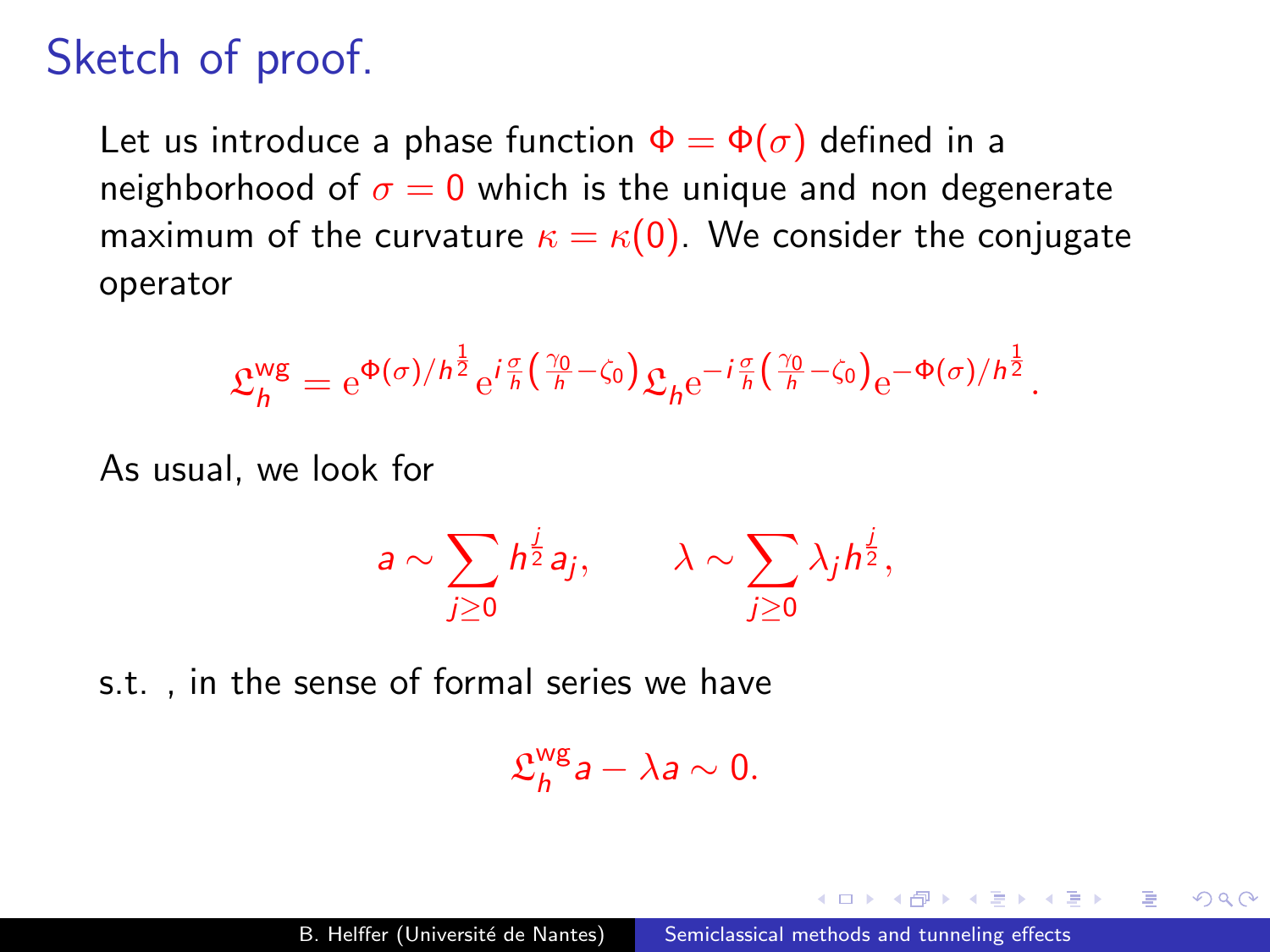We may write

$$
\mathfrak{L}_h^{\text{wg}} \sim \mathfrak{L}_0 + h^{\frac{1}{2}} \mathfrak{L}_1 + h \mathfrak{L}_2 + h^{\frac{3}{2}} \mathfrak{L}_3 + \ldots,
$$

where

$$
\mathfrak{L}_0 = D_\tau^2 + (\zeta_0 - \tau)^2,
$$
  
\n
$$
\mathfrak{L}_1 = 2(\zeta_0 - \tau)i\Phi'(\sigma),
$$
  
\n
$$
\mathfrak{L}_2 = \kappa(\sigma)\partial_\tau + 2\left(D_\sigma + \kappa(\sigma)\frac{\tau^2}{2}\right)(\zeta_0 - \tau) - \Phi'(\sigma)^2 + 2\kappa(\sigma)(\zeta_0 - \tau)^2\tau,
$$
  
\n
$$
\mathfrak{L}_3 = \left(D_\sigma + \kappa(\sigma)\frac{\tau^2}{2}\right)(i\Phi'(\sigma)) + (i\Phi'(\sigma))\left(D_\sigma + \kappa(\sigma)\frac{\tau^2}{2}\right) +
$$
  
\n
$$
+ 4i\Phi'(\sigma)\tau\kappa(\sigma)(\zeta_0 - \tau).
$$

メロメ メ御 メメ きょくきょう

活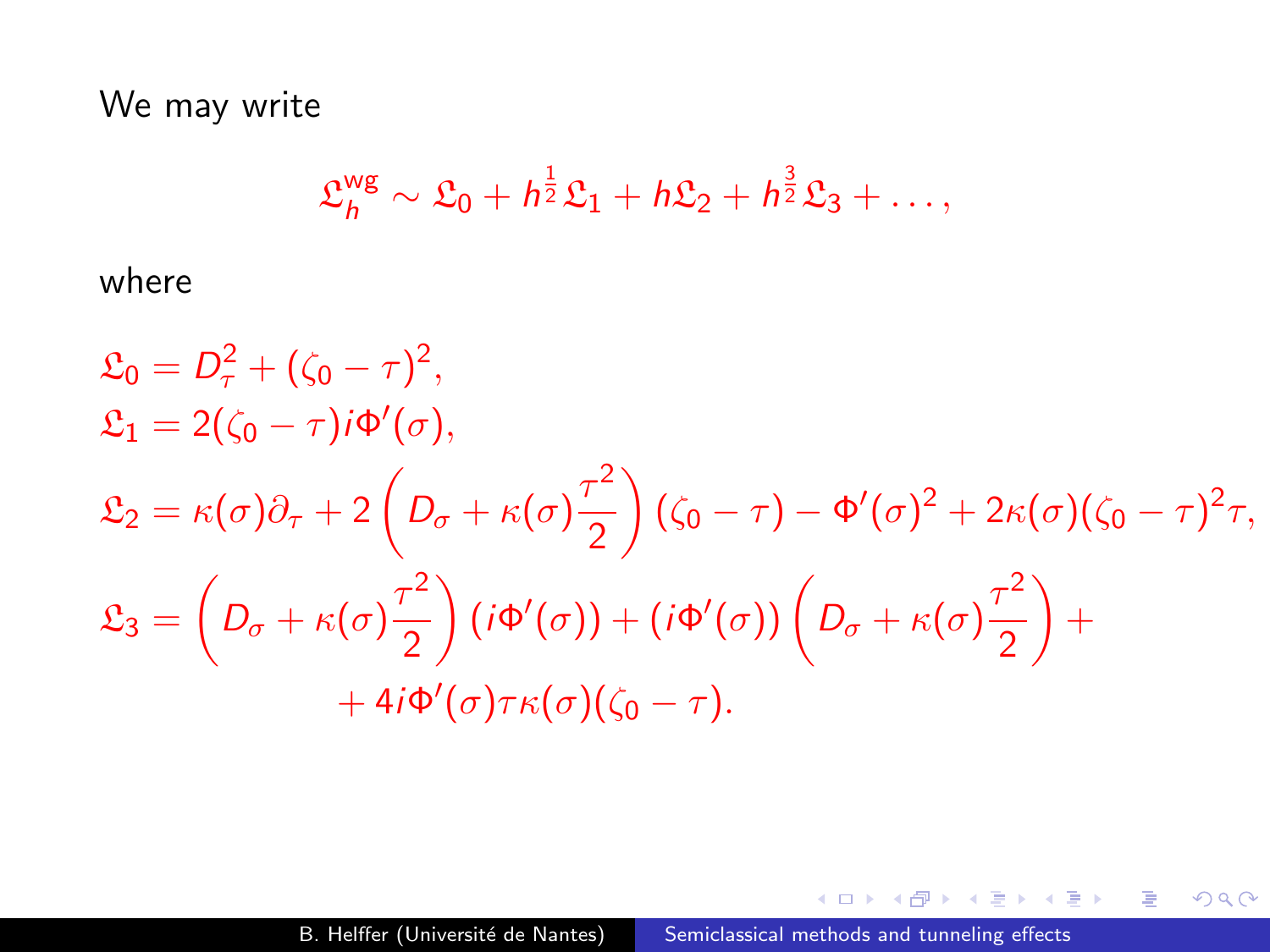Let us now solve the formal system. The first equation is

 $\mathfrak{L}_0a_0 = \lambda_0a_0$ 

and leads to take

$$
\lambda_0 = \Theta_0, \qquad a_0(\sigma, \tau) = f_0(\sigma)u_{\zeta_0}(\tau),
$$

where  $f_0$  has to be determined.

 $2990$ 

э

ミッ i al T≣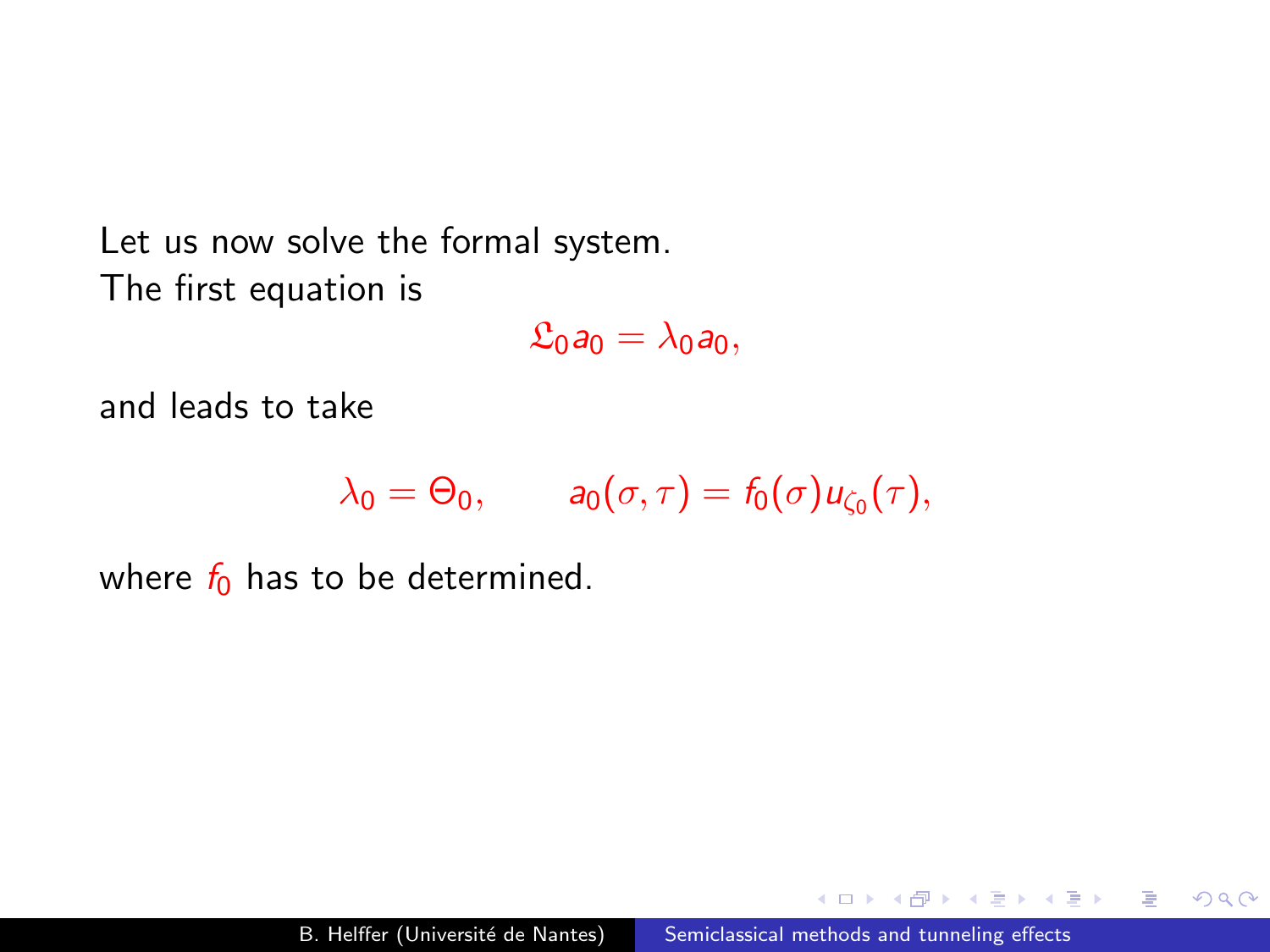The second equation is

 $(\mathfrak{L}_0 - \lambda_0) a_1 = (\lambda_1 - \mathfrak{L}_1) a_0 = (\lambda_1 - 2(\zeta_0 - \tau) i \Phi'(\sigma)) u_{\zeta_0}(\tau) f_0(\sigma).$ 

Due to the Fredholm alternative, we must take  $\lambda_1 = 0$  and

 $a_1(\sigma,\tau) = i\Phi'(\sigma) f_0(\sigma) (\partial_\zeta u)_{\zeta_0}(\tau) + f_1(\sigma) u_{\zeta_0}(\tau),$ 

where  $f_1$  is to be determined in a next step.

重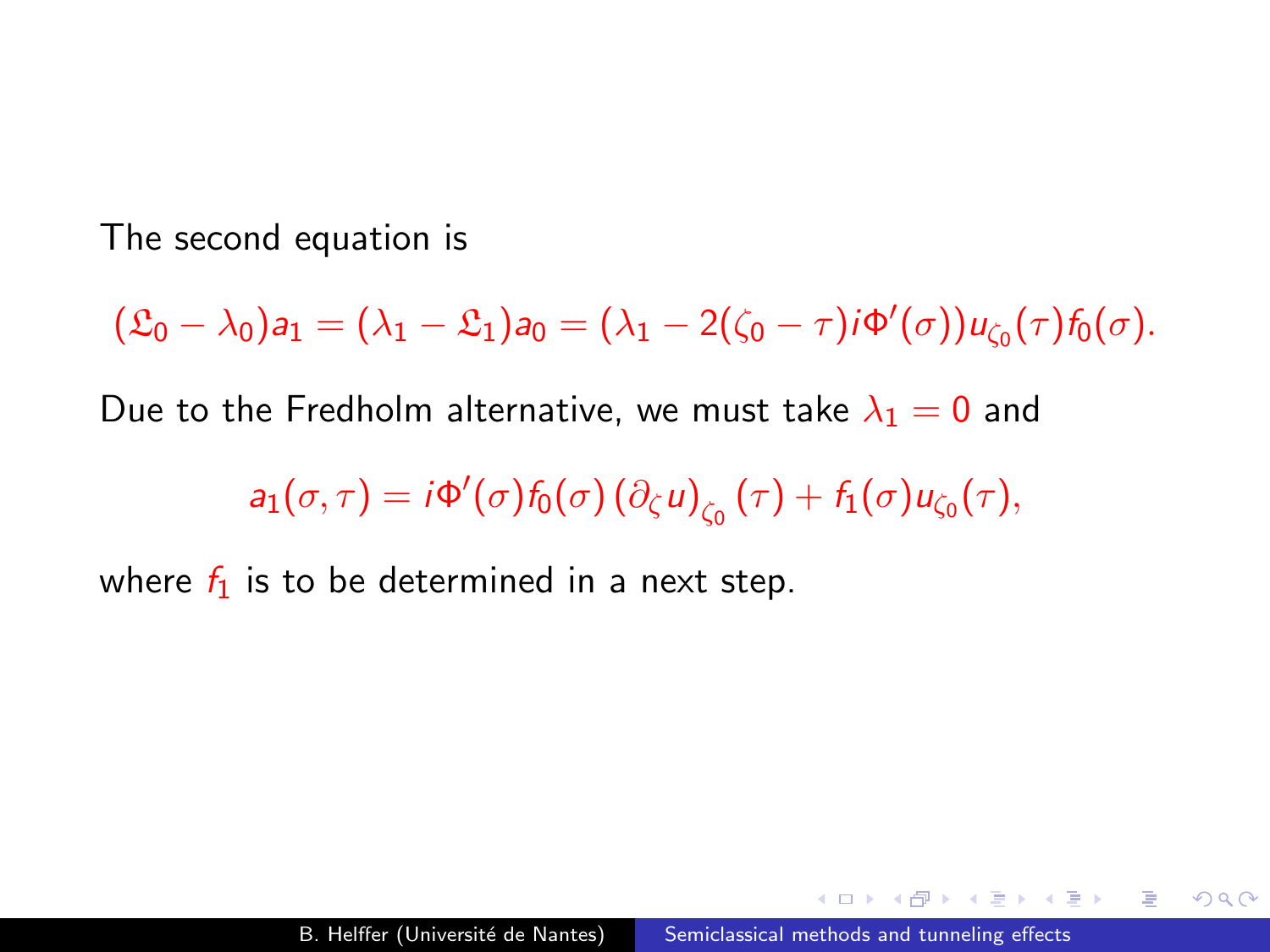Then the third equation is

$$
(\mathfrak{L}_0-\lambda_0)a_2=(\lambda_2-\mathfrak{L}_2)a_0-\mathfrak{L}_1a_1.
$$

After computation, the equation becomes

$$
\begin{aligned} (\mathfrak{L}_0 - \lambda_0) \tilde{a}_2 \\ &= f_0 \left( \lambda_2 u_{\zeta_0} + \frac{\mu''(\zeta_0)}{2} \Phi'^2 u_{\zeta_0} \right. \\ &\left. + \kappa \left( -\partial_\tau u_{\zeta_0} - 2(\zeta_0 - \tau)^2 \tau u_{\zeta_0} - \tau^2 (\zeta_0 - \tau) u_{\zeta_0} \right) \right), \end{aligned}
$$

where

$$
\tilde{a}_2 = a_2 - (\partial_\zeta u)_{\zeta_0} (i\Phi' f_1 - i\partial_\sigma f_0) + \frac{1}{2} (\partial_\zeta^2 u)_{\zeta_0} \Phi'^2 f_0.
$$

 $\sim$   $\sim$ 

G.  $\sim$ 重  $\sim$ 重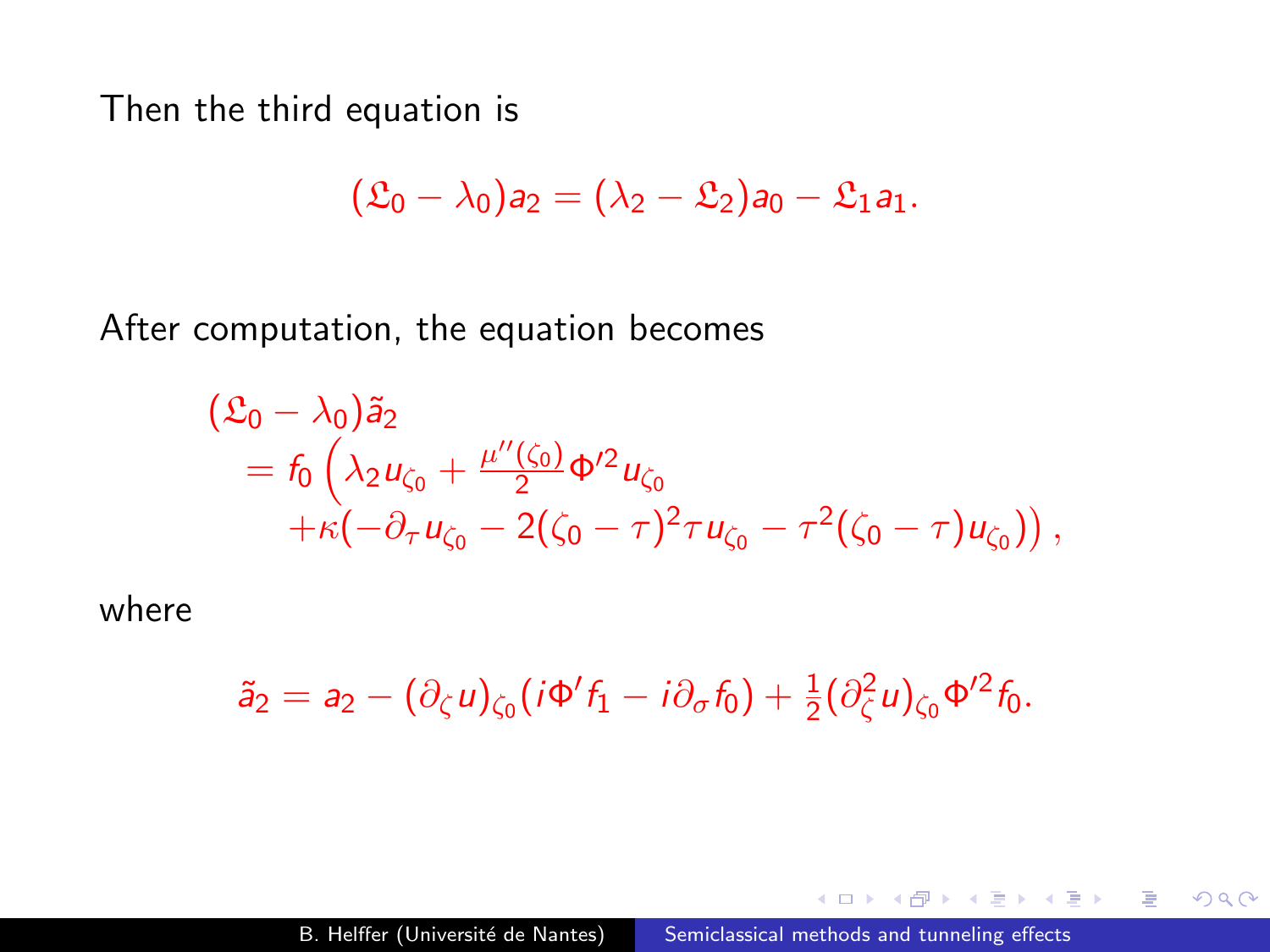We now get the equation

$$
\lambda_2+\frac{\mu''(\zeta_0)}{2}\Phi'^2(\sigma)+C_1\kappa(\sigma)=0,\qquad\text{ with }\quad C_1=\frac{u_{\zeta_0}^2(0)}{3}.
$$

Here we recognize an eikonal equation of a pure electric problem in dimension one whose potential is given by the curvature. Thus we take

$$
\lambda_2=-C_1\kappa(0),
$$

and

$$
\Phi(\sigma) = \left(\frac{2\mathcal{C}_1}{\mu''(\zeta_0)}\right)^{1/2} \left| \int_0^{\sigma} (\kappa(0) - \kappa(\varsigma))^{1/2} d\varsigma \right|.
$$

 $\Omega$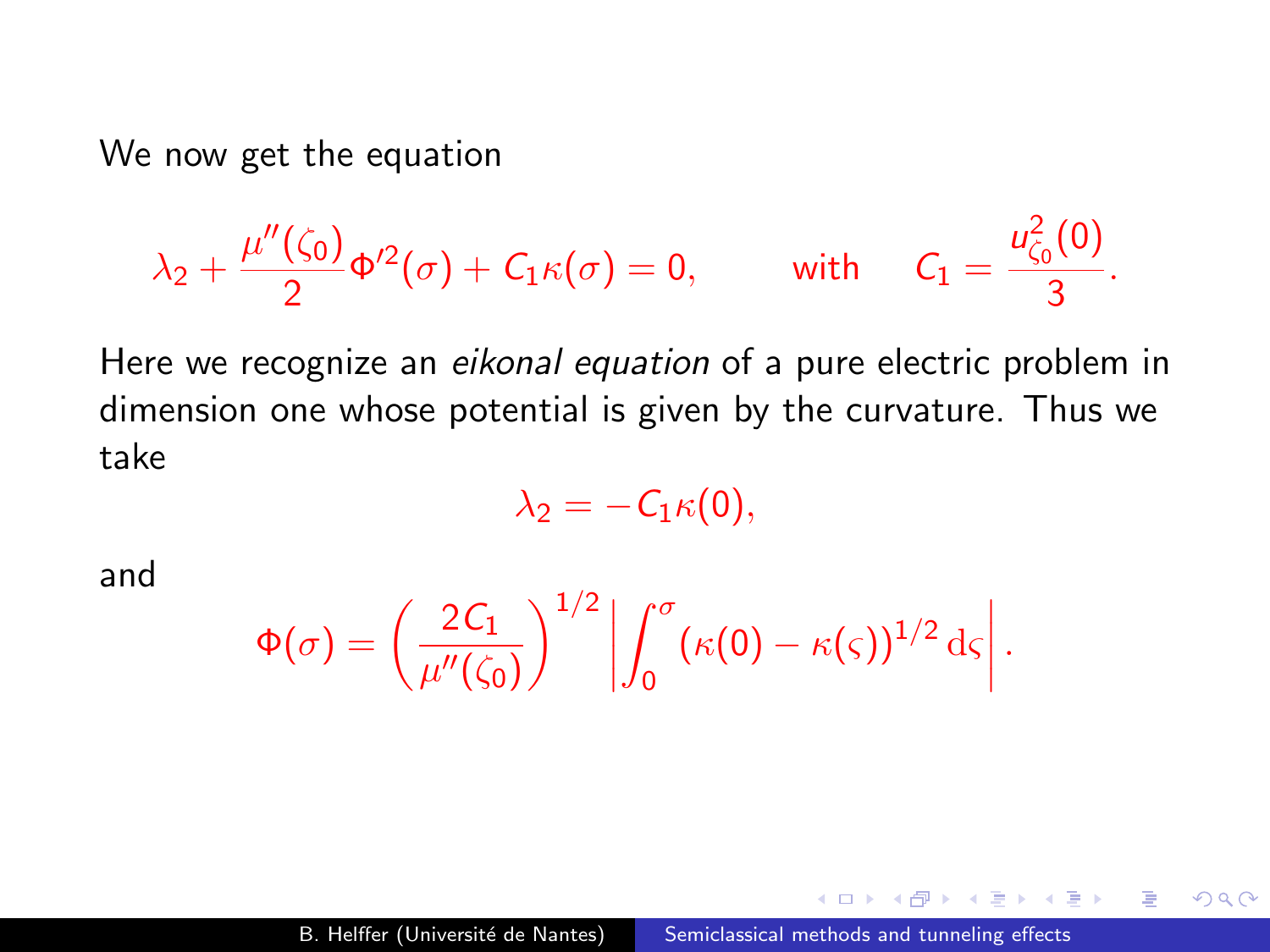In particular we have

$$
\Phi''(0) = \left(\frac{k_2 C_1}{\mu''(\zeta_0)}\right)^{1/2}, \qquad \text{ with } \quad k_2 = -\kappa''(0) > 0.
$$

This leads to take

$$
a_2 = f_0 \hat{a}_2 + (\partial_\zeta u)_{\zeta_0} (i\Phi' f_1 - i\partial_\sigma f_0)
$$
  
 
$$
-\frac{1}{2} (\partial_\eta^2 u)_{\zeta_0} \Phi'^2 f_0 + f_2 u_{\zeta_0},
$$

where  $\hat{\textit{a}}_{2}$  is the unique solution, orthogonal to  $\textit{u}_{\zeta_{0}}$  for all  $\sigma$ , of

$$
\begin{array}{l} (\mathfrak{L}_0 - \lambda_0) \hat{a}_2 = \lambda_2 u_{\zeta_0} + \frac{\mu''(\zeta_0)}{2} \Phi'^2 u_{\zeta_0} \\qquad \qquad + \kappa \left( - \partial_\tau u_{\zeta_0} - 2(\zeta_0 - \tau)^2 \tau u_{\zeta_0} - \tau^2 (\zeta_0 - \tau) u_{\zeta_0} \right), \end{array}
$$

and  $f_2$  has to be determined. This procedure can be continued at any order.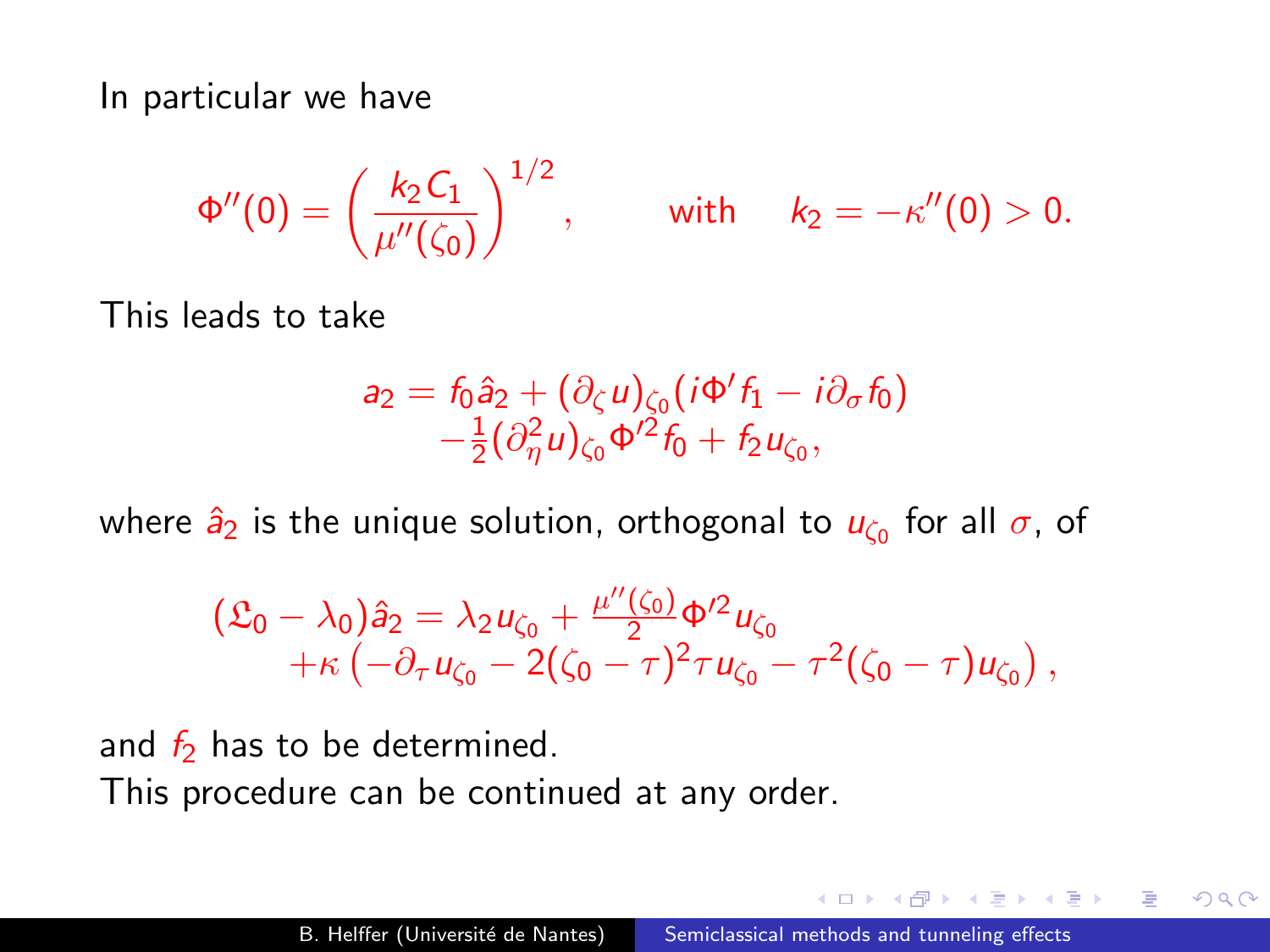## About the conjecture

Let us finally discuss the last Conjecture. As suggested by our formal effective operator [\(83\)](#page-160-0), we first recall a result of tunneling type on a circle.

Let us consider the self-adjoint realization, denoted  $\mathfrak{P}_{\varepsilon}$ , of the electro-magnetic Laplacian  $(\varepsilon D_x + a(x))^2 + V(x)$  on  $\mathrm{L}^2_{2\pi-per}(\mathbb{R},\,\mathrm{d} x)$  where the vector potential  $s$  and the electric potential V are smooth,  $2\pi$ -periodic functions. By a gauge transform, this operator is unitarily equivalent to the following operator

$$
\mathcal{P}_{\varepsilon}=(\varepsilon D_{x}+\xi_{0})^{2}+V(x),
$$

with

$$
\xi_0=\int_{-\pi}^{\pi}a(x)\,\mathrm{d} x\,.
$$

つくい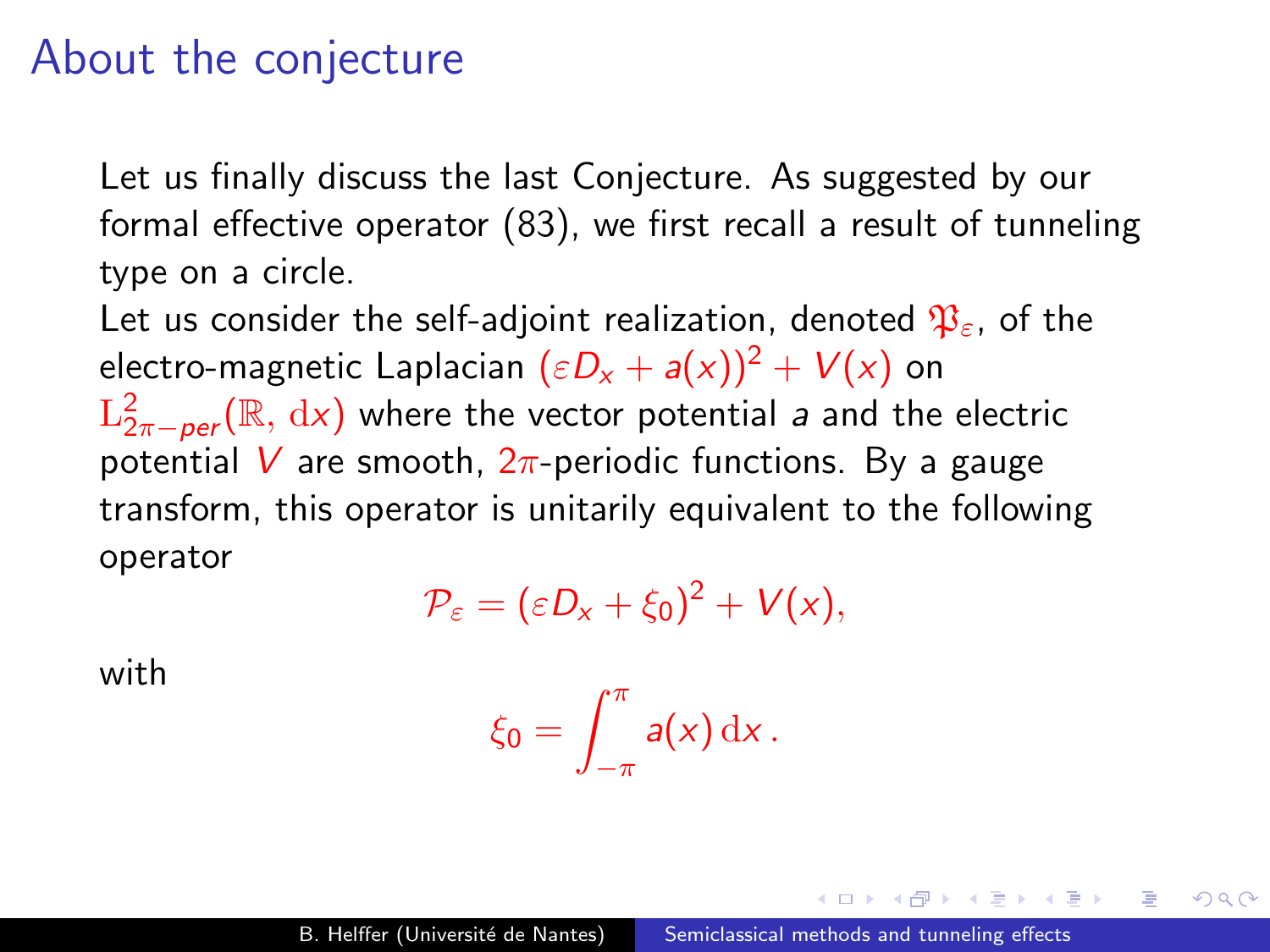Here we can consider that  $\xi_0$  is the Floquet parameter, in the analysis of  $(\varepsilon D_{x} + \xi_0)^2 + V(x)$  on the line.

#### Theorem

Assume that the function  $V$  admits exactly two non-degenerate minima at 0 and  $\pi$  with  $V(0) = V(\pi) = 0$  and satisfies  $V(x) = V(\pi - x) = V(-x)$ . We let

$$
V_2 = \sqrt{\frac{V''(0)}{2}}.
$$
 (84)

つくい

Then, as  $\varepsilon$  is small enough, there are only two eigenvalues of  $P_{\varepsilon}$  in the interval  $(-\infty, 2\kappa\varepsilon)$  and they both satisfy

for 
$$
j = 1, 2
$$
,  $\rho_j(\varepsilon) = V_{2}\varepsilon + o(\varepsilon)$  as  $\varepsilon \to 0$ .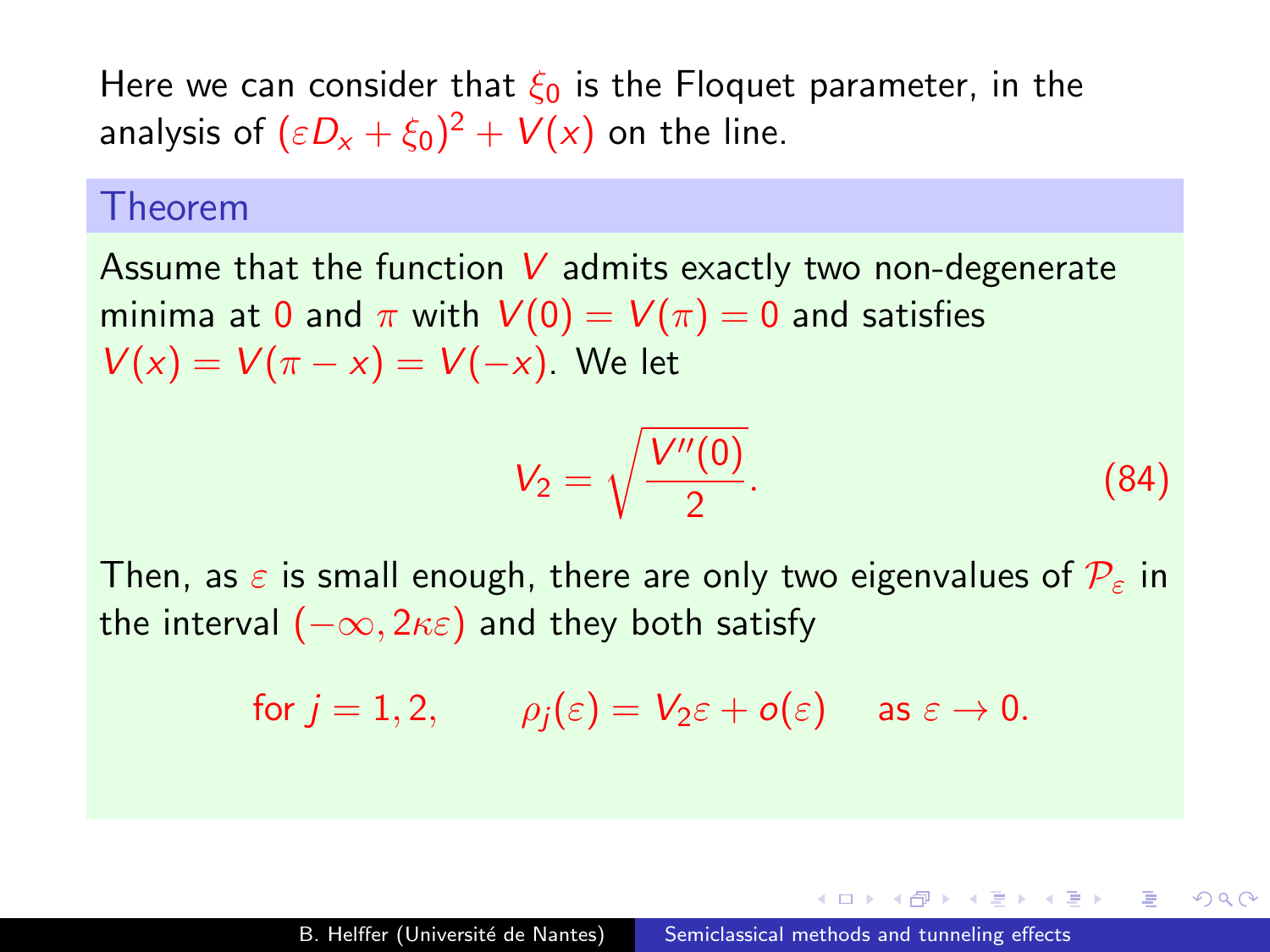#### **Continued**

#### With

$$
S = \int_{[0,\pi]} \sqrt{V(x)} dx, \quad \text{and} \quad A = \exp\left(-\int_{[0,\frac{\pi}{2}]} \frac{\partial_x \sqrt{V} - V_2}{\sqrt{V}} dx\right),\tag{85}
$$

we have the spectral gap estimate

$$
\rho_2(\varepsilon) - \rho_1(\varepsilon) = 8\varepsilon^{1/2} A \sqrt{V\left(\frac{\pi}{2}\right)} \sqrt{\frac{V_2}{\pi}} \left| \cos\left(\frac{\xi_0 \pi}{\varepsilon}\right) \right| e^{-S/\varepsilon} + \varepsilon^{3/2} \mathcal{O}\left(e^{-S/\varepsilon}\right).
$$
\n(86)

The main point is that one can see on the previous formula the global topologic effect of the flux  $\xi_0$ . The result is originally due to E. Harrell (1979) in 1D. In the general case this appears in the eighties in two papers of B. Simon on one side and Outassourt on the other side.

つくい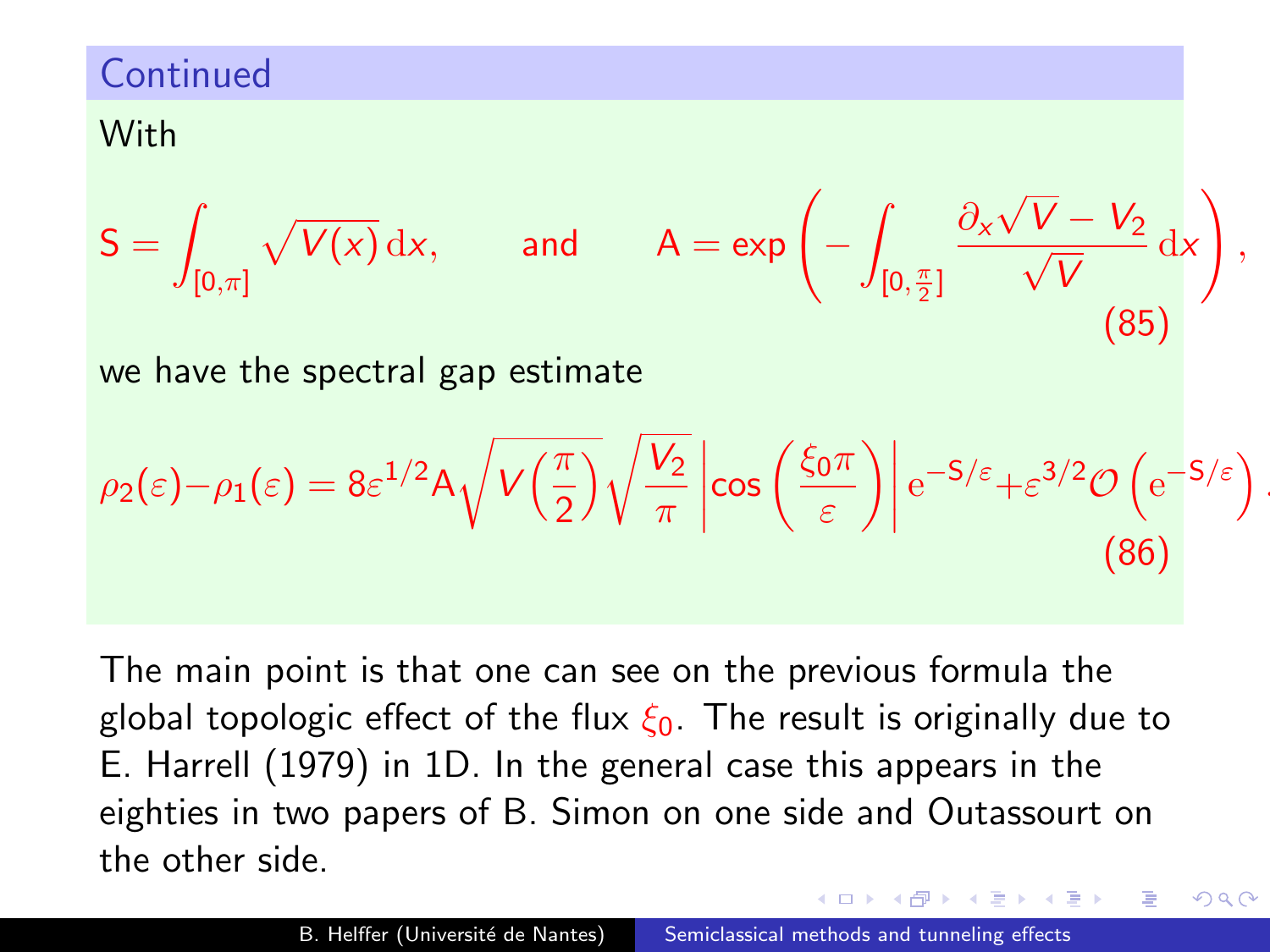We now apply the result to our effective operator  $\mathcal{L}_{\hbar}^{\text{eff}}$  .

Proposition

The spectral gap of the effective operator  $\mathcal{L}_h^{\text{eff}}$  is given by

$$
\lambda_2^{\text{eff}}(\hbar) - \lambda_1^{\text{eff}}(\hbar) \underset{\hbar \to 0}{\sim} \hbar^{\frac{13}{8}} A \frac{2^{\frac{5}{2}} C_1^{\frac{3}{4}}}{\sqrt{\pi}} \left| \kappa''(0) \mu''(\zeta_0) \right|^{\frac{1}{4}} \left( \kappa(0) - \kappa\left(\frac{\ell}{4}\right) \right)^{\frac{1}{2}} \\ \times \left| \cos\left(\frac{\ell}{2}\left(\frac{\gamma_0}{\hbar} - \frac{\zeta_0}{\hbar^{\frac{1}{2}}} + \alpha_0\right) \right) \right| e^{-5/\hbar^{\frac{1}{4}}},
$$

where

$$
S = \sqrt{\frac{2C_1}{\mu''(\zeta_0)}} \int_0^{\frac{\ell}{2}} \sqrt{\kappa(0) - \kappa(s)} ds,
$$
  
\n
$$
A = \exp\left(-\int_{[0,\frac{\ell}{4}]} \frac{\partial_s \sqrt{\kappa(0) - \kappa(s)} - \sqrt{-\frac{\kappa''(0)}{2}}}{\sqrt{\kappa(0) - \kappa(s)}} ds\right).
$$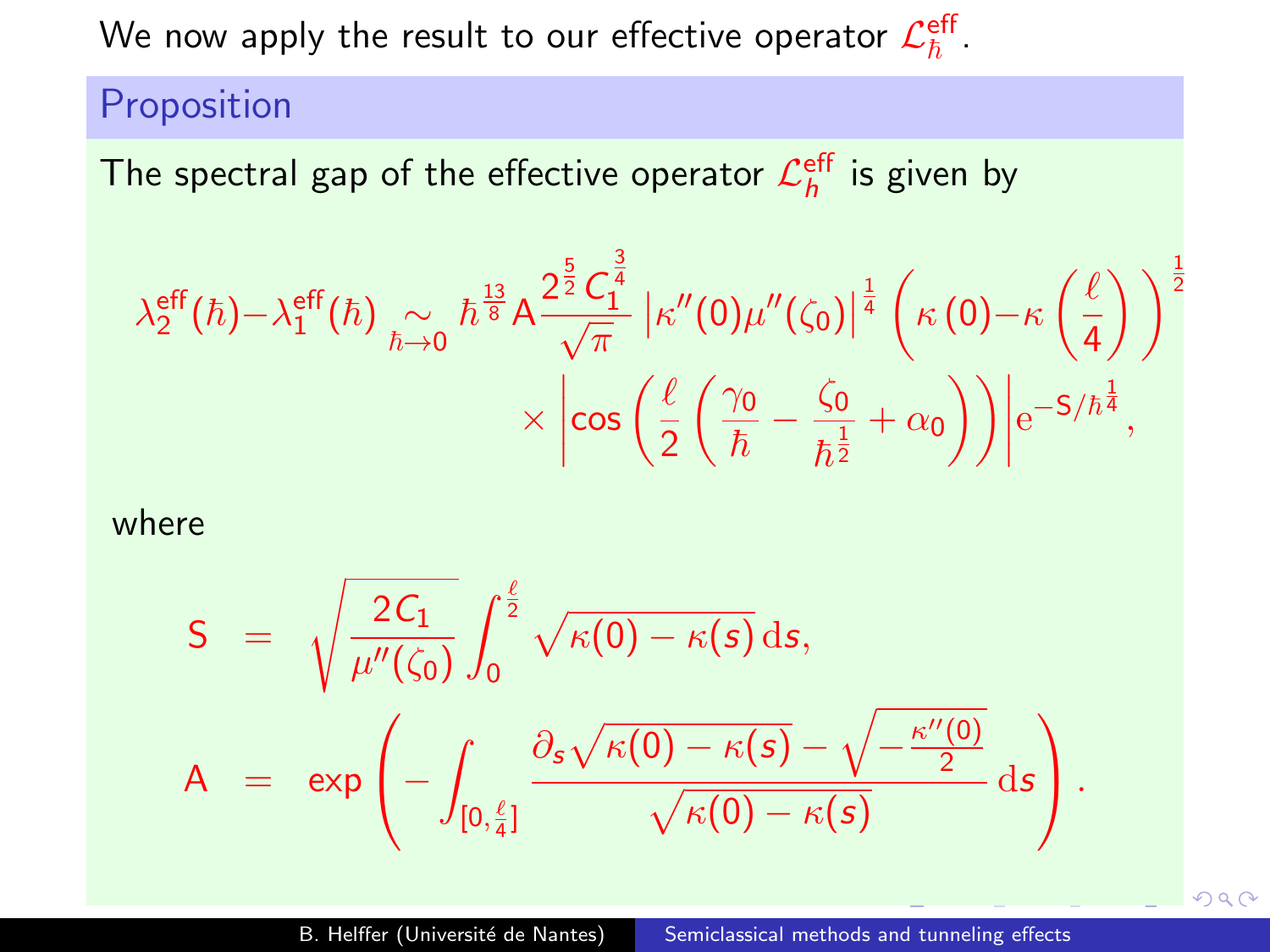The conjecture of Bonnaillie-Hérau-Raymond says that the spectral gap for the initial problem  $\mathcal{L}_{\hbar}$  is the same as the one of the effective operator  $\mathcal{L}_{\hbar}^{\mathsf{eff}}$  .

曲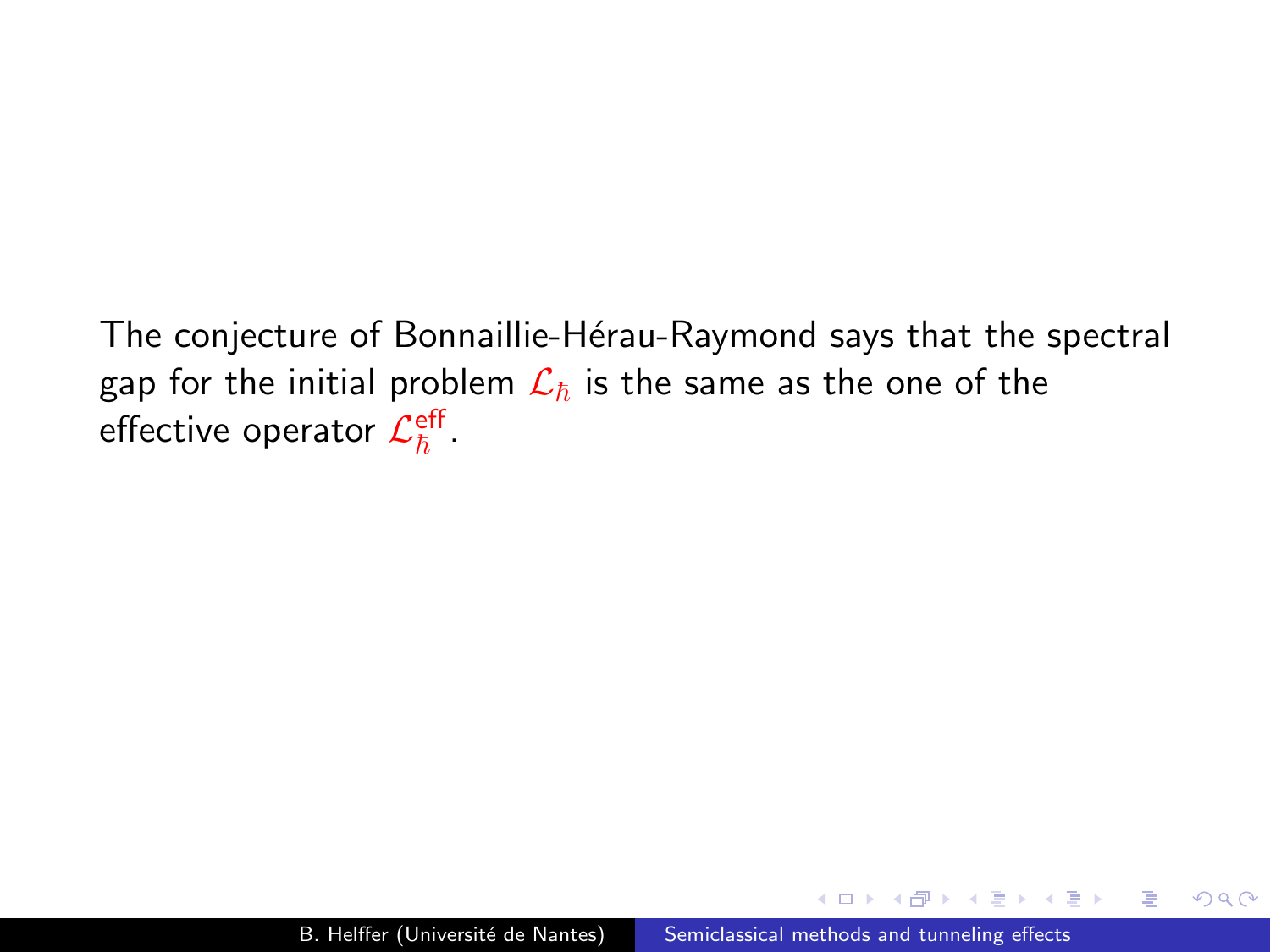<span id="page-176-0"></span>Many thanks to the audience and particularly to Soeren Fournais who organizes the course.

 $299$ 

э

重  $\sim$ э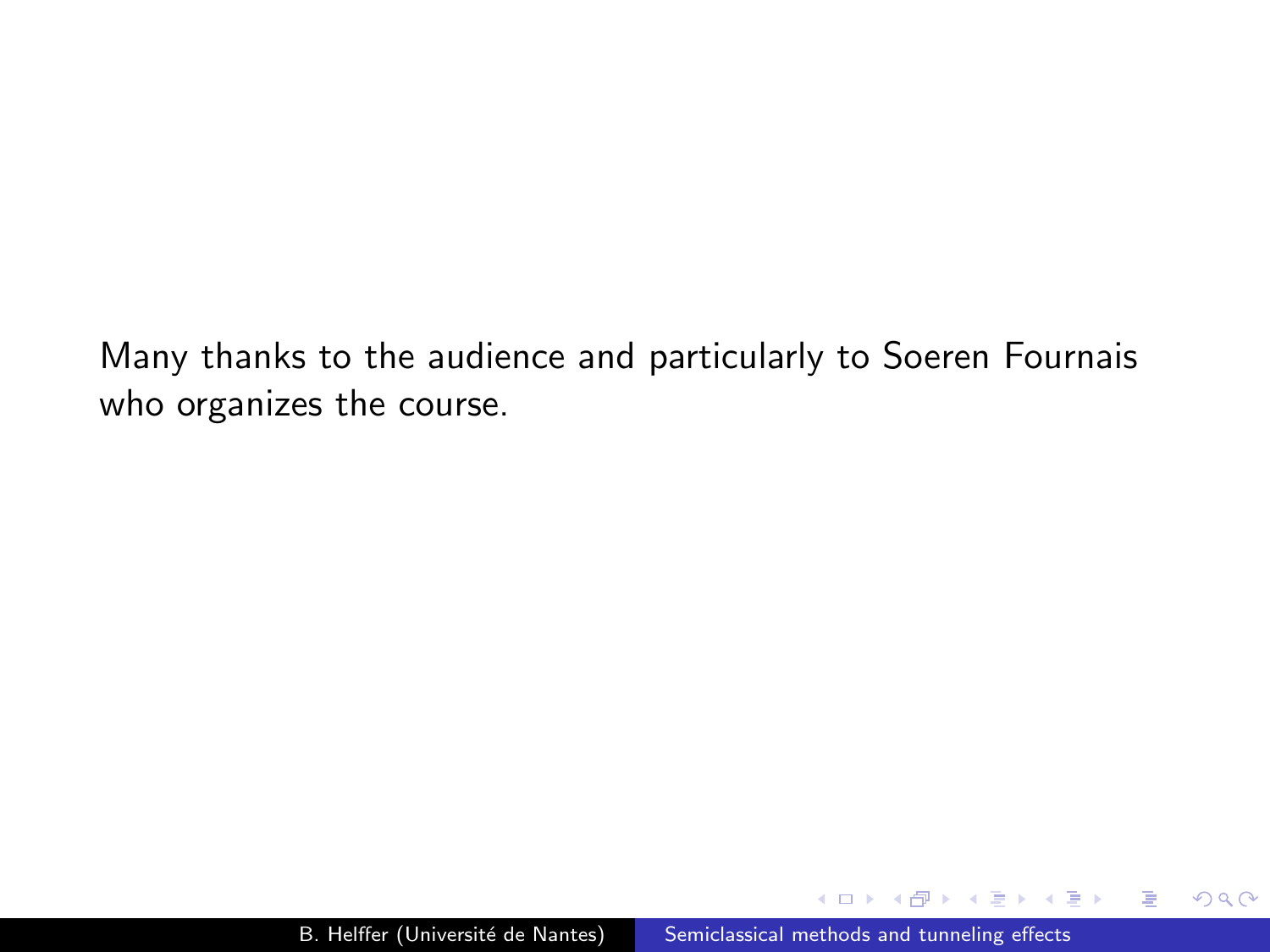## Bibliography



On exponential decay of solutions of second order elliptic equation in unbounded domains.

Proc. A. Pleijel Conf., Uppsala, September 1979.

# **B** S. Agmon.

Lectures on exponential decay of solutions of second order elliptic equations: bounds on eigenfunctions of N-body Schrodinger operators, Princeton Univ. Press, NJ, 1982.

F

D. Arnold, G. David, D. Jerison, S. Mayboroda, and M. Filoche.

The effective confining potential of quantum states in disordered media,

arXiv:1505.02684 and Physical Review letters (2016).

Ħ D. Arnold, G. David, M. Filoche, D. Jerison, S. Mayboroda. Localization of eigenfunctions via an effective potential. arXiv:1712.02419v4 [math.AP] 3 Oct 2[018](#page-176-0)[.](#page-178-0)

 $QQ$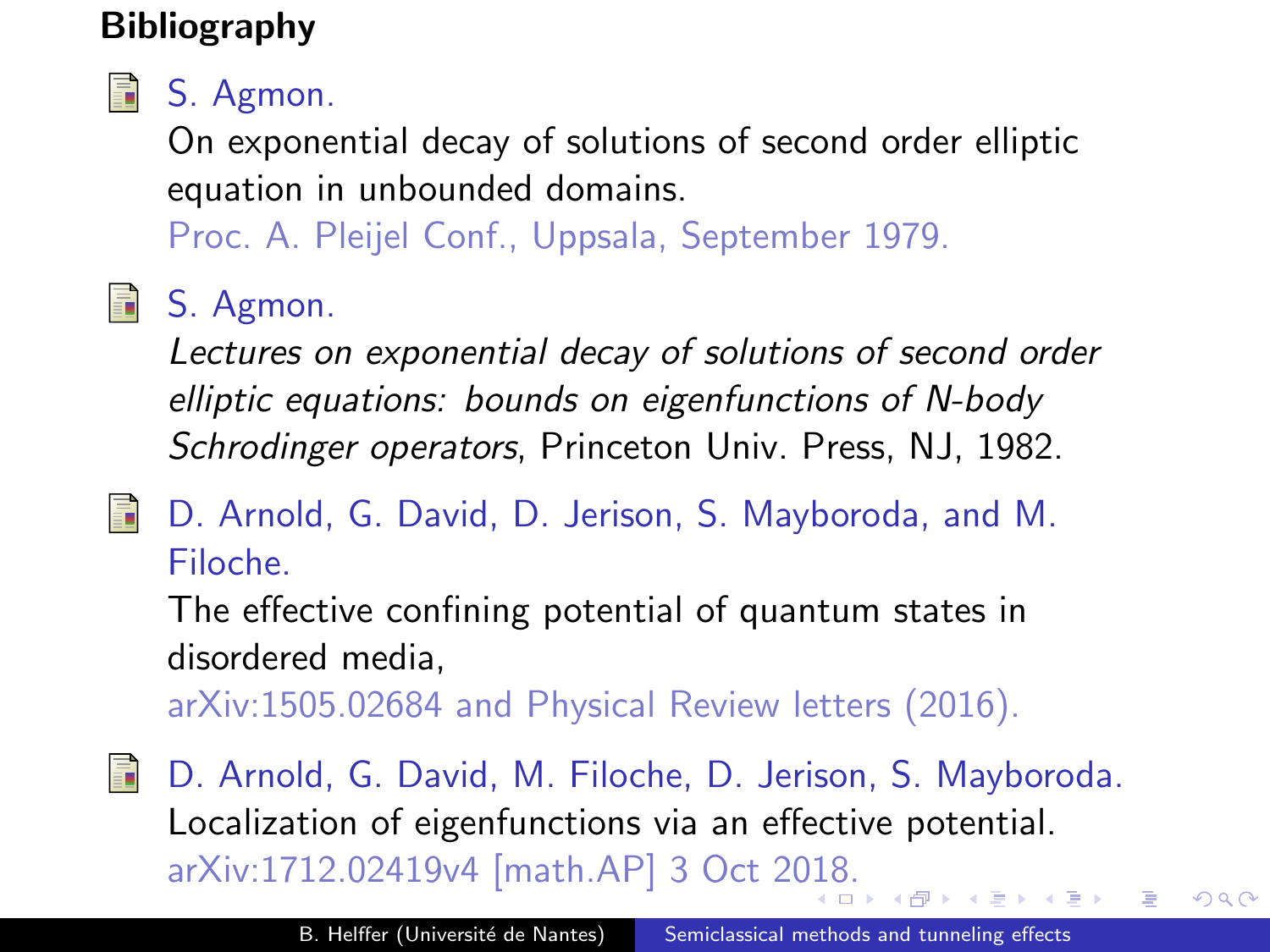<span id="page-178-0"></span>V. Bonnaillie, F. Hérau, and N. Raymond. Magnetic WKB expansions. HAL : hal-00966003, version 2, arXiv : 1405.7157 (2014).

V. Bonnaillie, F. Hérau, and N. Raymond. Semiclassical tunneling and magnetic flux effects on the circle. J. Spectr. Theory (2015)



**M. Born, R. Oppenheimer. Zur Quantentheorie der Molekeln.** Ann. Phys. 84, 457-484 (1927).



## R. Brummelhuis.

Exponential decay in the semi-classical limit for eigenfunctions of Schrödinger operators with magnetic fields and potentials which degenerate at infinity, Comm.in PDE, (1991).

## U. Carlsson.

An infinite number of wells in the semi-classical limit, Asympt. Anal. 3 (1990), 189–214.

つくい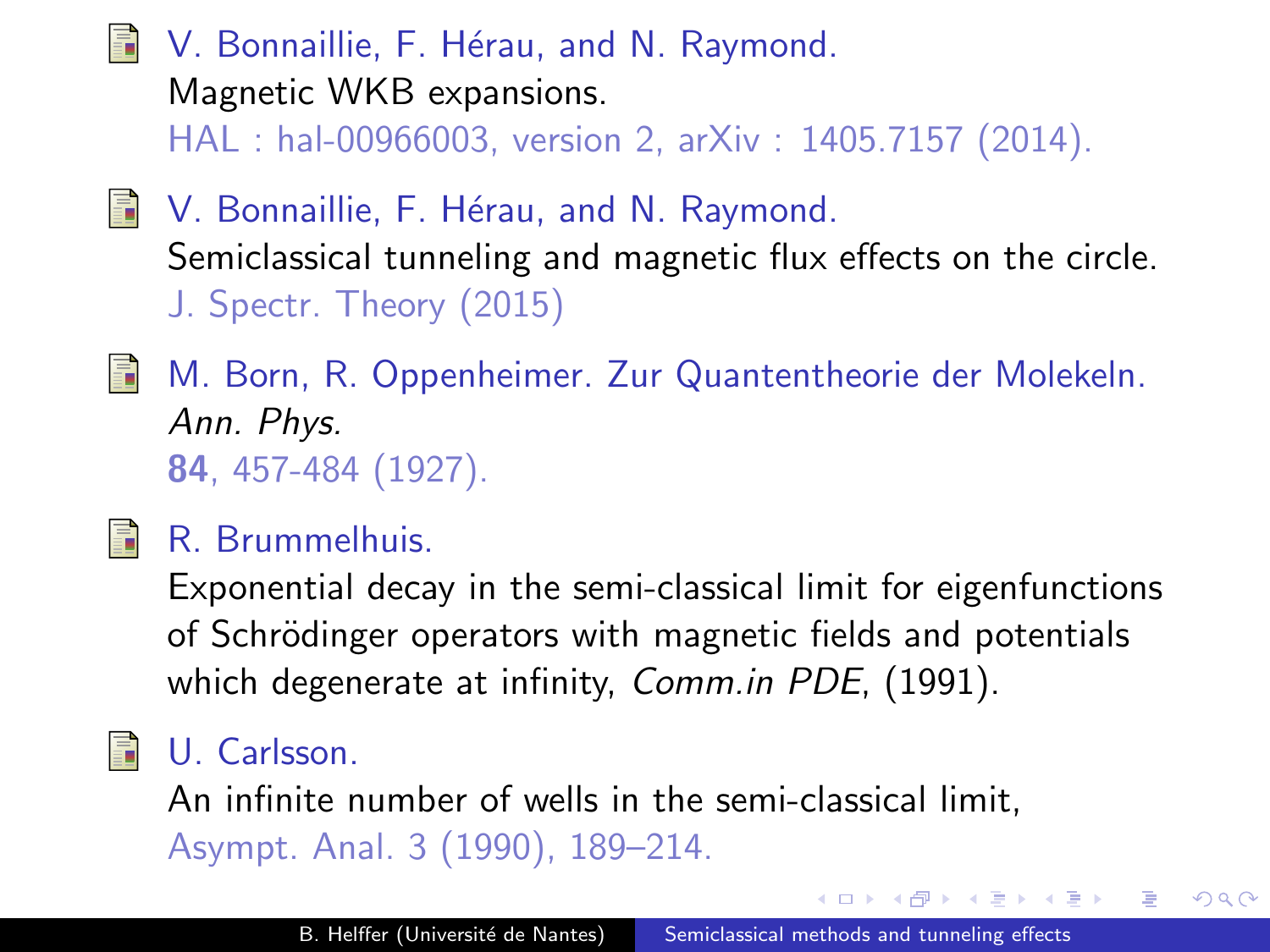

## R. Carmona, B. Simon.

Pointwise Bounds on Eigenfunctions and Wave Packets in N-Body Quantum Systems V. Lower Bounds and Path Integrals.

Commun. Math. Phys. 80, 59-98 (1981).

R. Carmona, W. Masters, and B. Simon. Relativistic Schrödinger operators: Asymptotic behavior of the eigenfunctions.

J. Funct. Anal. 91 (1990), 117-142

- 歸 J.M. Combes, L. Thomas. Commun. Math. Phys. 34, 251-276 (1973).
- D. Daners, J.B. Kennedy.

On the asymptotic behavior of the eigenvalues of a Robin problem.

Arxiv: 0812.0318v1 (1999).

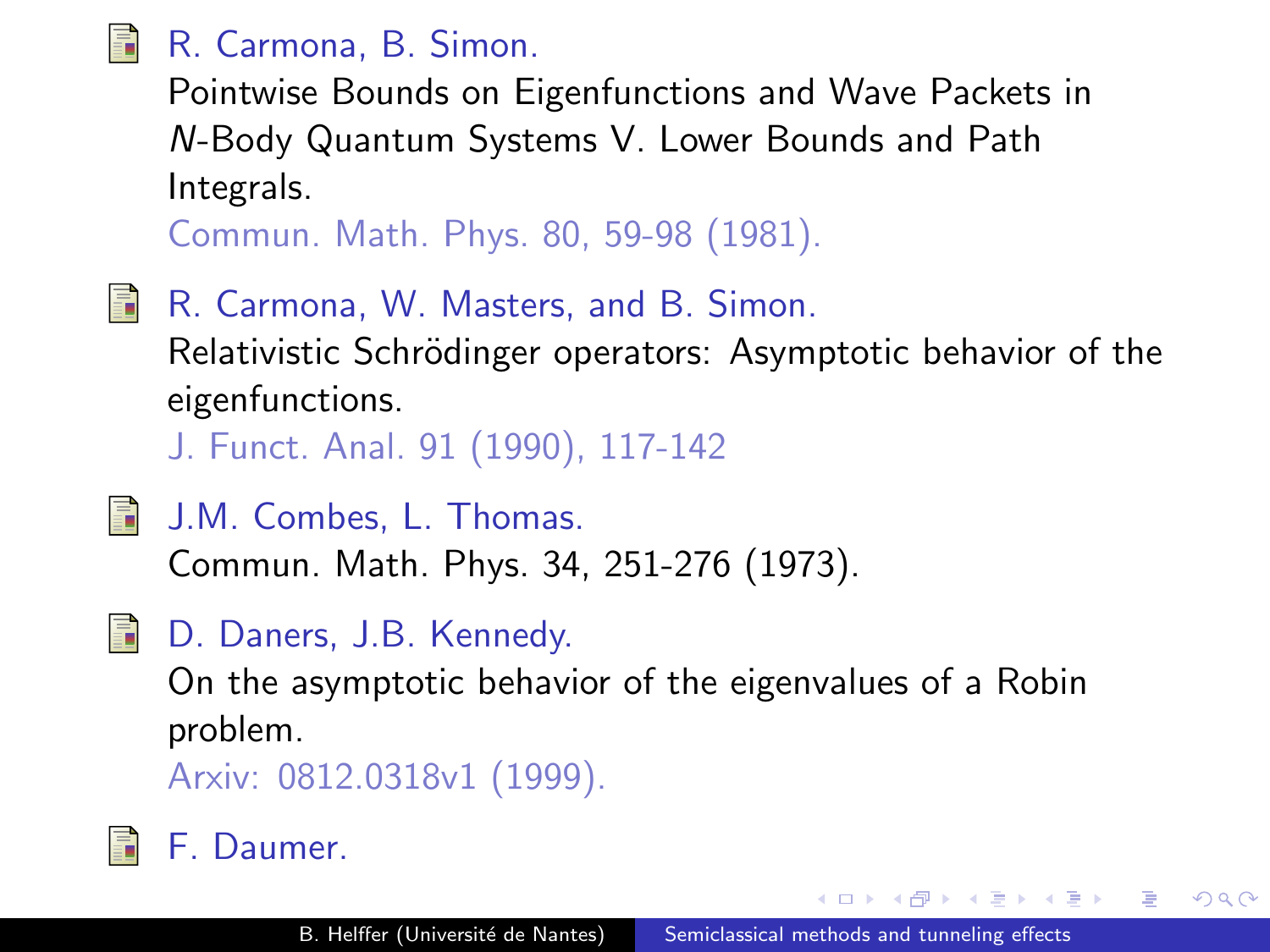Equation de Schrödinger avec champ electrique périodique et champ magnétique constant dans l'approximation du tight-binding.

Comm. in PDE 18,  $n^0$  5-6, p. 1021-1041 (1993)

#### F. Daumer.

靠

Equations de Schrödinger avec potentiels singuliers et à longue portée dans l'approximation de liaison forte.

Ann. Inst. Henri Poincaré, Phys. Théor. 64, n° 1, p. 1-31 (1996).

# M. Dimassi, J. Sjöstrand.

Spectral asymptotics in the semi-classical limit, London **Mathematical** 

Society Lecture Note Series, vol. 268, Cambridge University Press, 1999.

F. P. Exner, A. Minakov, L. Parnovski. Asymptotic eigenvalue estimates for a Robin problem with a large parameter. Portugal. Math. 71 (2) 141-156 (2014).

 $QQ$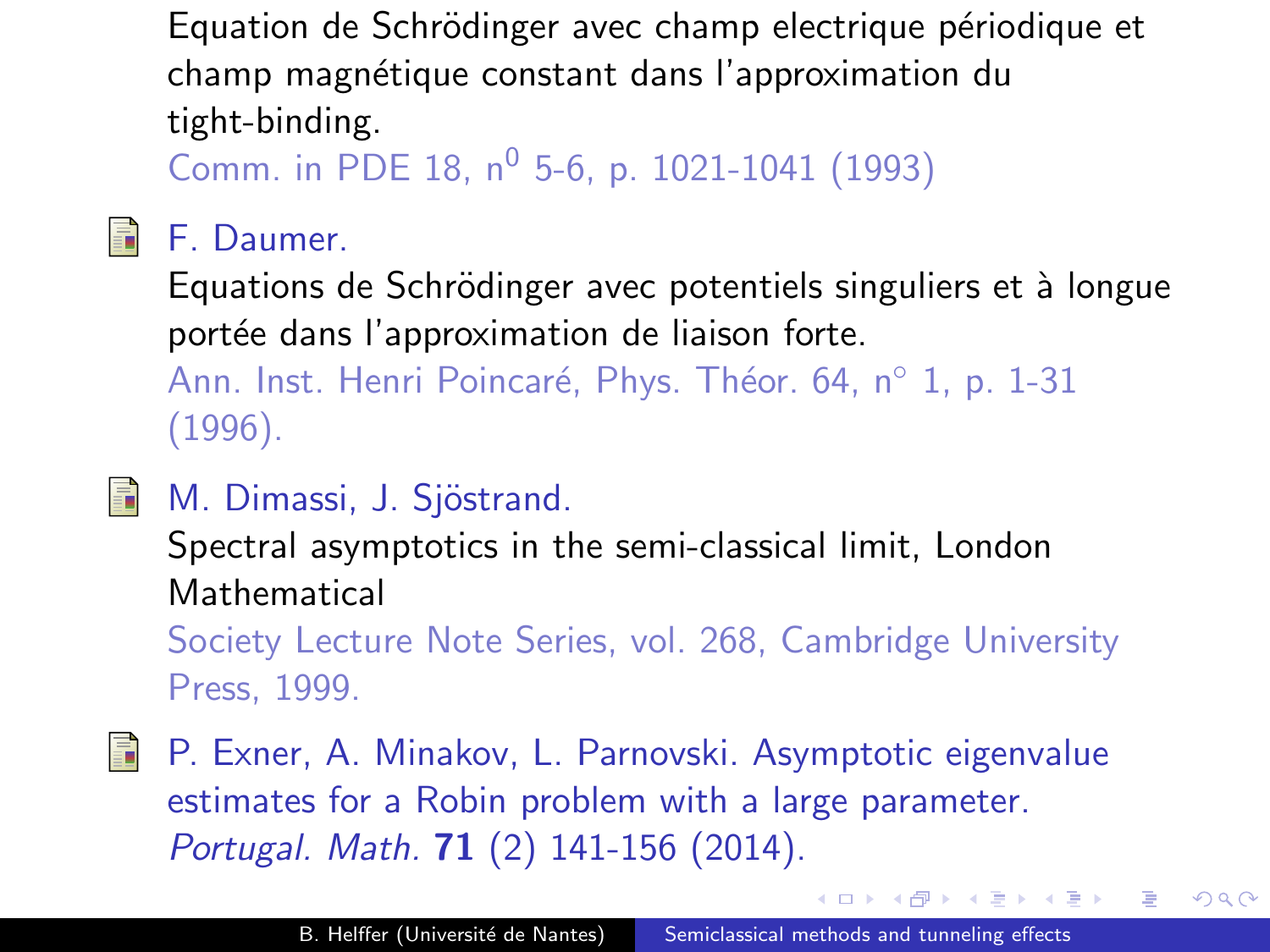- **S.** Fournais, B. Helffer. Spectral Methods in Surface Superconductivity. Progress in Nonlinear Differential Equations and Their Applications, Vol. 77, Birkhäuser (2010).
- **S.** Fournais, B. Helffer. Accurate eigenvalue asymptotics for the magnetic Neumann Laplacian. Ann. Inst. Fourier. 56 (1) 1-67 (2006).
- **P.** Freitas, D. Krejcirik.

The first Robin eigenvalue with negative boundary parameter. arXiv:1403.6666v2 [math.SP] 15 May 2014.

# T. Giorgi, R. Smits.

Eigenvalue estimates and critical temperature in zero fields for enhanced surface superconductivity.

Z. angew. Math. Phys. 57 (2006), 1–22.

# **■E. Harrell.**

On the rate of asymptotic eigenvalue degeneracy. Comm. Math. Phys. 60, (1978), 73-95.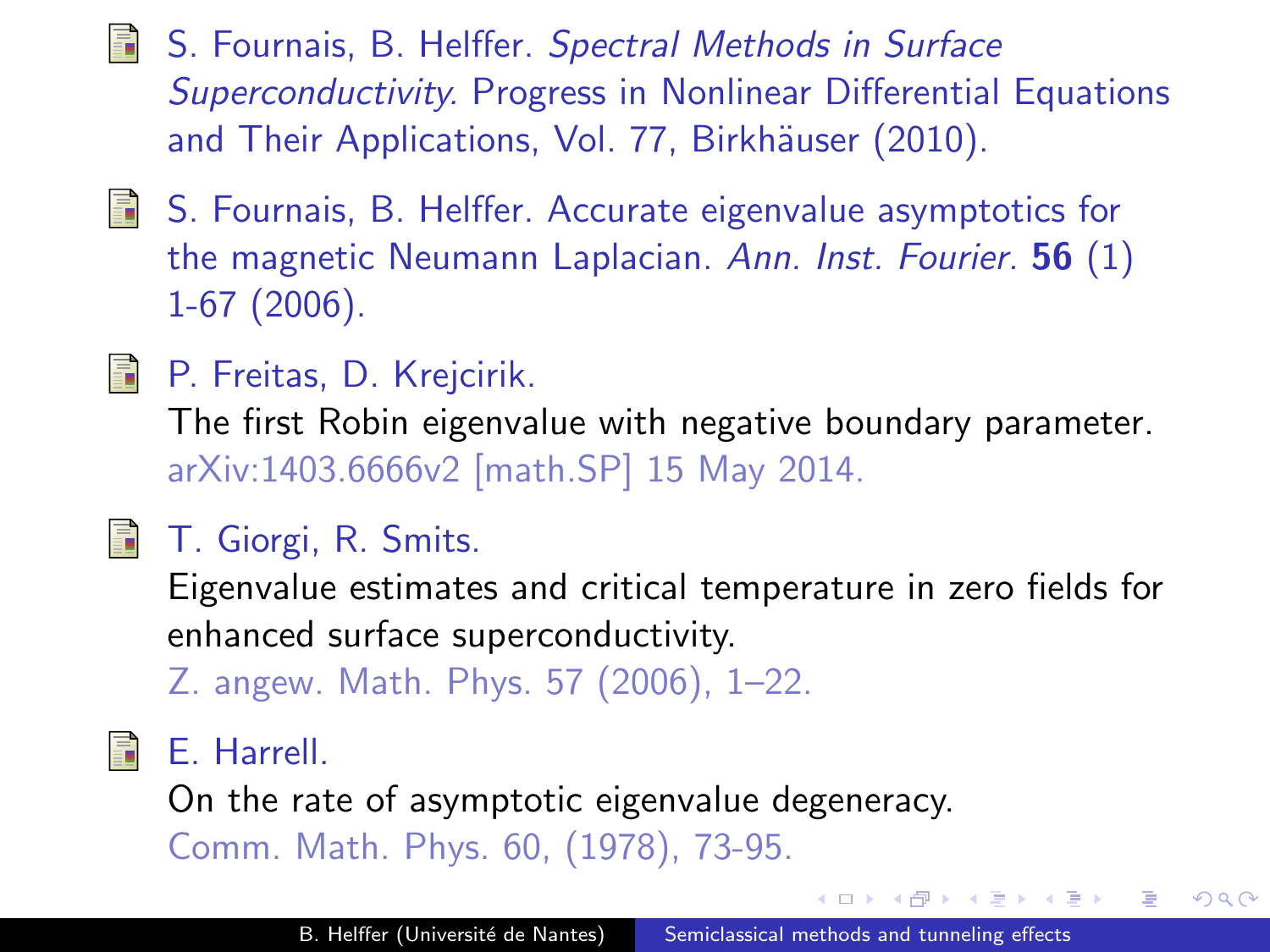

The band-structure of a one-dimensional, periodic system in a scaling limit

Annals of Physics, Volume 119, Issue 2, June 1979, p. 351–369.



# B. Helffer.

Semi-classical analysis for the Schrödinger operator and applications

Lecture notes in mathematics, vol. 1336, 1988.

**FRIDA** 

# B. Helffer.

Décroissance exponentielle pour les fonctions propres d'un modèle de Kac en dimension  $> 1$ .

Operator Theory: Advances and Applications, Vol.57 (1992), p. 99-115.

F. B. Helffer, A. Kachmar, and N. Raymond. Tunneling for the Robin Laplacian in smooth planar domains.

**CARD AREA**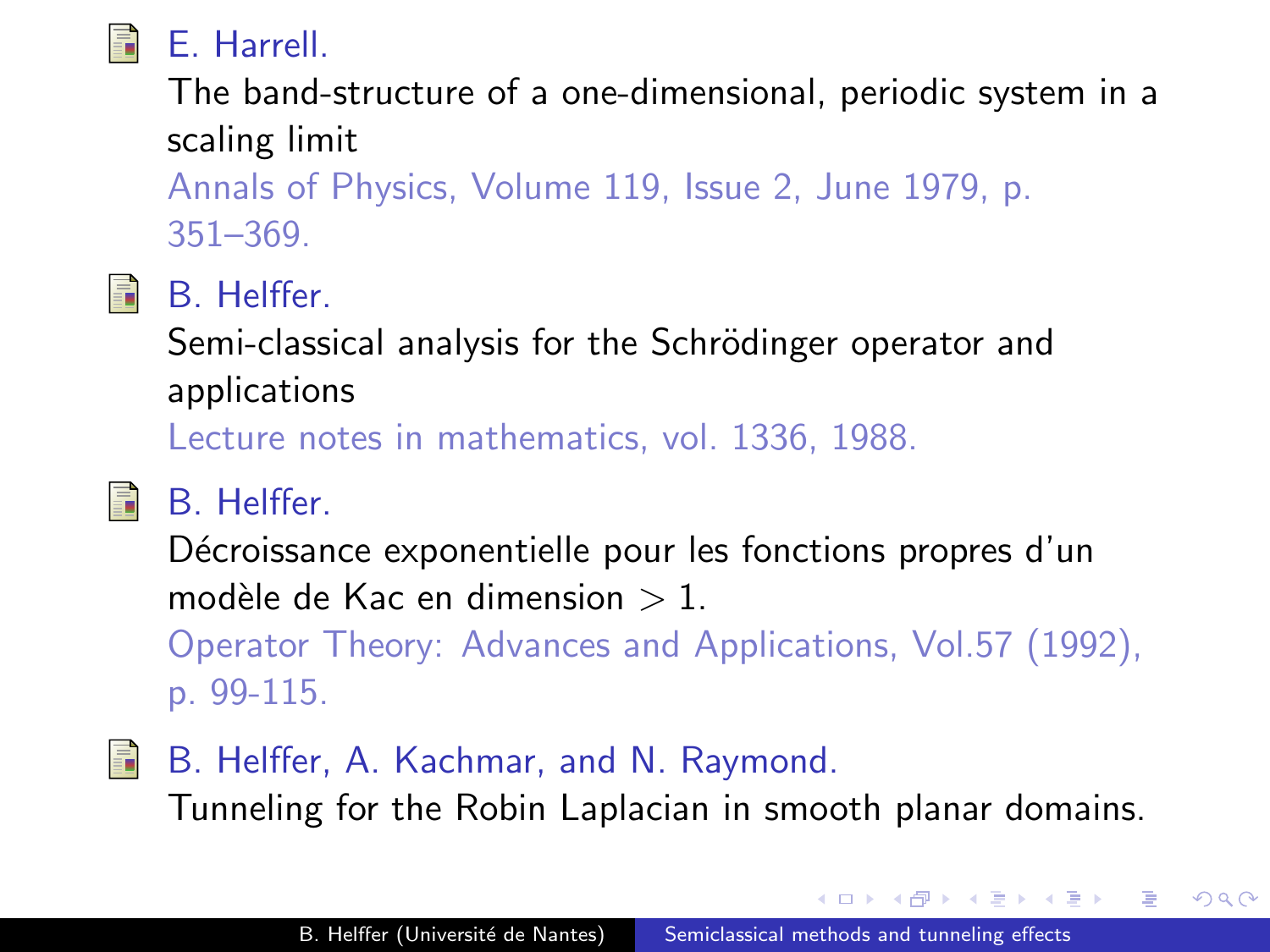Communications in Contemporary Mathematics 19(1), September 2015.

**Fill** B. Helffer and Y. Kordyukov.

> Semiclassical analysis of Schrödinger operators with magnetic wells.

Six papers 2008-2016

- **SEPTEMBER** 
	- B. Helffer and A. Mohamed.

Caractérisation du spectre essentiel de l'opérateur de Schrödinger avec un champ magnéetique (French) Ann. Inst. Fourier (Grenoble) 38 No. 2 (1988), 95-112.

#### 暈 B. Helffer, A. Morame.

Magnetic bottles in connection with superconductivity. J. Func. Anal. 181 (2) 604-680 (2001).

**SEPTEMBER** B. Helffer and A. Morame.

> Magnetic bottles for the Neumann problem: curvature effects in the case of dimension 3 - (general case), Ann. Sci. Ecole Norm. Sup. 37 (1) (2004), 105-170.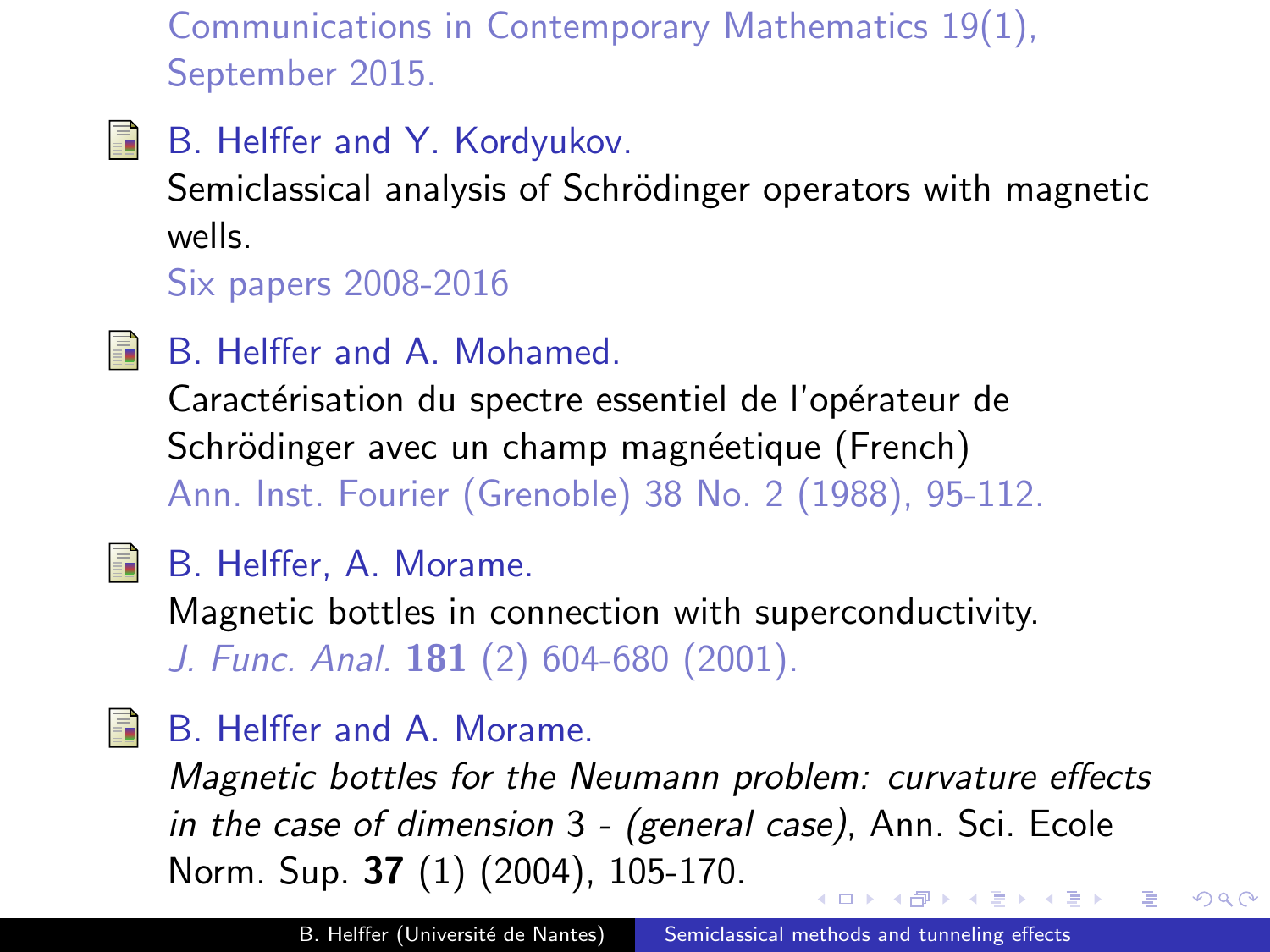#### 螶 B. Helffer, J. Nourrigat.

Décroissance à l'infini des fonctions propres de l'opérateur de Schrödinger avec champ électromagnétique polynômial. Journal d'Analyse Mathématique de Jérusalem 58, p.263-275, (1992).

H B. Helffer, X-B. Pan.

Upper critical field and location of surface nucleation of superconductivity.

Ann. Inst. H. Poincaré Anal. Non Linéaire 20 (2003), no. 1, 145–181.

- B. Helffer, K. Pankrashkin. Tunneling between corners for Robin Laplacians. Preprint 2014 : arXiv:1404.4765 . J. London Math. Soc. 2015.
- B. Helffer, B. Parisse.

Effet tunnel pour Klein-Gordon, Annales de l'IHP, Section Physique théorique, Vol.60, n $^{\circ}$ 2, p. 147-187 (1994).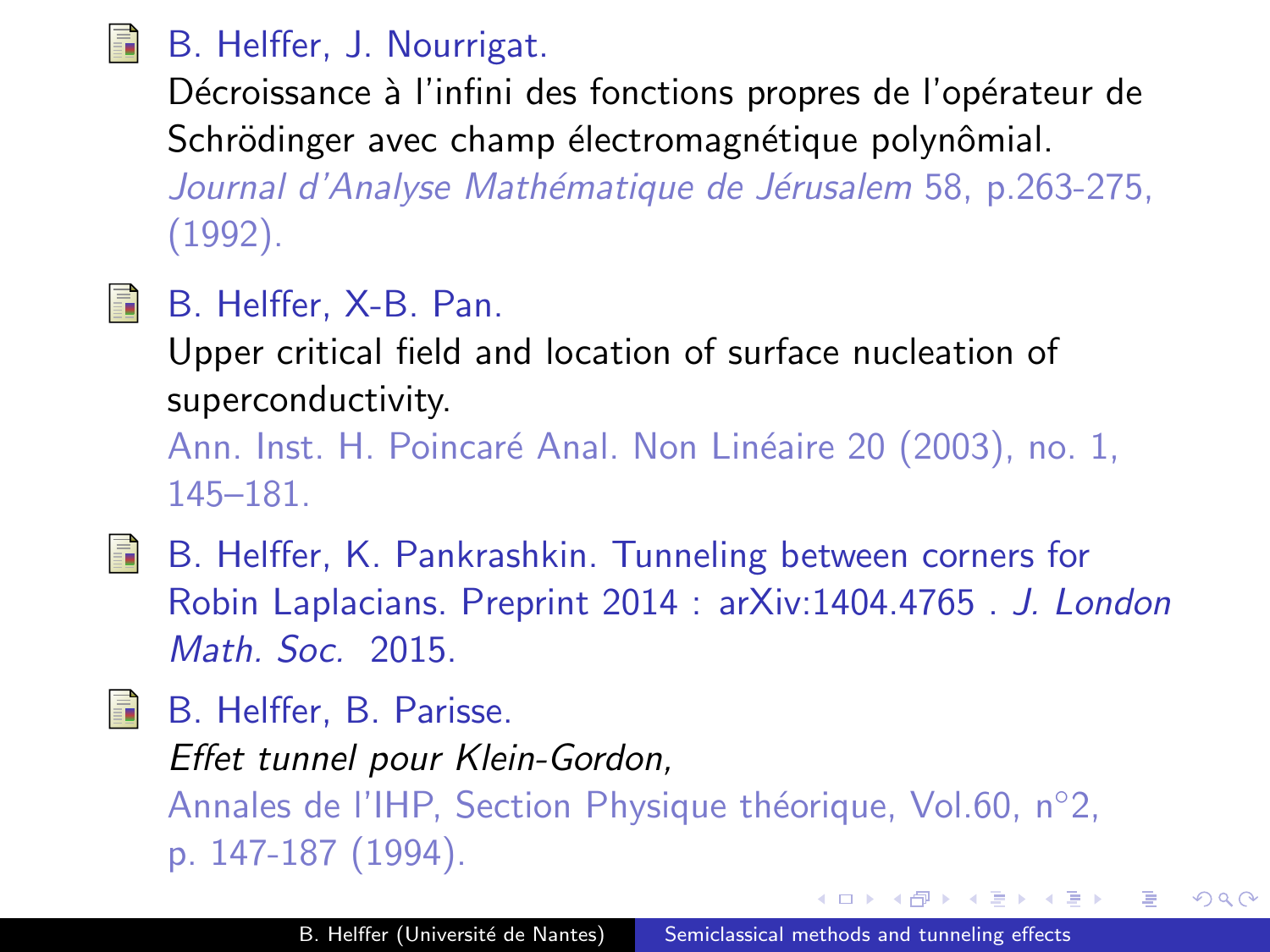螶 B. Helffer and J. Sjöstrand.

Multiple wells in the semiclassical limit I.

Comm. Partial Differ. Equations 9 (4) 337-408 (1984) .

F. B. Helffer, J. Sjöstrand.

Multiple wells in the semiclassical limit III. Non resonant wells Math. Nachrichten .

F B. Helffer, J. Sjöstrand.

Multiple wells in the semiclassical limit V. The case of miniwells.

Ħ B. Helffer and J. Sjöstrand.

Effet tunnel pour l'équation de Schrödinger avec champ magnétique,

Ann. Scuola Norm. Sup. Pisa, Vol XIV, 4 (1987) p. 625-657.

**FRIDA** 

## B. Helffer, J. Sjöstrand.

Analyse semi-classique pour l'équation de Harper (avec application à l'équation de Schrödinger avec champ magnétique).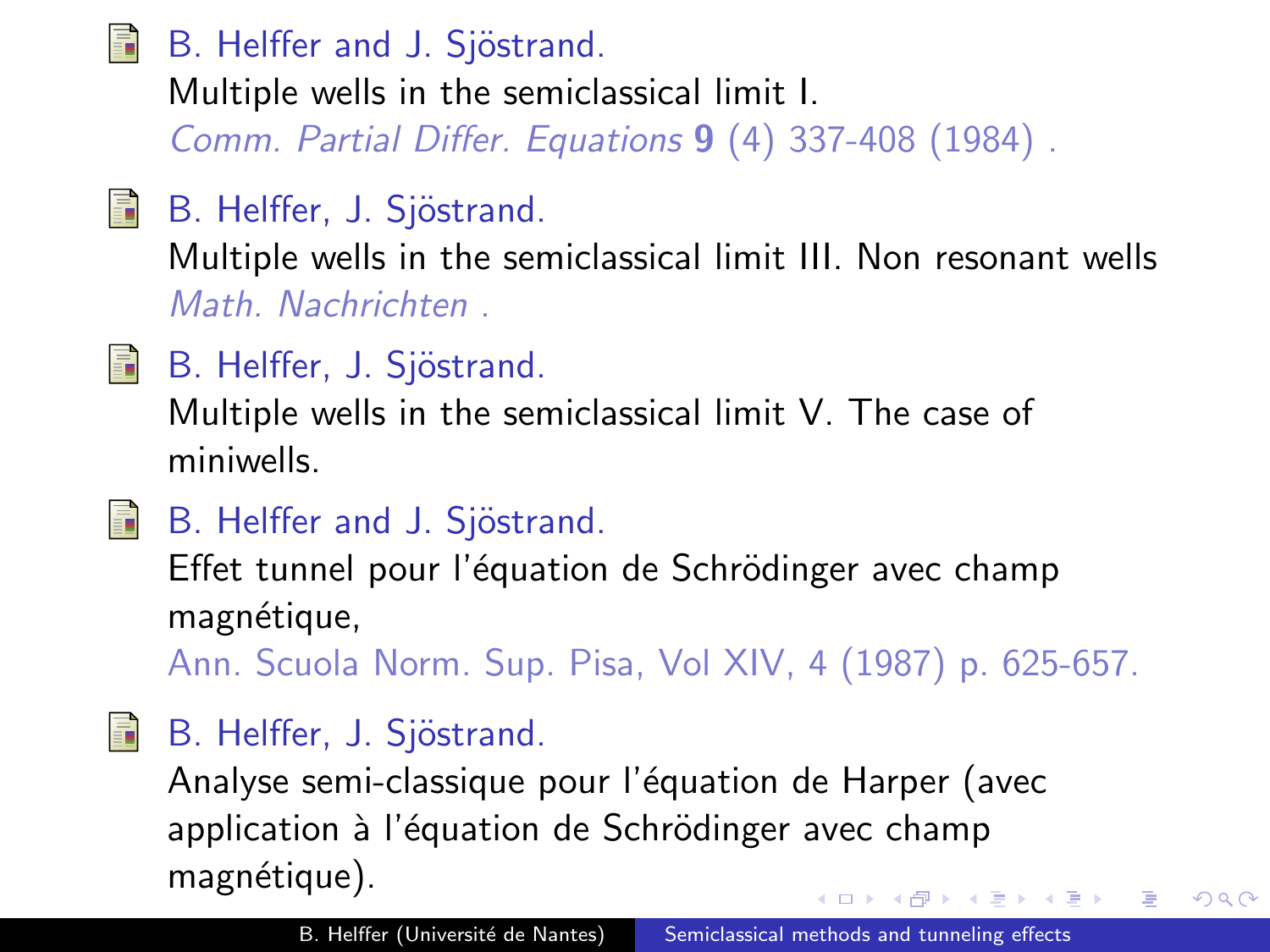Mémoire de la Société Mathématique de France 34 (1988).



## **A.** Kachmar.

On the ground state energy for a magnetic Schrödinger operator and the effect of the de Gennes boundary conditions. C.R. Math. Acad. Sci. Paris 332, 701-706 (2006).

# **A.** Kachmar.

On the ground state energy for a magnetic Schrödinger operator and the effect of the de Gennes boundary conditions. J. Math. Phys. 47(7), 072106, 32 pp (2006).

## **A. Kachmar, M. Persson.**

On the essential spectrum of magnetic Schrödinger operators in exterior domains.

Arab J. Math. Sci. **19** (2) 217-222 (2013).

### **B** S. Lefebvre.

Semiclassical analysis of the operator  $h^2D_x^2+D_y^2+(1+x^2)y^2$ . Manuscript June 1986. Unpublished.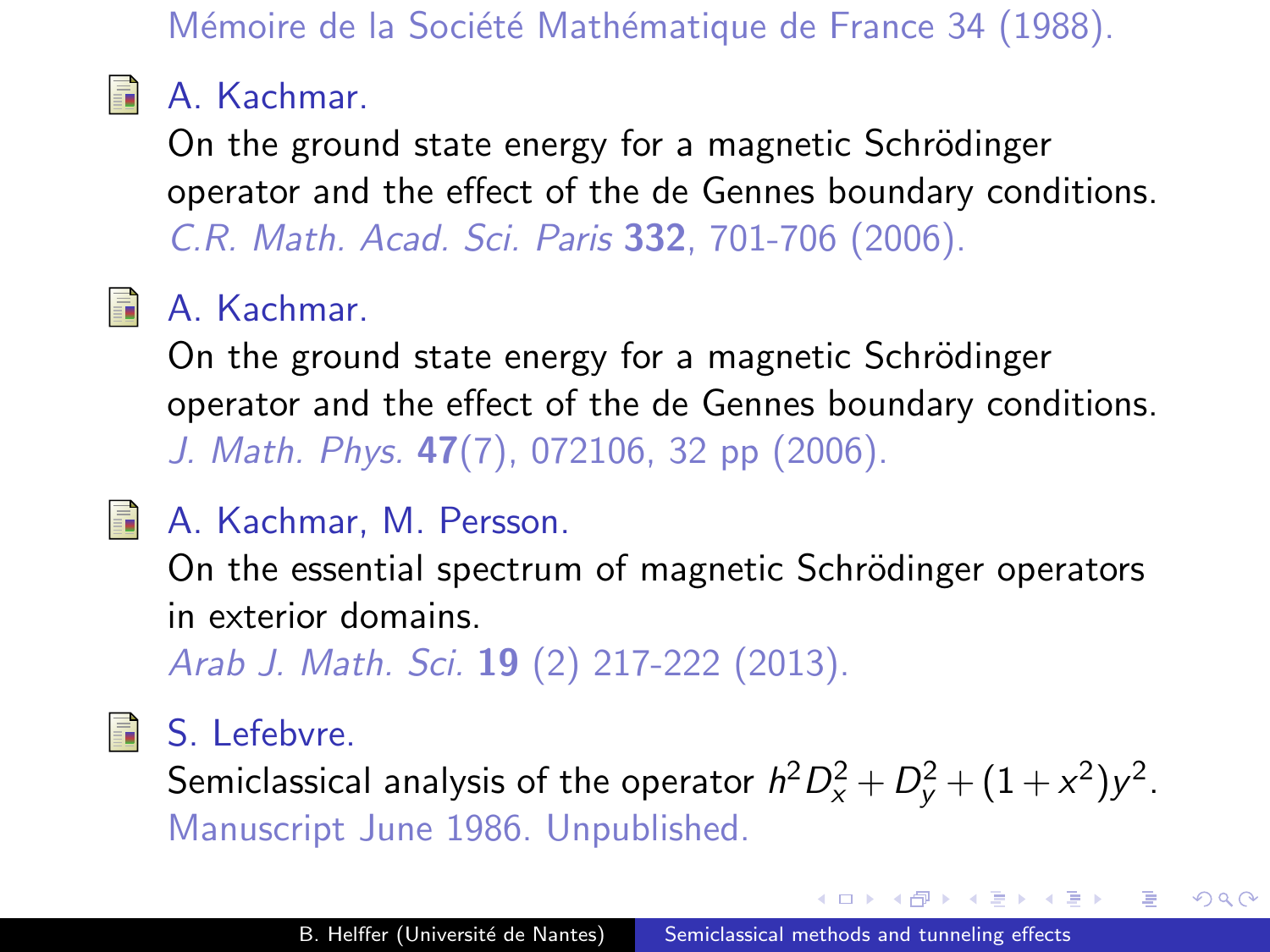## M. Levitin, L. Parnovski.

On the principal eigenvalue of a Robin problem with a large parameter.

Math. Nachr. 281, 272–281 (2008).

### L. Lithner.

Ark. for Mat. Astron. Pys. 5, 281-285 (1964).



S.

## A. Martinez.

Microlocal exponential estimates and applications to tunneling, in Microlocal Analysis and Spectral theory, NATO ASI Series C, Vol. 490 (L. Rodino ed.), Kluwer Acad. Publ., p. 349-376 (1997).



### A. Martinez.

An introduction to semi-classical and microlocal analysis. Springer (2002).

# A. Martinez.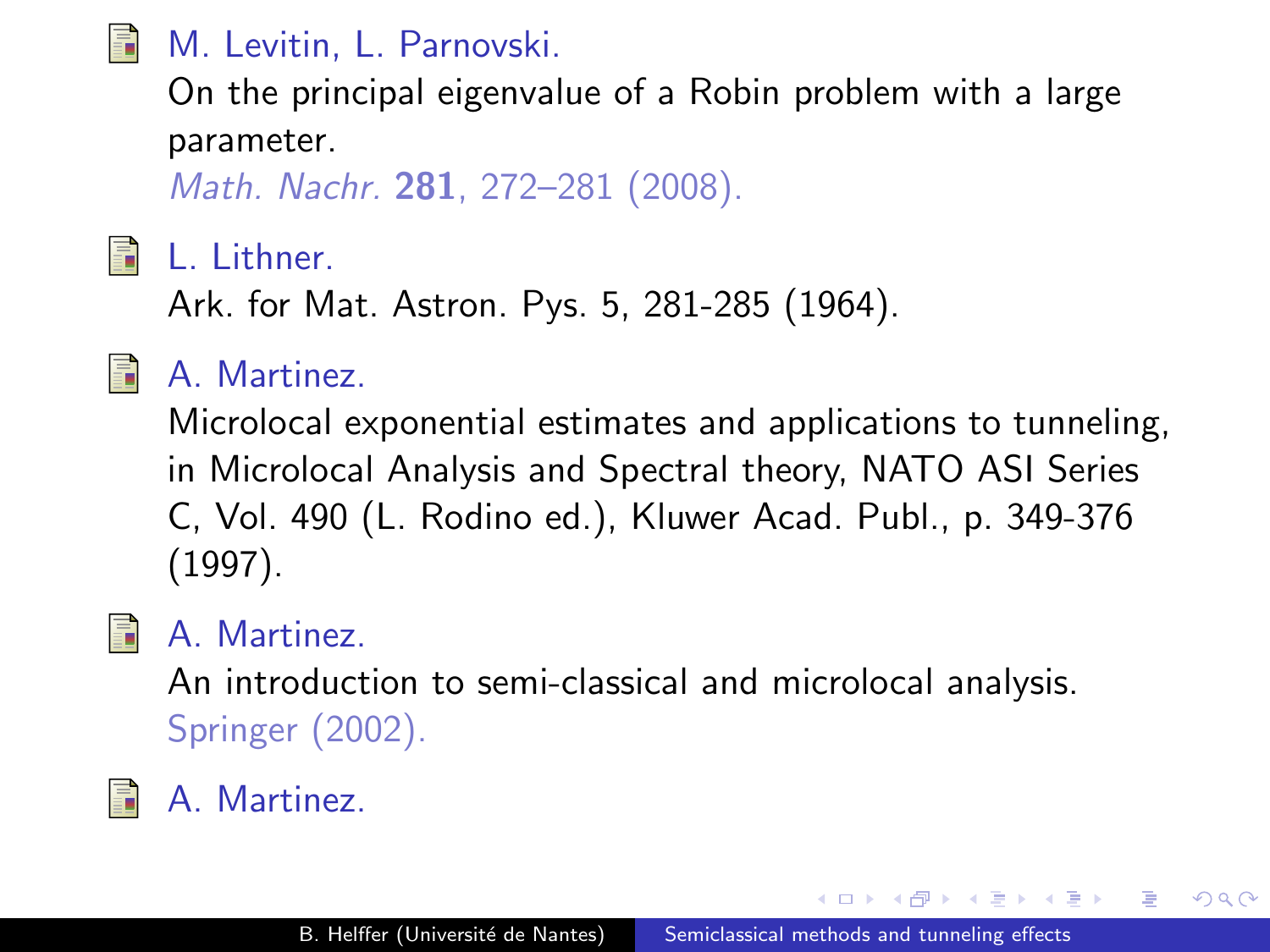<span id="page-188-0"></span>Développements asymptotiques et effet tunnel dans l'approximation de Born-Oppenheimer.

Ann. Inst. Henri Poincaré, Sect. Phys. Théor. 50 (3), 239-257 (1989).



#### V.P. Maslov.

Global exponential asymptotics of the solutions of the tunnel equations and the large deviation problems (Russ.).

Tr. Mosk. Inst. Akad. Nauk 163 (1984), p.150-180. (Engl. transl. in Proc. Stecklov Inst. Math 4 (1985).)



## A. Outassourt.

Comportement semi-classique pour l'opérateur de Schrödinger à potentiel périodique.

Journal of Functional Analysis 72, 65-93 (1987).

# K. Pankrashkin.

On the asymptotics of the principal eigenvalue problem for a Robin problem with a large parameter in a planar domain.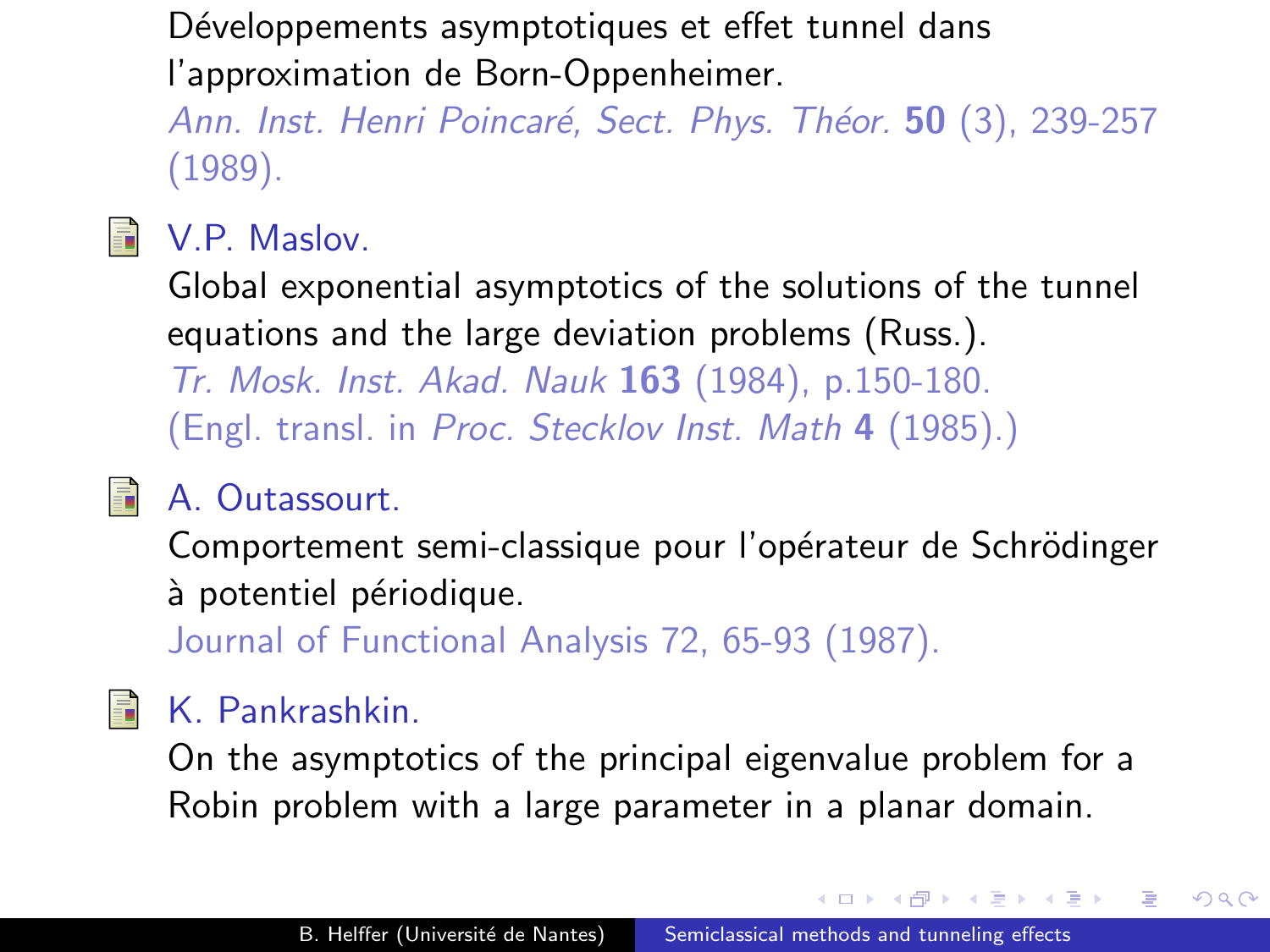Nanosystems: Physics, Chemistry, Mathematics, 2013 4 (4), 474–483.

**A.** K. Pankrashkin.

On the Robin eigenvalues of the Laplacian in the exterior of a convex polygon arXiv:1411.1956. Nanosystems: Physics, Chemistry,

Mathematics 6:1 (2015) 46-56 .

F K. Pankrashkin, N. Popoff.

> Mean curvature bounds and eigenvalues of Robin Laplacians. arXiv:1407.3087. Calc. Var. PDE. 54 (2015) 1947-1961.

K. Pankrashkin, N. Popoff.

An effective Hamiltonian for the eigenvalue for the asymptotics of the Robin Laplacian with a large parameter. arXiv:1502.00877v2 [math.SP] 28 Apr 2015.

T.F. Pankratova.

Quasimodes and splitting of eigenvalues (Russ.). Dokl. Akad. Nauk SSSR 276:4 (1984), [p.](#page-188-0) [79](#page-190-0)[5](#page-175-0)[-7](#page-176-0)[9](#page-177-0)[8.](#page-0-0)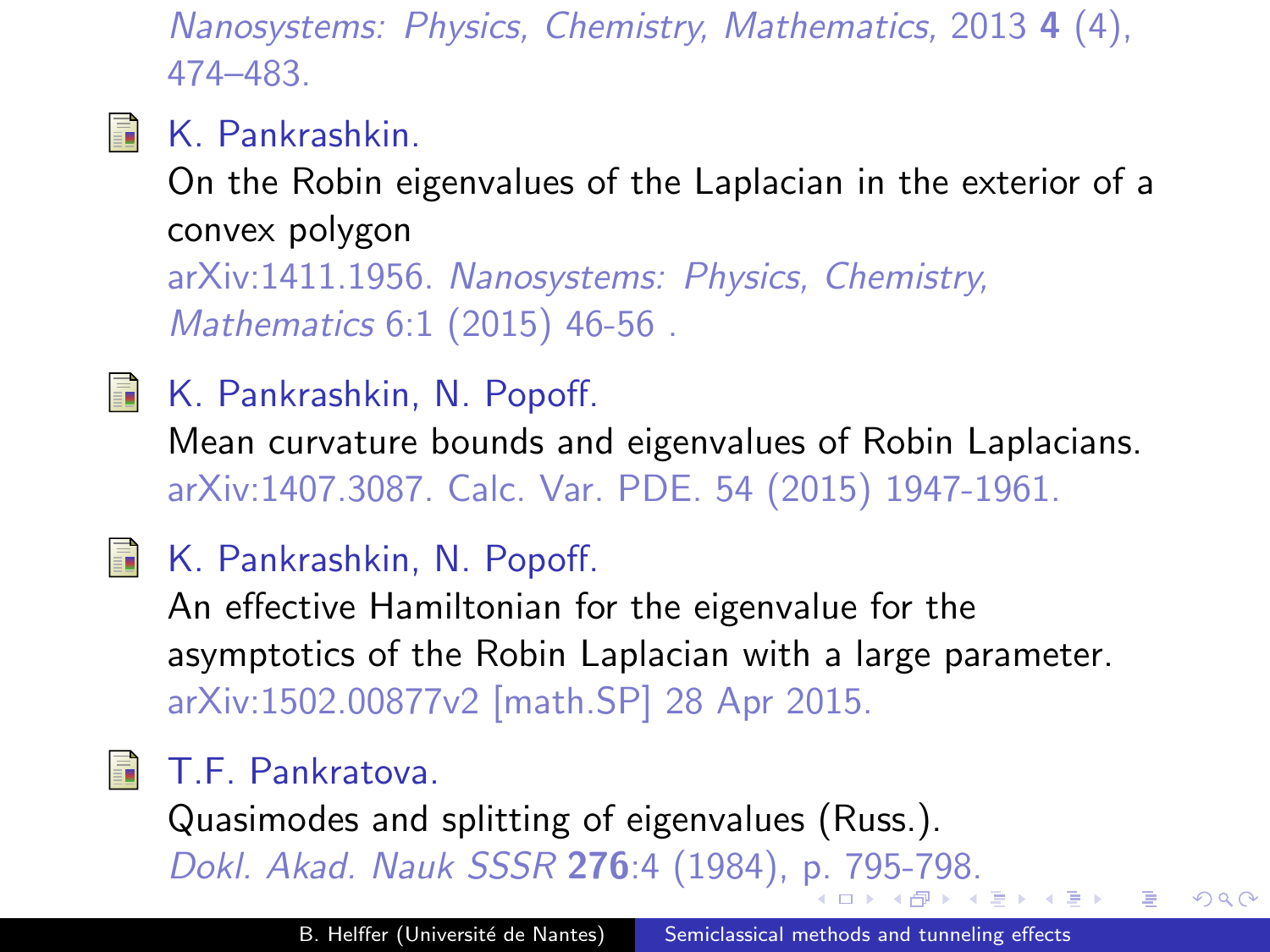#### (Engl. translation in Sov. Math. Dok 29 (1984).)

#### <span id="page-190-0"></span>N. Raymond. 暈

Bound States of the Magnetic Schrödinger Operator. EMS Tracts in Mathematics (2017).

#### B. Simon. 螶

Semiclassical analysis of low lying eigenvalues, I. Nondegenerate minima: Asymptotic expansions, Ann. Inst. H. Poincaré 38 (1983), 295-307.

螶

## B. Simon.

Instantons, double wells and large deviations, Bull. A.M.S., Vol 8, no 9, March 1983, 323-326

#### B. Simon. F.

Semi-classical analysis of low lying eigenvalues II. Tunneling. Ann. of Math. 120 (1984), 89–118.

# B. Simon.